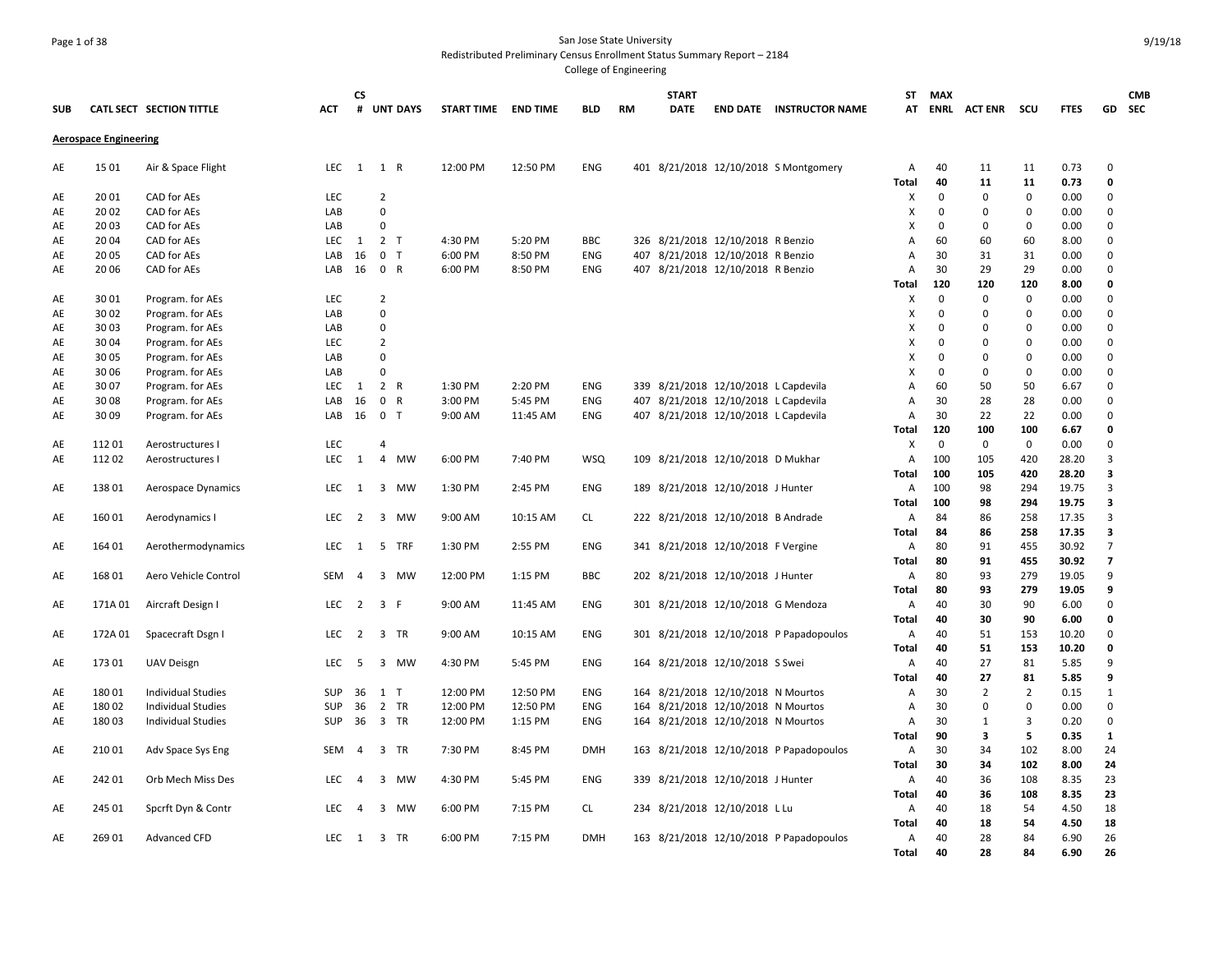# Page 2 of 38 San Jose State University Redistributed Preliminary Census Enrollment Status Summary Report – 2184

| <b>SUB</b> | <b>CATL SECT</b> | <b>SECTION TITTLE</b>       | <b>ACT</b> | CS | <b>UNT DAYS</b> | <b>START TIME</b> | <b>END TIME</b> | <b>BLD</b> | <b>RM</b> | <b>START</b><br><b>DATE</b> | <b>END DATE</b>                    | INSTRUCTOR NAME                    | SΤ<br>AT | <b>MAX</b><br>ENRL | <b>ACT ENR</b> | scu  | <b>FTES</b> | GD SEC | <b>CMB</b> |
|------------|------------------|-----------------------------|------------|----|-----------------|-------------------|-----------------|------------|-----------|-----------------------------|------------------------------------|------------------------------------|----------|--------------------|----------------|------|-------------|--------|------------|
| AE         | 27101            | Adv Air Design              | LEC.       | Δ  | TR              | 4:30 PM           | 5:45 PM         | ENG        |           |                             | 164 8/21/2018 12/10/2018 N Mourtos |                                    | A        | 30                 | 13             | 39   | 3.20        | 12     |            |
|            |                  |                             |            |    |                 |                   |                 |            |           |                             |                                    |                                    | Total    | 30                 | 13             | 39   | 3.20        | 12     |            |
| AE         | 295A 01          | Project I                   | SUP        |    | 25 3 F          | 4:30 PM           | 7:15 PM         | <b>ENG</b> |           |                             | 164 8/21/2018 12/10/2018 N Mourtos |                                    | A        | 25                 | 11             | 33   | 2.75        | - 11   |            |
|            |                  |                             |            |    |                 |                   |                 |            |           |                             |                                    |                                    | Total    | 25                 | 11             | 33   | 2.75        | - 11   |            |
| AE         | 295B01           | Project II                  | SUP        |    | 25 3 F          | 4:30 PM           | 7:15 PM         | ENG        |           |                             | 164 8/21/2018 12/10/2018 N Mourtos |                                    | A        | 25                 | 10             | 30   | 2.50        | 10     |            |
|            |                  |                             |            |    |                 |                   |                 |            |           |                             |                                    |                                    | Total    | 25                 | 10             | 30   | 2.50        | 10     |            |
| AE         | 298 01           | Spec Proj in Aerospace Engr | SUP        |    | 25 3 F          | 12:00 PM          | 1:15 PM         | ENG        |           |                             | 164 8/21/2018 12/10/2018 N Mourtos |                                    | A        | 10                 |                | 12   | 0.95        |        |            |
|            |                  |                             |            |    |                 |                   |                 |            |           |                             |                                    |                                    | Total    | 10                 | д              | 12   | 0.95        |        |            |
|            |                  |                             |            |    |                 |                   |                 |            |           |                             |                                    | <b>Aerospace Engineering Total</b> |          | 1174               | 969            | 2728 | 190.22      | 162    |            |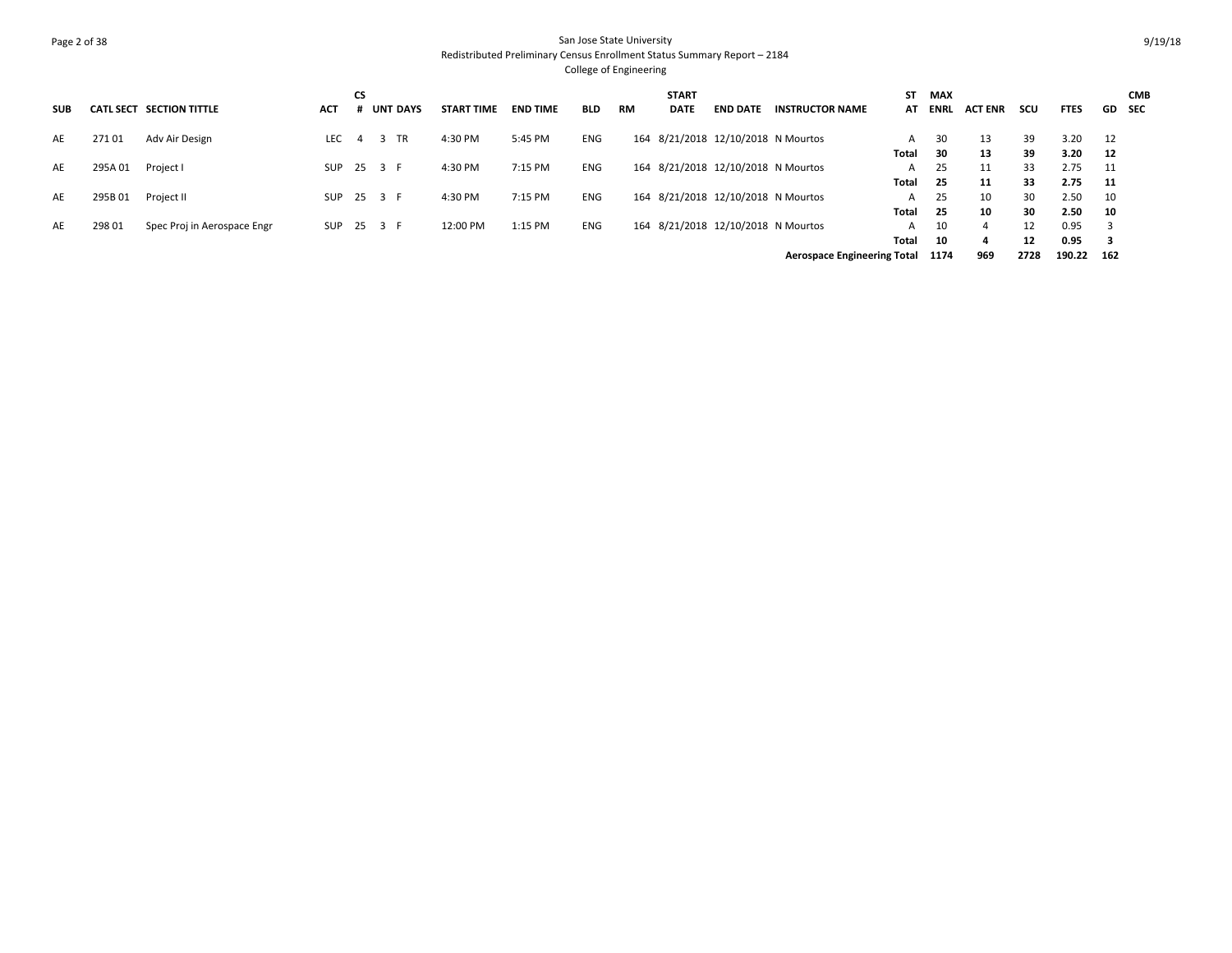### Page 3 of 38 San Jose State University Redistributed Preliminary Census Enrollment Status Summary Report – 2184

|             |         |                           |            | <b>CS</b>      |                |                 |            |                 |            |           | <b>START</b> |                                     |                                 | ST                    | <b>MAX</b>  |                     |                |              |                         | <b>CMB</b> |
|-------------|---------|---------------------------|------------|----------------|----------------|-----------------|------------|-----------------|------------|-----------|--------------|-------------------------------------|---------------------------------|-----------------------|-------------|---------------------|----------------|--------------|-------------------------|------------|
| <b>SUB</b>  |         | CATL SECT SECTION TITTLE  | ACT        | #              |                | <b>UNT DAYS</b> | START TIME | <b>END TIME</b> | BLD        | <b>RM</b> | DATE         |                                     | <b>END DATE INSTRUCTOR NAME</b> | AT                    |             | <b>ENRL ACT ENR</b> | scu            | <b>FTES</b>  |                         | GD SEC     |
| Aviation    |         |                           |            |                |                |                 |            |                 |            |           |              |                                     |                                 |                       |             |                     |                |              |                         |            |
| AVIA        | 201     | Intro to Aviation         | <b>SEM</b> | 4              |                | 3 MW            | 1:30 PM    | 2:45 PM         | IS         |           |              | 216 8/21/2018 12/10/2018 F Favaro   |                                 | Α                     | 50          | 65                  | 195            | 13.00        | 0                       |            |
|             |         |                           |            |                |                |                 |            |                 |            |           |              |                                     |                                 | Total                 | 50          | 65                  | 195            | 13.00        | $\mathbf 0$             |            |
| AVIA        | 301     | Intro Private Flt         | <b>SUP</b> | 23             |                | 2 TBA           |            |                 | IS         |           |              | 133 8/21/2018 12/10/2018            |                                 | Α                     | 50          | 5                   | 10             | 0.67         | $\Omega$                |            |
|             |         |                           |            |                |                |                 |            |                 |            |           |              |                                     |                                 | Total                 | 50          | -5                  | 10             | 0.67         | 0                       |            |
| AVIA        | 42 01   | Aircraft Systems          | <b>LEC</b> | $\overline{2}$ | 3              | MW              | 1:30 PM    | 2:20 PM         | <b>RHV</b> |           |              | 135 8/21/2018 12/10/2018 D Neal     |                                 | Α                     | 48          | 54                  | 108            | 10.80        | $\mathbf 0$             |            |
| AVIA        | 42 11   | Aircraft Systems          | LAB        | 16             | 0              | M               | 6:00 PM    | 8:45 PM         | <b>RHV</b> |           |              | 120 8/21/2018 12/10/2018 D Neal     |                                 | Α                     | 24          | 25                  | 25             | 0.00         | 0                       |            |
| <b>AVIA</b> | 42 12   | Aircraft Systems          | LAB        | 16             | 0 <sub>T</sub> |                 | 9:00 AM    | 11:45 AM        | <b>RHV</b> |           |              | 120 8/21/2018 12/10/2018 D Neal     |                                 | A                     | 24          | 29                  | 29             | 0.00         | $\Omega$                |            |
|             |         |                           |            |                |                |                 |            |                 |            |           |              |                                     |                                 | Total                 | 96          | 108                 | 162            | 10.80        | 0                       |            |
| <b>AVIA</b> | 62 01   | Instru Flight Tech        | <b>LEC</b> | $\overline{2}$ |                | 3 M             | 9:00 AM    | 10:45 AM        | IS         |           |              | 216 8/21/2018 12/10/2018 V Collom   |                                 | А                     | 45          | 35                  | 70             | 7.00         | $\Omega$                |            |
| AVIA        | 62 11   | Instru Flight Tech        | LAB        |                | $\Omega$       |                 |            |                 |            |           |              |                                     |                                 | Х                     | 0           | 0                   | $\mathbf 0$    | 0.00         | $\mathbf 0$             |            |
| AVIA        | 62 12   | Instru Flight Tech        | LAB        | 16             | 0 <sub>T</sub> |                 | 4:30 PM    | 7:15 PM         | IS         |           |              | 133 8/21/2018 12/10/2018 C Espinosa |                                 | А                     | 45          | 35                  | 35             | 0.00         | $\mathbf 0$             |            |
|             |         |                           |            |                |                |                 |            |                 |            |           |              |                                     |                                 | Total                 | 90          | 70                  | 105            | 7.00         | 0                       |            |
| AVIA        | 63 01   | Instrument Flight         | <b>SUP</b> | 23             |                | 2 TBA           |            |                 | IS         |           |              | 133 8/21/2018 12/10/2018            |                                 | А                     | 50          | 3                   | 6              | 0.40         | $\mathbf 0$             |            |
|             |         |                           |            |                |                |                 |            |                 |            |           |              |                                     |                                 | Total                 | 50          | 3                   | 6              | 0.40         | $\Omega$                |            |
| AVIA        | 68 01   | Avionics/Airb Comm        | <b>LEC</b> |                | 3              |                 |            |                 |            |           |              |                                     |                                 | X                     | $\mathbf 0$ | 0                   | $\mathbf 0$    | 0.00         | $\Omega$                |            |
| <b>AVIA</b> | 68 02   | Avionics/Airb Comm        | LEC        | $\overline{2}$ | 3              | W               | 9:00 AM    | 10:45 AM        | <b>RHV</b> |           |              | 135 8/21/2018 12/10/2018 D Neal     |                                 | A                     | 48          | 47                  | 94             | 9.40         | $\mathbf 0$             |            |
| <b>AVIA</b> | 68 11   | Avionics/Airb Comm        | LAB        |                | $\Omega$       |                 |            |                 |            |           |              |                                     |                                 | x                     | $\mathbf 0$ | 0                   | 0              | 0.00         | $\mathbf 0$             |            |
| AVIA        | 68 12   | Avionics/Airb Comm        | LAB        |                | $\Omega$       |                 |            |                 |            |           |              |                                     |                                 | x                     | $\mathbf 0$ | 0                   | $\mathbf 0$    | 0.00         | $\mathbf 0$             |            |
| AVIA        | 68 13   | Avionics/Airb Comm        | LAB        | 16             | 0 <sub>T</sub> |                 | 1:30 PM    | 4:15 PM         | <b>RHV</b> |           |              | 120 8/21/2018 12/10/2018 D Neal     |                                 | А                     | 24          | 24                  | 24             | 0.00         | $\mathbf 0$             |            |
| AVIA        | 68 14   | Avionics/Airb Comm        | LAB        | 16             | 0              | W               | 6:00 PM    | 8:45 PM         | RHV        |           |              | 120 8/21/2018 12/10/2018 D Neal     |                                 | Α                     | 24          | 23                  | 23             | 0.00         | $\Omega$                |            |
|             |         |                           |            |                |                |                 |            |                 |            |           |              |                                     |                                 | Total                 | 96          | 94                  | 141            | 9.40         | $\mathbf 0$             |            |
| AVIA        | 78 01   | Intro Avia Mgmt           | LEC.       | $\overline{2}$ |                | 3 MW            | 12:00 PM   | 1:15 PM         | IS         |           |              | 216 8/21/2018 12/10/2018 D Neal     |                                 | Α                     | 48          | 76                  | 228            | 15.20        | 0                       |            |
|             |         |                           |            |                |                |                 |            |                 |            |           |              |                                     |                                 | Total                 | 48          | 76                  | 228            | 15.20        | $\mathbf 0$             |            |
| AVIA        | 91 01   | Air Turbine Engnes        | <b>LEC</b> | 2              |                | 3 TR            | 12:00 PM   | 1:15 PM         | <b>RHV</b> |           |              | 135 8/21/2018 12/10/2018 D Romano   |                                 | Α                     | 48          | 40                  | 120            | 8.00         | $\mathbf 0$             |            |
|             |         |                           |            |                |                |                 |            |                 |            |           |              |                                     |                                 | Total                 | 48          | 40                  | 120            | 8.00         | $\Omega$                |            |
| AVIA        | 11301   | Comm Prof Flight          | <b>SUP</b> | 23             |                | 2 TBA           |            |                 | IS         |           |              | 133 8/21/2018 12/10/2018            |                                 | Α                     | 20          | 1                   | $\overline{2}$ | 0.13         | $\mathbf 0$             |            |
|             |         |                           |            |                |                |                 |            |                 |            |           |              |                                     |                                 | Total                 | 20          | 1                   | $\mathbf{2}$   | 0.13         | $\mathbf 0$             |            |
| AVIA        | 14101   | Hum Fact Avia Envirn      | LEC.       | 2              |                | 3 M             | 6:00 PM    | 8:45 PM         | <b>BBC</b> |           |              | 326 8/21/2018 12/10/2018 D Wood     |                                 | Α                     | 60          | 57                  | 171            | 11.45        | 1                       |            |
|             |         |                           |            |                |                |                 |            |                 |            |           |              |                                     |                                 | Total                 | 60          | 57                  | 171            | 11.45        | 1                       |            |
| AVIA        | 17701   | Genl Av Ops & Mgmt        | LEC        | $\overline{2}$ |                | 3 MW            | 7:30 AM    | 8:45 AM         | IS         |           |              | 216 8/21/2018 12/10/2018 V Collom   |                                 | Α                     | 50          | 40                  | 120            | 8.00         | 0                       |            |
|             |         |                           |            |                |                |                 |            |                 |            |           |              |                                     |                                 | Total                 | 50          | 40                  | 120            | 8.00         | 0                       |            |
| AVIA        | 17801   | Airport Plan & Mgmt       | LEC        | $\overline{2}$ | 3              | M               | 3:00 PM    | 5:45 PM         | IS         |           |              | 216 8/21/2018 12/10/2018 W Wei      |                                 | Α                     | 50          | 37                  | 111            | 7.40         | $\mathbf 0$             |            |
|             |         |                           |            |                |                |                 |            |                 |            |           |              |                                     |                                 | Total                 | 50          | 37                  | 111            | 7.40         | 0                       |            |
| AVIA        | 18001   | <b>Individual Studies</b> | <b>SUP</b> | 36             | $\mathbf{3}$   | TBA             |            |                 | IS         |           |              | 133 8/21/2018 12/10/2018            |                                 | Α                     | 20          | 0                   | $\mathsf 0$    | 0.00         | $\mathbf 0$             |            |
| AVIA        | 180H 01 | <b>Individual Studies</b> | <b>SUP</b> | 36             | 1              | TBA             |            |                 |            |           |              | 8/21/2018 12/10/2018 W Wei          |                                 | Α                     | 20          | 1                   | 1              | 0.07         | $\mathbf 0$             |            |
| <b>AVIA</b> | 180H 02 | <b>Individual Studies</b> | <b>SUP</b> | 36             |                | 2 TBA           |            |                 |            |           |              | 8/21/2018 12/10/2018 W Wei          |                                 | А                     | 20          | $\Omega$            | 0              | 0.00         | $\mathbf 0$             |            |
|             |         |                           |            |                |                |                 |            |                 |            |           |              |                                     |                                 | Total                 | 60          | 1                   | 1              | 0.07         | 0                       |            |
| AVIA        | 190 01  | Senior Capstone           | LEC        | $\overline{2}$ |                | 3 W             | 3:00 PM    | 5:45 PM         | IS         |           |              | 133 8/21/2018 12/10/2018 W Wei      |                                 | Α                     | 24          | 18                  | 54             | 3.60         | $\mathbf 0$             |            |
|             |         |                           |            |                |                |                 |            |                 |            |           |              |                                     |                                 | Total                 | 24          | 18                  | 54             | 3.60         | 0                       |            |
| AVIA        | 193 01  | Aerodynamics              | <b>LEC</b> | 2              |                | 3 TR            | 8:00 AM    | 8:50 AM         | IS         |           |              | 216 8/21/2018 12/10/2018 P Kutler   |                                 | Α                     | 40          | 41                  | 82             | 8.20         | $\mathbf 0$             |            |
| AVIA        | 193 11  | Aerodynamics              | LAB        | 16             | 0 <sub>T</sub> |                 | 9:00 AM    | 11:45 AM        | IS         |           |              | 133 8/21/2018 12/10/2018 P Kutler   |                                 | A                     | 20          | 24                  | 24             | 0.00         | $\Omega$                |            |
| AVIA        | 193 12  | Aerodynamics              | LAB        | 16             |                | 0 R             | 9:00 AM    | 11:45 AM        | IS         |           |              | 133 8/21/2018 12/10/2018 P Kutler   |                                 | А                     | 20          | 17                  | 17             | 0.00         | $\mathbf 0$             |            |
|             |         |                           |            |                |                |                 |            |                 |            |           |              |                                     |                                 | Total                 | 80          | 82                  | 123            | 8.20         | $\mathbf 0$             |            |
| AVIA        | 195 01  | Intern Avia Indust        | <b>SUP</b> | 36             |                | 3 TBA           |            |                 |            |           |              | 8/21/2018 12/10/2018 W Wei          |                                 | А                     | 20          | 8                   | 24             | 1.60         | $\mathbf 0$             |            |
|             |         |                           |            |                |                |                 | 7:30 AM    |                 |            |           |              |                                     |                                 | Total                 | 20          | 8                   | 24             | 1.60         | $\mathbf 0$<br>$\Omega$ |            |
| AVIA        | 199A 01 | Special Topic Avia Mgmt   | SEM        | - 5            | 3 F            |                 |            | 10:15 AM        | <b>ENG</b> |           |              | 103 8/21/2018 12/10/2018 V Collom   |                                 | А                     | 40          | 28<br>28            | 84<br>84       | 5.60<br>5.60 | $\mathbf 0$             |            |
|             |         |                           |            |                |                |                 |            |                 |            |           |              |                                     |                                 | Total                 | 40<br>932   | 733                 | 1657           | 110.52       | 1                       |            |
|             |         |                           |            |                |                |                 |            |                 |            |           |              |                                     |                                 | <b>Aviation Total</b> |             |                     |                |              |                         |            |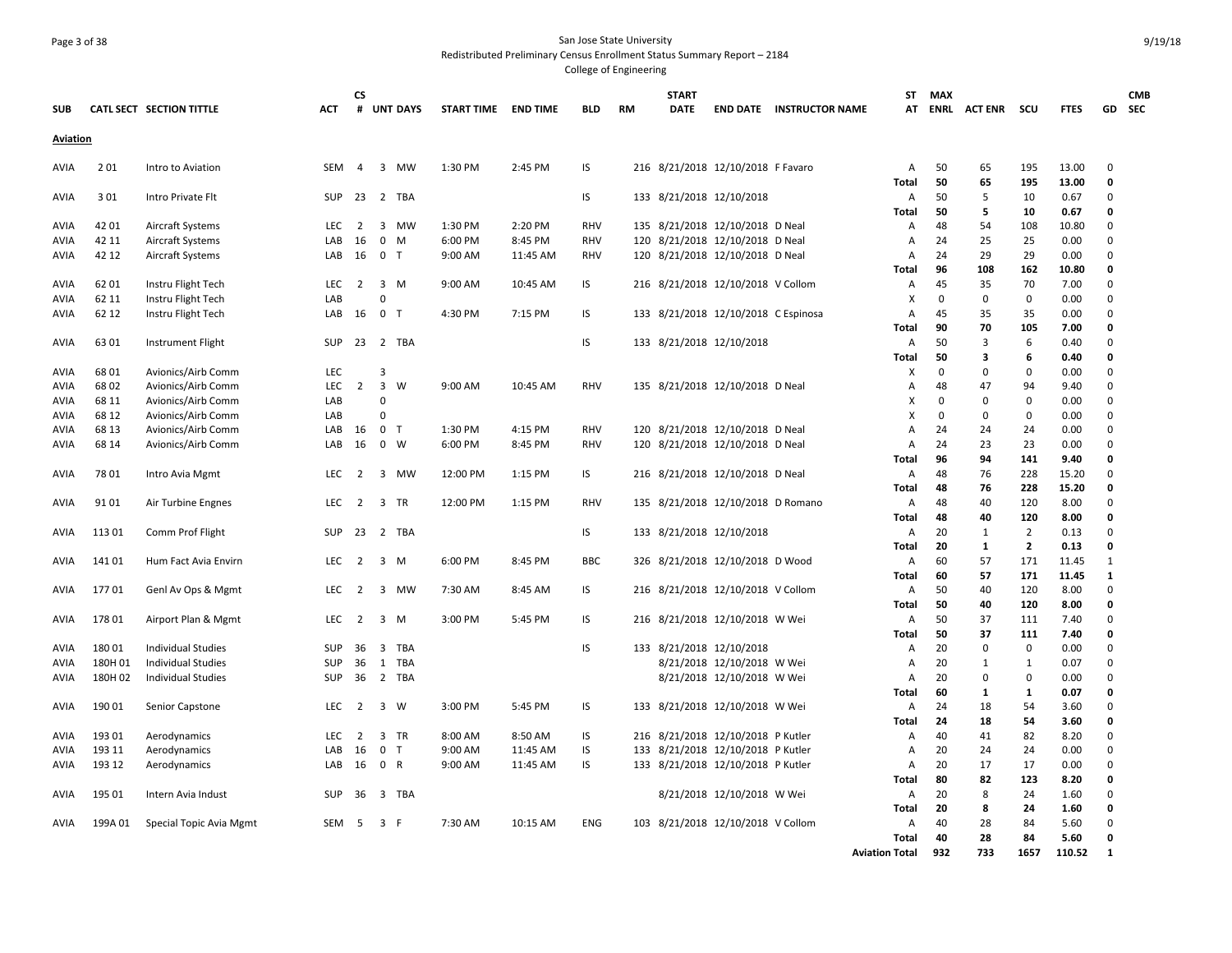## Page 4 of 38 San Jose State University Redistributed Preliminary Census Enrollment Status Summary Report – 2184

|             |                               |                           |            | <b>CS</b>        |                |                 |                     |          |            |    | <b>START</b> |                                                               |                                              | ST           | <b>MAX</b>  |                    |              |             |                | <b>CMB</b>             |
|-------------|-------------------------------|---------------------------|------------|------------------|----------------|-----------------|---------------------|----------|------------|----|--------------|---------------------------------------------------------------|----------------------------------------------|--------------|-------------|--------------------|--------------|-------------|----------------|------------------------|
| SUB         |                               | CATL SECT SECTION TITTLE  | ACT        | #                |                | <b>UNT DAYS</b> | START TIME END TIME |          | <b>BLD</b> | RM | <b>DATE</b>  |                                                               | <b>END DATE INSTRUCTOR NAME</b>              |              |             | AT ENRL ACTENR SCU |              | <b>FTES</b> | GD             | SEC                    |
|             | <b>Biomedical Engineering</b> |                           |            |                  |                |                 |                     |          |            |    |              |                                                               |                                              |              |             |                    |              |             |                |                        |
|             |                               |                           |            |                  |                |                 |                     |          |            |    |              |                                                               |                                              |              |             |                    |              |             |                |                        |
| BME         | 25 01                         | Intro BioMed              | <b>LEC</b> |                  | 3              |                 |                     |          |            |    |              |                                                               |                                              | x            | 0           | 0                  | 0            | 0.00        | $\Omega$       |                        |
| <b>BME</b>  | 25 02                         | Intro BioMed              | LAB        | 16               | 0 <sub>T</sub> |                 | 1:30 PM             | 4:20 PM  | ENG        |    |              |                                                               | 388 8/21/2018 12/10/2018 . Renu Parameswaran | А            | 20          | 20                 | 20           | 0.00        | $\mathbf 0$    |                        |
| <b>BME</b>  | 25 03                         | Intro BioMed              | LAB        | 16               | 0 R            |                 | 1:30 PM             | 4:20 PM  | <b>ENG</b> |    |              | 388 8/21/2018 12/10/2018 S Venkatesh                          |                                              | A            | 20          | 19                 | 19           | 0.00        | 0              |                        |
| <b>BME</b>  | 25 04                         | Intro BioMed              | LAB        | 16               |                | $0 \quad W$     | 7:30 AM             | 10:20 AM | ENG        |    |              | 103 8/21/2018 12/10/2018 Y Baloda                             |                                              | А            | 20          | 18                 | 18           | 0.00        | 0              |                        |
| BME         | 25 05                         | Intro BioMed              | <b>LEC</b> | $\overline{4}$   |                | 3 MW            | 4:30 PM             | 5:20 PM  | <b>BBC</b> |    |              | 106 8/21/2018 12/10/2018 C Rappleye                           |                                              | А            | 60          | 57                 | 114          | 11.40       | 0              |                        |
|             |                               |                           |            |                  |                |                 |                     |          |            |    |              |                                                               |                                              | Total        | 120         | 114                | 171          | 11.40       | 0              |                        |
| <b>BME</b>  | 115 01                        | <b>Fndtns Biomed Engr</b> | <b>LEC</b> | 4                |                | 4 TR            | 3:00 PM             | 4:15 PM  | <b>ENG</b> |    |              | 331 8/21/2018 12/10/2018 A Bellofiore                         |                                              | А            | 64          | 53                 | 159          | 14.60       | 7              |                        |
| <b>BME</b>  | 115 02                        | <b>Fndtns Biomed Engr</b> | LAB        | 16               | 0 F            |                 | 9:00 AM             | 11:45 AM | ENG        |    |              | 221 8/21/2018 12/10/2018 H Nguyen                             |                                              | А            | 16          | 14                 | 14           | 0.00        | 2              |                        |
| BME         | 115 03                        | <b>Fndtns Biomed Engr</b> | LAB        | 16               | 0 R            |                 | 9:00 AM             | 11:45 AM | ENG        |    |              | 221 8/21/2018 12/10/2018 R Aguilar                            |                                              | А            | 16          | 16                 | 16           | 0.00        | $\overline{2}$ |                        |
| BME         | 115 04                        | <b>Fndtns Biomed Engr</b> | LAB        | 16               | 0 F            |                 | 1:30 PM             | 4:15 PM  | ENG        |    |              | 221 8/21/2018 12/10/2018 P Chhibber                           |                                              | Α            | 16          | 11                 | 11           | 0.00        | $\mathbf{1}$   |                        |
| BME         | 115 05                        | <b>Fndtns Biomed Engr</b> | LAB        |                  | $\Omega$       |                 |                     |          |            |    |              |                                                               |                                              | X            | $\mathbf 0$ | 0                  | $\mathbf 0$  | 0.00        | 0              |                        |
| BME         | 115 06                        | <b>Fndtns Biomed Engr</b> | LAB        | 16               | 0 T            |                 | 6:00 PM             | 8:45 PM  | ENG        |    |              | 221 8/21/2018 12/10/2018 A Bellofiore                         |                                              | А            | 16          | 12                 | 12           | 0.00        | $\overline{2}$ |                        |
|             |                               |                           |            |                  |                |                 |                     |          |            |    |              |                                                               |                                              | <b>Total</b> | 128         | 106                | 212          | 14.60       | 14             |                        |
| <b>BME</b>  | 11701                         | <b>Biotransport Phen</b>  | <b>LEC</b> | $\overline{2}$   |                | 3 TR            | 1:30 PM             | 2:45 PM  | ENG        |    |              | 331 8/21/2018 12/10/2018 A Bellofiore                         |                                              | A            | 45          | 21                 | 63           | 4.25        | 1              |                        |
|             |                               |                           |            |                  |                |                 |                     |          |            |    |              |                                                               |                                              | <b>Total</b> | 45          | 21                 | 63           | 4.25        | $\mathbf{1}$   |                        |
| BME         | 13001                         | Num. Methods BME          | LEC.       | 1                |                | 3 MW            | 12:00 PM            | 12:50 PM | CL         |    |              |                                                               | 222 8/21/2018 12/10/2018 M Leineweber        | Α            | 80          | 83                 | 166          | 16.60       | $\mathbf 0$    |                        |
| <b>BME</b>  | 130 02                        | Num. Methods BME          | LAB        | 16               | $\mathbf 0$    | <b>W</b>        | 1:30 PM             | 4:15 PM  | ENG        |    |              | 333 8/21/2018 12/10/2018 K Lecey                              |                                              | Α            | 40          | 45                 | 45           | 0.00        | 0              |                        |
| BME         | 13003                         | Num. Methods BME          |            | LAB 16           |                | $0 \quad W$     | 9:00 AM             | 11:45 AM | <b>ENG</b> |    |              | 333 8/21/2018 12/10/2018 M Friedman                           |                                              | A            | 40          | 38                 | 38           | 0.00        | $\mathbf 0$    |                        |
|             |                               |                           |            |                  |                |                 |                     |          |            |    |              |                                                               |                                              | Total        | 160         | 166                | 249          | 16.60       | 0              |                        |
| BME         | 14701                         | <b>Stat BioMed Engr</b>   | LEC        | $\overline{2}$   |                | $3 \, M$        | 6:00 PM             | 8:45 PM  | BBC        |    |              | 202 8/21/2018 12/10/2018 R Nada                               |                                              | Α            | 80          | 71                 | 213          | 14.80       | 12             |                        |
|             |                               |                           |            |                  |                |                 |                     |          |            |    |              |                                                               |                                              | Total        | 80          | 71                 | 213          | 14.80       | 12             |                        |
| BME         | 175 01                        | <b>Biomaterials</b>       | LEC        | $\overline{2}$   |                | 3 TR            | 10:30 AM            | 11:20 AM | CL.        |    |              |                                                               | 222 8/21/2018 12/10/2018 M Leineweber        | Α            | 0           | 88                 | 176          | 18.25       | 13             | $C$ *                  |
|             |                               |                           |            |                  |                |                 |                     |          |            |    |              |                                                               |                                              | Total        | 0           | 88                 | 176          | 18.25       | 13             |                        |
| BME         | 17701                         | Physiol for Engr          | LEC        | 1                |                | 3 MW            | 4:30 PM             | 5:20 PM  | ENG        |    |              |                                                               | 343 8/21/2018 12/10/2018 T Markowitz         | А            | 60          | 41                 | 82           | 8.65        | 9              | $\mathsf{C}$<br>$\ast$ |
| <b>BIOL</b> | 17701                         | Physiol for Engr          | LEC        | 1                |                | 3 MW            | 4:30 PM             | 5:20 PM  | ENG        |    |              |                                                               | 343 8/21/2018 12/10/2018 T Markowitz         | А            | 0           | 0                  | 0            | 0.00        | 0              | $\mathsf{C}$           |
| BME         | 17702                         | Physiol for Engr          | LAB        | 16               |                | $0 \quad M$     | 6:00 PM             | 8:45 PM  | ENG        |    |              | 233 8/21/2018 12/10/2018 E Young                              |                                              | А            | 20          | 11                 | 11           | 0.00        | 3              | $\mathsf{C}$           |
| <b>BIOL</b> | 17702                         | <b>Physiol for Engr</b>   | LAB        | 16               |                | 0 M             | 6:00 PM             | 8:45 PM  | ENG        |    |              | 233 8/21/2018 12/10/2018 E Young                              |                                              | A            | 0           | $\mathbf 0$        | $\mathbf 0$  | 0.00        | $\mathbf 0$    | $\mathsf{C}$           |
| <b>BME</b>  | 17703                         | Physiol for Engr          | LAB        | 16               |                | $0 \quad W$     | 6:00 PM             | 8:45 PM  | ENG        |    |              | 233 8/21/2018 12/10/2018 C Dodati                             |                                              | А            | 20          | 10                 | 10           | 0.00        | 5              | $\mathsf{C}$           |
| <b>BIOL</b> | 17703                         | Physiol for Engr          | LAB        | 16               |                | $0 \quad W$     | 6:00 PM             | 8:45 PM  | ENG        |    |              | 233 8/21/2018 12/10/2018 C Dodati                             |                                              | A            | 0           | $\mathbf 0$        | 0            | 0.00        | 0              | $\mathsf{C}$           |
| BME         | 17704                         | <b>Physiol for Engr</b>   | LAB        | 16               | 0 <sub>T</sub> |                 | 12:00 PM            | 2:45 PM  | ENG        |    |              | 233 8/21/2018 12/10/2018 S Muthu                              |                                              | А            | 20          | 20                 | 20           | 0.00        | $\mathbf{1}$   | $\mathsf{C}$           |
| <b>BIOL</b> | 17704                         | Physiol for Engr          | LAB        | 16               |                | 0 <sub>T</sub>  | 12:00 PM            | 2:45 PM  | ENG        |    |              | 233 8/21/2018 12/10/2018 S Muthu                              |                                              | A            | $\mathbf 0$ | $\Omega$           | $\Omega$     | 0.00        | $\mathbf 0$    | $\mathsf{C}$           |
| BME         | 17705                         | <b>Physiol for Engr</b>   | LAB        | 16               |                | 0 R             | 6:00 PM             | 8:45 PM  | ENG        |    |              | 233 8/21/2018 12/10/2018                                      |                                              | А            | 20          | $\mathbf 0$        | $\Omega$     | 0.00        | $\mathbf 0$    | $\mathsf{C}$           |
| <b>BIOL</b> | 17705                         | Physiol for Engr          | LAB        | 16               | 0 R            |                 | 6:00 PM             | 8:45 PM  | ENG        |    |              | 233 8/21/2018 12/10/2018                                      |                                              | А            | $\Omega$    | $\Omega$           | $\mathbf 0$  | 0.00        | 0              | $\mathsf{C}$           |
|             |                               |                           |            |                  |                |                 |                     |          |            |    |              |                                                               |                                              | Total        | 140         | 82                 | 123          | 8.65        | 18             |                        |
| BME         | 18001                         | <b>Individual Studies</b> | <b>SUP</b> | 36               |                | 1 TBA           |                     |          |            |    |              |                                                               | 8/21/2018 12/10/2018 G Selvaduray            | Α            | 20          | $\mathbf{1}$       | $\mathbf{1}$ | 0.07        | $\mathbf 0$    |                        |
| BME         | 18002                         | <b>Individual Studies</b> | <b>SUP</b> | 36               |                | 2 TBA           |                     |          |            |    |              |                                                               | 8/21/2018 12/10/2018 G Selvaduray            | Α            | 20          | 0                  | $\mathbf 0$  | 0.00        | 0              |                        |
|             |                               |                           |            |                  |                |                 |                     |          |            |    |              |                                                               |                                              | Total        | 40          | $\mathbf{1}$       | 1            | 0.07        | 0              |                        |
| BME         | 18801                         | <b>BIOMED MANUFAC</b>     | SEM        | 5                |                | 3 TR            | 4:30 PM             | 5:45 PM  | <b>DMH</b> |    |              | 227 8/21/2018 12/10/2018 H Bellucci                           |                                              | Α            | 70          | 62                 | 186          | 13.10       | 14             |                        |
|             |                               |                           |            |                  |                |                 |                     |          |            |    |              |                                                               |                                              | <b>Total</b> | 70          | 62                 | 186          | 13.10       | 14             |                        |
|             |                               |                           | <b>LEC</b> |                  | 2 F            |                 |                     |          | ENG        |    |              |                                                               |                                              |              | 60          | 59                 | 59           | 7.87        | $\mathbf 0$    |                        |
| BME         | 198A01                        | Senior Project I          | LAB        | 2<br>16          |                | 0 F             | 9:00 AM<br>10:00 AM | 9:50 AM  | ENG        |    |              | 339 8/21/2018 12/10/2018 S Bowley                             |                                              | Α            | 60          | 59                 | 59           | 0.00        | 0              |                        |
| BME         | 198A02                        | Senior Project I          | <b>LEC</b> | 2                | 2 F            |                 |                     | 12:45 PM |            |    |              | 339 8/21/2018 12/10/2018 S Bowley<br>329 8/21/2018 12/10/2018 |                                              | Α            | 50          | $\mathbf 0$        | $\Omega$     |             | $\mathbf 0$    |                        |
| BME         | 198A 03                       | Senior Project I          |            |                  |                |                 | 9:00 AM             | 9:50 AM  | ENG        |    |              |                                                               |                                              | Α            |             |                    |              | 0.00        |                |                        |
| BME         | 198A04                        | Senior Project I          |            | LAB 16           | 0 F            |                 | 10:00 AM            | 12:45 PM | ENG        |    |              | 329 8/21/2018 12/10/2018                                      |                                              | А            | 50          | $\mathbf 0$        | $\mathbf 0$  | 0.00        | $\mathbf 0$    |                        |
|             |                               |                           |            |                  |                |                 |                     |          |            |    |              |                                                               |                                              | Total        | 220         | 118                | 118          | 7.87        | 0              |                        |
| BME         | 274 01                        | Med Dev Regs & Manuf      | SEM        | 4                |                | 3 <sub>T</sub>  | 6:00 PM             | 8:45 PM  | SH         |    |              | 100 8/21/2018 12/10/2018 P Kernen                             |                                              | А            | 70          | 62                 | 186          | 15.15       | 55             |                        |
|             |                               |                           |            |                  |                |                 |                     |          |            |    |              |                                                               |                                              | <b>Total</b> | 70          | 62                 | 186          | 15.15       | 55             |                        |
| BME         | 28801                         | <b>Tissue Engineering</b> | LEC        |                  | 3              |                 |                     |          |            |    |              |                                                               |                                              | x            | 0           | $\mathbf 0$        | $\mathbf 0$  | 0.00        | $\mathbf 0$    |                        |
| BME         | 28802                         | <b>Tissue Engineering</b> |            | LEC <sub>2</sub> | 3 R            |                 | 6:00 PM             | 8:45 PM  | <b>DMH</b> |    |              | 161 8/21/2018 12/10/2018 A Aryaei                             |                                              | Α            | 45          | 44                 | 132          | 10.60       | 36             |                        |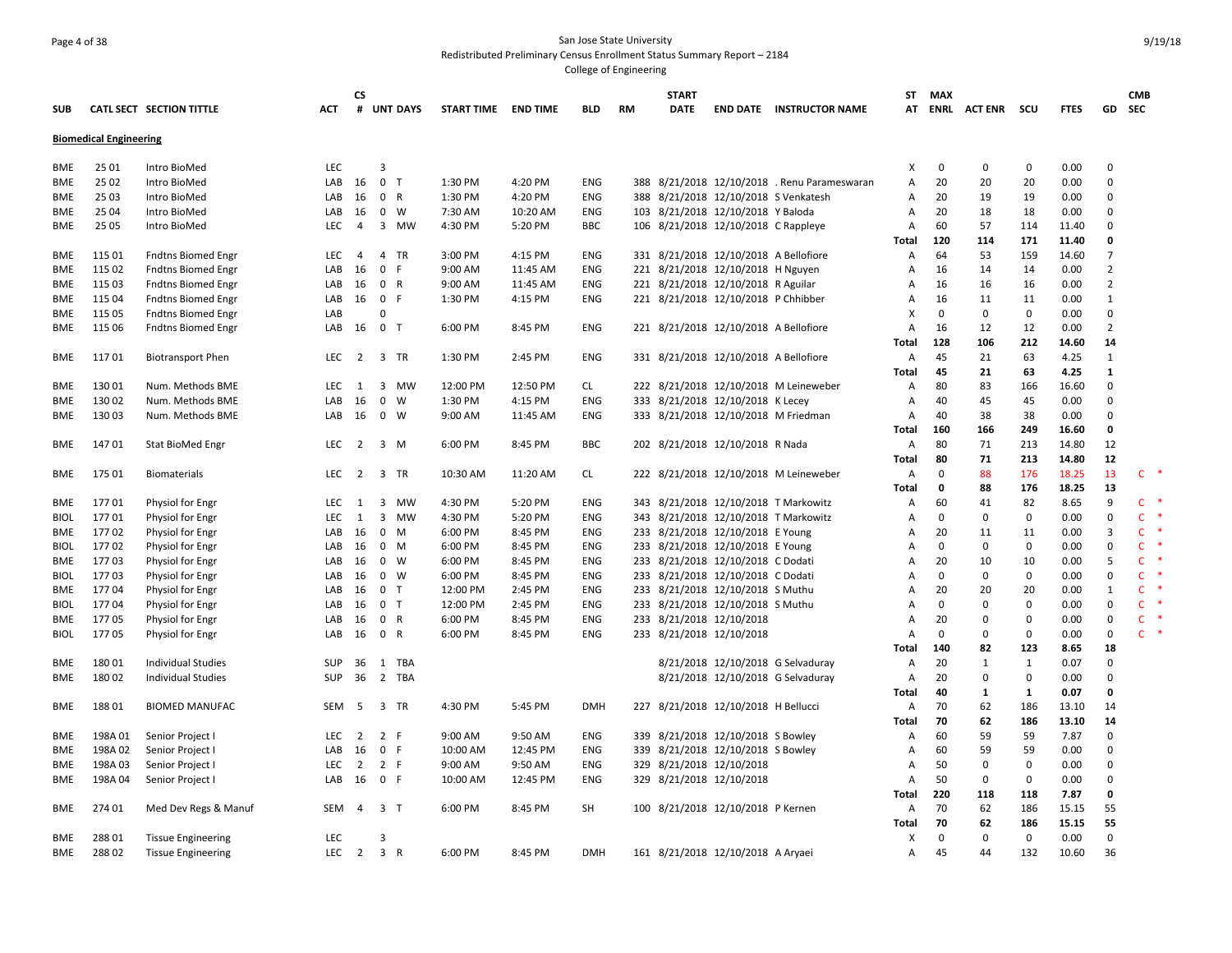# Page 5 of 38 San Jose State University Redistributed Preliminary Census Enrollment Status Summary Report – 2184

| <b>SUB</b> | <b>CATL SECT</b> | <b>SECTION TITTLE</b> | ACT        | СS | <b>UNT DAYS</b> |            | <b>START TIME</b> | <b>END TIME</b> | <b>BLD</b> | <b>RM</b> | <b>START</b><br><b>DATE</b> | <b>END DATE</b>                 | <b>INSTRUCTOR NAME</b>                | SΤ<br>AT | <b>MAX</b><br>ENRL | <b>ACT ENR</b> | scu  | <b>FTES</b> | <b>GD</b> SEC            | <b>CMB</b> |
|------------|------------------|-----------------------|------------|----|-----------------|------------|-------------------|-----------------|------------|-----------|-----------------------------|---------------------------------|---------------------------------------|----------|--------------------|----------------|------|-------------|--------------------------|------------|
|            |                  |                       |            |    |                 |            |                   |                 |            |           |                             |                                 |                                       | Total    | 45                 | 44             | 132  | 10.60       | - 36                     |            |
| BME        | 291 01           | Thesis Proj Prep      |            |    | LAB 16 1 F      |            | 3:00 PM           | 5:45 PM         | <b>ENG</b> |           |                             |                                 | 339 8/21/2018 12/10/2018 G Selvaduray | A        | 50                 | 22             | 22   | 1.83        | 22                       |            |
|            |                  |                       |            |    |                 |            |                   |                 |            |           |                             |                                 |                                       | Total    | 50                 | 22             | 22   | 1.83        | 22                       |            |
| BME        | 298 01           | <b>MS Project</b>     | <b>LEC</b> |    |                 | <b>TBA</b> |                   |                 | <b>ENG</b> |           |                             |                                 | 329 8/21/2018 12/10/2018 G Selvaduray | A        | 25                 | ь              | 12   | 1.00        | - 6                      |            |
| BME        | 298 02           | <b>MS Project</b>     | <b>LEC</b> |    |                 | <b>TBA</b> |                   |                 | <b>ENG</b> |           |                             |                                 | 329 8/21/2018 12/10/2018 G Selvaduray | A        | 25                 |                | 10   | 0.83        | -5                       |            |
| BME        | 298 03           | <b>MS Project</b>     | <b>LEC</b> |    |                 |            | 3:00 PM           | 5:45 PM         | ENG        |           |                             | 329 8/21/2018 12/10/2018 S Diaz |                                       | А        | 25                 | 0              | 0    | 0.00        | $\overline{\phantom{0}}$ |            |
|            |                  |                       |            |    |                 |            |                   |                 |            |           |                             |                                 |                                       | Total    | 75                 | 11             | 22   | 1.83        | - 11                     |            |
|            |                  |                       |            |    |                 |            |                   |                 |            |           |                             |                                 | <b>Biomedical Engineering Total</b>   |          | 1243               | 968            | 1874 | 139.00      | 196                      |            |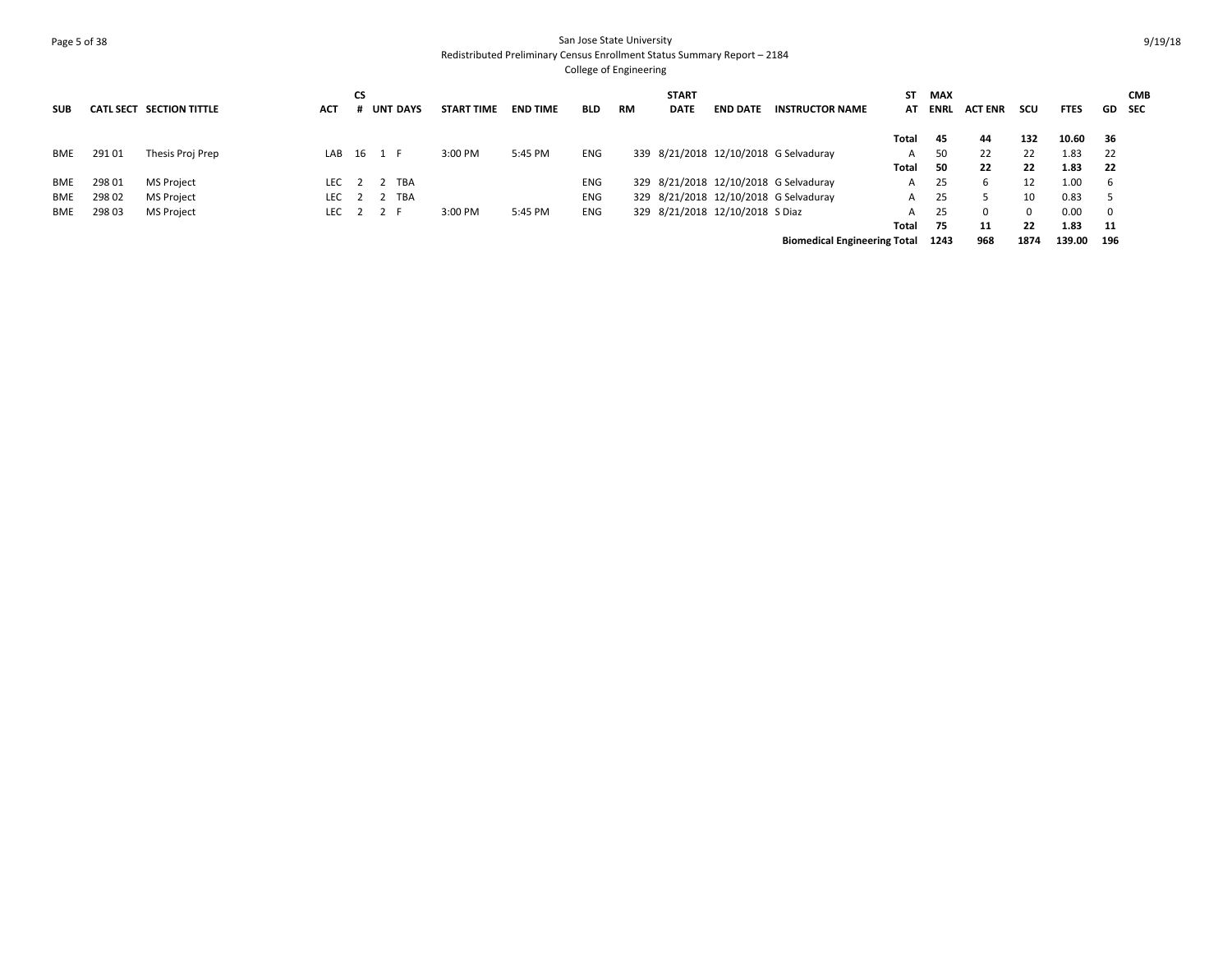### Page 6 of 38 San Jose State University Redistributed Preliminary Census Enrollment Status Summary Report – 2184

|            |                             |                           |                  | СS             |             |                 |                     |          |            |    | <b>START</b> |                                      |                                             | ST    | MAX         |                    |             |               |                         | <b>CMB</b>   |               |
|------------|-----------------------------|---------------------------|------------------|----------------|-------------|-----------------|---------------------|----------|------------|----|--------------|--------------------------------------|---------------------------------------------|-------|-------------|--------------------|-------------|---------------|-------------------------|--------------|---------------|
| <b>SUB</b> |                             | CATL SECT SECTION TITTLE  | <b>ACT</b>       | #              |             | <b>UNT DAYS</b> | START TIME END TIME |          | <b>BLD</b> | RM | DATE         |                                      | <b>END DATE INSTRUCTOR NAME</b>             |       |             | AT ENRL ACTENR SCU |             | <b>FTES</b>   | GD                      | <b>SEC</b>   |               |
|            | <b>Chemical Engineering</b> |                           |                  |                |             |                 |                     |          |            |    |              |                                      |                                             |       |             |                    |             |               |                         |              |               |
| CHE        | 109 01                      | <b>Heat Trans Electr</b>  | LEC <sub>2</sub> |                |             | 3 TR            | 6:00 PM             | 7:15 PM  | CL         |    |              | 202 8/21/2018 12/10/2018 C Riche     |                                             | Α     | 30          | 8                  | 24          | 1.60          | $\Omega$                | $\mathsf{C}$ | $\rightarrow$ |
| ME         | 109 01                      | <b>Heat Trans Electr</b>  | LEC <sub>2</sub> |                |             | 3 TR            | 6:00 PM             | 7:15 PM  | <b>CL</b>  |    |              | 202 8/21/2018 12/10/2018 C Riche     |                                             | Α     | $\mathbf 0$ | $\mathbf 0$        | $\mathbf 0$ | 0.00          | $\mathbf 0$             | $\mathsf{C}$ | $\ast$        |
|            |                             |                           |                  |                |             |                 |                     |          |            |    |              |                                      |                                             | Total | 30          | 8                  | 24          | 1.60          | 0                       |              |               |
| <b>CHE</b> | 13101                       | Air Poll Meteorol         | LEC 2 3 T        |                |             |                 | 6:00 PM             | 8:45 PM  | <b>BBC</b> |    |              | 104 8/21/2018 12/10/2018 D Wagner    |                                             | Α     | $\mathbf 0$ | 19                 | 57          | 4.10          | 6                       |              | $C$ *         |
|            |                             |                           |                  |                |             |                 |                     |          |            |    |              |                                      |                                             | Total | 0           | 19                 | 57          | 4.10          | 6                       |              |               |
| <b>CHE</b> | 162 01                      | <b>Engr Stat Analysis</b> | LEC              | 1              |             | 2 <sub>T</sub>  | 4:30 PM             | 5:20 PM  | ENG        |    |              | 331 8/21/2018 12/10/2018 H Tsao      |                                             | Α     | 90          | $\mathbf 0$        | $\mathbf 0$ | 0.00          | $\mathbf 0$             | $\mathsf{C}$ | $\ast$        |
| <b>CHE</b> | 162 02                      | <b>Engr Stat Analysis</b> | LAB 16           |                |             | 0 <sub>T</sub>  | 5:30 PM             | 8:15 PM  | ENG        |    |              | 331 8/21/2018 12/10/2018 H Tsao      |                                             | Α     | 90          | 75                 | 75          | 0.00          | $\mathbf 0$             | $\mathsf{C}$ | $\ast$        |
| ISE        | 162 02                      | <b>Engr Stat Analysis</b> | LAB              | 16             |             | 0 <sub>T</sub>  | 5:30 PM             | 8:15 PM  | ENG        |    |              | 331 8/21/2018 12/10/2018 H Tsao      |                                             | A     | $\mathbf 0$ | $\mathbf 0$        | 0           | 0.00          | 0                       |              | $C$ *         |
|            |                             |                           |                  |                |             |                 |                     |          |            |    |              |                                      |                                             | Total | 180         | 75                 | 75          | 0.00          | $\mathbf 0$             |              |               |
| <b>CHE</b> | 115 01                      | Indus Chem Calc           | <b>LEC</b>       | $\overline{2}$ |             | 3 TR            | 1:30 PM             | 2:45 PM  | CL         |    |              | 222 8/21/2018 12/10/2018 C Komives   |                                             | Α     | 35          | 33                 | 99          | 6.60          | 0                       |              |               |
| <b>CHE</b> | 115 02                      | Indus Chem Calc           | LEC              | $\overline{2}$ |             | 3 TR            | 3:00 PM             | 4:15 PM  | <b>CL</b>  |    |              | 222 8/21/2018 12/10/2018 C Komives   |                                             | Α     | 40          | 35                 | 105         | 7.25          | 5                       |              |               |
|            |                             |                           |                  |                |             |                 |                     |          |            |    |              |                                      |                                             | Total | 75          | 68                 | 204         | 13.85         | 5                       |              |               |
| CHE        | 158 01                      | Kin and React Des         | SEM              | -4             |             | $3 \quad W$     | 4:00 PM             | 5:50 PM  | <b>ENG</b> |    |              |                                      | 189 8/21/2018 12/10/2018 A Ramasubramanian  | A     | 80          | 69                 | 138         | 14.00         | $\overline{4}$          |              |               |
| <b>CHE</b> | 15802                       | Kin and React Des         | LAB              | 16             |             | 0 <sub>T</sub>  | 9:00 AM             | 11:45 AM | ENG        |    |              |                                      | 333 8/21/2018 12/10/2018 A Ramasubramanian  | A     | 40          | 34                 | 34          | 0.00          | $\overline{\mathbf{3}}$ |              |               |
| <b>CHE</b> | 15803                       | Kin and React Des         | LAB              | 16             |             | 0 <sub>T</sub>  | 1:30 PM             | 4:15 PM  | ENG        |    |              |                                      | 333 8/21/2018 12/10/2018 A Ramasubramanian  | Α     | 40          | 35                 | 35          | 0.00          | $\mathbf{1}$            |              |               |
|            |                             |                           |                  |                |             |                 |                     |          |            |    |              |                                      |                                             | Total | 160         | 138                | 207         | 14.00         | 8                       |              |               |
| CHE        | 160B01                      | Unit Oper II              | <b>SEM</b>       | $\overline{4}$ |             | 4 MW            | 12:00 PM            | 1:15 PM  | <b>ENG</b> |    |              | 341 8/21/2018 12/10/2018 C Komives   |                                             | A     | 80          | 69                 | 207         | 18.67         | $\overline{4}$          |              |               |
| CHE        | 160B02                      | Unit Oper II              | LAB              | 16             | $\mathbf 0$ | R               | 9:00 AM             | 11:45 AM | <b>ENG</b> |    |              |                                      | 333 8/21/2018 12/10/2018 I Juarez Contreras | Α     | 40          | 34                 | 34          | 0.00          | $\overline{3}$          |              |               |
| <b>CHE</b> | 160B03                      | Unit Oper II              | LAB              | 16             |             | 0 R             | 1:30 PM             | 4:15 PM  | ENG        |    |              |                                      | 333 8/21/2018 12/10/2018 I Juarez Contreras | Α     | 40          | 35                 | 35          | 0.00          | $\mathbf{1}$            |              |               |
|            |                             |                           |                  |                |             |                 |                     |          |            |    |              |                                      |                                             | Total | 160         | 138                | 276         | 18.67         | 8                       |              |               |
| <b>CHE</b> | 16101                       | Proc Sfty Engr Ethics     | SEM              | 4              |             | $1$ T           | 4:30 PM             | 5:20 PM  | ENG        |    |              | 339 8/21/2018 12/10/2018 X Sinha     |                                             | Α     | 60          | 38                 | 38          | 2.53          | $\mathbf 0$             |              |               |
| <b>CHE</b> | 16102                       | Proc Sfty Engr Ethics     | <b>SEM</b>       | $\overline{4}$ |             | 1 R             | 4:30 PM             | 5:20 PM  | <b>BBC</b> |    |              | 202 8/21/2018 12/10/2018 X Sinha     |                                             | A     | 80          | 73                 | 73          | 4.87          | $\Omega$                |              |               |
|            |                             |                           |                  |                |             |                 |                     |          |            |    |              |                                      |                                             | Total | 140         | 111                | 111         | 7.40          | 0                       |              |               |
| <b>CHE</b> | 161L01                      | UG ChE Engr Lab           | LEC              | $\overline{2}$ |             | $2 \mathsf{M}$  | 1:30 PM             | 2:20 PM  | CL         |    |              | 222 8/21/2018 12/10/2018 M Mcneil    |                                             | Α     | 65          | 65                 | 65          | 8.67          | $\Omega$                |              |               |
| <b>CHE</b> | 161L02                      | UG ChE Engr Lab           | LAB              | 16             |             | 0 M             | 3:00 PM             | 5:45 PM  | ENG        |    |              | 205 8/21/2018 12/10/2018 M Mcneil    |                                             | A     | 12          | 11                 | 11          | 0.00          | $\Omega$                |              |               |
| <b>CHE</b> | 161L03                      | UG ChE Engr Lab           | LAB              | 16             |             | 0 <sub>T</sub>  | 1:30 PM             | 4:15 PM  | <b>ENG</b> |    |              | 205 8/21/2018 12/10/2018 M Mcneil    |                                             | Α     | 12          | 12                 | 12          | 0.00          | $\mathbf 0$             |              |               |
| <b>CHE</b> | 161L04                      | UG ChE Engr Lab           | LAB              |                | $\Omega$    |                 |                     |          |            |    |              |                                      |                                             | x     | $\mathbf 0$ | $\mathbf 0$        | $\mathbf 0$ | 0.00          | $\Omega$                |              |               |
| CHE        | 161L05                      | UG ChE Engr Lab           | LAB              | 16             |             | 0 R             | 1:30 PM             | 4:15 PM  | ENG        |    |              | 205 8/21/2018 12/10/2018 R Tiongco   |                                             | A     | 12          | 9                  | 9           | 0.00          | $\mathbf 0$             |              |               |
| <b>CHE</b> | 161L06                      | UG ChE Engr Lab           | LAB              | 16             |             | 0 F             | 9:00 AM             | 11:45 AM | ENG        |    |              | 205 8/21/2018 12/10/2018 R Tiongco   |                                             | A     | 12          | 12                 | 12          | 0.00          | $\pmb{0}$               |              |               |
| <b>CHE</b> | 161L07                      | UG ChE Engr Lab           | LAB              | 16             |             | 0 F             | 3:00 PM             | 5:45 PM  | ENG        |    |              | 205 8/21/2018 12/10/2018 A Lualhati  |                                             | A     | 12          | 12                 | 12          | 0.00          | $\mathbf 0$             |              |               |
| <b>CHE</b> | 161L08                      | UG ChE Engr Lab           | LAB              | 16             |             | $0 \quad W$     | 9:00 AM             | 11:45 AM | ENG        |    |              |                                      | 205 8/21/2018 12/10/2018 M Aguilar Perez    | A     | 12          | 9                  | 9           | 0.00          | $\mathbf 0$             |              |               |
|            |                             |                           |                  |                |             |                 |                     |          |            |    |              |                                      |                                             | Total | 137         | 130                | 130         | 8.67          | 0                       |              |               |
| CHE        | 165A01                      | Plant Design I            | LAB              | 16             | 1 F         |                 | 12:00 PM            | 2:45 PM  | ENG        |    |              | 331 8/21/2018 12/10/2018 D Wagner    |                                             | Α     | 70          | 66                 | 66          | 4.40          | $\mathbf 0$             |              |               |
|            |                             |                           |                  |                |             |                 |                     |          |            |    |              |                                      |                                             | Total | 70          | 66                 | 66          | 4.40          | 0                       |              |               |
| <b>CHE</b> | 18001                       | <b>Individual Studies</b> | <b>SUP</b>       | 36             |             | 1 TBA           |                     |          | <b>ENG</b> |    |              | 201 8/21/2018 12/10/2018 L Rosenfeld |                                             | A     | 20          | .5                 | 5           | 0.33          | $\Omega$                |              |               |
| CHE        | 18002                       | Individual Studies        | SUP              | 36             |             | 2 TBA           |                     |          | ENG        |    |              | 201 8/21/2018 12/10/2018 L Rosenfeld |                                             | Α     | 20          | 3                  | 6           | 0.40          | $\mathbf 0$             |              |               |
| <b>CHE</b> | 18003                       | <b>Individual Studies</b> | SUP              | 36             |             | 3 TBA           |                     |          | ENG        |    |              | 201 8/21/2018 12/10/2018 L Rosenfeld |                                             | Α     | 20          | $\mathbf 0$        | 0           | 0.00          | $\Omega$                |              |               |
|            |                             |                           |                  |                |             |                 |                     |          |            |    |              |                                      |                                             | Total | 60          | 8                  | 11          | 0.73          | 0                       |              |               |
| CHE        | 190 01                      |                           | LEC              | $\overline{2}$ |             | 3 TR            | 1:30 PM             | 2:45 PM  | BBC        |    |              | 106 8/21/2018 12/10/2018 L Rosenfeld |                                             | Α     | 36          | 41                 | 123         | 8.45          | 5                       |              |               |
|            |                             | Intro to Tran Phen        |                  | $\overline{2}$ |             |                 |                     |          |            |    |              |                                      |                                             |       |             |                    |             |               | $\Omega$                |              |               |
| <b>CHE</b> | 19002                       | Intro to Tran Phen        | LEC.             |                |             | 3 TR            | 3:00 PM             | 4:15 PM  | ENG        |    |              | 329 8/21/2018 12/10/2018 L Rosenfeld |                                             | A     | 36<br>72    | 36<br>77           | 108<br>231  | 7.20<br>15.65 | 5                       |              |               |
|            |                             |                           |                  |                |             |                 |                     |          |            |    |              |                                      |                                             | Total | 45          |                    |             |               | 6                       |              |               |
| <b>CHE</b> | 19201                       | Intro Biochem Engr        | SEM              | $\overline{4}$ |             | 3 R             | 6:00 PM             | 8:45 PM  | <b>CL</b>  |    |              | 324 8/21/2018 12/10/2018 P Kambam    |                                             | A     |             | 40                 | 120         | 8.30          |                         |              |               |
|            |                             |                           |                  |                |             |                 |                     |          |            |    |              |                                      |                                             | Total | 45          | 40                 | 120         | 8.30          | 6                       |              |               |
| <b>CHE</b> | 21101                       | Adv Ch Engr Thermo        | SEM              | 5              |             | $3 \, M$        | 6:00 PM             | 8:45 PM  | ENG        |    |              |                                      | 333 8/21/2018 12/10/2018 Y Pedram Razi      | Α     | 35          | 11                 | 33          | 2.75          | 11                      |              |               |
|            |                             |                           |                  |                |             |                 |                     |          |            |    |              |                                      |                                             | Total | 35          | 11                 | 33          | 2.75          | 11                      |              |               |
| CHE        | 21901                       | <b>Transport Proc</b>     | SEM              | 5              |             | 3 W             | 6:00 PM             | 8:45 PM  | ENG        |    |              | 333 8/21/2018 12/10/2018 L Aarons    |                                             | A     | 35          | 14                 | 42          | 3.50          | 14                      |              |               |
|            |                             |                           |                  |                |             |                 |                     |          |            |    |              |                                      |                                             | Total | 35          | 14                 | 42          | 3.50          | 14                      |              |               |
| <b>CHE</b> | 298 01                      | <b>MS Res Project</b>     | SUP 25 1 TBA     |                |             |                 |                     |          | ENG        |    |              | 329 8/21/2018 12/10/2018 S Diaz      |                                             | A     | 25          | $\Omega$           | 0           | 0.00          | $\Omega$                |              |               |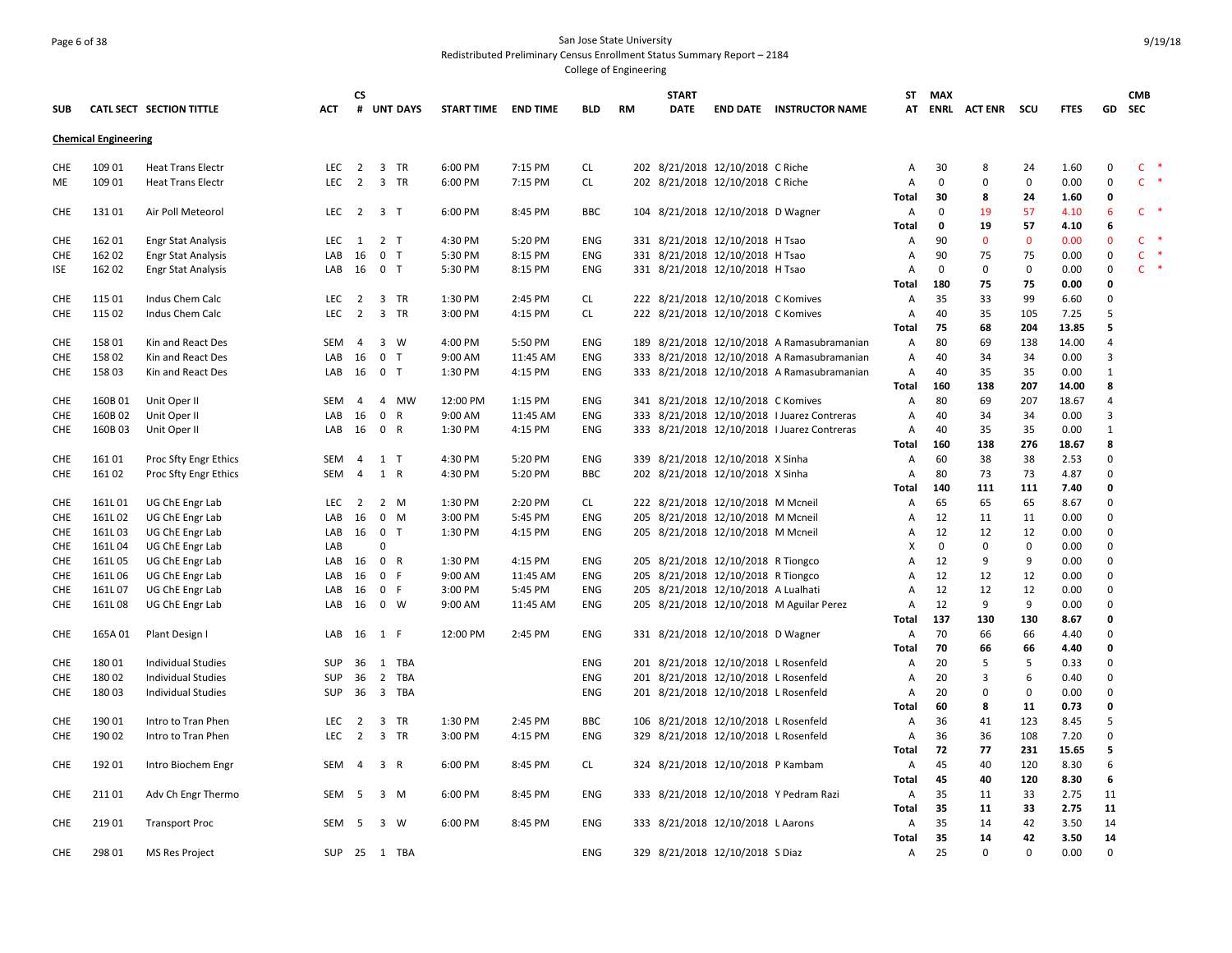# Page 7 of 38 San Jose State University Redistributed Preliminary Census Enrollment Status Summary Report – 2184

| <b>SUB</b> |        | CATL SECT SECTION TITTLE | ACT             | СS | <b>UNT DAYS</b> | <b>START TIME</b> | <b>END TIME</b> | <b>BLD</b> | <b>RM</b> | <b>START</b><br><b>DATE</b> | <b>END DATE</b>                 | <b>INSTRUCTOR NAME</b>            | ST<br>AT | <b>MAX</b><br><b>ENRL</b> | <b>ACT ENR</b> | scu      | <b>FTES</b> |                         | <b>CMB</b><br>GD SEC |
|------------|--------|--------------------------|-----------------|----|-----------------|-------------------|-----------------|------------|-----------|-----------------------------|---------------------------------|-----------------------------------|----------|---------------------------|----------------|----------|-------------|-------------------------|----------------------|
| <b>CHE</b> | 298 02 | MS Res Project           | SUP             |    | 25 2 TBA        |                   |                 | <b>ENG</b> |           |                             | 329 8/21/2018 12/10/2018 S Diaz |                                   | A        | 25                        |                |          | 0.17        |                         |                      |
| <b>CHE</b> | 298 03 | MS Res Project           | SUP 25 2 F      |    |                 | 3:00 PM           | 5:45 PM         | <b>ENG</b> |           |                             | 329 8/21/2018 12/10/2018 S Diaz |                                   | A        | 40                        |                |          | 0.17        |                         |                      |
|            |        |                          |                 |    |                 |                   |                 |            |           |                             |                                 |                                   | Total    | 90                        |                | 4        | 0.33        | $\overline{\mathbf{2}}$ |                      |
| <b>CHE</b> | 299 01 | Master's Thesis          |                 |    | LEC 2 3 TBA     |                   |                 | <b>ENG</b> |           |                             | 329 8/21/2018 12/10/2018 S Diaz |                                   | A        | 25                        |                | $\Omega$ | 0.00        | $\overline{\mathbf{0}}$ |                      |
| CHE.       | 299 02 | Master's Thesis          | LEC $2 \t3 \tF$ |    |                 | 3:00 PM           | 5:45 PM         | ENG        |           |                             | 329 8/21/2018 12/10/2018 S Diaz |                                   | A        | 25                        |                |          | 0.25        |                         |                      |
|            |        |                          |                 |    |                 |                   |                 |            |           |                             |                                 |                                   | Total    | 50                        |                |          | 0.25        |                         |                      |
|            |        |                          |                 |    |                 |                   |                 |            |           |                             |                                 | <b>Chemical Engineering Total</b> |          | 1339                      | 906            | 1594     | 104.20      | -66                     |                      |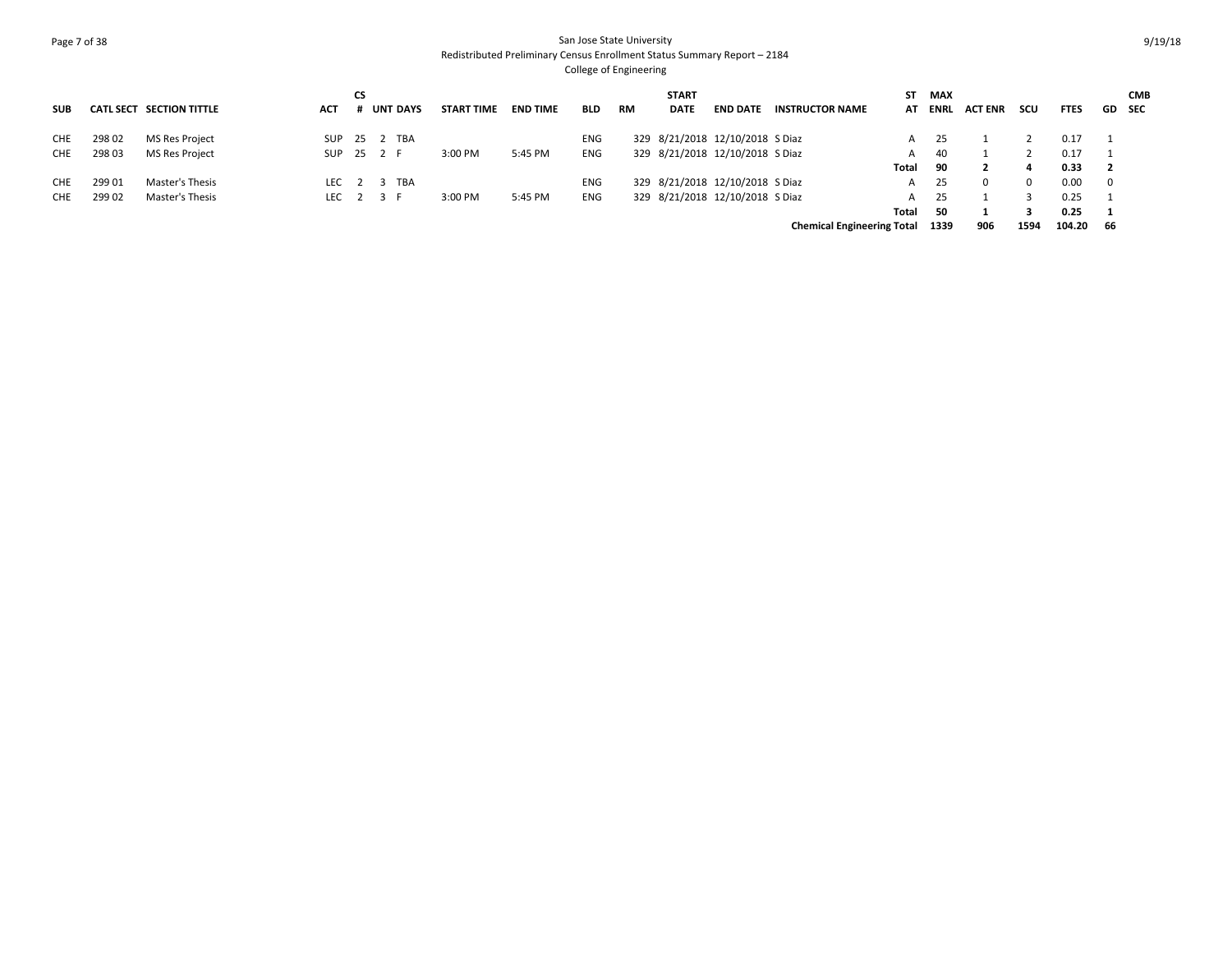# Page 8 of 38 San Jose State University Redistributed Preliminary Census Enrollment Status Summary Report – 2184

|            |        |                                              |                   | <b>CS</b>           |                |            |                     |          |            |    | <b>START</b> |                                     |                                          | ST           | <b>MAX</b> |                    |             |             |                      | <b>CMB</b> |
|------------|--------|----------------------------------------------|-------------------|---------------------|----------------|------------|---------------------|----------|------------|----|--------------|-------------------------------------|------------------------------------------|--------------|------------|--------------------|-------------|-------------|----------------------|------------|
| <b>SUB</b> |        | CATL SECT SECTION TITTLE                     | <b>ACT</b>        |                     |                | # UNT DAYS | START TIME END TIME |          | <b>BLD</b> | RM | <b>DATE</b>  |                                     | <b>END DATE INSTRUCTOR NAME</b>          |              |            | AT ENRL ACTENR SCU |             | <b>FTES</b> |                      | GD SEC     |
|            |        | <b>Civil &amp; Environmental Engineering</b> |                   |                     |                |            |                     |          |            |    |              |                                     |                                          |              |            |                    |             |             |                      |            |
| CE         | 801    | <b>Plane Surveying</b>                       | <b>SEM</b>        | $\overline{2}$      | 3 TR           |            | 7:30 AM             | 8:20 AM  | <b>ENG</b> |    |              |                                     | 341 8/21/2018 12/10/2018 W Greenwood     | Α            | 72         | 78                 | 156         | 15.70       | $\overline{2}$       |            |
| CE         | 802    | <b>Plane Surveying</b>                       | LAB               | 16                  | 0 <sub>T</sub> |            | 8:30 AM             | 11:15 AM | <b>ENG</b> |    |              |                                     | 132 8/21/2018 12/10/2018 R Kachhapati    | А            | 18         | 18                 | 18          | 0.00        | 1                    |            |
| CE         | 803    | <b>Plane Surveying</b>                       | LAB               | 16                  | 0 <sub>T</sub> |            | 12:30 PM            | 3:15 PM  | <b>ENG</b> |    |              |                                     | 132 8/21/2018 12/10/2018 R Kachhapati    | Α            | 18         | 19                 | 19          | 0.00        | $\mathbf 0$          |            |
| CE         | 804    | <b>Plane Surveying</b>                       | LAB               | 16                  | 0 R            |            | 8:30 AM             | 11:15 AM | <b>ENG</b> |    |              |                                     | 132 8/21/2018 12/10/2018 W Greenwood     | А            | 18         | 19                 | 19          | 0.00        | $\mathbf 0$          |            |
| CE         | 805    | <b>Plane Surveying</b>                       | LAB               | 16                  | 0 R            |            | 12:30 PM            | 3:15 PM  | ENG        |    |              |                                     | 132 8/21/2018 12/10/2018 W Greenwood     | Α            | 18         | 22                 | 22          | 0.00        | $\mathbf{1}$         |            |
|            |        |                                              |                   |                     |                |            |                     |          |            |    |              |                                     |                                          | Total        | 144        | 156                | 234         | 15.70       | 4                    |            |
| CE         | 20 01  | Graphics/CAD/Prog                            | <b>SEM</b>        | 2                   |                | 3 MW       | 7:30 AM             | 8:20 AM  | <b>ENG</b> |    |              | 341 8/21/2018 12/10/2018 A Wong     |                                          | Α            | 72         | 59                 | 118         | 11.85       | 1                    |            |
| CE         | 20 02  | Graphics/CAD/Prog                            | LAB               | 16                  | 0 M            |            | 9:00 AM             | 11:45 AM | <b>ENG</b> |    |              | 407 8/21/2018 12/10/2018 A Wong     |                                          | А            | 18         | 19                 | 19          | 0.00        | 0                    |            |
| CE         | 20 03  | Graphics/CAD/Prog                            | LAB               | 16                  | 0 M            |            | 12:00 PM            | 2:45 PM  | ENG        |    |              | 407 8/21/2018 12/10/2018 A Wong     |                                          | А            | 18         | 20                 | 20          | 0.00        | $\mathbf 0$          |            |
| CE         | 20 04  | Graphics/CAD/Prog                            | LAB               | 16                  | 0 W            |            | 9:00 AM             | 11:45 AM | <b>ENG</b> |    |              | 407 8/21/2018 12/10/2018 A Wong     |                                          | А            | 18         | 20                 | 20          | 0.00        | 1                    |            |
| CE         | 20 05  | Graphics/CAD/Prog                            | LAB               | 16                  | $0 \quad W$    |            | 12:00 PM            | 2:45 PM  | ENG        |    |              | 407 8/21/2018 12/10/2018 A Wong     |                                          | Α            | 15         | 0                  | $\mathbf 0$ | 0.00        | 0                    |            |
|            |        |                                              |                   |                     |                |            |                     |          |            |    |              |                                     |                                          | <b>Total</b> | 141        | 118                | 177         | 11.85       | $\overline{2}$       |            |
| CE         | 95 01  | Theory App Statics                           | <b>LEC</b>        | $\overline{2}$      | 3 TR           |            | 9:00 AM             | 10:15 AM | ENG        |    |              | 339 8/21/2018 12/10/2018 S Vukazich |                                          | А            | 50         | 54                 | 162         | 10.90       | $\overline{2}$       |            |
| CE         | 95 02  | <b>Theory App Statics</b>                    | LEC               | $\overline{2}$      |                | 3 MW       | 10:30 AM            | 11:45 AM | ENG        |    |              | 339 8/21/2018 12/10/2018 R Lukkoor  |                                          | Α            | 50         | 51                 | 153         | 10.35       | $\overline{3}$       |            |
| CE         | 95 03  | Theory App Statics                           | <b>LEC</b>        | 2                   | 3 TR           |            | 10:30 AM            | 11:45 AM | <b>ENG</b> |    |              | 339 8/21/2018 12/10/2018 H Habib    |                                          | А            | 50         | 35                 | 105         | 7.45        | 9                    |            |
| CE         | 95 04  | <b>Theory App Statics</b>                    | LEC               |                     | 3              |            |                     |          |            |    |              |                                     |                                          | x            | 0          | 0                  | $\mathbf 0$ | 0.00        | 0                    |            |
|            |        |                                              |                   |                     |                |            |                     |          |            |    |              |                                     |                                          | Total        | 150        | 140                | 420         | 28.70       | 14                   |            |
| CE         | 99 01  | <b>Intro Statics</b>                         | <b>LEC</b>        | $\overline{2}$      |                | 2 MW       | 8:00 AM             | 8:50 AM  | ENG        |    |              | 339 8/21/2018 12/10/2018 M Maaz     |                                          | Α            | 60         | 48                 | 96          | 6.40        | 0                    |            |
|            |        |                                              |                   |                     |                |            |                     |          |            |    |              |                                     |                                          | <b>Total</b> | 60         | 48                 | 96          | 6.40        | 0                    |            |
| CE         | 11201  | Mech of Matls                                | <b>LEC</b>        | 2                   |                | 3 MW       | 10:30 AM            | 11:45 AM | ENG        |    |              |                                     | 329 8/21/2018 12/10/2018 A Boylan-Ashraf | А            | 55         | 51                 | 153         | 10.35       | $\overline{3}$       |            |
| CE         | 112 02 | Mech of Matls                                | LEC               | $\overline{2}$      | 3 TR           |            | 12:00 PM            | 1:15 PM  | ENG        |    |              | 331 8/21/2018 12/10/2018 H Habib    |                                          | Α            | 55         | 53                 | 159         | 11.00       | 8                    |            |
| CE         | 11203  | Mech of Matls                                | LEC.              | $\overline{2}$      | 3 MW           |            | 9:00 AM             | 10:15 AM | ENG        |    |              | 329 8/21/2018 12/10/2018 M Soliman  |                                          | А            | 55         | 60                 | 180         | 12.30       | 6                    |            |
| CE         | 11204  | Mech of Matls                                | LEC               | $\overline{2}$      | 3 TR           |            | 4:30 PM             | 5:45 PM  | ENG        |    |              | 329 8/21/2018 12/10/2018 M Soliman  |                                          | Α            | 55         | 52                 | 156         | 10.75       | $\overline{7}$       |            |
| CE         | 112 05 | Mech of Matls                                | <b>LEC</b>        |                     | 3              |            |                     |          |            |    |              |                                     |                                          | x            | 0          | $\mathbf 0$        | 0           | 0.00        | 0                    |            |
|            |        |                                              |                   |                     |                |            |                     |          |            |    |              |                                     |                                          | Total        | 220        | 216                | 648         | 44.40       | 24                   |            |
| CE         | 12001  | Construc Matl Lab                            | LAB               |                     | 16 1 M         |            | 6:00 PM             | 8:45 PM  | ENG        |    |              | 134 8/21/2018 12/10/2018 M Maaz     |                                          | Α            | 16         | 17                 | 17          | 1.13        | $\Omega$             |            |
| CE         | 12002  | Construc Matl Lab                            | LAB               | 16                  | $1$ T          |            | 6:00 PM             | 8:45 PM  | <b>ENG</b> |    |              | 134 8/21/2018 12/10/2018 M Maaz     |                                          | А            | 16         | 17                 | 17          | 1.13        | $\Omega$             |            |
| CE         | 12003  | Construc Matl Lab                            | LAB               | 16                  | 1 W            |            | 6:00 PM             | 8:45 PM  | ENG        |    |              | 134 8/21/2018 12/10/2018 M Maaz     |                                          | Α            | 16         | 18                 | 18          | 1.20        | $\mathbf 0$          |            |
| CE         | 12004  | Construc Matl Lab                            | LAB               |                     | 16 1 R         |            | 6:00 PM             | 8:45 PM  | ENG        |    |              | 134 8/21/2018 12/10/2018 M Maaz     |                                          | Α            | 16         | 17                 | 17          | 1.17        | $\overline{2}$       |            |
|            |        |                                              |                   |                     |                |            |                     |          |            |    |              |                                     |                                          | Total        | 64         | 69                 | 69          | 4.63        | $\mathbf{2}$         |            |
| CE         | 12101  | <b>Transp Engrg</b>                          | LEC               | $\overline{2}$      |                | 3 MW       | 10:30 AM            | 11:20 AM | CL         |    |              | 222 8/21/2018 12/10/2018 S Koosha   |                                          | Α            | 54         | 54                 | 108         | 10.80       | $\Omega$             |            |
| CE         | 12102  | <b>Transp Engrg</b>                          | LAB               | 16                  | $0 \quad M$    |            | 1:30 PM             | 4:15 PM  | ENG        |    |              | 339 8/21/2018 12/10/2018 F Afsari   |                                          | А            | 18         | 18                 | 18          | 0.00        | $\Omega$             |            |
| CE         | 12103  | <b>Transp Engrg</b>                          | LAB               | 16                  | 0 W            |            | 1:30 PM             | 4:15 PM  | ENG        |    |              | 339 8/21/2018 12/10/2018 S Koosha   |                                          | Α            | 18         | 18                 | 18          | 0.00        | $\mathbf 0$          |            |
| CE         | 12104  | <b>Transp Engrg</b>                          | LAB               | 16                  | 0 <sub>T</sub> |            | 1:30 PM             | 4:15 PM  | ENG        |    |              | 339 8/21/2018 12/10/2018 F Afsari   |                                          | Α            | 18         | 18                 | 18          | 0.00        | $\Omega$             |            |
| CE         | 12105  | <b>Transp Engrg</b>                          | <b>LEC</b>        | $\overline{2}$      | 3 TR           |            | 12:00 PM            | 12:50 PM | ENG        |    |              | 327 8/21/2018 12/10/2018 S Koosha   |                                          | А            | 12         | 18                 | 36          | 3.60        | $\Omega$             |            |
| CE         | 12106  | <b>Transp Engrg</b>                          | LAB               | 16                  | 0 R            |            | 6:00 PM             | 8:45 PM  | ENG        |    |              | 395 8/21/2018 12/10/2018 S Koosha   |                                          | Α            | 12         | 18                 | 18          | 0.00        | $\Omega$             |            |
|            |        |                                              |                   |                     |                |            |                     |          |            |    |              |                                     |                                          | <b>Total</b> | 132        | 144                | 216         | 14.40       | 0                    |            |
| CE         | 12201  | <b>Traffic Engrg</b>                         | SEM               | $\overline{4}$      | 3 R            |            | 1:30 PM             | 4:15 PM  | ENG        |    |              | 131 8/21/2018 12/10/2018 D Pitton   |                                          | Α            | 35         | 34                 | 102         | 6.85        | 1                    |            |
|            |        |                                              |                   |                     |                |            |                     |          |            |    |              |                                     |                                          | <b>Total</b> | 35         | 34                 | 102         | 6.85        | $\mathbf{1}$         |            |
| CE         | 123 01 | Highway & Stree Des                          | <b>SEM</b>        | $\overline{4}$      | 3 <sub>1</sub> |            | 6:00 PM             | 8:45 PM  | ENG        |    |              | 301 8/21/2018 12/10/2018 S Koosha   |                                          | А            | 35         | 35                 | 105         | 7.05        | $\mathbf{1}$         |            |
|            |        |                                              |                   |                     |                |            |                     |          |            |    |              |                                     |                                          | Total        | 35         | 35                 | 105         | 7.05        | $\mathbf{1}$         |            |
| CE         | 13001  | <b>CE Econ Analysis</b>                      | <b>LEC</b>        | 2                   | 2 M            |            | 6:00 PM             | 7:50 PM  | ENG        |    |              | 329 8/21/2018 12/10/2018 J Tang     |                                          | А            | 45         | 45                 | 90          | 6.07        | $\overline{2}$       |            |
| CE         | 13002  | <b>CE Econ Analysis</b>                      | LEC.              | 2                   | 2 M            |            | 8:00 PM             | 9:50 PM  | ENG        |    |              | 329 8/21/2018 12/10/2018 J Tang     |                                          | Α            | 45         | 32                 | 64          | 4.27        | 0                    |            |
|            |        |                                              |                   |                     |                |            |                     |          |            |    |              |                                     |                                          | Total        | 90         | 77                 | 154         | 10.33       | $\mathbf{2}$         |            |
| CE<br>CE   | 13101  | Intr to Const Engr                           | <b>LEC</b><br>LEC | 2<br>$\overline{2}$ |                | 3 MW       | 4:30 PM             | 5:45 PM  | <b>BBC</b> |    |              | 224 8/21/2018 12/10/2018 J Pyeon    |                                          | Α            | 45         | 44                 | 132         | 8.90        | $\overline{2}$       |            |
|            | 13102  | Intr to Const Engr                           |                   |                     |                | 3 MW       | 6:00 PM             | 7:15 PM  | MH         |    |              | 324 8/21/2018 12/10/2018 J Pyeon    |                                          | Α            | 45         | 40<br>84           | 120         | 8.00        | 0                    |            |
|            |        |                                              |                   |                     |                |            |                     |          |            |    |              |                                     |                                          | Total        | 90<br>35   |                    | 252         | 16.90       | $\overline{2}$<br>10 |            |
| CE         | 134 01 | Proj Mgt Const                               | SEM 4             |                     | 3 <sub>T</sub> |            | 1:30 PM             | 4:15 PM  | <b>ENG</b> |    |              | 131 8/21/2018 12/10/2018 J Pyeon    |                                          | Α            |            | 35                 | 105         | 7.50        |                      |            |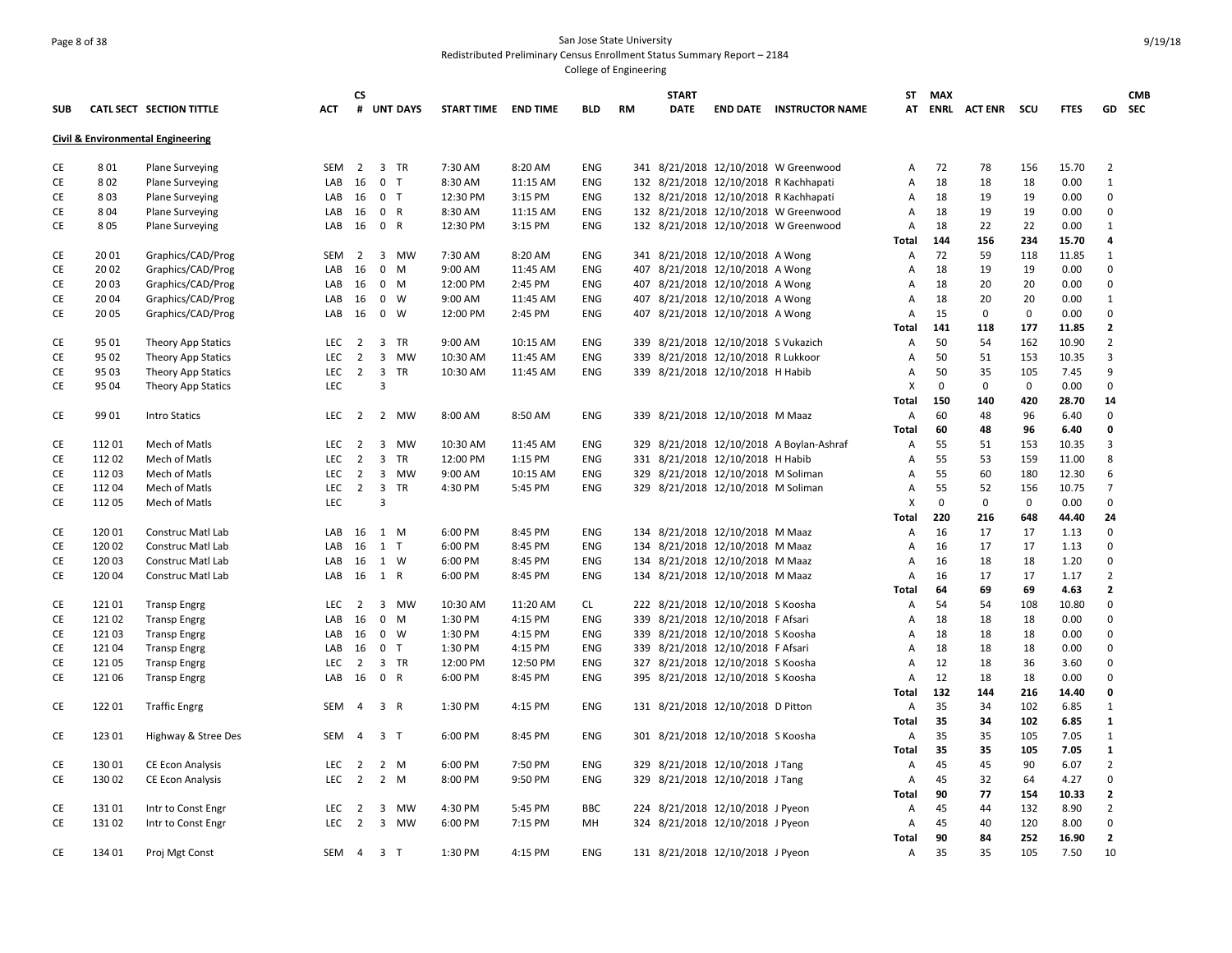### Page 9 of 38 San Jose State University Redistributed Preliminary Census Enrollment Status Summary Report – 2184 College of Engineering

|            |        |                           |                  | CS             |                 |                     |          |            |           | <b>START</b> |                                     |                                          |                | ST MAX |                |     |             |                | <b>CMB</b> |
|------------|--------|---------------------------|------------------|----------------|-----------------|---------------------|----------|------------|-----------|--------------|-------------------------------------|------------------------------------------|----------------|--------|----------------|-----|-------------|----------------|------------|
| <b>SUB</b> |        | CATL SECT SECTION TITTLE  | <b>ACT</b>       | #              | <b>UNT DAYS</b> | START TIME END TIME |          | <b>BLD</b> | <b>RM</b> | DATE         |                                     | <b>END DATE INSTRUCTOR NAME</b>          | AT             | ENRL   | <b>ACT ENR</b> | scu | <b>FTES</b> |                | GD SEC     |
|            |        |                           |                  |                |                 |                     |          |            |           |              |                                     |                                          | Total          | 35     | 35             | 105 | 7.50        | 10             |            |
| CE         | 140 01 | Geotech Engr              | SEM              | $\overline{2}$ | 3 TR            | 9:00 AM             | 9:50 AM  | CL.        |           |              | 226 8/21/2018 12/10/2018 A Moore    |                                          | А              | 54     | 55             | 110 | 11.10       | $\overline{2}$ |            |
| CE         | 140 02 | Geotech Engr              | LAB              | 16             | 0 <sub>T</sub>  | 1:30 PM             | 4:15 PM  | ENG        |           |              | 209 8/21/2018 12/10/2018 R Lukkoor  |                                          | Α              | 18     | 18             | 18  | 0.00        | 1              |            |
| CE         | 140 03 | Geotech Engr              | LAB              | 16             | $0 \quad W$     | 1:30 PM             | 4:15 PM  | ENG        |           |              | 209 8/21/2018 12/10/2018 A Moore    |                                          | Α              | 18     | 18             | 18  | 0.00        | $\mathbf 0$    |            |
| CE         | 140 04 | Geotech Engr              | LAB              | 16             | 0 R             | 1:30 PM             | 4:15 PM  | <b>ENG</b> |           |              | 209 8/21/2018 12/10/2018 R Lukkoor  |                                          | Α              | 18     | 19             | 19  | 0.00        | $\mathbf{1}$   |            |
| CE         | 140 05 | Geotech Engr              | SEM              | $\overline{2}$ | 3 TR            | 8:00 AM             | 8:50 AM  | ENG        |           |              | 327 8/21/2018 12/10/2018 A Moore    |                                          | А              | 12     | 16             | 32  | 3.20        | $\Omega$       |            |
| CE         | 140 06 | Geotech Engr              | LAB              | 16             | 0 <sub>T</sub>  | 6:00 PM             | 8:45 PM  | <b>ENG</b> |           |              | 209 8/21/2018 12/10/2018 R Lukkoor  |                                          | Α              | 12     | 16             | 16  | 0.00        | $\Omega$       |            |
|            |        |                           |                  |                |                 |                     |          |            |           |              |                                     |                                          | Total          | 132    | 142            | 213 | 14.30       | 4              |            |
| CE         | 145 01 | <b>Foundation Engr</b>    | LEC.             | $\overline{2}$ | 3 W             | 6:00 PM             | 8:45 PM  | <b>ENG</b> |           |              |                                     | 301 8/21/2018 12/10/2018 M Thummaluru    | Α              | 35     | 32             | 96  | 6.45        | 1              |            |
|            |        |                           |                  |                |                 |                     |          |            |           |              |                                     |                                          | Total          | 35     | 32             | 96  | 6.45        | 1              |            |
| CE         | 15001  | Hydro and Hydrau          | SEM              | $\overline{2}$ | 3 MW            | 12:00 PM            | 12:50 PM | ENG        |           |              | 329 8/21/2018 12/10/2018 W Wang     |                                          | Α              | 54     | 60             | 120 | 12.10       | $\overline{2}$ |            |
| СE         | 15002  | Hydro and Hydrau          | LAB              | 16             | 0 M             | 1:30 PM             | 4:15 PM  | <b>ENG</b> |           |              | 150 8/21/2018 12/10/2018 W Wang     |                                          | Α              | 18     | 22             | 22  | 0.00        | 1              |            |
| CE         | 15003  | Hydro and Hydrau          | LAB              | 16             | 0 R             | 1:30 PM             | 4:15 PM  | ENG        |           |              | 150 8/21/2018 12/10/2018 W Wang     |                                          | Α              | 18     | 19             | 19  | 0.00        | $\mathbf{1}$   |            |
| СE         | 15004  | Hydro and Hydrau          | LAB              | 16             | 0 W             | 1:30 PM             | 4:15 PM  | <b>ENG</b> |           |              | 150 8/21/2018 12/10/2018 R Guzzetta |                                          | Α              | 18     | 19             | 19  | 0.00        | $\mathbf 0$    |            |
| СE         | 15005  | Hydro and Hydrau          | SEM              | $\overline{2}$ | 3 MW            | 4:30 PM             | 5:20 PM  | <b>ENG</b> |           |              | 327 8/21/2018 12/10/2018 W Wang     |                                          | Α              | 12     | 19             | 38  | 3.90        | $\overline{2}$ |            |
| СE         | 15006  | Hydro and Hydrau          | LAB              | 16             | $0 \quad W$     | 6:00 PM             | 8:45 PM  | <b>ENG</b> |           |              | 150 8/21/2018 12/10/2018 R Guzzetta |                                          | Α              | 12     | 19             | 19  | 0.00        | $\overline{2}$ |            |
|            |        |                           |                  |                |                 |                     |          |            |           |              |                                     |                                          | <b>Total</b>   | 132    | 158            | 237 | 16.00       | 8              |            |
| CE         | 15201  | Engr Hydrology            | SEM              | $\overline{4}$ | 3 <sub>1</sub>  | 6:00 PM             | 8:45 PM  | ENG        |           |              | 303 8/21/2018 12/10/2018 W Wang     |                                          | Α              | 35     | 11             | 33  | 2.30        | $\overline{2}$ |            |
|            |        |                           |                  |                |                 |                     |          |            |           |              |                                     |                                          | <b>Total</b>   | 35     | 11             | 33  | 2.30        | $\mathbf{z}$   |            |
| CE         | 154 01 | <b>Hydraulic Design</b>   | SEM              | 4              | 3 R             | 6:00 PM             | 8:45 PM  | <b>ENG</b> |           |              | 301 8/21/2018 12/10/2018 B Kassab   |                                          | Α              | 35     | 30             | 90  | 6.15        | 3              |            |
|            |        |                           |                  |                |                 |                     |          |            |           |              |                                     |                                          | <b>Total</b>   | 35     | 30             | 90  | 6.15        | 3              |            |
| СE         | 16001  | <b>Struc Anlys</b>        | <b>SEM</b>       | 2              | 3 TR            | 10:30 AM            | 11:20 AM | <b>ENG</b> |           |              | 331 8/21/2018 12/10/2018 S Vukazich |                                          | A              | 54     | 56             | 112 | 11.20       | $\Omega$       |            |
| CE         | 16002  | <b>Struc Anlys</b>        | LAB              | 16             | 0 <sub>T</sub>  | 1:30 PM             | 4:15 PM  | ENG        |           |              |                                     | 340 8/21/2018 12/10/2018 A Boylan-Ashraf | Α              | 18     | 18             | 18  | 0.00        | $\mathbf 0$    |            |
| CE         | 16003  | <b>Struc Anlys</b>        | LAB              | 16             | 0 R             | 1:30 PM             | 4:15 PM  | <b>ENG</b> |           |              |                                     | 340 8/21/2018 12/10/2018 A Boylan-Ashraf | Α              | 18     | 18             | 18  | 0.00        | $\Omega$       |            |
| CE         | 160 04 | <b>Struc Anlys</b>        | LAB              | 16             | 0 M             | 1:30 PM             | 4:15 PM  | <b>ENG</b> |           |              |                                     | 340 8/21/2018 12/10/2018 A Boylan-Ashraf | A              | 18     | 20             | 20  | 0.00        | $\mathbf 0$    |            |
| СE         | 16005  | <b>Struc Anlys</b>        | SEM              | 2              | 3 TR            | 4:30 PM             | 5:20 PM  | <b>ENG</b> |           |              | 327 8/21/2018 12/10/2018 P Feenstra |                                          | Α              | 12     | 18             | 36  | 3.60        | $\Omega$       |            |
| CE         | 160 06 | <b>Struc Anlys</b>        | LAB              | 16             | 0 R             | 6:00 PM             | 8:45 PM  | ENG        |           |              | 340 8/21/2018 12/10/2018 P Feenstra |                                          | Α              | 20     | 18             | 18  | 0.00        | $\Omega$       |            |
|            |        |                           |                  |                |                 |                     |          |            |           |              |                                     |                                          | Total          | 140    | 148            | 222 | 14.80       | $\mathbf{0}$   |            |
| CE         | 162 01 | <b>Struc Concrete Des</b> | SEM              | $\overline{4}$ | 3 TR            | 10:30 AM            | 11:20 AM | ENG        |           |              |                                     | 329 8/21/2018 12/10/2018 A Al-Manaseer   | Α              | 54     | 54             | 108 | 10.80       | $\mathbf 0$    |            |
| <b>CE</b>  | 16202  | <b>Struc Concrete Des</b> | LAB              | 16             | 0 <sub>T</sub>  | 1:30 PM             | 4:15 PM  | <b>ENG</b> |           |              |                                     | 134 8/21/2018 12/10/2018 A Al-Manaseer   | $\overline{A}$ | 18     | 18             | 18  | 0.00        | $\Omega$       |            |
| CE         | 162 03 | <b>Struc Concrete Des</b> | LAB 16           |                | $0 \quad W$     | 1:30 PM             | 4:15 PM  | <b>ENG</b> |           |              | 134 8/21/2018 12/10/2018 M Soliman  |                                          | Α              | 18     | 18             | 18  | 0.00        | $\mathbf 0$    |            |
| CE         | 16204  | <b>Struc Concrete Des</b> | LAB              | 16             | 0 R             | 1:30 PM             | 4:15 PM  | <b>ENG</b> |           |              |                                     | 134 8/21/2018 12/10/2018 A Al-Manaseer   | A              | 18     | 18             | 18  | 0.00        | $\Omega$       |            |
| СE         | 162 05 | <b>Struc Concrete Des</b> | SEM              | 4              | 3 TR            | 10:30 AM            | 11:20 AM | <b>ENG</b> |           |              |                                     | 327 8/21/2018 12/10/2018 B Soumountha    | Α              | 12     | 16             | 32  | 3.20        | $\Omega$       |            |
| CE         | 162 06 | <b>Struc Concrete Des</b> | LAB              | 16             | 0 <sub>T</sub>  | 6:00 PM             | 8:45 PM  | ENG        |           |              |                                     | 395 8/21/2018 12/10/2018 B Soumountha    | Α              | 12     | 16             | 16  | 0.00        | $\Omega$       |            |
|            |        |                           |                  |                |                 |                     |          |            |           |              |                                     |                                          | Total          | 132    | 140            | 210 | 14.00       | 0              |            |
| CE         | 164 01 | Design Wood Struc         | SEM              | $\overline{4}$ | 3 W             | 1:30 PM             | 4:15 PM  | ENG        |           |              | 131 8/21/2018 12/10/2018 K McMullin |                                          | A              | 35     | 29             | 87  | 6.15        | $\overline{7}$ |            |
|            |        |                           |                  |                |                 |                     |          |            |           |              |                                     |                                          | Total          | 35     | 29             | 87  | 6.15        | $\overline{ }$ |            |
| CE         | 165 01 | Erthquk Resis Dsgn        | SEM              | 5              | 3 M             | 1:30 PM             | 4:15 PM  | <b>ENG</b> |           |              | 131 8/21/2018 12/10/2018 K McMullin |                                          | Α              | 35     | 13             | 39  | 2.75        | $\mathbf{a}$   |            |
|            |        |                           |                  |                |                 |                     |          |            |           |              |                                     |                                          | Total          | 35     | 13             | 39  | 2.75        | 3              |            |
| CE         | 17001  | Prin Environ Engr         | <b>LEC</b>       | $\overline{2}$ | 3 MW            | 9:00 AM             | 9:50 AM  | ENG        |           |              | 331 8/21/2018 12/10/2018 U Ndon     |                                          | Α              | 54     | 58             | 116 | 11.65       | $\mathbf{1}$   |            |
| CE         | 17002  | Prin Environ Engr         | LAB              | 16             | 0 M             | 1:30 PM             | 4:15 PM  | <b>ENG</b> |           |              | 395 8/21/2018 12/10/2018 U Ndon     |                                          | Α              | 18     | 20             | 20  | 0.00        | $\Omega$       |            |
| CE         | 17003  | Prin Environ Engr         | LAB              | 16             | 0 <sub>T</sub>  | 1:30 PM             | 4:15 PM  | ENG        |           |              | 395 8/21/2018 12/10/2018 U Ndon     |                                          | Α              | 18     | 20             | 20  | 0.00        | $\mathbf{1}$   |            |
| СE         | 17004  | Prin Environ Engr         | LAB              | 16             | 0 R             | 1:30 PM             | 4:15 PM  | <b>ENG</b> |           |              | 395 8/21/2018 12/10/2018 U Ndon     |                                          | A              | 18     | 18             | 18  | 0.00        | $\Omega$       |            |
| СE         | 17005  | Prin Environ Engr         | <b>LEC</b>       | $\overline{2}$ | 3 MW            | 10:30 AM            | 11:20 AM | ENG        |           |              | 327 8/21/2018 12/10/2018 U Ndon     |                                          | Α              | 12     | 20             | 40  | 4.20        | $\overline{4}$ |            |
| CE         | 17006  | Prin Environ Engr         | LAB              | 16             | $0 \quad W$     | 1:30 PM             | 4:15 PM  | <b>ENG</b> |           |              | 395 8/21/2018 12/10/2018 U Ndon     |                                          | Α              | 12     | 20             | 20  | 0.00        | 4              |            |
|            |        |                           |                  |                |                 |                     |          |            |           |              |                                     |                                          | Total          | 132    | 156            | 234 | 15.85       | 10             |            |
| CE         | 174 01 | Wtr Dist WW Coll          | <b>SEM</b>       | -5             | 3 M             | 6:00 PM             | 8:45 PM  | <b>ENG</b> |           |              | 301 8/21/2018 12/10/2018 B Kassab   |                                          | Α              | 35     | 24             | 72  | 5.15        | $\overline{7}$ |            |
|            |        |                           |                  |                |                 |                     |          |            |           |              |                                     |                                          | Total          | 35     | 24             | 72  | 5.15        | $\overline{7}$ |            |
| CE         | 18101  | Civ Eng Systems           | SEM              | - 5            | 3 MW            | 9:00 AM             | 10:15 AM | <b>ENG</b> |           |              |                                     | 327 8/21/2018 12/10/2018 I Jeyachandran  | Α              | 18     | 18             | 54  | 3.60        | $\Omega$       |            |
| <b>CE</b>  | 18102  | Civ Eng Systems           | SEM <sub>5</sub> |                | $3 \, M$        | 6:00 PM             | 8:45 PM  | <b>ENG</b> |           |              |                                     | 339 8/21/2018 12/10/2018 I Jeyachandran  | A              | 18     | 18             | 54  | 3.60        | $\Omega$       |            |
|            |        |                           |                  |                |                 |                     |          |            |           |              |                                     |                                          |                |        |                |     |             |                |            |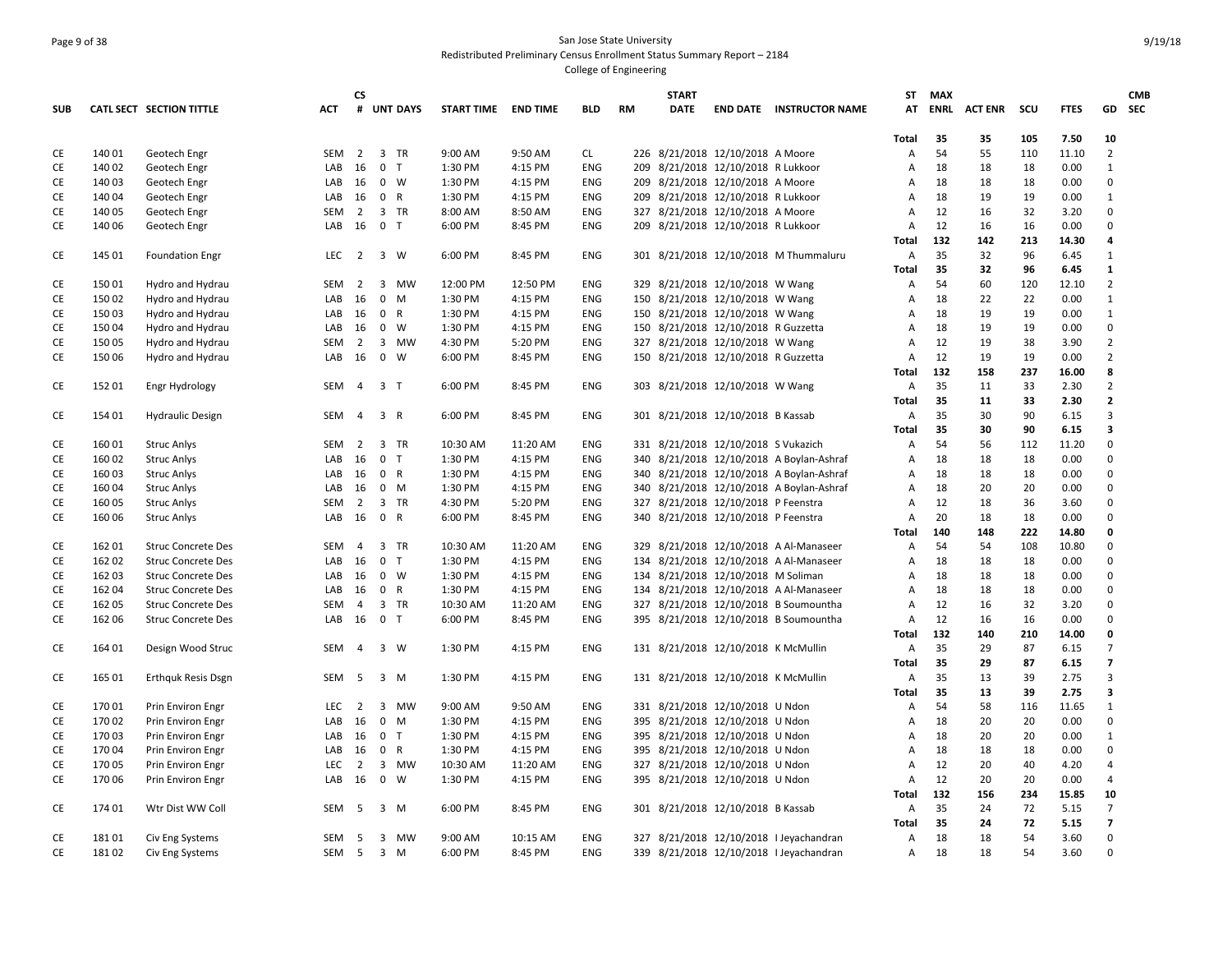#### Page 10 of 38 San Jose State University Redistributed Preliminary Census Enrollment Status Summary Report – 2184 College of Engineering

**SUB CATL SECT SECTION TITTLE ACT CS # UNT DAYS START TIME END TIME BLD RM START DATE END DATE INSTRUCTOR NAME STMAX ATENRL ACT ENR SCU FTES GD CMB SEC**CE 181 03 Civ Eng Systems SEM 5 3 M 6:00 PM 8:45 PM ENG 339 8/21/2018 12/10/2018 L Sullivan‐Green A 18 17 51 3.40 0 CE 181 04 Civ Eng Systems SEM 5 3 MW 10:30 AM 11:45 AM ENG 301 8/21/2018 12/10/2018 I Jeyachandran A 18 18 54 3.60 0 **Total 72 71 213 14.20 0** CE 190 01 Numer Solu CE Prob LEC 2 2 T 6:00 PM 7:50 PM ENG 329 8/21/2018 12/10/2018 A Wong A 45 43 86 5.77 1 CE 190 02 Numer Solu CE Prob LEC 2 2 F 10:00 AM 11:50 AM ENG 329 8/21/2018 12/10/2018 A Wong A 45 41 82 5.53 2 **Total 90 84 168 11.30 3** CE 192 01 Prob Models for CE SEM 2 2 R 6:00 PM 7:50 PM ENG 329 8/21/2018 12/10/2018 R Mukhar A 50 48 96 6.43 1 CE 192 02 Prob Models for CE SEM 2 2 F 8:00 AM 9:50 AM ENG 329 8/21/2018 12/10/2018 R Mukhar A 40 40 80 5.33 0 **Total 90 88 176 11.77 1** CE 210 01 Advanced Mechanics SEM 5 3 R 6:00 PM 8:45 PM ENG 232 8/21/2018 12/10/2018 A Singhal A 40 15 45 3.70 14 **Total 40 15 45 3.70 14** CE 225 01 Public Transp Sys SEM 5 3 M 6:00 PM 8:45 PM ENG 232 8/21/2018 12/10/2018 S Koosha A 30 20 60 5.00 20 **Total 30 20 60 5.00 20** CE 226 01 Topics in Transp Eng SEM 5 3 W 6:00 PM 8:45 PM ENG 232 8/21/2018 12/10/2018 W Tanda A 40 23 69 5.75 23 **Total 40 23 69 5.75 23** CE 232 01 Const Est Cost Ana SEM 5 3 R 6:00 PM 8:45 PM ENG 303 8/21/2018 12/10/2018 H Tooryani A 40 43 129 10.75 43 **Total 40 43 129 10.75 43** CE 234 01 Const Law SEM 5 3 T 6:00 PM 8:45 PM ENG 340 8/21/2018 12/10/2018 L Battersby A 40 37 111 9.25 37 **Total 40 37 111 9.25 37** CE 245 01 Geotech/Struc Sem SEM 5 3 W 6:00 PM 8:45 PM ENG 340 8/21/2018 12/10/2018 S Huang A 30 8 24 2.00 8 **Total 30 8 24 2.00 8** CE 246 01 Geotech Erthqk Eng LEC 2 3 M 6:00 PM 8:45 PM ENG 303 8/21/2018 12/10/2018 S Huang A 40 8 24 2.00 8 **Total 40 8 24 2.00 8** CE 256 01 SWR Engr SEM 5 3 W 6:00 PM 8:45 PM ENG 303 8/21/2018 12/10/2018 W Wang A 40 16 48 4.00 16 **Total 40 16 48 4.00 16** CE 267 01 Adv Steel Design SEM 5 3 T 6:00 PM 8:45 PM ENG 401 8/21/2018 12/10/2018 M Soliman A 40 12 36 3.00 12 **Total 40 12 36 3.00 12** CE 272 01 Biological Processes SEM 4 3 T 6:00 PM 8:45 PM DMH 164 8/21/2018 12/10/2018 I Jeyachandran A 40 15 45 3.75 15 **Total 40 15 45 3.75 15** CE 298 01 Special Problems SUP 25 3 TBA 8/21/2018 12/10/2018 J Pyeon A 10 3 9 0.75 3 CE 298 02 Special Problems SUP 25 3 TBA 8/21/2018 12/10/2018 K McMullin A 10 1 3 0.25 1 **Total 20 4 12 1.00 4** CE 299 01 Masters Thesis SUP 25 3 TBA 8/21/2018 12/10/2018 A 10 0 0 0.00 0 CE 299 02 Masters Thesis SUP 25 3 TBA 8/21/2018 12/10/2018 A 10 0 0 0.00 0 **Total 20 0 0 0.00 0**

**Civil & Environmental Engineering Total 2746 2483 5271 366.08 311**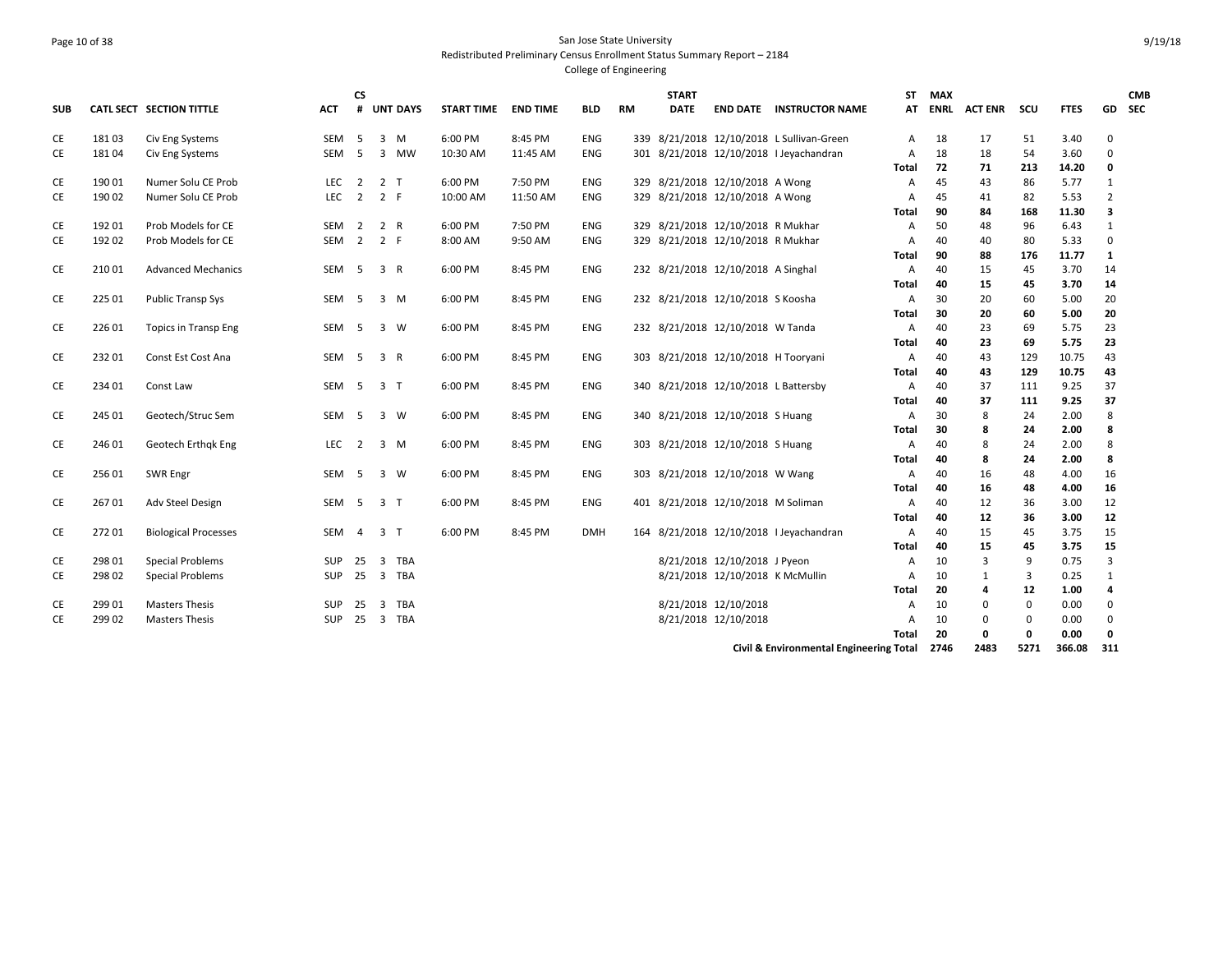## Page 11 of 38 San Jose State University Redistributed Preliminary Census Enrollment Status Summary Report – 2184

| SUB               |                             | CATL SECT SECTION TITTLE                                       | ACT        | СS<br>#                          | <b>UNT DAYS</b>                            | <b>START TIME</b>  | <b>END TIME</b>    | BLD                      | <b>RM</b> | <b>START</b><br><b>DATE</b> |                                                                        | <b>END DATE INSTRUCTOR NAME</b>                                              | ST<br>AT     | <b>MAX</b>        | <b>ENRL ACTENR</b> | scu                | FTES          | GD                | <b>CMB</b><br><b>SEC</b>     |        |
|-------------------|-----------------------------|----------------------------------------------------------------|------------|----------------------------------|--------------------------------------------|--------------------|--------------------|--------------------------|-----------|-----------------------------|------------------------------------------------------------------------|------------------------------------------------------------------------------|--------------|-------------------|--------------------|--------------------|---------------|-------------------|------------------------------|--------|
|                   | <b>Computer Engineering</b> |                                                                |            |                                  |                                            |                    |                    |                          |           |                             |                                                                        |                                                                              |              |                   |                    |                    |               |                   |                              |        |
| CMPE              | 30 01                       | Programming Concept & Meth                                     | LEC        | 1                                | 3 TR                                       | 8:00 AM            | 8:50 AM            | <b>ENG</b>               |           |                             |                                                                        | 337 8/21/2018 12/10/2018 F Mortezaie                                         | Α            | 60                | 57                 | 114                | 11.45         | 1                 |                              |        |
| <b>CMPE</b>       | 30 02                       | Programming Concept & Meth                                     | LAB        | 16                               | $\mathbf 0$<br>$\mathsf{R}$                | 5:45 PM            | 8:35 PM            | ENG                      | 405       |                             | 8/21/2018 12/10/2018 C Abboud                                          |                                                                              | Α            | 30                | 29                 | 29                 | 0.00          | $\Omega$          |                              |        |
| CMPE              | 30 03                       | Programming Concept & Meth                                     | LAB        | 16                               | 0 W                                        | 5:45 PM            | 8:35 PM            | <b>ENG</b>               |           |                             | 405 8/21/2018 12/10/2018 C Abboud                                      |                                                                              | A            | 30                | 28                 | 28                 | 0.00          | 1                 |                              |        |
| CMPE              | 30 04                       | Programming Concept & Meth                                     | LEC        |                                  | 3                                          |                    |                    |                          |           |                             |                                                                        |                                                                              | X            | $\Omega$          | $\mathbf 0$        | $\mathbf 0$        | 0.00          | $\Omega$          |                              |        |
| <b>CMPE</b>       | 30 05                       | Programming Concept & Meth                                     | LAB        |                                  | $\Omega$                                   |                    |                    |                          |           |                             |                                                                        |                                                                              | X            | $\mathbf 0$       | 0                  | $\Omega$           | 0.00          | $\Omega$          |                              |        |
| <b>CMPE</b>       | 30 06                       | Programming Concept & Meth                                     | LAB        |                                  | 0                                          |                    |                    |                          |           |                             |                                                                        |                                                                              | x            | $\mathbf{0}$      | 0                  | $\Omega$           | 0.00          | $\Omega$          |                              |        |
|                   |                             |                                                                |            |                                  |                                            |                    |                    |                          |           |                             |                                                                        |                                                                              | Total        | 120               | 114                | 171                | 11.45         | $\mathbf{2}$      |                              |        |
| <b>CMPE</b>       | 50 01                       | Object Orient Concept Meth                                     | LEC        | 1                                | 3 TR                                       | 4:30 PM            | 5:20 PM            | <b>ENG</b>               |           |                             | 337 8/21/2018 12/10/2018 C Tarng                                       |                                                                              | A            | 80                | 72                 | 144                | 14.40         | $\Omega$          |                              |        |
| <b>CMPE</b>       | 50 02                       | <b>Object Orient Concept Meth</b>                              | LAB        | 16                               | 0 <sub>T</sub>                             | 1:30 PM            | 4:20 PM            | <b>ENG</b>               |           |                             | 489 8/21/2018 12/10/2018 C Tarng                                       |                                                                              | A            | 30                | 30                 | 30                 | 0.00          | $\Omega$          |                              |        |
| <b>CMPE</b>       | 50 03                       | <b>Object Orient Concept Meth</b>                              | LAB        | 16                               | 0 R                                        | 1:30 PM            | 4:20 PM            | <b>ENG</b>               |           |                             | 489 8/21/2018 12/10/2018 C Tarng                                       |                                                                              | Α            | 30                | 30                 | 30                 | 0.00          | $\Omega$          |                              |        |
| CMPE              | 50 04                       | Object Orient Concept Meth                                     | LAB        | 16                               | $0 \quad W$                                | 1:30 PM            | 4:20 PM            | <b>ENG</b>               |           |                             | 489 8/21/2018 12/10/2018 C Tarng                                       |                                                                              | Α            | 30                | 12                 | 12                 | 0.00          | $\Omega$          |                              |        |
|                   |                             |                                                                |            |                                  |                                            |                    |                    |                          |           |                             |                                                                        |                                                                              | <b>Total</b> | 170               | 144                | 216                | 14.40         | 0<br>$\mathbf{1}$ |                              |        |
| CMPE              | 102 01<br>102 01            | Assembly Language Programming                                  | SEM        | 4                                | 3 TR                                       | 9:00 AM            | 10:15 AM           | <b>ENG</b><br><b>ENG</b> |           |                             |                                                                        | 337 8/21/2018 12/10/2018 F Mortezaie<br>337 8/21/2018 12/10/2018 F Mortezaie | A            | 50<br>$\mathsf 0$ | 50<br>$\mathbf 0$  | 150<br>$\mathbf 0$ | 10.05<br>0.00 | $\Omega$          | $\mathsf{C}$<br>$\mathsf{C}$ |        |
| SE                |                             | Assembly Language Programming                                  | SEM        | $\overline{4}$<br>$\overline{4}$ | 3 TR                                       | 9:00 AM            | 10:15 AM           |                          |           |                             |                                                                        |                                                                              | A            |                   |                    |                    |               | $\Omega$          | $\mathsf{C}$                 |        |
| <b>CMPE</b><br>SE | 10202<br>102 02             | Assembly Language Programming                                  | SEM<br>SEM | $\overline{4}$                   | $\overline{3}$<br>$\top$<br>3 <sub>1</sub> | 6:00 PM<br>6:00 PM | 8:45 PM<br>8:45 PM | <b>ENG</b><br>ENG        |           |                             | 343 8/21/2018 12/10/2018 K Nguyen<br>343 8/21/2018 12/10/2018 K Nguyen |                                                                              | A<br>Α       | 50<br>$\mathbf 0$ | 37<br>$\mathbf 0$  | 111<br>$\mathbf 0$ | 7.40<br>0.00  | $\Omega$          | $\mathsf{C}$                 |        |
| <b>CMPE</b>       | 102 03                      | Assembly Language Programming<br>Assembly Language Programming | SEM        | 4                                | 3 MW                                       | 1:30 PM            | 2:45 PM            | <b>ENG</b>               |           |                             | 337 8/21/2018 12/10/2018 H Jeon                                        |                                                                              | A            | 70                | 70                 | 210                | 14.00         | $\Omega$          | $\mathsf{C}$                 |        |
| <b>SE</b>         | 102 03                      | Assembly Language Programming                                  | SEM        | $\overline{4}$                   | 3<br>MW                                    | 1:30 PM            | 2:45 PM            | <b>ENG</b>               |           |                             | 337 8/21/2018 12/10/2018 H Jeon                                        |                                                                              | A            | 0                 | $\mathbf 0$        | $\mathbf 0$        | 0.00          | $\Omega$          | $\mathsf{C}$                 |        |
|                   |                             |                                                                |            |                                  |                                            |                    |                    |                          |           |                             |                                                                        |                                                                              | <b>Total</b> | 170               | 157                | 471                | 31.45         | 1                 |                              |        |
| CMPE              | 11001                       | <b>Electronics Comp</b>                                        | <b>LEC</b> | 1                                | $\overline{3}$<br>MW                       | 12:00 PM           | 12:50 PM           | <b>ENG</b>               |           |                             | 339 8/21/2018 12/10/2018 A Bindal                                      |                                                                              | Α            | 50                | 27                 | 54                 | 5.40          | $\Omega$          |                              |        |
| CMPE              | 11002                       | <b>Electronics Comp</b>                                        | LAB        | 16                               | $\mathbf 0$<br>T                           | 1:30 PM            | 4:20 PM            | <b>ENG</b>               |           |                             | 286 8/21/2018 12/10/2018 A Bindal                                      |                                                                              | A            | 25                | 19                 | 19                 | 0.00          | $\Omega$          |                              |        |
| CMPE              | 11003                       | <b>Electronics Comp</b>                                        | LAB        | 16                               | 0 <sub>T</sub>                             | 4:30 PM            | 7:20 PM            | <b>ENG</b>               |           |                             | 286 8/21/2018 12/10/2018 A Bindal                                      |                                                                              | Α            | 25                | 8                  | 8                  | 0.00          | $\mathbf 0$       |                              |        |
| CMPE              | 11004                       | <b>Electronics Comp</b>                                        | <b>LEC</b> | 1                                | 3 MW                                       | 6:00 PM            | 6:50 PM            | CL                       |           |                             | 303 8/21/2018 12/10/2018 M Smoszna                                     |                                                                              | Α            | 50                | 50                 | 100                | 10.00         | $\Omega$          |                              |        |
| CMPE              | 11005                       | <b>Electronics Comp</b>                                        | LAB        | 16                               | $\mathbf 0$<br>M                           | 7:00 PM            | 9:50 PM            | <b>ENG</b>               |           |                             | 286 8/21/2018 12/10/2018 M Smoszna                                     |                                                                              | A            | 25                | 25                 | 25                 | 0.00          | $\Omega$          |                              |        |
| CMPE              | 11006                       | <b>Electronics Comp</b>                                        | LAB        | 16                               | $\mathbf 0$<br>W                           | 7:00 PM            | 9:50 PM            | <b>ENG</b>               |           |                             | 286 8/21/2018 12/10/2018 M Smoszna                                     |                                                                              | A            | 25                | 25                 | 25                 | 0.00          | $\mathbf 0$       |                              |        |
|                   |                             |                                                                |            |                                  |                                            |                    |                    |                          |           |                             |                                                                        |                                                                              | <b>Total</b> | 200               | 154                | 231                | 15.40         | 0                 |                              |        |
| CMPE              | 120 01                      | Computer Org & Arch                                            | SEM        |                                  | $\overline{3}$                             |                    |                    |                          |           |                             |                                                                        |                                                                              | X            | $\mathbf 0$       | $\mathbf 0$        | $\mathbf 0$        | 0.00          | $\Omega$          |                              |        |
| SE                | 12001                       | Computer Org & Arch                                            | SEM        |                                  | 3                                          |                    |                    |                          |           |                             |                                                                        |                                                                              | X            | $\mathbf 0$       | $\mathbf 0$        | $\mathbf 0$        | 0.00          | $\Omega$          |                              |        |
| CMPE              | 12002                       | Computer Org & Arch                                            | SEM        | $\overline{4}$                   | 3<br>MW                                    | 1:30 PM            | 2:45 PM            | <b>ENG</b>               |           |                             | 301 8/21/2018 12/10/2018 A Bindal                                      |                                                                              | Α            | 40                | 37                 | 111                | 7.40          | $\mathbf 0$       | $\mathsf{C}$                 | $\ast$ |
| SE                | 120 02                      | Computer Org & Arch                                            | SEM        | $\overline{4}$                   | 3<br>MW                                    | 1:30 PM            | 2:45 PM            | <b>ENG</b>               |           |                             | 301 8/21/2018 12/10/2018 A Bindal                                      |                                                                              | Α            | 0                 | $\mathbf 0$        | $\mathbf 0$        | 0.00          | $\Omega$          | $\mathsf{C}$                 |        |
| CMPE              | 12003                       | Computer Org & Arch                                            | SEM        | $\overline{4}$                   | $\overline{3}$<br>TR                       | 12:00 PM           | 1:15 PM            | <b>ENG</b>               |           |                             | 337 8/21/2018 12/10/2018 J Sun                                         |                                                                              | A            | 50                | 45                 | 135                | 9.00          | $\Omega$          | $\mathsf{C}$                 |        |
| <b>SE</b>         | 120 03                      | Computer Org & Arch                                            | SEM        | $\overline{4}$                   | 3 TR                                       | 12:00 PM           | 1:15 PM            | <b>ENG</b>               |           |                             | 337 8/21/2018 12/10/2018 J Sun                                         |                                                                              | A            | 0                 | $\mathbf 0$        | $\mathbf 0$        | 0.00          | $\Omega$          | $\mathsf{C}$                 |        |
|                   |                             |                                                                |            |                                  |                                            |                    |                    |                          |           |                             |                                                                        |                                                                              | Total        | 90                | 82                 | 246                | 16.40         | $\Omega$          |                              |        |
| CMPE              | 124 01                      | Digital Design I                                               | SEM        | 1                                | 3<br>мw                                    | 8:00 AM            | 8:50 AM            | <b>ENG</b>               |           |                             | 325 8/21/2018 12/10/2018 H Ozemek                                      |                                                                              | A            | 40                | 42                 | 84                 | 8.40          | $\Omega$          |                              |        |
| CMPE              | 124 02                      | Digital Design I                                               | LAB        | 16                               | 0<br>M                                     | 1:30 PM            | 4:20 PM            | ENG                      |           |                             | 278 8/21/2018 12/10/2018 H Ozemek                                      |                                                                              | Α            | 20                | 21                 | 21                 | 0.00          | $\Omega$          |                              |        |
| CMPE              | 124 03                      | Digital Design I                                               | LAB        | 16                               | W<br>$\mathbf 0$                           | 1:30 PM            | 4:20 PM            | <b>ENG</b>               |           |                             | 278 8/21/2018 12/10/2018 H Ozemek                                      |                                                                              | Α            | 20                | 21                 | 21                 | 0.00          | $\mathbf 0$       |                              |        |
| <b>CMPE</b>       | 124 04                      | Digital Design I                                               | SEM        |                                  | 3                                          |                    |                    |                          |           |                             |                                                                        |                                                                              | X            | $\mathbf 0$       | $\mathbf 0$        | $\Omega$           | 0.00          | $\Omega$          |                              |        |
| <b>CMPE</b>       | 124 05                      | Digital Design I                                               | LAB        |                                  | 0                                          |                    |                    |                          |           |                             |                                                                        |                                                                              | X            | $\Omega$          | 0                  | $\Omega$           | 0.00          | $\Omega$          |                              |        |
| CMPE              | 124 06                      | Digital Design I                                               | LAB        |                                  | $\Omega$                                   |                    |                    |                          |           |                             |                                                                        |                                                                              | X            | 0                 | $\mathbf 0$        | $\mathbf 0$        | 0.00          | $\mathbf 0$       |                              |        |
| CMPE              | 124 07                      | Digital Design I                                               | SEM        | 1                                | 3 TR                                       | 12:00 PM           | 12:50 PM           | <b>ENG</b>               |           |                             | 325 8/21/2018 12/10/2018 A Uludemir                                    |                                                                              | Α            | 40                | 40                 | 80                 | 8.00          | $\Omega$          |                              |        |
| CMPE              | 124 08                      | Digital Design I                                               | LAB        | 16                               | $\mathbf 0$<br>$\top$                      | 1:30 PM            | 4:20 PM            | ENG                      |           |                             | 278 8/21/2018 12/10/2018 A Uludemir                                    |                                                                              | Α            | 20                | 20                 | 20                 | 0.00          | $\Omega$          |                              |        |
|                   | CMPE 124 09                 | Digital Design I                                               | LAB        | 16                               | 0 R                                        | 1:30 PM            | 4:20 PM            | <b>ENG</b>               |           |                             | 278 8/21/2018 12/10/2018 A Uludemir                                    |                                                                              | A            | 20                | 20                 | 20                 | 0.00          | $\Omega$          |                              |        |
|                   |                             |                                                                |            |                                  |                                            |                    |                    |                          |           |                             |                                                                        |                                                                              | Total        | 160               | 164                | 246                | 16.40         | 0                 |                              |        |
|                   | CMPE 125 01                 | Digital Design 2                                               | <b>SEM</b> | $\overline{4}$                   | 3<br>MW                                    | 10:30 AM           | 11:20 AM           | <b>WSQ</b>               |           |                             | 109 8/21/2018 12/10/2018 D Hung                                        |                                                                              | A            | 100               | 90                 | 180                | 18.00         | $\Omega$          |                              |        |
| CMPE              | 125 02                      | Digital Design 2                                               | LAB        | 16                               | 0<br>R                                     | 4:30 PM            | 7:20 PM            | <b>ENG</b>               |           |                             | 288 8/21/2018 12/10/2018 D Hung                                        |                                                                              | A            | 25                | 25                 | 25                 | 0.00          | $\mathbf 0$       |                              |        |
| CMPE              | 125 03                      | Digital Design 2                                               | LAB        | 16                               | $0 \quad W$                                | 2:30 PM            | 5:20 PM            | ENG                      |           |                             | 288 8/21/2018 12/10/2018 D Hung                                        |                                                                              | A            | 25                | 24                 | 24                 | 0.00          | $\Omega$          |                              |        |
|                   | CMPE 125 04                 | Digital Design 2                                               | LAB        | 16                               | $\mathbf 0$<br>$\mathsf{R}$                | 1:00 PM            | 4:00 PM            | <b>ENG</b>               |           |                             | 288 8/21/2018 12/10/2018 D Hung                                        |                                                                              | A            | 25                | 24                 | 24                 | 0.00          | $\Omega$          |                              |        |
|                   | CMPE 125 05                 | Digital Design 2                                               | LAB        | 16                               | $\mathbf 0$<br>W                           | 6:00 PM            | 8:50 PM            | ENG                      |           |                             | 288 8/21/2018 12/10/2018 D Hung                                        |                                                                              | Α            | 25                | 17                 | 17                 | 0.00          | $\Omega$          |                              |        |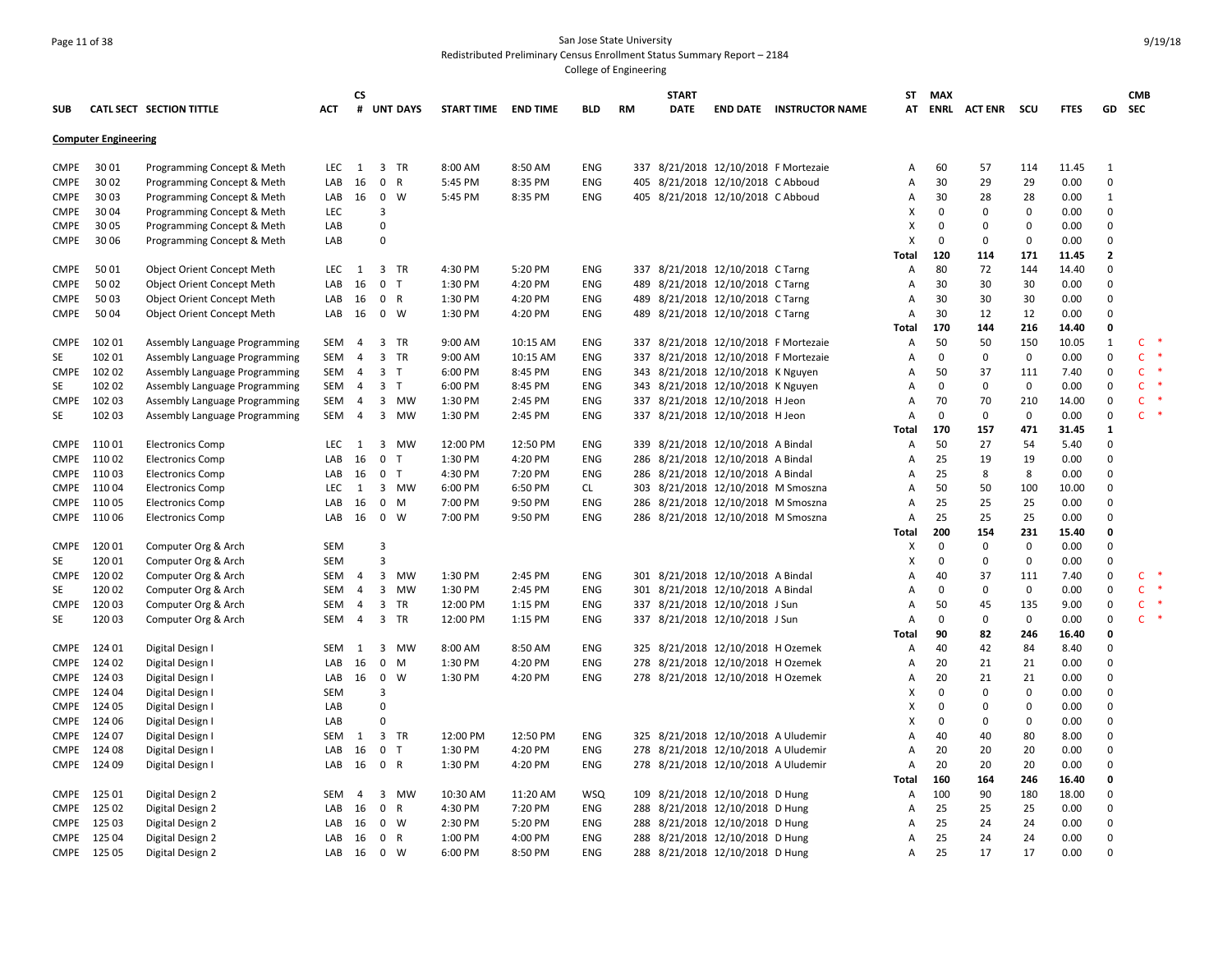# Page 12 of 38 San Jose State University Redistributed Preliminary Census Enrollment Status Summary Report – 2184

|             |             |                          |            | <b>CS</b>      |                |            |                     |          |            |           | <b>START</b> |                                   |                                              | ST                        | <b>MAX</b>   |                |             |             |             | <b>CMB</b>                    |
|-------------|-------------|--------------------------|------------|----------------|----------------|------------|---------------------|----------|------------|-----------|--------------|-----------------------------------|----------------------------------------------|---------------------------|--------------|----------------|-------------|-------------|-------------|-------------------------------|
| <b>SUB</b>  |             | CATL SECT SECTION TITTLE | ACT        |                |                | # UNT DAYS | START TIME END TIME |          | <b>BLD</b> | <b>RM</b> | <b>DATE</b>  |                                   | <b>END DATE INSTRUCTOR NAME</b>              | AT                        | ENRL         | <b>ACT ENR</b> | scu         | <b>FTES</b> | GD          | <b>SEC</b>                    |
|             |             |                          |            |                |                |            |                     |          |            |           |              |                                   |                                              |                           |              |                |             |             |             |                               |
|             |             |                          |            |                |                |            |                     |          |            |           |              |                                   |                                              | Total                     | 200          | 180            | 270         | 18.00       | 0           |                               |
| <b>CMPE</b> | 126 01      | Alg & Data Str Des       | LEC.       | <sup>1</sup>   |                | 3 TR       | 10:30 AM            | 11:20 AM | ENG        | 337       |              |                                   | 8/21/2018 12/10/2018 M Agumbe Suresh         | A                         | 72           | 57             | 114         | 11.40       | $\Omega$    |                               |
| <b>CMPE</b> | 126 02      | Alg & Data Str Des       | LAB        | 16             | $\mathbf 0$    | T          | 2:30 PM             | 5:20 PM  | ENG        |           |              |                                   | 206 8/21/2018 12/10/2018 M Agumbe Suresh     | $\overline{A}$            | 24           | 26             | 26          | 0.00        | $\Omega$    |                               |
| <b>CMPE</b> | 126 03      | Alg & Data Str Des       | LAB        | 16             | 0 R            |            | 2:30 PM             | 5:20 PM  | ENG        |           |              |                                   | 206 8/21/2018 12/10/2018 M Agumbe Suresh     | A                         | 24           | 28             | 28          | 0.00        | $\Omega$    |                               |
| <b>CMPE</b> | 12604       | Alg & Data Str Des       | LEC        |                | 3              |            |                     |          |            |           |              |                                   |                                              | X                         | $\mathbf 0$  | $\Omega$       | 0           | 0.00        | $\Omega$    |                               |
| <b>CMPE</b> | 126 05      | Alg & Data Str Des       | LAB        |                | $\Omega$       |            |                     |          |            |           |              |                                   |                                              | X                         | $\mathbf{0}$ | $\Omega$       | 0           | 0.00        | 0           |                               |
| <b>CMPE</b> | 126 06      | Alg & Data Str Des       | LAB        |                | <sup>0</sup>   |            |                     |          |            |           |              |                                   |                                              | $\boldsymbol{\mathsf{x}}$ | $\mathbf{0}$ | $\Omega$       | $\mathbf 0$ | 0.00        | $\Omega$    |                               |
| CMPE        | 126 07      | Alg & Data Str Des       | LAB        | 16             | 0 M            |            | 12:00 PM            | 2:50 PM  | <b>ENG</b> |           |              | 206 8/21/2018 12/10/2018 F Lin    |                                              | A                         | 24           | 3              | 3           | 0.00        | 0           |                               |
|             |             |                          |            |                |                |            |                     |          |            |           |              |                                   |                                              | <b>Total</b>              | 144          | 114            | 171         | 11.40       | 0           |                               |
| <b>CMPE</b> | 12701       | Microproc Design 1       | SEM        |                | 3              |            |                     |          |            |           |              |                                   |                                              | X                         | $\mathbf 0$  | 0              | 0           | 0.00        | $\Omega$    |                               |
| <b>CMPE</b> | 12702       | Microproc Design 1       | LAB        | 16             | 0 W            |            | 2:30 PM             | 5:20 PM  | <b>ENG</b> |           |              |                                   | 268 8/21/2018 12/10/2018 N Karimianbahnemiri | A                         | 24           | 25             | 25          | 0.00        | $\Omega$    |                               |
| CMPE        | 12703       | Microproc Design 1       | LAB        | 16             | 0 M            |            | 2:30 PM             | 5:20 PM  | ENG        | 268       |              |                                   | 8/21/2018 12/10/2018 N Karimianbahnemiri     | A                         | 24           | 24             | 24          | 0.00        | 0           |                               |
| CMPE        | 12704       | Microproc Design 1       | SEM        | 4              |                | 3 MW       | 9:00 AM             | 9:50 AM  | ENG        |           |              | 325 8/21/2018 12/10/2018 H Ozemek |                                              | A                         | 24           | 51             | 102         | 10.20       | $\Omega$    |                               |
| CMPE        | 12705       | Microproc Design 1       | LAB        | 16             | 0 <sub>T</sub> |            | 1:30 PM             | 4:20 PM  | ENG        |           |              | 268 8/21/2018 12/10/2018 H Ozemek |                                              | $\overline{A}$            | 24           | 25             | 25          | 0.00        | $\Omega$    |                               |
| CMPE        | 12706       | Microproc Design 1       | SEM        | 4              |                | 3 MW       | 11:30 AM            | 12:20 PM | ENG        |           |              |                                   | 325 8/21/2018 12/10/2018 N Karimianbahnemiri | A                         | 48           | 49             | 98          | 9.80        | $\Omega$    |                               |
|             | CMPE 127 07 | Microproc Design 1       | LAB        | 16             | $0$ M          |            | 1:30 PM             | 4:20 PM  | ENG        |           |              | 286 8/21/2018 12/10/2018 H Ozemek |                                              | A                         | 27           | 26             | 26          | 0.00        | $\Omega$    |                               |
|             |             |                          |            |                |                |            |                     |          |            |           |              |                                   |                                              | Total                     | 171          | 200            | 300         | 20.00       | 0           |                               |
|             | CMPE 130 02 | Adv Alg Des              | LEC        | $\overline{2}$ |                | 3 TR       | 9:00 AM             | 10:15 AM | CL         |           |              | 117 8/21/2018 12/10/2018 C Tarng  |                                              | $\overline{A}$            | 50           | 54             | 162         | 10.80       | $\Omega$    |                               |
| CMPE        | 13003       | Adv Alg Des              | <b>LEC</b> | $\overline{2}$ | 3 R            |            | 6:00 PM             | 8:45 PM  | <b>BBC</b> | 106       |              | 8/21/2018 12/10/2018 G Saldamli   |                                              | A                         | 50           | 26             | 78          | 5.20        | $\Omega$    |                               |
|             |             |                          |            |                |                |            |                     |          |            |           |              |                                   |                                              | Total                     | 100          | 80             | 240         | 16.00       | 0           |                               |
| <b>CMPE</b> | 13101       | Software Engr I          | SEM        | $\overline{4}$ |                | 3 TR       | 3:00 PM             | 4:15 PM  | ENG        |           |              | 337 8/21/2018 12/10/2018 B Eswar  |                                              | A                         | 50           | 51             | 153         | 10.20       | $\Omega$    | $\mathsf{C}$<br>$\ast$        |
| <b>SE</b>   | 13101       | Software Engr I          | <b>SEM</b> | $\overline{4}$ |                | 3 TR       | 3:00 PM             | 4:15 PM  | ENG        | 337       |              | 8/21/2018 12/10/2018 B Eswar      |                                              | $\overline{A}$            | $\mathbf{0}$ | $\mathbf 0$    | 0           | 0.00        | $\Omega$    | $\mathsf{C}$<br>$\rightarrow$ |
| <b>CMPE</b> | 13102       | Software Engr I          | SEM        | -4             | $3 \, M$       |            | 6:00 PM             | 8:45 PM  | <b>CL</b>  |           |              | 226 8/21/2018 12/10/2018 K Nguyen |                                              | A                         | 50           | 46             | 138         | 9.20        | $\mathbf 0$ | $\mathsf{C}$<br>一味            |
| SE          | 13102       | Software Engr            | <b>SEM</b> | 4              | $3 \, M$       |            | 6:00 PM             | 8:45 PM  | <b>CL</b>  |           |              | 226 8/21/2018 12/10/2018 K Nguyen |                                              | A                         | $\mathbf{0}$ | $\mathbf 0$    | 0           | 0.00        | $\Omega$    | $\mathsf{C}$                  |
| <b>CMPE</b> | 13103       | Software Engr            | SEM        | $\overline{4}$ |                | 3 TR       | 1:30 PM             | 2:45 PM  | ENG        |           |              | 337 8/21/2018 12/10/2018 H Li     |                                              | A                         | 50           | 45             | 135         | 9.00        | $\Omega$    | $\mathsf{C}$                  |
| SE          | 13103       | Software Engr I          | SEM        | 4              |                | 3 TR       | 1:30 PM             | 2:45 PM  | ENG        |           |              | 337 8/21/2018 12/10/2018 H Li     |                                              | A                         | $\mathbf{0}$ | $\mathbf 0$    | 0           | 0.00        | $\Omega$    | $\mathsf{C}$<br>慢             |
| <b>CMPE</b> | 13104       | Software Engr            | <b>SEM</b> | $\overline{4}$ | $3 \quad W$    |            | 6:00 PM             | 8:45 PM  | ENG        |           |              | 325 8/21/2018 12/10/2018 W Yu     |                                              | A                         | 50           | 47             | 141         | 9.40        | $\Omega$    | $\mathsf{C}$                  |
| SE          | 13104       | Software Engr            | SEM        | 4              | 3 W            |            | 6:00 PM             | 8:45 PM  | <b>ENG</b> |           |              | 325 8/21/2018 12/10/2018 W Yu     |                                              | A                         | $\mathbf 0$  | 0              | 0           | 0.00        | $\Omega$    | $\mathsf{C}$<br>- 4           |
| <b>CMPE</b> | 13105       | Software Engr I          | SEM        | $\overline{4}$ | 3 R            |            | 6:00 PM             | 8:45 PM  | <b>CL</b>  |           |              | 226 8/21/2018 12/10/2018 F Butt   |                                              | $\overline{A}$            | 50           | 21             | 63          | 4.20        | $\Omega$    | $\mathsf{C}$<br>一味            |
| SE          | 13105       | Software Engr            | SEM        | $\overline{4}$ | 3 R            |            | 6:00 PM             | 8:45 PM  | CL         |           |              | 226 8/21/2018 12/10/2018 F Butt   |                                              | A                         | $\mathbf{0}$ | $\mathbf 0$    | 0           | 0.00        | $\Omega$    | $\mathsf{C}$<br>$\rightarrow$ |
|             |             |                          |            |                |                |            |                     |          |            |           |              |                                   |                                              | Total                     | 250          | 210            | 630         | 42.00       | 0           |                               |
|             | CMPE 13201  | Inf Security             | SEM        | 4              |                | 3 MW       | 3:00 PM             | 4:15 PM  | DMH        | 149A      |              | 8/21/2018 12/10/2018 Y Park       |                                              | A                         | 45           | 41             | 123         | 8.20        | $\Omega$    |                               |
|             |             |                          |            |                |                |            |                     |          |            |           |              |                                   |                                              | Total                     | 45           | 41             | 123         | 8.20        | 0           |                               |
| <b>CMPE</b> | 13301       | Software Engr II         | SEM        | 4              | 3 <sub>T</sub> |            | 2:30 PM             | 4:15 PM  | ENG        |           |              | 325 8/21/2018 12/10/2018 H Meng   |                                              | A                         | 50           | 36             | 72          | 7.20        | $\mathbf 0$ | $\mathsf{C}$<br>×             |
| SE          | 13301       | Software Engr II         | <b>SEM</b> | $\overline{4}$ | 3 <sub>T</sub> |            | 2:30 PM             | 4:15 PM  | <b>ENG</b> |           |              | 325 8/21/2018 12/10/2018 H Meng   |                                              | A                         | $\mathbf{0}$ | $\mathbf 0$    | 0           | 0.00        | $\Omega$    | $\mathsf{C}$<br>一味            |
| <b>CMPE</b> | 13302       | Software Engr II         | LAB        | 16             | $0$ M          |            | 10:30 AM            | 1:20 PM  | ENG        |           |              | 489 8/21/2018 12/10/2018 H Meng   |                                              | A                         | 25           | 15             | 15          | 0.00        | $\mathbf 0$ | $\mathsf{C}$<br>一味            |
| SE          | 13302       | Software Engr II         | LAB        | 16             | $0 \quad M$    |            | 10:30 AM            | 1:20 PM  | ENG        |           |              | 489 8/21/2018 12/10/2018 H Meng   |                                              | A                         | $\mathbf{0}$ | $\mathbf 0$    | $\mathbf 0$ | 0.00        | $\Omega$    | $\mathsf{C}$<br>慢             |
| <b>CMPE</b> | 13303       |                          | LAB        | 16             | $0 \quad W$    |            | 10:30 AM            | 1:20 PM  | ENG        |           |              |                                   |                                              | A                         | 25           | 21             | 21          |             | $\mathbf 0$ | $\mathsf{C}$<br>-4            |
|             | 13303       | Software Engr II         |            |                |                |            |                     |          |            |           |              | 489 8/21/2018 12/10/2018 H Meng   |                                              |                           | $\mathbf{0}$ | $\mathbf 0$    | $\mathbf 0$ | 0.00        | $\Omega$    | $\mathsf{C}$                  |
| SE          |             | Software Engr II         | LAB        | 16             | $0 \quad W$    |            | 10:30 AM            | 1:20 PM  | <b>ENG</b> | 489       |              | 8/21/2018 12/10/2018 H Meng       |                                              | A                         |              |                |             | 0.00        | $\Omega$    | 一味                            |
| <b>CMPE</b> | 13304       | Software Engr II         | SEM        | $\overline{4}$ | 3 F            |            | 3:00 PM             | 4:45 PM  | ENG        |           |              | 325 8/21/2018 12/10/2018 B Eswar  |                                              | A                         | 40           | 41             | 82          | 8.20        |             | $\mathsf{C}$<br>- 4           |
| SE          | 13304       | Software Engr II         | <b>SEM</b> | 4              | 3 F            |            | 3:00 PM             | 4:45 PM  | <b>ENG</b> |           |              | 325 8/21/2018 12/10/2018 B Eswar  |                                              | A                         | $\Omega$     | $\mathbf 0$    | 0           | 0.00        | $\Omega$    | $\mathsf{C}$                  |
| <b>CMPE</b> | 13305       | Software Engr II         | LAB        | 16             | 0 F            |            | 5:00 PM             | 7:50 PM  | ENG        |           |              | 325 8/21/2018 12/10/2018 B Eswar  |                                              | A                         | 40           | 41             | 41          | 0.00        | 0           | $\mathsf{C}$<br>×             |
| SE          | 13305       | Software Engr II         | LAB        | 16 0 F         |                |            | 5:00 PM             | 7:50 PM  | ENG        |           |              | 325 8/21/2018 12/10/2018 B Eswar  |                                              | $\overline{A}$            | 0            | 0              | 0           | 0.00        | $\Omega$    | $\mathsf{C}$                  |
|             |             |                          |            |                |                |            |                     |          |            |           |              |                                   |                                              | Total                     | 180          | 154            | 231         | 15.40       | 0           |                               |
| <b>CMPE</b> | 135 01      | Obj Orient Anl Des       | SEM        | 4              |                | 3 TR       | 1:30 PM             | 2:45 PM  | ENG        |           |              | 301 8/21/2018 12/10/2018 R Mak    |                                              | A                         | 40           | 32             | 96          | 6.40        | 0           | $\mathsf{C}$<br>$\rightarrow$ |
| SE          | 135 01      | Obj Orient Anl Des       | SEM        | $\overline{4}$ |                | 3 TR       | 1:30 PM             | 2:45 PM  | <b>ENG</b> |           |              | 301 8/21/2018 12/10/2018 R Mak    |                                              | A                         | 0            | $\mathbf 0$    | $\mathbf 0$ | 0.00        | $\Omega$    | $\mathsf{C}$                  |
|             |             |                          |            |                |                |            |                     |          |            |           |              |                                   |                                              | Total                     | 40           | 32             | 96          | 6.40        | $\mathbf 0$ | 慢                             |
| <b>CMPE</b> | 13701       | Mobile Software Engineer | SEM        | -5             | 3 W            |            | 3:00 PM             | 5:45 PM  | <b>YUH</b> |           |              | 124 8/21/2018 12/10/2018 K Perry  |                                              | A                         | 50           | 38             | 114         | 7.60        | $\Omega$    | $\mathsf{C}$                  |
| SE          | 13701       | Mobile Software Engineer | SEM 5      |                | 3 W            |            | 3:00 PM             | 5:45 PM  | YUH        |           |              | 124 8/21/2018 12/10/2018 K Perry  |                                              | Α                         | $\mathbf 0$  | $\mathbf 0$    | $\mathbf 0$ | 0.00        | $\mathbf 0$ | $\mathsf{C}$<br>$\ast$        |
|             |             |                          |            |                |                |            |                     |          |            |           |              |                                   |                                              | Total                     | 50           | 38             | 114         | 7.60        | $\Omega$    |                               |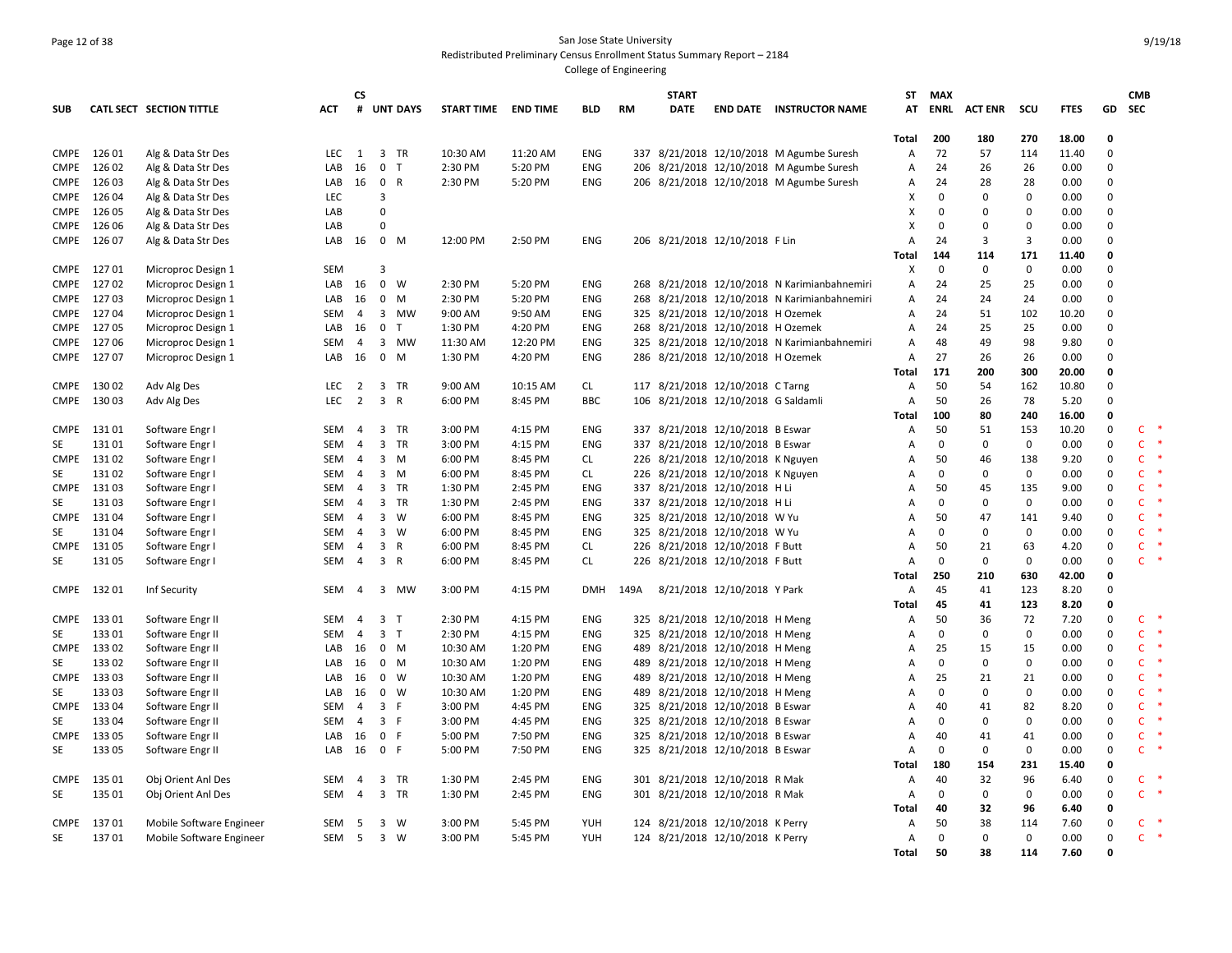# Page 13 of 38 San Jose State University Redistributed Preliminary Census Enrollment Status Summary Report – 2184

| <b>UNT DAYS</b><br>ENRL<br><b>ACT ENR</b><br>scu<br>GD<br><b>SEC</b><br>CATL SECT SECTION TITTLE<br>#<br><b>START TIME</b><br><b>END TIME</b><br><b>BLD</b><br>RM<br><b>DATE</b><br><b>END DATE INSTRUCTOR NAME</b><br><b>FTES</b><br><b>SUB</b><br>ACT<br>АΤ<br>CMPE 138 01<br>301 8/21/2018 12/10/2018 KLi<br>40<br>8.20<br>Database Systems I<br>SEM<br>4<br>3 TR<br>4:30 PM<br>5:45 PM<br><b>ENG</b><br>А<br>40<br>120<br>$\overline{4}$<br>40<br>120<br>8.20<br>4<br><b>Total</b><br>40<br>$\mathbf{1}$<br>$C$ *<br>139 01<br>FundamDataMining<br>3 MW<br>12:00 PM<br>1:15 PM<br><b>DMH</b><br>164 8/21/2018 12/10/2018 G Guzun<br>30<br>24<br>72<br>4.85<br><b>CMPE</b><br>LEC<br>2<br>Α<br>$\mathbf 0$<br>$C$ *<br>13901<br>LEC<br>2<br>3 MW<br>12:00 PM<br>1:15 PM<br><b>DMH</b><br>164 8/21/2018 12/10/2018 G Guzun<br>$\mathbf 0$<br>0<br>0<br>0.00<br>SE<br>FundamDataMining<br>А<br><b>Total</b><br>30<br>24<br>72<br>4.85<br>1<br>$\mathbf 0$<br>140 01<br>Comp Arch & Design<br>12:50 PM<br>ENG<br>337 8/21/2018 12/10/2018 D Hung<br>75<br>67<br>134<br>13.40<br><b>CMPE</b><br>SEM<br>4<br>3<br>MW<br>12:00 PM<br>А<br>140 02<br>Comp Arch & Design<br>$0 \quad M$<br>2:30 PM<br>5:20 PM<br>ENG<br>8/21/2018 12/10/2018 D Hung<br>25<br>24<br>24<br>0.00<br>$\mathbf 0$<br><b>CMPE</b><br>LAB<br>16<br>288<br>Α<br>25<br>25<br>25<br>$\Omega$<br>CMPE<br>14003<br>Comp Arch & Design<br>16<br>0<br>M<br>6:00 PM<br>8:50 PM<br><b>ENG</b><br>288 8/21/2018 12/10/2018 D Hung<br>A<br>0.00<br>LAB<br>18<br>CMPE<br>140 04<br>$\mathbf 0$<br>$\top$<br>2:30 PM<br>5:20 PM<br><b>ENG</b><br>288 8/21/2018 12/10/2018 D Hung<br>25<br>18<br>0.00<br>$\Omega$<br>Comp Arch & Design<br>LAB<br>16<br>А<br>150<br>134<br>201<br>13.40<br><b>Total</b><br>$\Omega$<br>X<br>$\mathbf 0$<br>0<br>$\mathbf 0$<br>0.00<br>$\mathbf 0$<br>CMPE 14201<br><b>Operating Systems</b><br><b>SEM</b><br>3<br>CMPE<br>14202<br><b>Operating Systems</b><br>SEM<br>3<br>$\top$<br>6:00 PM<br>8:45 PM<br><b>CL</b><br>310 8/21/2018 12/10/2018 J Gomez<br>50<br>45<br>135<br>9.15<br>3<br>4<br>Α<br>X<br>$\mathbf 0$<br>$\mathbf 0$<br>CMPE<br>14203<br><b>Operating Systems</b><br>SEM<br>3<br>0<br>0<br>0.00<br>14204<br>X<br>$\Omega$<br>$\mathbf 0$<br>$\mathbf 0$<br>0.00<br>$\mathbf 0$<br>CMPE<br><b>Operating Systems</b><br><b>SEM</b><br>3<br>CMPE 142 05<br>SEM<br>3<br>7:30 PM<br>8:45 PM<br><b>BBC</b><br>125 8/21/2018 12/10/2018 J Gomez<br>40<br>19<br>57<br>3.85<br>$\mathbf{1}$<br><b>Operating Systems</b><br>4<br>MW<br>А<br>192<br>90<br>64<br>13.00<br>4<br>Total<br>30<br><b>CMPE</b><br>146 01<br><b>RT Embedded CoDes</b><br><b>SEM</b><br>$\overline{4}$<br>3 F<br>8:00 AM<br>9:40 AM<br><b>ENG</b><br>337 8/21/2018 12/10/2018 P Kang<br>30<br>60<br>6.00<br>$\mathbf 0$<br>Α<br>146 02<br>16<br>$\mathbf 0$<br>-F<br>12:40 PM<br><b>ENG</b><br>405 8/21/2018 12/10/2018 P Kang<br>30<br>30<br>30<br>0.00<br>$\mathbf 0$<br><b>CMPE</b><br>RT Embedded CoDes<br>LAB<br>9:50 AM<br>А<br>146 03<br>$\Omega$<br>$\mathbf 0$<br>$\Omega$<br>CMPE<br>RT Embedded CoDes<br>LAB<br>$\Omega$<br>х<br>0.00<br>$\Omega$<br>50<br>$\mathbf 0$<br><b>CMPE</b><br>146 04<br><b>RT Embedded CoDes</b><br>3<br>1:30 PM<br>2:20 PM<br>CL<br>310 8/21/2018 12/10/2018 K Liu<br>А<br>40<br>80<br>8.00<br>SEM<br>4<br>MW<br>146 05<br>$\mathbf 0$<br>M<br>6:00 PM<br>8:50 PM<br>ENG<br>405 8/21/2018 12/10/2018 K Server<br>А<br>25<br>26<br>26<br>0.00<br>$\mathbf 0$<br><b>CMPE</b><br>RT Embedded CoDes<br>LAB<br>16<br>25<br>14<br>$\Omega$<br>CMPE<br>146 06<br>RT Embedded CoDes<br>LAB<br>16<br>0 <sub>T</sub><br>6:00 PM<br>8:50 PM<br><b>ENG</b><br>405 8/21/2018 12/10/2018 K Liu<br>A<br>14<br>0.00<br>160<br>140<br>210<br>14.00<br><b>Total</b><br>$\mathbf 0$<br>148 01<br>3<br>$\mathbf 0$<br>0<br>$\mathbf 0$<br>0.00<br>$\Omega$<br>CMPE<br>Comptr Networks I<br>SEM<br>х<br><b>SE</b><br>14801<br><b>SEM</b><br>x<br>$\mathbf 0$<br>$\mathbf 0$<br>0.00<br>$\mathbf 0$<br>Comptr Networks I<br>3<br>0<br>322 8/21/2018 12/10/2018 R Fatoohi<br>$\mathsf{C}$<br>∗<br><b>CMPE</b><br>14802<br><b>Comptr Networks I</b><br>SEM<br>3 TR<br>3:00 PM<br>4:15 PM<br><b>BBC</b><br>А<br>60<br>46<br>138<br>9.20<br>0<br>4<br>$\mathsf{C}$<br>$\ast$<br>$\mathbf 0$<br>14802<br>3 TR<br>3:00 PM<br><b>BBC</b><br>322 8/21/2018 12/10/2018 R Fatoohi<br>$\mathbf 0$<br>$\mathbf 0$<br>$\mathbf 0$<br>SE<br>Comptr Networks I<br>SEM<br>4<br>4:15 PM<br>А<br>0.00<br>14803<br>4:30 PM<br><b>BBC</b><br>108 8/21/2018 12/10/2018 F Lin<br>60<br>60<br>180<br>12.00<br>$\mathbf 0$<br>$\mathsf{C}$<br>$\ast$<br>Comptr Networks I<br>SEM<br>3 MW<br>5:45 PM<br>Α<br>CMPE<br>-4<br>$\ast$<br>$\mathbf 0$<br>$\mathbf 0$<br>$\mathsf{C}$<br>SE<br>14803<br><b>SEM</b><br>$\overline{4}$<br>3<br>MW<br>4:30 PM<br>5:45 PM<br><b>BBC</b><br>108 8/21/2018 12/10/2018 F Lin<br>A<br>0<br>0.00<br>$\Omega$<br>Comptr Networks I<br>120<br>106<br>318<br>21.20<br>$\mathbf 0$<br><b>Total</b><br>15201<br>3 TR<br>5:20 PM<br><b>ENG</b><br>343 8/21/2018 12/10/2018 R Mak<br>60<br>60<br>120<br>12.00<br>$\mathbf 0$<br><b>CMPE</b><br>Compiler Design<br><b>SEM</b><br>$\overline{4}$<br>4:30 PM<br>Α<br>29<br><b>CMPE</b><br>15202<br>16<br>0<br>6:00 PM<br>8:50 PM<br><b>ENG</b><br>206 8/21/2018 12/10/2018 R Mak<br>30<br>29<br>0.00<br>$\Omega$<br><b>Compiler Design</b><br>LAB<br>$\top$<br>А<br>CMPE<br>15203<br>16<br>0 R<br>6:00 PM<br>8:50 PM<br><b>ENG</b><br>8/21/2018 12/10/2018 R Mak<br>30<br>31<br>31<br>0.00<br>$\Omega$<br><b>Compiler Design</b><br>LAB<br>206<br>Α<br>120<br><b>Total</b><br>120<br>180<br>12.00<br>$\mathbf 0$<br>163 01<br><b>BBC</b><br>324 8/21/2018 12/10/2018 H Li<br>50<br>$\mathbf 0$<br>$\mathsf{C}$<br><b>CMPE</b><br>Intro CG & AR<br>3 R<br>3:00 PM<br>5:45 PM<br>А<br>15<br>45<br>3.00<br>SEM<br>4<br>$C$ *<br>SE<br>163 01<br>Intro CG & AR<br>3 R<br>3:00 PM<br>5:45 PM<br><b>BBC</b><br>324 8/21/2018 12/10/2018 H Li<br>$\mathbf 0$<br>$\mathbf 0$<br>$\mathbf 0$<br>SEM<br>$\overline{4}$<br>Α<br>0<br>0.00<br>50<br>15<br>$\mathbf 0$<br><b>Total</b><br>45<br>3.00<br>$\mathsf{C}$<br>$\rightarrow$<br><b>CMPE</b><br>165 01<br>SW Engl Process Mgt<br>SEM<br>3 MW<br>1:30 PM<br>2:45 PM<br><b>ENG</b><br>325 8/21/2018 12/10/2018 H Meng<br>50<br>48<br>144<br>9.60<br>0<br>-4<br>А<br>$\mathbf 0$<br>$\mathsf{C}$<br>$\ast$<br>SE<br>165 01<br>$\mathbf{3}$<br>1:30 PM<br>2:45 PM<br>325 8/21/2018 12/10/2018 H Meng<br>$\mathbf 0$<br>0<br>0.00<br>$\mathbf 0$<br>SW Engl Process Mgt<br>SEM<br>$\overline{4}$<br>MW<br><b>ENG</b><br>А<br>165 02<br><b>DMH</b><br>8/21/2018 12/10/2018 B Eswar<br>132<br>8.80<br>$\mathbf 0$<br>$\mathsf{C}$<br><b>CMPE</b><br>SW Engl Process Mgt<br>SEM<br>3<br>$\top$<br>6:00 PM<br>8:45 PM<br>348<br>А<br>45<br>44<br>4<br>$\rightarrow$<br>$\mathsf{C}$<br>SE<br>165 02<br>SW Engl Process Mgt<br>$\overline{4}$<br>3 <sub>T</sub><br>6:00 PM<br>8:45 PM<br><b>DMH</b><br>348 8/21/2018 12/10/2018 B Eswar<br>А<br>0<br>0<br>0<br>0.00<br>0<br>SEM<br>92<br>276<br>95<br>$\mathbf 0$<br>18.40<br>Total<br>$\mathsf{C}$<br><b>CMPE</b><br>17201<br><b>Enterprise Software</b><br>2<br>3<br>TR<br>9:00 AM<br>10:15 AM<br><b>ENG</b><br>8/21/2018 12/10/2018 A Bond<br>45<br>47<br>141<br>9.40<br>$\Omega$<br>LEC<br>325<br>A<br>17201<br>$\mathsf 0$<br>$\mathsf 0$<br>$C$ *<br>SE<br><b>Enterprise Software</b><br>LEC<br>$\overline{2}$<br>3 TR<br>9:00 AM<br>10:15 AM<br>ENG<br>325 8/21/2018 12/10/2018 A Bond<br>А<br>$\mathbf 0$<br>0.00<br>$\mathbf 0$<br>17202<br>$\overline{2}$<br>3 TR<br>8:45 AM<br>ENG<br>325 8/21/2018 12/10/2018 A Bond<br>35<br>$\mathbf 0$<br>$\mathsf{C}$<br>$\ast$<br><b>CMPE</b><br><b>Enterprise Software</b><br>LEC<br>7:30 AM<br>Α<br>45<br>105<br>7.00<br>$C$ *<br>SE<br>17202<br>3 TR<br><b>ENG</b><br>0<br>$\mathbf 0$<br>$\mathbf 0$<br>LEC<br>$\overline{2}$<br>7:30 AM<br>8:45 AM<br>325 8/21/2018 12/10/2018 A Bond<br>А<br>0<br>0.00<br><b>Enterprise Software</b><br>90<br>82<br>246<br>16.40<br>$\mathbf 0$<br>Total<br>$\mathsf{C}$<br>8/21/2018 12/10/2018<br>15<br>$\mathbf 0$<br>$\Omega$<br>$\Omega$<br>- *<br><b>CMPE</b><br>18001<br><b>Individual Studies</b><br><b>SUP</b><br>36<br>1 TBA<br>А<br>0.00<br>18001<br>1 TBA<br>0<br>$\mathbf 0$<br>0.00<br>$C$ *<br>SE<br><b>Individual Studies</b><br>SUP<br>36<br>8/21/2018 12/10/2018<br>А<br>0<br>$\Omega$<br>$\ast$<br>33<br>$\mathsf{C}$<br>CMPE 180 02<br><b>Individual Studies</b><br>SUP 36 3 TBA<br>8/21/2018 12/10/2018 S Meldal<br>15<br>11<br>2.20<br>$\Omega$<br>А |  |  | <b>CS</b> |  |  |  | <b>START</b> |  | ST | <b>MAX</b> |  |  | <b>CMB</b> |  |
|----------------------------------------------------------------------------------------------------------------------------------------------------------------------------------------------------------------------------------------------------------------------------------------------------------------------------------------------------------------------------------------------------------------------------------------------------------------------------------------------------------------------------------------------------------------------------------------------------------------------------------------------------------------------------------------------------------------------------------------------------------------------------------------------------------------------------------------------------------------------------------------------------------------------------------------------------------------------------------------------------------------------------------------------------------------------------------------------------------------------------------------------------------------------------------------------------------------------------------------------------------------------------------------------------------------------------------------------------------------------------------------------------------------------------------------------------------------------------------------------------------------------------------------------------------------------------------------------------------------------------------------------------------------------------------------------------------------------------------------------------------------------------------------------------------------------------------------------------------------------------------------------------------------------------------------------------------------------------------------------------------------------------------------------------------------------------------------------------------------------------------------------------------------------------------------------------------------------------------------------------------------------------------------------------------------------------------------------------------------------------------------------------------------------------------------------------------------------------------------------------------------------------------------------------------------------------------------------------------------------------------------------------------------------------------------------------------------------------------------------------------------------------------------------------------------------------------------------------------------------------------------------------------------------------------------------------------------------------------------------------------------------------------------------------------------------------------------------------------------------------------------------------------------------------------------------------------------------------------------------------------------------------------------------------------------------------------------------------------------------------------------------------------------------------------------------------------------------------------------------------------------------------------------------------------------------------------------------------------------------------------------------------------------------------------------------------------------------------------------------------------------------------------------------------------------------------------------------------------------------------------------------------------------------------------------------------------------------------------------------------------------------------------------------------------------------------------------------------------------------------------------------------------------------------------------------------------------------------------------------------------------------------------------------------------------------------------------------------------------------------------------------------------------------------------------------------------------------------------------------------------------------------------------------------------------------------------------------------------------------------------------------------------------------------------------------------------------------------------------------------------------------------------------------------------------------------------------------------------------------------------------------------------------------------------------------------------------------------------------------------------------------------------------------------------------------------------------------------------------------------------------------------------------------------------------------------------------------------------------------------------------------------------------------------------------------------------------------------------------------------------------------------------------------------------------------------------------------------------------------------------------------------------------------------------------------------------------------------------------------------------------------------------------------------------------------------------------------------------------------------------------------------------------------------------------------------------------------------------------------------------------------------------------------------------------------------------------------------------------------------------------------------------------------------------------------------------------------------------------------------------------------------------------------------------------------------------------------------------------------------------------------------------------------------------------------------------------------------------------------------------------------------------------------------------------------------------------------------------------------------------------------------------------------------------------------------------------------------------------------------------------------------------------------------------------------------------------------------------------------------------------------------------------------------------------------------------------------------------------------------------------------------------------------------------------------------------------------------------------------------------------------------------------------------------------------------------------------------------------------------------------------------------------------------------------------------------------------------------------------------------------------------------------------------------------------------------------------------------------------------------------------------------------------------------------------------------------------------------------------------------------------------------------------------------------------------------------------------------------------------------------------------------------------------------------------------------------------------------------------------------------------------------------------------------------------------------------------------------------------------------------------------------------------------------------------------------------------------------------------------------------------------------------------------------------------------------------------------------------------------------------------------------------------------------------------------------------------------------------------------------------------------------------------------------------------------------------------------------------------------------------------------------------------------------------------------------------------------------------------------------------------------------------------------------------------------------------|--|--|-----------|--|--|--|--------------|--|----|------------|--|--|------------|--|
|                                                                                                                                                                                                                                                                                                                                                                                                                                                                                                                                                                                                                                                                                                                                                                                                                                                                                                                                                                                                                                                                                                                                                                                                                                                                                                                                                                                                                                                                                                                                                                                                                                                                                                                                                                                                                                                                                                                                                                                                                                                                                                                                                                                                                                                                                                                                                                                                                                                                                                                                                                                                                                                                                                                                                                                                                                                                                                                                                                                                                                                                                                                                                                                                                                                                                                                                                                                                                                                                                                                                                                                                                                                                                                                                                                                                                                                                                                                                                                                                                                                                                                                                                                                                                                                                                                                                                                                                                                                                                                                                                                                                                                                                                                                                                                                                                                                                                                                                                                                                                                                                                                                                                                                                                                                                                                                                                                                                                                                                                                                                                                                                                                                                                                                                                                                                                                                                                                                                                                                                                                                                                                                                                                                                                                                                                                                                                                                                                                                                                                                                                                                                                                                                                                                                                                                                                                                                                                                                                                                                                                                                                                                                                                                                                                                                                                                                                                                                                                                                                                                                                                                                                                                                                                                                                                                                                                                                                                                                                                                                                                                                                                                                                                                                                                                                                                                                                                                                                                                                                                                                                                                        |  |  |           |  |  |  |              |  |    |            |  |  |            |  |
|                                                                                                                                                                                                                                                                                                                                                                                                                                                                                                                                                                                                                                                                                                                                                                                                                                                                                                                                                                                                                                                                                                                                                                                                                                                                                                                                                                                                                                                                                                                                                                                                                                                                                                                                                                                                                                                                                                                                                                                                                                                                                                                                                                                                                                                                                                                                                                                                                                                                                                                                                                                                                                                                                                                                                                                                                                                                                                                                                                                                                                                                                                                                                                                                                                                                                                                                                                                                                                                                                                                                                                                                                                                                                                                                                                                                                                                                                                                                                                                                                                                                                                                                                                                                                                                                                                                                                                                                                                                                                                                                                                                                                                                                                                                                                                                                                                                                                                                                                                                                                                                                                                                                                                                                                                                                                                                                                                                                                                                                                                                                                                                                                                                                                                                                                                                                                                                                                                                                                                                                                                                                                                                                                                                                                                                                                                                                                                                                                                                                                                                                                                                                                                                                                                                                                                                                                                                                                                                                                                                                                                                                                                                                                                                                                                                                                                                                                                                                                                                                                                                                                                                                                                                                                                                                                                                                                                                                                                                                                                                                                                                                                                                                                                                                                                                                                                                                                                                                                                                                                                                                                                                        |  |  |           |  |  |  |              |  |    |            |  |  |            |  |
|                                                                                                                                                                                                                                                                                                                                                                                                                                                                                                                                                                                                                                                                                                                                                                                                                                                                                                                                                                                                                                                                                                                                                                                                                                                                                                                                                                                                                                                                                                                                                                                                                                                                                                                                                                                                                                                                                                                                                                                                                                                                                                                                                                                                                                                                                                                                                                                                                                                                                                                                                                                                                                                                                                                                                                                                                                                                                                                                                                                                                                                                                                                                                                                                                                                                                                                                                                                                                                                                                                                                                                                                                                                                                                                                                                                                                                                                                                                                                                                                                                                                                                                                                                                                                                                                                                                                                                                                                                                                                                                                                                                                                                                                                                                                                                                                                                                                                                                                                                                                                                                                                                                                                                                                                                                                                                                                                                                                                                                                                                                                                                                                                                                                                                                                                                                                                                                                                                                                                                                                                                                                                                                                                                                                                                                                                                                                                                                                                                                                                                                                                                                                                                                                                                                                                                                                                                                                                                                                                                                                                                                                                                                                                                                                                                                                                                                                                                                                                                                                                                                                                                                                                                                                                                                                                                                                                                                                                                                                                                                                                                                                                                                                                                                                                                                                                                                                                                                                                                                                                                                                                                                        |  |  |           |  |  |  |              |  |    |            |  |  |            |  |
|                                                                                                                                                                                                                                                                                                                                                                                                                                                                                                                                                                                                                                                                                                                                                                                                                                                                                                                                                                                                                                                                                                                                                                                                                                                                                                                                                                                                                                                                                                                                                                                                                                                                                                                                                                                                                                                                                                                                                                                                                                                                                                                                                                                                                                                                                                                                                                                                                                                                                                                                                                                                                                                                                                                                                                                                                                                                                                                                                                                                                                                                                                                                                                                                                                                                                                                                                                                                                                                                                                                                                                                                                                                                                                                                                                                                                                                                                                                                                                                                                                                                                                                                                                                                                                                                                                                                                                                                                                                                                                                                                                                                                                                                                                                                                                                                                                                                                                                                                                                                                                                                                                                                                                                                                                                                                                                                                                                                                                                                                                                                                                                                                                                                                                                                                                                                                                                                                                                                                                                                                                                                                                                                                                                                                                                                                                                                                                                                                                                                                                                                                                                                                                                                                                                                                                                                                                                                                                                                                                                                                                                                                                                                                                                                                                                                                                                                                                                                                                                                                                                                                                                                                                                                                                                                                                                                                                                                                                                                                                                                                                                                                                                                                                                                                                                                                                                                                                                                                                                                                                                                                                                        |  |  |           |  |  |  |              |  |    |            |  |  |            |  |
|                                                                                                                                                                                                                                                                                                                                                                                                                                                                                                                                                                                                                                                                                                                                                                                                                                                                                                                                                                                                                                                                                                                                                                                                                                                                                                                                                                                                                                                                                                                                                                                                                                                                                                                                                                                                                                                                                                                                                                                                                                                                                                                                                                                                                                                                                                                                                                                                                                                                                                                                                                                                                                                                                                                                                                                                                                                                                                                                                                                                                                                                                                                                                                                                                                                                                                                                                                                                                                                                                                                                                                                                                                                                                                                                                                                                                                                                                                                                                                                                                                                                                                                                                                                                                                                                                                                                                                                                                                                                                                                                                                                                                                                                                                                                                                                                                                                                                                                                                                                                                                                                                                                                                                                                                                                                                                                                                                                                                                                                                                                                                                                                                                                                                                                                                                                                                                                                                                                                                                                                                                                                                                                                                                                                                                                                                                                                                                                                                                                                                                                                                                                                                                                                                                                                                                                                                                                                                                                                                                                                                                                                                                                                                                                                                                                                                                                                                                                                                                                                                                                                                                                                                                                                                                                                                                                                                                                                                                                                                                                                                                                                                                                                                                                                                                                                                                                                                                                                                                                                                                                                                                                        |  |  |           |  |  |  |              |  |    |            |  |  |            |  |
|                                                                                                                                                                                                                                                                                                                                                                                                                                                                                                                                                                                                                                                                                                                                                                                                                                                                                                                                                                                                                                                                                                                                                                                                                                                                                                                                                                                                                                                                                                                                                                                                                                                                                                                                                                                                                                                                                                                                                                                                                                                                                                                                                                                                                                                                                                                                                                                                                                                                                                                                                                                                                                                                                                                                                                                                                                                                                                                                                                                                                                                                                                                                                                                                                                                                                                                                                                                                                                                                                                                                                                                                                                                                                                                                                                                                                                                                                                                                                                                                                                                                                                                                                                                                                                                                                                                                                                                                                                                                                                                                                                                                                                                                                                                                                                                                                                                                                                                                                                                                                                                                                                                                                                                                                                                                                                                                                                                                                                                                                                                                                                                                                                                                                                                                                                                                                                                                                                                                                                                                                                                                                                                                                                                                                                                                                                                                                                                                                                                                                                                                                                                                                                                                                                                                                                                                                                                                                                                                                                                                                                                                                                                                                                                                                                                                                                                                                                                                                                                                                                                                                                                                                                                                                                                                                                                                                                                                                                                                                                                                                                                                                                                                                                                                                                                                                                                                                                                                                                                                                                                                                                                        |  |  |           |  |  |  |              |  |    |            |  |  |            |  |
|                                                                                                                                                                                                                                                                                                                                                                                                                                                                                                                                                                                                                                                                                                                                                                                                                                                                                                                                                                                                                                                                                                                                                                                                                                                                                                                                                                                                                                                                                                                                                                                                                                                                                                                                                                                                                                                                                                                                                                                                                                                                                                                                                                                                                                                                                                                                                                                                                                                                                                                                                                                                                                                                                                                                                                                                                                                                                                                                                                                                                                                                                                                                                                                                                                                                                                                                                                                                                                                                                                                                                                                                                                                                                                                                                                                                                                                                                                                                                                                                                                                                                                                                                                                                                                                                                                                                                                                                                                                                                                                                                                                                                                                                                                                                                                                                                                                                                                                                                                                                                                                                                                                                                                                                                                                                                                                                                                                                                                                                                                                                                                                                                                                                                                                                                                                                                                                                                                                                                                                                                                                                                                                                                                                                                                                                                                                                                                                                                                                                                                                                                                                                                                                                                                                                                                                                                                                                                                                                                                                                                                                                                                                                                                                                                                                                                                                                                                                                                                                                                                                                                                                                                                                                                                                                                                                                                                                                                                                                                                                                                                                                                                                                                                                                                                                                                                                                                                                                                                                                                                                                                                                        |  |  |           |  |  |  |              |  |    |            |  |  |            |  |
|                                                                                                                                                                                                                                                                                                                                                                                                                                                                                                                                                                                                                                                                                                                                                                                                                                                                                                                                                                                                                                                                                                                                                                                                                                                                                                                                                                                                                                                                                                                                                                                                                                                                                                                                                                                                                                                                                                                                                                                                                                                                                                                                                                                                                                                                                                                                                                                                                                                                                                                                                                                                                                                                                                                                                                                                                                                                                                                                                                                                                                                                                                                                                                                                                                                                                                                                                                                                                                                                                                                                                                                                                                                                                                                                                                                                                                                                                                                                                                                                                                                                                                                                                                                                                                                                                                                                                                                                                                                                                                                                                                                                                                                                                                                                                                                                                                                                                                                                                                                                                                                                                                                                                                                                                                                                                                                                                                                                                                                                                                                                                                                                                                                                                                                                                                                                                                                                                                                                                                                                                                                                                                                                                                                                                                                                                                                                                                                                                                                                                                                                                                                                                                                                                                                                                                                                                                                                                                                                                                                                                                                                                                                                                                                                                                                                                                                                                                                                                                                                                                                                                                                                                                                                                                                                                                                                                                                                                                                                                                                                                                                                                                                                                                                                                                                                                                                                                                                                                                                                                                                                                                                        |  |  |           |  |  |  |              |  |    |            |  |  |            |  |
|                                                                                                                                                                                                                                                                                                                                                                                                                                                                                                                                                                                                                                                                                                                                                                                                                                                                                                                                                                                                                                                                                                                                                                                                                                                                                                                                                                                                                                                                                                                                                                                                                                                                                                                                                                                                                                                                                                                                                                                                                                                                                                                                                                                                                                                                                                                                                                                                                                                                                                                                                                                                                                                                                                                                                                                                                                                                                                                                                                                                                                                                                                                                                                                                                                                                                                                                                                                                                                                                                                                                                                                                                                                                                                                                                                                                                                                                                                                                                                                                                                                                                                                                                                                                                                                                                                                                                                                                                                                                                                                                                                                                                                                                                                                                                                                                                                                                                                                                                                                                                                                                                                                                                                                                                                                                                                                                                                                                                                                                                                                                                                                                                                                                                                                                                                                                                                                                                                                                                                                                                                                                                                                                                                                                                                                                                                                                                                                                                                                                                                                                                                                                                                                                                                                                                                                                                                                                                                                                                                                                                                                                                                                                                                                                                                                                                                                                                                                                                                                                                                                                                                                                                                                                                                                                                                                                                                                                                                                                                                                                                                                                                                                                                                                                                                                                                                                                                                                                                                                                                                                                                                                        |  |  |           |  |  |  |              |  |    |            |  |  |            |  |
|                                                                                                                                                                                                                                                                                                                                                                                                                                                                                                                                                                                                                                                                                                                                                                                                                                                                                                                                                                                                                                                                                                                                                                                                                                                                                                                                                                                                                                                                                                                                                                                                                                                                                                                                                                                                                                                                                                                                                                                                                                                                                                                                                                                                                                                                                                                                                                                                                                                                                                                                                                                                                                                                                                                                                                                                                                                                                                                                                                                                                                                                                                                                                                                                                                                                                                                                                                                                                                                                                                                                                                                                                                                                                                                                                                                                                                                                                                                                                                                                                                                                                                                                                                                                                                                                                                                                                                                                                                                                                                                                                                                                                                                                                                                                                                                                                                                                                                                                                                                                                                                                                                                                                                                                                                                                                                                                                                                                                                                                                                                                                                                                                                                                                                                                                                                                                                                                                                                                                                                                                                                                                                                                                                                                                                                                                                                                                                                                                                                                                                                                                                                                                                                                                                                                                                                                                                                                                                                                                                                                                                                                                                                                                                                                                                                                                                                                                                                                                                                                                                                                                                                                                                                                                                                                                                                                                                                                                                                                                                                                                                                                                                                                                                                                                                                                                                                                                                                                                                                                                                                                                                                        |  |  |           |  |  |  |              |  |    |            |  |  |            |  |
|                                                                                                                                                                                                                                                                                                                                                                                                                                                                                                                                                                                                                                                                                                                                                                                                                                                                                                                                                                                                                                                                                                                                                                                                                                                                                                                                                                                                                                                                                                                                                                                                                                                                                                                                                                                                                                                                                                                                                                                                                                                                                                                                                                                                                                                                                                                                                                                                                                                                                                                                                                                                                                                                                                                                                                                                                                                                                                                                                                                                                                                                                                                                                                                                                                                                                                                                                                                                                                                                                                                                                                                                                                                                                                                                                                                                                                                                                                                                                                                                                                                                                                                                                                                                                                                                                                                                                                                                                                                                                                                                                                                                                                                                                                                                                                                                                                                                                                                                                                                                                                                                                                                                                                                                                                                                                                                                                                                                                                                                                                                                                                                                                                                                                                                                                                                                                                                                                                                                                                                                                                                                                                                                                                                                                                                                                                                                                                                                                                                                                                                                                                                                                                                                                                                                                                                                                                                                                                                                                                                                                                                                                                                                                                                                                                                                                                                                                                                                                                                                                                                                                                                                                                                                                                                                                                                                                                                                                                                                                                                                                                                                                                                                                                                                                                                                                                                                                                                                                                                                                                                                                                                        |  |  |           |  |  |  |              |  |    |            |  |  |            |  |
|                                                                                                                                                                                                                                                                                                                                                                                                                                                                                                                                                                                                                                                                                                                                                                                                                                                                                                                                                                                                                                                                                                                                                                                                                                                                                                                                                                                                                                                                                                                                                                                                                                                                                                                                                                                                                                                                                                                                                                                                                                                                                                                                                                                                                                                                                                                                                                                                                                                                                                                                                                                                                                                                                                                                                                                                                                                                                                                                                                                                                                                                                                                                                                                                                                                                                                                                                                                                                                                                                                                                                                                                                                                                                                                                                                                                                                                                                                                                                                                                                                                                                                                                                                                                                                                                                                                                                                                                                                                                                                                                                                                                                                                                                                                                                                                                                                                                                                                                                                                                                                                                                                                                                                                                                                                                                                                                                                                                                                                                                                                                                                                                                                                                                                                                                                                                                                                                                                                                                                                                                                                                                                                                                                                                                                                                                                                                                                                                                                                                                                                                                                                                                                                                                                                                                                                                                                                                                                                                                                                                                                                                                                                                                                                                                                                                                                                                                                                                                                                                                                                                                                                                                                                                                                                                                                                                                                                                                                                                                                                                                                                                                                                                                                                                                                                                                                                                                                                                                                                                                                                                                                                        |  |  |           |  |  |  |              |  |    |            |  |  |            |  |
|                                                                                                                                                                                                                                                                                                                                                                                                                                                                                                                                                                                                                                                                                                                                                                                                                                                                                                                                                                                                                                                                                                                                                                                                                                                                                                                                                                                                                                                                                                                                                                                                                                                                                                                                                                                                                                                                                                                                                                                                                                                                                                                                                                                                                                                                                                                                                                                                                                                                                                                                                                                                                                                                                                                                                                                                                                                                                                                                                                                                                                                                                                                                                                                                                                                                                                                                                                                                                                                                                                                                                                                                                                                                                                                                                                                                                                                                                                                                                                                                                                                                                                                                                                                                                                                                                                                                                                                                                                                                                                                                                                                                                                                                                                                                                                                                                                                                                                                                                                                                                                                                                                                                                                                                                                                                                                                                                                                                                                                                                                                                                                                                                                                                                                                                                                                                                                                                                                                                                                                                                                                                                                                                                                                                                                                                                                                                                                                                                                                                                                                                                                                                                                                                                                                                                                                                                                                                                                                                                                                                                                                                                                                                                                                                                                                                                                                                                                                                                                                                                                                                                                                                                                                                                                                                                                                                                                                                                                                                                                                                                                                                                                                                                                                                                                                                                                                                                                                                                                                                                                                                                                                        |  |  |           |  |  |  |              |  |    |            |  |  |            |  |
|                                                                                                                                                                                                                                                                                                                                                                                                                                                                                                                                                                                                                                                                                                                                                                                                                                                                                                                                                                                                                                                                                                                                                                                                                                                                                                                                                                                                                                                                                                                                                                                                                                                                                                                                                                                                                                                                                                                                                                                                                                                                                                                                                                                                                                                                                                                                                                                                                                                                                                                                                                                                                                                                                                                                                                                                                                                                                                                                                                                                                                                                                                                                                                                                                                                                                                                                                                                                                                                                                                                                                                                                                                                                                                                                                                                                                                                                                                                                                                                                                                                                                                                                                                                                                                                                                                                                                                                                                                                                                                                                                                                                                                                                                                                                                                                                                                                                                                                                                                                                                                                                                                                                                                                                                                                                                                                                                                                                                                                                                                                                                                                                                                                                                                                                                                                                                                                                                                                                                                                                                                                                                                                                                                                                                                                                                                                                                                                                                                                                                                                                                                                                                                                                                                                                                                                                                                                                                                                                                                                                                                                                                                                                                                                                                                                                                                                                                                                                                                                                                                                                                                                                                                                                                                                                                                                                                                                                                                                                                                                                                                                                                                                                                                                                                                                                                                                                                                                                                                                                                                                                                                                        |  |  |           |  |  |  |              |  |    |            |  |  |            |  |
|                                                                                                                                                                                                                                                                                                                                                                                                                                                                                                                                                                                                                                                                                                                                                                                                                                                                                                                                                                                                                                                                                                                                                                                                                                                                                                                                                                                                                                                                                                                                                                                                                                                                                                                                                                                                                                                                                                                                                                                                                                                                                                                                                                                                                                                                                                                                                                                                                                                                                                                                                                                                                                                                                                                                                                                                                                                                                                                                                                                                                                                                                                                                                                                                                                                                                                                                                                                                                                                                                                                                                                                                                                                                                                                                                                                                                                                                                                                                                                                                                                                                                                                                                                                                                                                                                                                                                                                                                                                                                                                                                                                                                                                                                                                                                                                                                                                                                                                                                                                                                                                                                                                                                                                                                                                                                                                                                                                                                                                                                                                                                                                                                                                                                                                                                                                                                                                                                                                                                                                                                                                                                                                                                                                                                                                                                                                                                                                                                                                                                                                                                                                                                                                                                                                                                                                                                                                                                                                                                                                                                                                                                                                                                                                                                                                                                                                                                                                                                                                                                                                                                                                                                                                                                                                                                                                                                                                                                                                                                                                                                                                                                                                                                                                                                                                                                                                                                                                                                                                                                                                                                                                        |  |  |           |  |  |  |              |  |    |            |  |  |            |  |
|                                                                                                                                                                                                                                                                                                                                                                                                                                                                                                                                                                                                                                                                                                                                                                                                                                                                                                                                                                                                                                                                                                                                                                                                                                                                                                                                                                                                                                                                                                                                                                                                                                                                                                                                                                                                                                                                                                                                                                                                                                                                                                                                                                                                                                                                                                                                                                                                                                                                                                                                                                                                                                                                                                                                                                                                                                                                                                                                                                                                                                                                                                                                                                                                                                                                                                                                                                                                                                                                                                                                                                                                                                                                                                                                                                                                                                                                                                                                                                                                                                                                                                                                                                                                                                                                                                                                                                                                                                                                                                                                                                                                                                                                                                                                                                                                                                                                                                                                                                                                                                                                                                                                                                                                                                                                                                                                                                                                                                                                                                                                                                                                                                                                                                                                                                                                                                                                                                                                                                                                                                                                                                                                                                                                                                                                                                                                                                                                                                                                                                                                                                                                                                                                                                                                                                                                                                                                                                                                                                                                                                                                                                                                                                                                                                                                                                                                                                                                                                                                                                                                                                                                                                                                                                                                                                                                                                                                                                                                                                                                                                                                                                                                                                                                                                                                                                                                                                                                                                                                                                                                                                                        |  |  |           |  |  |  |              |  |    |            |  |  |            |  |
|                                                                                                                                                                                                                                                                                                                                                                                                                                                                                                                                                                                                                                                                                                                                                                                                                                                                                                                                                                                                                                                                                                                                                                                                                                                                                                                                                                                                                                                                                                                                                                                                                                                                                                                                                                                                                                                                                                                                                                                                                                                                                                                                                                                                                                                                                                                                                                                                                                                                                                                                                                                                                                                                                                                                                                                                                                                                                                                                                                                                                                                                                                                                                                                                                                                                                                                                                                                                                                                                                                                                                                                                                                                                                                                                                                                                                                                                                                                                                                                                                                                                                                                                                                                                                                                                                                                                                                                                                                                                                                                                                                                                                                                                                                                                                                                                                                                                                                                                                                                                                                                                                                                                                                                                                                                                                                                                                                                                                                                                                                                                                                                                                                                                                                                                                                                                                                                                                                                                                                                                                                                                                                                                                                                                                                                                                                                                                                                                                                                                                                                                                                                                                                                                                                                                                                                                                                                                                                                                                                                                                                                                                                                                                                                                                                                                                                                                                                                                                                                                                                                                                                                                                                                                                                                                                                                                                                                                                                                                                                                                                                                                                                                                                                                                                                                                                                                                                                                                                                                                                                                                                                                        |  |  |           |  |  |  |              |  |    |            |  |  |            |  |
|                                                                                                                                                                                                                                                                                                                                                                                                                                                                                                                                                                                                                                                                                                                                                                                                                                                                                                                                                                                                                                                                                                                                                                                                                                                                                                                                                                                                                                                                                                                                                                                                                                                                                                                                                                                                                                                                                                                                                                                                                                                                                                                                                                                                                                                                                                                                                                                                                                                                                                                                                                                                                                                                                                                                                                                                                                                                                                                                                                                                                                                                                                                                                                                                                                                                                                                                                                                                                                                                                                                                                                                                                                                                                                                                                                                                                                                                                                                                                                                                                                                                                                                                                                                                                                                                                                                                                                                                                                                                                                                                                                                                                                                                                                                                                                                                                                                                                                                                                                                                                                                                                                                                                                                                                                                                                                                                                                                                                                                                                                                                                                                                                                                                                                                                                                                                                                                                                                                                                                                                                                                                                                                                                                                                                                                                                                                                                                                                                                                                                                                                                                                                                                                                                                                                                                                                                                                                                                                                                                                                                                                                                                                                                                                                                                                                                                                                                                                                                                                                                                                                                                                                                                                                                                                                                                                                                                                                                                                                                                                                                                                                                                                                                                                                                                                                                                                                                                                                                                                                                                                                                                                        |  |  |           |  |  |  |              |  |    |            |  |  |            |  |
|                                                                                                                                                                                                                                                                                                                                                                                                                                                                                                                                                                                                                                                                                                                                                                                                                                                                                                                                                                                                                                                                                                                                                                                                                                                                                                                                                                                                                                                                                                                                                                                                                                                                                                                                                                                                                                                                                                                                                                                                                                                                                                                                                                                                                                                                                                                                                                                                                                                                                                                                                                                                                                                                                                                                                                                                                                                                                                                                                                                                                                                                                                                                                                                                                                                                                                                                                                                                                                                                                                                                                                                                                                                                                                                                                                                                                                                                                                                                                                                                                                                                                                                                                                                                                                                                                                                                                                                                                                                                                                                                                                                                                                                                                                                                                                                                                                                                                                                                                                                                                                                                                                                                                                                                                                                                                                                                                                                                                                                                                                                                                                                                                                                                                                                                                                                                                                                                                                                                                                                                                                                                                                                                                                                                                                                                                                                                                                                                                                                                                                                                                                                                                                                                                                                                                                                                                                                                                                                                                                                                                                                                                                                                                                                                                                                                                                                                                                                                                                                                                                                                                                                                                                                                                                                                                                                                                                                                                                                                                                                                                                                                                                                                                                                                                                                                                                                                                                                                                                                                                                                                                                                        |  |  |           |  |  |  |              |  |    |            |  |  |            |  |
|                                                                                                                                                                                                                                                                                                                                                                                                                                                                                                                                                                                                                                                                                                                                                                                                                                                                                                                                                                                                                                                                                                                                                                                                                                                                                                                                                                                                                                                                                                                                                                                                                                                                                                                                                                                                                                                                                                                                                                                                                                                                                                                                                                                                                                                                                                                                                                                                                                                                                                                                                                                                                                                                                                                                                                                                                                                                                                                                                                                                                                                                                                                                                                                                                                                                                                                                                                                                                                                                                                                                                                                                                                                                                                                                                                                                                                                                                                                                                                                                                                                                                                                                                                                                                                                                                                                                                                                                                                                                                                                                                                                                                                                                                                                                                                                                                                                                                                                                                                                                                                                                                                                                                                                                                                                                                                                                                                                                                                                                                                                                                                                                                                                                                                                                                                                                                                                                                                                                                                                                                                                                                                                                                                                                                                                                                                                                                                                                                                                                                                                                                                                                                                                                                                                                                                                                                                                                                                                                                                                                                                                                                                                                                                                                                                                                                                                                                                                                                                                                                                                                                                                                                                                                                                                                                                                                                                                                                                                                                                                                                                                                                                                                                                                                                                                                                                                                                                                                                                                                                                                                                                                        |  |  |           |  |  |  |              |  |    |            |  |  |            |  |
|                                                                                                                                                                                                                                                                                                                                                                                                                                                                                                                                                                                                                                                                                                                                                                                                                                                                                                                                                                                                                                                                                                                                                                                                                                                                                                                                                                                                                                                                                                                                                                                                                                                                                                                                                                                                                                                                                                                                                                                                                                                                                                                                                                                                                                                                                                                                                                                                                                                                                                                                                                                                                                                                                                                                                                                                                                                                                                                                                                                                                                                                                                                                                                                                                                                                                                                                                                                                                                                                                                                                                                                                                                                                                                                                                                                                                                                                                                                                                                                                                                                                                                                                                                                                                                                                                                                                                                                                                                                                                                                                                                                                                                                                                                                                                                                                                                                                                                                                                                                                                                                                                                                                                                                                                                                                                                                                                                                                                                                                                                                                                                                                                                                                                                                                                                                                                                                                                                                                                                                                                                                                                                                                                                                                                                                                                                                                                                                                                                                                                                                                                                                                                                                                                                                                                                                                                                                                                                                                                                                                                                                                                                                                                                                                                                                                                                                                                                                                                                                                                                                                                                                                                                                                                                                                                                                                                                                                                                                                                                                                                                                                                                                                                                                                                                                                                                                                                                                                                                                                                                                                                                                        |  |  |           |  |  |  |              |  |    |            |  |  |            |  |
|                                                                                                                                                                                                                                                                                                                                                                                                                                                                                                                                                                                                                                                                                                                                                                                                                                                                                                                                                                                                                                                                                                                                                                                                                                                                                                                                                                                                                                                                                                                                                                                                                                                                                                                                                                                                                                                                                                                                                                                                                                                                                                                                                                                                                                                                                                                                                                                                                                                                                                                                                                                                                                                                                                                                                                                                                                                                                                                                                                                                                                                                                                                                                                                                                                                                                                                                                                                                                                                                                                                                                                                                                                                                                                                                                                                                                                                                                                                                                                                                                                                                                                                                                                                                                                                                                                                                                                                                                                                                                                                                                                                                                                                                                                                                                                                                                                                                                                                                                                                                                                                                                                                                                                                                                                                                                                                                                                                                                                                                                                                                                                                                                                                                                                                                                                                                                                                                                                                                                                                                                                                                                                                                                                                                                                                                                                                                                                                                                                                                                                                                                                                                                                                                                                                                                                                                                                                                                                                                                                                                                                                                                                                                                                                                                                                                                                                                                                                                                                                                                                                                                                                                                                                                                                                                                                                                                                                                                                                                                                                                                                                                                                                                                                                                                                                                                                                                                                                                                                                                                                                                                                                        |  |  |           |  |  |  |              |  |    |            |  |  |            |  |
|                                                                                                                                                                                                                                                                                                                                                                                                                                                                                                                                                                                                                                                                                                                                                                                                                                                                                                                                                                                                                                                                                                                                                                                                                                                                                                                                                                                                                                                                                                                                                                                                                                                                                                                                                                                                                                                                                                                                                                                                                                                                                                                                                                                                                                                                                                                                                                                                                                                                                                                                                                                                                                                                                                                                                                                                                                                                                                                                                                                                                                                                                                                                                                                                                                                                                                                                                                                                                                                                                                                                                                                                                                                                                                                                                                                                                                                                                                                                                                                                                                                                                                                                                                                                                                                                                                                                                                                                                                                                                                                                                                                                                                                                                                                                                                                                                                                                                                                                                                                                                                                                                                                                                                                                                                                                                                                                                                                                                                                                                                                                                                                                                                                                                                                                                                                                                                                                                                                                                                                                                                                                                                                                                                                                                                                                                                                                                                                                                                                                                                                                                                                                                                                                                                                                                                                                                                                                                                                                                                                                                                                                                                                                                                                                                                                                                                                                                                                                                                                                                                                                                                                                                                                                                                                                                                                                                                                                                                                                                                                                                                                                                                                                                                                                                                                                                                                                                                                                                                                                                                                                                                                        |  |  |           |  |  |  |              |  |    |            |  |  |            |  |
|                                                                                                                                                                                                                                                                                                                                                                                                                                                                                                                                                                                                                                                                                                                                                                                                                                                                                                                                                                                                                                                                                                                                                                                                                                                                                                                                                                                                                                                                                                                                                                                                                                                                                                                                                                                                                                                                                                                                                                                                                                                                                                                                                                                                                                                                                                                                                                                                                                                                                                                                                                                                                                                                                                                                                                                                                                                                                                                                                                                                                                                                                                                                                                                                                                                                                                                                                                                                                                                                                                                                                                                                                                                                                                                                                                                                                                                                                                                                                                                                                                                                                                                                                                                                                                                                                                                                                                                                                                                                                                                                                                                                                                                                                                                                                                                                                                                                                                                                                                                                                                                                                                                                                                                                                                                                                                                                                                                                                                                                                                                                                                                                                                                                                                                                                                                                                                                                                                                                                                                                                                                                                                                                                                                                                                                                                                                                                                                                                                                                                                                                                                                                                                                                                                                                                                                                                                                                                                                                                                                                                                                                                                                                                                                                                                                                                                                                                                                                                                                                                                                                                                                                                                                                                                                                                                                                                                                                                                                                                                                                                                                                                                                                                                                                                                                                                                                                                                                                                                                                                                                                                                                        |  |  |           |  |  |  |              |  |    |            |  |  |            |  |
|                                                                                                                                                                                                                                                                                                                                                                                                                                                                                                                                                                                                                                                                                                                                                                                                                                                                                                                                                                                                                                                                                                                                                                                                                                                                                                                                                                                                                                                                                                                                                                                                                                                                                                                                                                                                                                                                                                                                                                                                                                                                                                                                                                                                                                                                                                                                                                                                                                                                                                                                                                                                                                                                                                                                                                                                                                                                                                                                                                                                                                                                                                                                                                                                                                                                                                                                                                                                                                                                                                                                                                                                                                                                                                                                                                                                                                                                                                                                                                                                                                                                                                                                                                                                                                                                                                                                                                                                                                                                                                                                                                                                                                                                                                                                                                                                                                                                                                                                                                                                                                                                                                                                                                                                                                                                                                                                                                                                                                                                                                                                                                                                                                                                                                                                                                                                                                                                                                                                                                                                                                                                                                                                                                                                                                                                                                                                                                                                                                                                                                                                                                                                                                                                                                                                                                                                                                                                                                                                                                                                                                                                                                                                                                                                                                                                                                                                                                                                                                                                                                                                                                                                                                                                                                                                                                                                                                                                                                                                                                                                                                                                                                                                                                                                                                                                                                                                                                                                                                                                                                                                                                                        |  |  |           |  |  |  |              |  |    |            |  |  |            |  |
|                                                                                                                                                                                                                                                                                                                                                                                                                                                                                                                                                                                                                                                                                                                                                                                                                                                                                                                                                                                                                                                                                                                                                                                                                                                                                                                                                                                                                                                                                                                                                                                                                                                                                                                                                                                                                                                                                                                                                                                                                                                                                                                                                                                                                                                                                                                                                                                                                                                                                                                                                                                                                                                                                                                                                                                                                                                                                                                                                                                                                                                                                                                                                                                                                                                                                                                                                                                                                                                                                                                                                                                                                                                                                                                                                                                                                                                                                                                                                                                                                                                                                                                                                                                                                                                                                                                                                                                                                                                                                                                                                                                                                                                                                                                                                                                                                                                                                                                                                                                                                                                                                                                                                                                                                                                                                                                                                                                                                                                                                                                                                                                                                                                                                                                                                                                                                                                                                                                                                                                                                                                                                                                                                                                                                                                                                                                                                                                                                                                                                                                                                                                                                                                                                                                                                                                                                                                                                                                                                                                                                                                                                                                                                                                                                                                                                                                                                                                                                                                                                                                                                                                                                                                                                                                                                                                                                                                                                                                                                                                                                                                                                                                                                                                                                                                                                                                                                                                                                                                                                                                                                                                        |  |  |           |  |  |  |              |  |    |            |  |  |            |  |
|                                                                                                                                                                                                                                                                                                                                                                                                                                                                                                                                                                                                                                                                                                                                                                                                                                                                                                                                                                                                                                                                                                                                                                                                                                                                                                                                                                                                                                                                                                                                                                                                                                                                                                                                                                                                                                                                                                                                                                                                                                                                                                                                                                                                                                                                                                                                                                                                                                                                                                                                                                                                                                                                                                                                                                                                                                                                                                                                                                                                                                                                                                                                                                                                                                                                                                                                                                                                                                                                                                                                                                                                                                                                                                                                                                                                                                                                                                                                                                                                                                                                                                                                                                                                                                                                                                                                                                                                                                                                                                                                                                                                                                                                                                                                                                                                                                                                                                                                                                                                                                                                                                                                                                                                                                                                                                                                                                                                                                                                                                                                                                                                                                                                                                                                                                                                                                                                                                                                                                                                                                                                                                                                                                                                                                                                                                                                                                                                                                                                                                                                                                                                                                                                                                                                                                                                                                                                                                                                                                                                                                                                                                                                                                                                                                                                                                                                                                                                                                                                                                                                                                                                                                                                                                                                                                                                                                                                                                                                                                                                                                                                                                                                                                                                                                                                                                                                                                                                                                                                                                                                                                                        |  |  |           |  |  |  |              |  |    |            |  |  |            |  |
|                                                                                                                                                                                                                                                                                                                                                                                                                                                                                                                                                                                                                                                                                                                                                                                                                                                                                                                                                                                                                                                                                                                                                                                                                                                                                                                                                                                                                                                                                                                                                                                                                                                                                                                                                                                                                                                                                                                                                                                                                                                                                                                                                                                                                                                                                                                                                                                                                                                                                                                                                                                                                                                                                                                                                                                                                                                                                                                                                                                                                                                                                                                                                                                                                                                                                                                                                                                                                                                                                                                                                                                                                                                                                                                                                                                                                                                                                                                                                                                                                                                                                                                                                                                                                                                                                                                                                                                                                                                                                                                                                                                                                                                                                                                                                                                                                                                                                                                                                                                                                                                                                                                                                                                                                                                                                                                                                                                                                                                                                                                                                                                                                                                                                                                                                                                                                                                                                                                                                                                                                                                                                                                                                                                                                                                                                                                                                                                                                                                                                                                                                                                                                                                                                                                                                                                                                                                                                                                                                                                                                                                                                                                                                                                                                                                                                                                                                                                                                                                                                                                                                                                                                                                                                                                                                                                                                                                                                                                                                                                                                                                                                                                                                                                                                                                                                                                                                                                                                                                                                                                                                                                        |  |  |           |  |  |  |              |  |    |            |  |  |            |  |
|                                                                                                                                                                                                                                                                                                                                                                                                                                                                                                                                                                                                                                                                                                                                                                                                                                                                                                                                                                                                                                                                                                                                                                                                                                                                                                                                                                                                                                                                                                                                                                                                                                                                                                                                                                                                                                                                                                                                                                                                                                                                                                                                                                                                                                                                                                                                                                                                                                                                                                                                                                                                                                                                                                                                                                                                                                                                                                                                                                                                                                                                                                                                                                                                                                                                                                                                                                                                                                                                                                                                                                                                                                                                                                                                                                                                                                                                                                                                                                                                                                                                                                                                                                                                                                                                                                                                                                                                                                                                                                                                                                                                                                                                                                                                                                                                                                                                                                                                                                                                                                                                                                                                                                                                                                                                                                                                                                                                                                                                                                                                                                                                                                                                                                                                                                                                                                                                                                                                                                                                                                                                                                                                                                                                                                                                                                                                                                                                                                                                                                                                                                                                                                                                                                                                                                                                                                                                                                                                                                                                                                                                                                                                                                                                                                                                                                                                                                                                                                                                                                                                                                                                                                                                                                                                                                                                                                                                                                                                                                                                                                                                                                                                                                                                                                                                                                                                                                                                                                                                                                                                                                                        |  |  |           |  |  |  |              |  |    |            |  |  |            |  |
|                                                                                                                                                                                                                                                                                                                                                                                                                                                                                                                                                                                                                                                                                                                                                                                                                                                                                                                                                                                                                                                                                                                                                                                                                                                                                                                                                                                                                                                                                                                                                                                                                                                                                                                                                                                                                                                                                                                                                                                                                                                                                                                                                                                                                                                                                                                                                                                                                                                                                                                                                                                                                                                                                                                                                                                                                                                                                                                                                                                                                                                                                                                                                                                                                                                                                                                                                                                                                                                                                                                                                                                                                                                                                                                                                                                                                                                                                                                                                                                                                                                                                                                                                                                                                                                                                                                                                                                                                                                                                                                                                                                                                                                                                                                                                                                                                                                                                                                                                                                                                                                                                                                                                                                                                                                                                                                                                                                                                                                                                                                                                                                                                                                                                                                                                                                                                                                                                                                                                                                                                                                                                                                                                                                                                                                                                                                                                                                                                                                                                                                                                                                                                                                                                                                                                                                                                                                                                                                                                                                                                                                                                                                                                                                                                                                                                                                                                                                                                                                                                                                                                                                                                                                                                                                                                                                                                                                                                                                                                                                                                                                                                                                                                                                                                                                                                                                                                                                                                                                                                                                                                                                        |  |  |           |  |  |  |              |  |    |            |  |  |            |  |
|                                                                                                                                                                                                                                                                                                                                                                                                                                                                                                                                                                                                                                                                                                                                                                                                                                                                                                                                                                                                                                                                                                                                                                                                                                                                                                                                                                                                                                                                                                                                                                                                                                                                                                                                                                                                                                                                                                                                                                                                                                                                                                                                                                                                                                                                                                                                                                                                                                                                                                                                                                                                                                                                                                                                                                                                                                                                                                                                                                                                                                                                                                                                                                                                                                                                                                                                                                                                                                                                                                                                                                                                                                                                                                                                                                                                                                                                                                                                                                                                                                                                                                                                                                                                                                                                                                                                                                                                                                                                                                                                                                                                                                                                                                                                                                                                                                                                                                                                                                                                                                                                                                                                                                                                                                                                                                                                                                                                                                                                                                                                                                                                                                                                                                                                                                                                                                                                                                                                                                                                                                                                                                                                                                                                                                                                                                                                                                                                                                                                                                                                                                                                                                                                                                                                                                                                                                                                                                                                                                                                                                                                                                                                                                                                                                                                                                                                                                                                                                                                                                                                                                                                                                                                                                                                                                                                                                                                                                                                                                                                                                                                                                                                                                                                                                                                                                                                                                                                                                                                                                                                                                                        |  |  |           |  |  |  |              |  |    |            |  |  |            |  |
|                                                                                                                                                                                                                                                                                                                                                                                                                                                                                                                                                                                                                                                                                                                                                                                                                                                                                                                                                                                                                                                                                                                                                                                                                                                                                                                                                                                                                                                                                                                                                                                                                                                                                                                                                                                                                                                                                                                                                                                                                                                                                                                                                                                                                                                                                                                                                                                                                                                                                                                                                                                                                                                                                                                                                                                                                                                                                                                                                                                                                                                                                                                                                                                                                                                                                                                                                                                                                                                                                                                                                                                                                                                                                                                                                                                                                                                                                                                                                                                                                                                                                                                                                                                                                                                                                                                                                                                                                                                                                                                                                                                                                                                                                                                                                                                                                                                                                                                                                                                                                                                                                                                                                                                                                                                                                                                                                                                                                                                                                                                                                                                                                                                                                                                                                                                                                                                                                                                                                                                                                                                                                                                                                                                                                                                                                                                                                                                                                                                                                                                                                                                                                                                                                                                                                                                                                                                                                                                                                                                                                                                                                                                                                                                                                                                                                                                                                                                                                                                                                                                                                                                                                                                                                                                                                                                                                                                                                                                                                                                                                                                                                                                                                                                                                                                                                                                                                                                                                                                                                                                                                                                        |  |  |           |  |  |  |              |  |    |            |  |  |            |  |
|                                                                                                                                                                                                                                                                                                                                                                                                                                                                                                                                                                                                                                                                                                                                                                                                                                                                                                                                                                                                                                                                                                                                                                                                                                                                                                                                                                                                                                                                                                                                                                                                                                                                                                                                                                                                                                                                                                                                                                                                                                                                                                                                                                                                                                                                                                                                                                                                                                                                                                                                                                                                                                                                                                                                                                                                                                                                                                                                                                                                                                                                                                                                                                                                                                                                                                                                                                                                                                                                                                                                                                                                                                                                                                                                                                                                                                                                                                                                                                                                                                                                                                                                                                                                                                                                                                                                                                                                                                                                                                                                                                                                                                                                                                                                                                                                                                                                                                                                                                                                                                                                                                                                                                                                                                                                                                                                                                                                                                                                                                                                                                                                                                                                                                                                                                                                                                                                                                                                                                                                                                                                                                                                                                                                                                                                                                                                                                                                                                                                                                                                                                                                                                                                                                                                                                                                                                                                                                                                                                                                                                                                                                                                                                                                                                                                                                                                                                                                                                                                                                                                                                                                                                                                                                                                                                                                                                                                                                                                                                                                                                                                                                                                                                                                                                                                                                                                                                                                                                                                                                                                                                                        |  |  |           |  |  |  |              |  |    |            |  |  |            |  |
|                                                                                                                                                                                                                                                                                                                                                                                                                                                                                                                                                                                                                                                                                                                                                                                                                                                                                                                                                                                                                                                                                                                                                                                                                                                                                                                                                                                                                                                                                                                                                                                                                                                                                                                                                                                                                                                                                                                                                                                                                                                                                                                                                                                                                                                                                                                                                                                                                                                                                                                                                                                                                                                                                                                                                                                                                                                                                                                                                                                                                                                                                                                                                                                                                                                                                                                                                                                                                                                                                                                                                                                                                                                                                                                                                                                                                                                                                                                                                                                                                                                                                                                                                                                                                                                                                                                                                                                                                                                                                                                                                                                                                                                                                                                                                                                                                                                                                                                                                                                                                                                                                                                                                                                                                                                                                                                                                                                                                                                                                                                                                                                                                                                                                                                                                                                                                                                                                                                                                                                                                                                                                                                                                                                                                                                                                                                                                                                                                                                                                                                                                                                                                                                                                                                                                                                                                                                                                                                                                                                                                                                                                                                                                                                                                                                                                                                                                                                                                                                                                                                                                                                                                                                                                                                                                                                                                                                                                                                                                                                                                                                                                                                                                                                                                                                                                                                                                                                                                                                                                                                                                                                        |  |  |           |  |  |  |              |  |    |            |  |  |            |  |
|                                                                                                                                                                                                                                                                                                                                                                                                                                                                                                                                                                                                                                                                                                                                                                                                                                                                                                                                                                                                                                                                                                                                                                                                                                                                                                                                                                                                                                                                                                                                                                                                                                                                                                                                                                                                                                                                                                                                                                                                                                                                                                                                                                                                                                                                                                                                                                                                                                                                                                                                                                                                                                                                                                                                                                                                                                                                                                                                                                                                                                                                                                                                                                                                                                                                                                                                                                                                                                                                                                                                                                                                                                                                                                                                                                                                                                                                                                                                                                                                                                                                                                                                                                                                                                                                                                                                                                                                                                                                                                                                                                                                                                                                                                                                                                                                                                                                                                                                                                                                                                                                                                                                                                                                                                                                                                                                                                                                                                                                                                                                                                                                                                                                                                                                                                                                                                                                                                                                                                                                                                                                                                                                                                                                                                                                                                                                                                                                                                                                                                                                                                                                                                                                                                                                                                                                                                                                                                                                                                                                                                                                                                                                                                                                                                                                                                                                                                                                                                                                                                                                                                                                                                                                                                                                                                                                                                                                                                                                                                                                                                                                                                                                                                                                                                                                                                                                                                                                                                                                                                                                                                                        |  |  |           |  |  |  |              |  |    |            |  |  |            |  |
|                                                                                                                                                                                                                                                                                                                                                                                                                                                                                                                                                                                                                                                                                                                                                                                                                                                                                                                                                                                                                                                                                                                                                                                                                                                                                                                                                                                                                                                                                                                                                                                                                                                                                                                                                                                                                                                                                                                                                                                                                                                                                                                                                                                                                                                                                                                                                                                                                                                                                                                                                                                                                                                                                                                                                                                                                                                                                                                                                                                                                                                                                                                                                                                                                                                                                                                                                                                                                                                                                                                                                                                                                                                                                                                                                                                                                                                                                                                                                                                                                                                                                                                                                                                                                                                                                                                                                                                                                                                                                                                                                                                                                                                                                                                                                                                                                                                                                                                                                                                                                                                                                                                                                                                                                                                                                                                                                                                                                                                                                                                                                                                                                                                                                                                                                                                                                                                                                                                                                                                                                                                                                                                                                                                                                                                                                                                                                                                                                                                                                                                                                                                                                                                                                                                                                                                                                                                                                                                                                                                                                                                                                                                                                                                                                                                                                                                                                                                                                                                                                                                                                                                                                                                                                                                                                                                                                                                                                                                                                                                                                                                                                                                                                                                                                                                                                                                                                                                                                                                                                                                                                                                        |  |  |           |  |  |  |              |  |    |            |  |  |            |  |
|                                                                                                                                                                                                                                                                                                                                                                                                                                                                                                                                                                                                                                                                                                                                                                                                                                                                                                                                                                                                                                                                                                                                                                                                                                                                                                                                                                                                                                                                                                                                                                                                                                                                                                                                                                                                                                                                                                                                                                                                                                                                                                                                                                                                                                                                                                                                                                                                                                                                                                                                                                                                                                                                                                                                                                                                                                                                                                                                                                                                                                                                                                                                                                                                                                                                                                                                                                                                                                                                                                                                                                                                                                                                                                                                                                                                                                                                                                                                                                                                                                                                                                                                                                                                                                                                                                                                                                                                                                                                                                                                                                                                                                                                                                                                                                                                                                                                                                                                                                                                                                                                                                                                                                                                                                                                                                                                                                                                                                                                                                                                                                                                                                                                                                                                                                                                                                                                                                                                                                                                                                                                                                                                                                                                                                                                                                                                                                                                                                                                                                                                                                                                                                                                                                                                                                                                                                                                                                                                                                                                                                                                                                                                                                                                                                                                                                                                                                                                                                                                                                                                                                                                                                                                                                                                                                                                                                                                                                                                                                                                                                                                                                                                                                                                                                                                                                                                                                                                                                                                                                                                                                                        |  |  |           |  |  |  |              |  |    |            |  |  |            |  |
|                                                                                                                                                                                                                                                                                                                                                                                                                                                                                                                                                                                                                                                                                                                                                                                                                                                                                                                                                                                                                                                                                                                                                                                                                                                                                                                                                                                                                                                                                                                                                                                                                                                                                                                                                                                                                                                                                                                                                                                                                                                                                                                                                                                                                                                                                                                                                                                                                                                                                                                                                                                                                                                                                                                                                                                                                                                                                                                                                                                                                                                                                                                                                                                                                                                                                                                                                                                                                                                                                                                                                                                                                                                                                                                                                                                                                                                                                                                                                                                                                                                                                                                                                                                                                                                                                                                                                                                                                                                                                                                                                                                                                                                                                                                                                                                                                                                                                                                                                                                                                                                                                                                                                                                                                                                                                                                                                                                                                                                                                                                                                                                                                                                                                                                                                                                                                                                                                                                                                                                                                                                                                                                                                                                                                                                                                                                                                                                                                                                                                                                                                                                                                                                                                                                                                                                                                                                                                                                                                                                                                                                                                                                                                                                                                                                                                                                                                                                                                                                                                                                                                                                                                                                                                                                                                                                                                                                                                                                                                                                                                                                                                                                                                                                                                                                                                                                                                                                                                                                                                                                                                                                        |  |  |           |  |  |  |              |  |    |            |  |  |            |  |
|                                                                                                                                                                                                                                                                                                                                                                                                                                                                                                                                                                                                                                                                                                                                                                                                                                                                                                                                                                                                                                                                                                                                                                                                                                                                                                                                                                                                                                                                                                                                                                                                                                                                                                                                                                                                                                                                                                                                                                                                                                                                                                                                                                                                                                                                                                                                                                                                                                                                                                                                                                                                                                                                                                                                                                                                                                                                                                                                                                                                                                                                                                                                                                                                                                                                                                                                                                                                                                                                                                                                                                                                                                                                                                                                                                                                                                                                                                                                                                                                                                                                                                                                                                                                                                                                                                                                                                                                                                                                                                                                                                                                                                                                                                                                                                                                                                                                                                                                                                                                                                                                                                                                                                                                                                                                                                                                                                                                                                                                                                                                                                                                                                                                                                                                                                                                                                                                                                                                                                                                                                                                                                                                                                                                                                                                                                                                                                                                                                                                                                                                                                                                                                                                                                                                                                                                                                                                                                                                                                                                                                                                                                                                                                                                                                                                                                                                                                                                                                                                                                                                                                                                                                                                                                                                                                                                                                                                                                                                                                                                                                                                                                                                                                                                                                                                                                                                                                                                                                                                                                                                                                                        |  |  |           |  |  |  |              |  |    |            |  |  |            |  |
|                                                                                                                                                                                                                                                                                                                                                                                                                                                                                                                                                                                                                                                                                                                                                                                                                                                                                                                                                                                                                                                                                                                                                                                                                                                                                                                                                                                                                                                                                                                                                                                                                                                                                                                                                                                                                                                                                                                                                                                                                                                                                                                                                                                                                                                                                                                                                                                                                                                                                                                                                                                                                                                                                                                                                                                                                                                                                                                                                                                                                                                                                                                                                                                                                                                                                                                                                                                                                                                                                                                                                                                                                                                                                                                                                                                                                                                                                                                                                                                                                                                                                                                                                                                                                                                                                                                                                                                                                                                                                                                                                                                                                                                                                                                                                                                                                                                                                                                                                                                                                                                                                                                                                                                                                                                                                                                                                                                                                                                                                                                                                                                                                                                                                                                                                                                                                                                                                                                                                                                                                                                                                                                                                                                                                                                                                                                                                                                                                                                                                                                                                                                                                                                                                                                                                                                                                                                                                                                                                                                                                                                                                                                                                                                                                                                                                                                                                                                                                                                                                                                                                                                                                                                                                                                                                                                                                                                                                                                                                                                                                                                                                                                                                                                                                                                                                                                                                                                                                                                                                                                                                                                        |  |  |           |  |  |  |              |  |    |            |  |  |            |  |
|                                                                                                                                                                                                                                                                                                                                                                                                                                                                                                                                                                                                                                                                                                                                                                                                                                                                                                                                                                                                                                                                                                                                                                                                                                                                                                                                                                                                                                                                                                                                                                                                                                                                                                                                                                                                                                                                                                                                                                                                                                                                                                                                                                                                                                                                                                                                                                                                                                                                                                                                                                                                                                                                                                                                                                                                                                                                                                                                                                                                                                                                                                                                                                                                                                                                                                                                                                                                                                                                                                                                                                                                                                                                                                                                                                                                                                                                                                                                                                                                                                                                                                                                                                                                                                                                                                                                                                                                                                                                                                                                                                                                                                                                                                                                                                                                                                                                                                                                                                                                                                                                                                                                                                                                                                                                                                                                                                                                                                                                                                                                                                                                                                                                                                                                                                                                                                                                                                                                                                                                                                                                                                                                                                                                                                                                                                                                                                                                                                                                                                                                                                                                                                                                                                                                                                                                                                                                                                                                                                                                                                                                                                                                                                                                                                                                                                                                                                                                                                                                                                                                                                                                                                                                                                                                                                                                                                                                                                                                                                                                                                                                                                                                                                                                                                                                                                                                                                                                                                                                                                                                                                                        |  |  |           |  |  |  |              |  |    |            |  |  |            |  |
|                                                                                                                                                                                                                                                                                                                                                                                                                                                                                                                                                                                                                                                                                                                                                                                                                                                                                                                                                                                                                                                                                                                                                                                                                                                                                                                                                                                                                                                                                                                                                                                                                                                                                                                                                                                                                                                                                                                                                                                                                                                                                                                                                                                                                                                                                                                                                                                                                                                                                                                                                                                                                                                                                                                                                                                                                                                                                                                                                                                                                                                                                                                                                                                                                                                                                                                                                                                                                                                                                                                                                                                                                                                                                                                                                                                                                                                                                                                                                                                                                                                                                                                                                                                                                                                                                                                                                                                                                                                                                                                                                                                                                                                                                                                                                                                                                                                                                                                                                                                                                                                                                                                                                                                                                                                                                                                                                                                                                                                                                                                                                                                                                                                                                                                                                                                                                                                                                                                                                                                                                                                                                                                                                                                                                                                                                                                                                                                                                                                                                                                                                                                                                                                                                                                                                                                                                                                                                                                                                                                                                                                                                                                                                                                                                                                                                                                                                                                                                                                                                                                                                                                                                                                                                                                                                                                                                                                                                                                                                                                                                                                                                                                                                                                                                                                                                                                                                                                                                                                                                                                                                                                        |  |  |           |  |  |  |              |  |    |            |  |  |            |  |
|                                                                                                                                                                                                                                                                                                                                                                                                                                                                                                                                                                                                                                                                                                                                                                                                                                                                                                                                                                                                                                                                                                                                                                                                                                                                                                                                                                                                                                                                                                                                                                                                                                                                                                                                                                                                                                                                                                                                                                                                                                                                                                                                                                                                                                                                                                                                                                                                                                                                                                                                                                                                                                                                                                                                                                                                                                                                                                                                                                                                                                                                                                                                                                                                                                                                                                                                                                                                                                                                                                                                                                                                                                                                                                                                                                                                                                                                                                                                                                                                                                                                                                                                                                                                                                                                                                                                                                                                                                                                                                                                                                                                                                                                                                                                                                                                                                                                                                                                                                                                                                                                                                                                                                                                                                                                                                                                                                                                                                                                                                                                                                                                                                                                                                                                                                                                                                                                                                                                                                                                                                                                                                                                                                                                                                                                                                                                                                                                                                                                                                                                                                                                                                                                                                                                                                                                                                                                                                                                                                                                                                                                                                                                                                                                                                                                                                                                                                                                                                                                                                                                                                                                                                                                                                                                                                                                                                                                                                                                                                                                                                                                                                                                                                                                                                                                                                                                                                                                                                                                                                                                                                                        |  |  |           |  |  |  |              |  |    |            |  |  |            |  |
|                                                                                                                                                                                                                                                                                                                                                                                                                                                                                                                                                                                                                                                                                                                                                                                                                                                                                                                                                                                                                                                                                                                                                                                                                                                                                                                                                                                                                                                                                                                                                                                                                                                                                                                                                                                                                                                                                                                                                                                                                                                                                                                                                                                                                                                                                                                                                                                                                                                                                                                                                                                                                                                                                                                                                                                                                                                                                                                                                                                                                                                                                                                                                                                                                                                                                                                                                                                                                                                                                                                                                                                                                                                                                                                                                                                                                                                                                                                                                                                                                                                                                                                                                                                                                                                                                                                                                                                                                                                                                                                                                                                                                                                                                                                                                                                                                                                                                                                                                                                                                                                                                                                                                                                                                                                                                                                                                                                                                                                                                                                                                                                                                                                                                                                                                                                                                                                                                                                                                                                                                                                                                                                                                                                                                                                                                                                                                                                                                                                                                                                                                                                                                                                                                                                                                                                                                                                                                                                                                                                                                                                                                                                                                                                                                                                                                                                                                                                                                                                                                                                                                                                                                                                                                                                                                                                                                                                                                                                                                                                                                                                                                                                                                                                                                                                                                                                                                                                                                                                                                                                                                                                        |  |  |           |  |  |  |              |  |    |            |  |  |            |  |
|                                                                                                                                                                                                                                                                                                                                                                                                                                                                                                                                                                                                                                                                                                                                                                                                                                                                                                                                                                                                                                                                                                                                                                                                                                                                                                                                                                                                                                                                                                                                                                                                                                                                                                                                                                                                                                                                                                                                                                                                                                                                                                                                                                                                                                                                                                                                                                                                                                                                                                                                                                                                                                                                                                                                                                                                                                                                                                                                                                                                                                                                                                                                                                                                                                                                                                                                                                                                                                                                                                                                                                                                                                                                                                                                                                                                                                                                                                                                                                                                                                                                                                                                                                                                                                                                                                                                                                                                                                                                                                                                                                                                                                                                                                                                                                                                                                                                                                                                                                                                                                                                                                                                                                                                                                                                                                                                                                                                                                                                                                                                                                                                                                                                                                                                                                                                                                                                                                                                                                                                                                                                                                                                                                                                                                                                                                                                                                                                                                                                                                                                                                                                                                                                                                                                                                                                                                                                                                                                                                                                                                                                                                                                                                                                                                                                                                                                                                                                                                                                                                                                                                                                                                                                                                                                                                                                                                                                                                                                                                                                                                                                                                                                                                                                                                                                                                                                                                                                                                                                                                                                                                                        |  |  |           |  |  |  |              |  |    |            |  |  |            |  |
|                                                                                                                                                                                                                                                                                                                                                                                                                                                                                                                                                                                                                                                                                                                                                                                                                                                                                                                                                                                                                                                                                                                                                                                                                                                                                                                                                                                                                                                                                                                                                                                                                                                                                                                                                                                                                                                                                                                                                                                                                                                                                                                                                                                                                                                                                                                                                                                                                                                                                                                                                                                                                                                                                                                                                                                                                                                                                                                                                                                                                                                                                                                                                                                                                                                                                                                                                                                                                                                                                                                                                                                                                                                                                                                                                                                                                                                                                                                                                                                                                                                                                                                                                                                                                                                                                                                                                                                                                                                                                                                                                                                                                                                                                                                                                                                                                                                                                                                                                                                                                                                                                                                                                                                                                                                                                                                                                                                                                                                                                                                                                                                                                                                                                                                                                                                                                                                                                                                                                                                                                                                                                                                                                                                                                                                                                                                                                                                                                                                                                                                                                                                                                                                                                                                                                                                                                                                                                                                                                                                                                                                                                                                                                                                                                                                                                                                                                                                                                                                                                                                                                                                                                                                                                                                                                                                                                                                                                                                                                                                                                                                                                                                                                                                                                                                                                                                                                                                                                                                                                                                                                                                        |  |  |           |  |  |  |              |  |    |            |  |  |            |  |
|                                                                                                                                                                                                                                                                                                                                                                                                                                                                                                                                                                                                                                                                                                                                                                                                                                                                                                                                                                                                                                                                                                                                                                                                                                                                                                                                                                                                                                                                                                                                                                                                                                                                                                                                                                                                                                                                                                                                                                                                                                                                                                                                                                                                                                                                                                                                                                                                                                                                                                                                                                                                                                                                                                                                                                                                                                                                                                                                                                                                                                                                                                                                                                                                                                                                                                                                                                                                                                                                                                                                                                                                                                                                                                                                                                                                                                                                                                                                                                                                                                                                                                                                                                                                                                                                                                                                                                                                                                                                                                                                                                                                                                                                                                                                                                                                                                                                                                                                                                                                                                                                                                                                                                                                                                                                                                                                                                                                                                                                                                                                                                                                                                                                                                                                                                                                                                                                                                                                                                                                                                                                                                                                                                                                                                                                                                                                                                                                                                                                                                                                                                                                                                                                                                                                                                                                                                                                                                                                                                                                                                                                                                                                                                                                                                                                                                                                                                                                                                                                                                                                                                                                                                                                                                                                                                                                                                                                                                                                                                                                                                                                                                                                                                                                                                                                                                                                                                                                                                                                                                                                                                                        |  |  |           |  |  |  |              |  |    |            |  |  |            |  |
|                                                                                                                                                                                                                                                                                                                                                                                                                                                                                                                                                                                                                                                                                                                                                                                                                                                                                                                                                                                                                                                                                                                                                                                                                                                                                                                                                                                                                                                                                                                                                                                                                                                                                                                                                                                                                                                                                                                                                                                                                                                                                                                                                                                                                                                                                                                                                                                                                                                                                                                                                                                                                                                                                                                                                                                                                                                                                                                                                                                                                                                                                                                                                                                                                                                                                                                                                                                                                                                                                                                                                                                                                                                                                                                                                                                                                                                                                                                                                                                                                                                                                                                                                                                                                                                                                                                                                                                                                                                                                                                                                                                                                                                                                                                                                                                                                                                                                                                                                                                                                                                                                                                                                                                                                                                                                                                                                                                                                                                                                                                                                                                                                                                                                                                                                                                                                                                                                                                                                                                                                                                                                                                                                                                                                                                                                                                                                                                                                                                                                                                                                                                                                                                                                                                                                                                                                                                                                                                                                                                                                                                                                                                                                                                                                                                                                                                                                                                                                                                                                                                                                                                                                                                                                                                                                                                                                                                                                                                                                                                                                                                                                                                                                                                                                                                                                                                                                                                                                                                                                                                                                                                        |  |  |           |  |  |  |              |  |    |            |  |  |            |  |
|                                                                                                                                                                                                                                                                                                                                                                                                                                                                                                                                                                                                                                                                                                                                                                                                                                                                                                                                                                                                                                                                                                                                                                                                                                                                                                                                                                                                                                                                                                                                                                                                                                                                                                                                                                                                                                                                                                                                                                                                                                                                                                                                                                                                                                                                                                                                                                                                                                                                                                                                                                                                                                                                                                                                                                                                                                                                                                                                                                                                                                                                                                                                                                                                                                                                                                                                                                                                                                                                                                                                                                                                                                                                                                                                                                                                                                                                                                                                                                                                                                                                                                                                                                                                                                                                                                                                                                                                                                                                                                                                                                                                                                                                                                                                                                                                                                                                                                                                                                                                                                                                                                                                                                                                                                                                                                                                                                                                                                                                                                                                                                                                                                                                                                                                                                                                                                                                                                                                                                                                                                                                                                                                                                                                                                                                                                                                                                                                                                                                                                                                                                                                                                                                                                                                                                                                                                                                                                                                                                                                                                                                                                                                                                                                                                                                                                                                                                                                                                                                                                                                                                                                                                                                                                                                                                                                                                                                                                                                                                                                                                                                                                                                                                                                                                                                                                                                                                                                                                                                                                                                                                                        |  |  |           |  |  |  |              |  |    |            |  |  |            |  |
|                                                                                                                                                                                                                                                                                                                                                                                                                                                                                                                                                                                                                                                                                                                                                                                                                                                                                                                                                                                                                                                                                                                                                                                                                                                                                                                                                                                                                                                                                                                                                                                                                                                                                                                                                                                                                                                                                                                                                                                                                                                                                                                                                                                                                                                                                                                                                                                                                                                                                                                                                                                                                                                                                                                                                                                                                                                                                                                                                                                                                                                                                                                                                                                                                                                                                                                                                                                                                                                                                                                                                                                                                                                                                                                                                                                                                                                                                                                                                                                                                                                                                                                                                                                                                                                                                                                                                                                                                                                                                                                                                                                                                                                                                                                                                                                                                                                                                                                                                                                                                                                                                                                                                                                                                                                                                                                                                                                                                                                                                                                                                                                                                                                                                                                                                                                                                                                                                                                                                                                                                                                                                                                                                                                                                                                                                                                                                                                                                                                                                                                                                                                                                                                                                                                                                                                                                                                                                                                                                                                                                                                                                                                                                                                                                                                                                                                                                                                                                                                                                                                                                                                                                                                                                                                                                                                                                                                                                                                                                                                                                                                                                                                                                                                                                                                                                                                                                                                                                                                                                                                                                                                        |  |  |           |  |  |  |              |  |    |            |  |  |            |  |
|                                                                                                                                                                                                                                                                                                                                                                                                                                                                                                                                                                                                                                                                                                                                                                                                                                                                                                                                                                                                                                                                                                                                                                                                                                                                                                                                                                                                                                                                                                                                                                                                                                                                                                                                                                                                                                                                                                                                                                                                                                                                                                                                                                                                                                                                                                                                                                                                                                                                                                                                                                                                                                                                                                                                                                                                                                                                                                                                                                                                                                                                                                                                                                                                                                                                                                                                                                                                                                                                                                                                                                                                                                                                                                                                                                                                                                                                                                                                                                                                                                                                                                                                                                                                                                                                                                                                                                                                                                                                                                                                                                                                                                                                                                                                                                                                                                                                                                                                                                                                                                                                                                                                                                                                                                                                                                                                                                                                                                                                                                                                                                                                                                                                                                                                                                                                                                                                                                                                                                                                                                                                                                                                                                                                                                                                                                                                                                                                                                                                                                                                                                                                                                                                                                                                                                                                                                                                                                                                                                                                                                                                                                                                                                                                                                                                                                                                                                                                                                                                                                                                                                                                                                                                                                                                                                                                                                                                                                                                                                                                                                                                                                                                                                                                                                                                                                                                                                                                                                                                                                                                                                                        |  |  |           |  |  |  |              |  |    |            |  |  |            |  |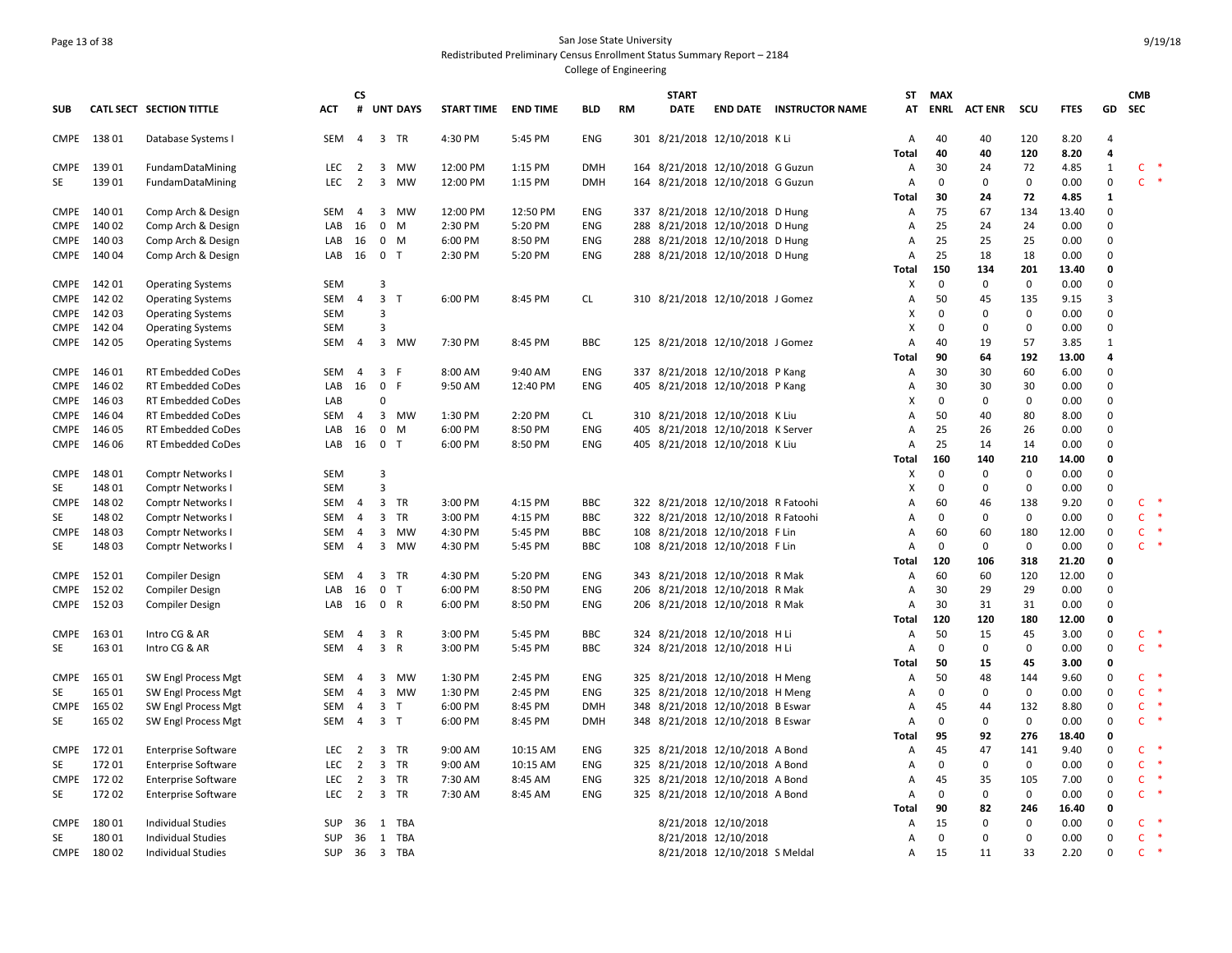# Page 14 of 38 San Jose State University Redistributed Preliminary Census Enrollment Status Summary Report – 2184

|             |                   |                                          |                  | <b>CS</b>      |                |            |                    |                    |            |     | <b>START</b> |                                                                      |                                      | <b>ST</b>    | <b>MAX</b>        |                |                    |                |                  | <b>CMB</b>            |               |
|-------------|-------------------|------------------------------------------|------------------|----------------|----------------|------------|--------------------|--------------------|------------|-----|--------------|----------------------------------------------------------------------|--------------------------------------|--------------|-------------------|----------------|--------------------|----------------|------------------|-----------------------|---------------|
| <b>SUB</b>  |                   | CATL SECT SECTION TITTLE                 | ACT              |                |                | # UNT DAYS | <b>START TIME</b>  | <b>END TIME</b>    | BLD        | RM  | <b>DATE</b>  |                                                                      | <b>END DATE INSTRUCTOR NAME</b>      | АТ           | ENRL              | <b>ACT ENR</b> | scu                | <b>FTES</b>    | GD               | SEC                   |               |
| SE          | 18002             | <b>Individual Studies</b>                | SUP              |                |                | 36 3 TBA   |                    |                    |            |     |              | 8/21/2018 12/10/2018 S Meldal                                        |                                      | A            | $\mathbf{0}$      | $\mathbf 0$    | 0                  | 0.00           | $\mathbf 0$      | $C$ *                 |               |
|             |                   |                                          |                  |                |                |            |                    |                    |            |     |              |                                                                      |                                      | Total        | 30                | 11             | 33                 | 2.20           | $\mathbf 0$      |                       |               |
| CMPE        | 180A01            | Data Struc/Alg C++                       | LEC 1            |                | 3 R            |            | 6:00 PM            | 8:45 PM            | <b>ENG</b> |     |              | 189 8/21/2018 12/10/2018 J Gomez                                     |                                      | Α            | 90                | 90             | 270                | 22.50          | 90               |                       |               |
| CMPE        | 180A02            | Data Struc/Alg C++                       | LEC              | 1              | 3 F            |            | 9:45 AM            | 12:30 PM           | <b>ENG</b> |     |              | 337 8/21/2018 12/10/2018 F Lin                                       |                                      | Α            | 60                | 46             | 138<br>408         | 11.50          | 46               |                       |               |
|             | CMPE 180B 01      | Database Systems                         | LEC 1 3 R        |                |                |            | 1:30 PM            | 4:15 PM            | <b>ENG</b> |     |              | 325 8/21/2018 12/10/2018 M Fayad                                     |                                      | Total<br>Α   | 150<br>50         | 136<br>36      | 108                | 34.00<br>8.95  | 136<br>35        |                       |               |
|             |                   |                                          |                  |                |                |            |                    |                    |            |     |              |                                                                      |                                      | Total        | 50                | 36             | 108                | 8.95           | 35               |                       |               |
| <b>CMPE</b> | 180C 01           | <b>Operating Systems</b>                 | LEC 1 3 F        |                |                |            | 1:00 PM            | 3:45 PM            | ENG        |     |              | 337 8/21/2018 12/10/2018 HLi                                         |                                      | Α            | 90                | 90             | 270                | 22.50          | 90               |                       |               |
|             |                   |                                          |                  |                |                |            |                    |                    |            |     |              |                                                                      |                                      | Total        | 90                | 90             | 270                | 22.50          | 90               |                       |               |
|             | CMPE 180D 01      | Digital Design                           | LEC              |                | 3              |            |                    |                    |            |     |              |                                                                      |                                      | X            | $\mathbf 0$       | $\mathbf 0$    | $\mathbf 0$        | 0.00           | 0                |                       |               |
|             | CMPE 180D 02      | <b>Digital Design</b>                    | LEC 1 3 M        |                |                |            | 6:00 PM            | 8:45 PM            | <b>DMH</b> |     |              | 227 8/21/2018 12/10/2018 H Abuzaina                                  |                                      | Α            | 70                | 71             | 213                | 17.75          | 71               |                       |               |
|             |                   |                                          |                  |                |                |            |                    |                    |            |     |              |                                                                      |                                      | Total        | 70                | 71             | 213                | 17.75          | 71               |                       |               |
| CMPE        | 18701             | Soft Quality Engr                        | SEM              | 4              |                | 3 MW       | 9:00 AM            | 10:15 AM           | ENG        |     |              | 337 8/21/2018 12/10/2018 T Karra                                     |                                      | Α            | 70                | 61             | 183                | 12.20          | 0                | $\mathsf{C}$          |               |
| SE          | 18701             | Soft Quality Engr                        | <b>SEM</b>       | $\overline{4}$ |                | 3 MW       | 9:00 AM            | 10:15 AM           | <b>ENG</b> |     |              | 337 8/21/2018 12/10/2018 T Karra                                     |                                      | A            | $\mathbf 0$       | $\mathbf 0$    | 0                  | 0.00           | 0                | $\mathsf{C}$          | $\rightarrow$ |
|             |                   |                                          |                  |                |                |            |                    |                    |            |     |              |                                                                      |                                      | Total        | 70                | 61             | 183                | 12.20          | 0                |                       |               |
| <b>CMPE</b> | 18801             | Mach Learning/BD                         | LEC <sub>2</sub> |                |                | 3 TR       | 10:30 AM           | 11:45 AM           | <b>ENG</b> |     |              | 340 8/21/2018 12/10/2018 M Eirinaki                                  |                                      | Α            | 40                | 40             | 120                | 8.00           | 0                | $\mathsf{C}$          |               |
| <b>SE</b>   | 18801             | Mach Learning/BD                         | LEC              | $\overline{2}$ |                | 3 TR       | 10:30 AM           | 11:45 AM           | <b>ENG</b> |     |              | 340 8/21/2018 12/10/2018 M Eirinaki                                  |                                      | Α            | $\mathbf 0$       | $\mathsf 0$    | $\mathbf 0$        | 0.00           | $\mathsf 0$      | $C$ *                 |               |
|             |                   |                                          |                  |                |                |            |                    |                    |            |     |              |                                                                      |                                      | Total        | 40                | 40             | 120                | 8.00           | 0                |                       |               |
| CMPE        | 18901             | Spcl Topics in CmpE                      | SEM              | 4              |                | 3 TR       | 3:00 PM            | 4:15 PM            | <b>ENG</b> |     |              | 301 8/21/2018 12/10/2018 G Saldamli                                  |                                      | Α            | 30                | 18             | 54                 | 3.60           | $\mathbf 0$      |                       |               |
|             |                   |                                          |                  |                |                |            |                    |                    |            |     |              |                                                                      |                                      | Total        | 30                | 18             | 54                 | 3.60           | $\mathbf 0$      |                       |               |
| <b>CMPE</b> | 195A 01           | Sr Design Project I                      | LAB 16 1 W       |                |                |            | 6:00 PM            | 8:45 PM            | ENG        |     |              | 337 8/21/2018 12/10/2018 R Fatoohi                                   |                                      | Α            | 70                | 74             | 74                 | 4.93           | 0<br>$\mathsf 0$ | $C$ *<br>$\mathsf{C}$ |               |
| SE<br>CMPE  | 195A01            | Sr Design Project I                      | LAB              | 16             | 1 W<br>2 W     |            | 6:00 PM            | 8:45 PM<br>8:45 PM | ENG<br>ENG | 337 |              | 8/21/2018 12/10/2018 R Fatoohi<br>337 8/21/2018 12/10/2018 R Fatoohi |                                      | Α<br>Α       | $\mathbf 0$<br>70 | 0<br>59        | $\mathbf 0$<br>118 | 0.00           | 0                | $C$ *                 |               |
| <b>SE</b>   | 195A 02<br>195A02 | Sr Design Project<br>Sr Design Project I | LAB<br>LAB       | 16<br>16       | 2 W            |            | 6:00 PM<br>6:00 PM | 8:45 PM            | ENG        |     |              | 337 8/21/2018 12/10/2018 R Fatoohi                                   |                                      | Α            | $\mathbf 0$       | 0              | $\mathbf 0$        | 7.87<br>0.00   | $\mathsf 0$      | $C$ *                 |               |
|             |                   |                                          |                  |                |                |            |                    |                    |            |     |              |                                                                      |                                      | Total        | 140               | 133            | 192                | 12.80          | $\mathbf 0$      |                       |               |
| CMPE        | 195B01            | Sr Design Project II                     | LAB              | 16 3 W         |                |            | 6:00 PM            | 8:45 PM            | <b>ENG</b> |     |              | 337 8/21/2018 12/10/2018 R Fatoohi                                   |                                      | Α            | 70                | 66             | 198                | 13.20          | 0                | $C$ *                 |               |
| <b>SE</b>   | 195B01            | Sr Design Project II                     | LAB              | 16             | 3 W            |            | 6:00 PM            | 8:45 PM            | <b>ENG</b> | 337 |              | 8/21/2018 12/10/2018 R Fatoohi                                       |                                      | A            | $\mathbf 0$       | 0              | $\mathbf 0$        | 0.00           | $\mathsf 0$      | $C$ *                 |               |
|             |                   |                                          |                  |                |                |            |                    |                    |            |     |              |                                                                      |                                      | Total        | 70                | 66             | 198                | 13.20          | 0                |                       |               |
| <b>CMPE</b> | 195F01            | Snr Design Proj II                       | LAB              | 16             | 3 W            |            | 6:00 PM            | 8:45 PM            | <b>ENG</b> |     |              | 337 8/21/2018 12/10/2018 R Fatoohi                                   |                                      | A            | 45                | 47             | 141                | 9.40           | $\mathbf 0$      |                       |               |
|             |                   |                                          |                  |                |                |            |                    |                    |            |     |              |                                                                      |                                      | <b>Total</b> | 45                | 47             | 141                | 9.40           | $\mathbf 0$      |                       |               |
| <b>CMPE</b> | 200 01            | Comp Architecture                        | SEM              | 5              | 3 <sub>7</sub> |            | 6:00 PM            | 8:45 PM            | <b>CL</b>  |     |              | 117 8/21/2018 12/10/2018 H Jeon                                      |                                      | Α            | 50                | 39             | 117                | 9.75           | 39               |                       |               |
| CMPE        | 200 02            | Comp Architecture                        | SEM              | - 5            |                | 3 M        | 6:00 PM            | 8:45 PM            | <b>CL</b>  |     |              | 117 8/21/2018 12/10/2018 B Hartbeck                                  |                                      | A            | 50                | 46             | 138                | 11.50          | 46               |                       |               |
|             |                   |                                          |                  |                |                |            |                    |                    |            |     |              |                                                                      |                                      | Total        | 100               | 85             | 255                | 21.25          | 85               |                       |               |
| CMPE        | 202 01            | <b>SW Systems Engr</b>                   | <b>LEC</b>       | $\mathbf{1}$   | 3 T            |            | 6:00 PM            | 8:45 PM            | ENG        |     |              | 337 8/21/2018 12/10/2018 M Fayad                                     |                                      | A            | 65                | 79             | 237                | 19.70          | 78               |                       |               |
| CMPE        | 202 02            | <b>SW Systems Engr</b>                   | LEC              | $\mathbf{1}$   |                | $3 \, M$   | 6:00 PM            | 8:45 PM            | <b>ENG</b> |     |              | 337 8/21/2018 12/10/2018 M Fayad                                     |                                      | Α            | 80                | 92             | 276                | 23.00          | 92               |                       |               |
|             | CMPE 202 03       | <b>SW Systems Engr</b>                   | LEC 1 3 S        |                |                |            | 12:00 PM           | 2:45 PM            | ENG        |     |              | 189 8/21/2018 12/10/2018 P Nguyen                                    |                                      | Α            | 65                | 62             | 186                | 15.50          | 62               |                       |               |
|             |                   |                                          |                  |                |                |            |                    |                    |            |     |              |                                                                      |                                      | Total        | 210               | 233            | 699                | 58.20          | 232              |                       |               |
|             | CMPE 206 01       | Comp Netwrk Design                       | SEM <sub>5</sub> |                | 3 <sub>1</sub> |            | 6:00 PM            | 8:45 PM            | <b>CL</b>  |     |              |                                                                      | 222 8/21/2018 12/10/2018 B Vinnakota | A            | 80<br>80          | 43             | 129<br>129         | 10.75<br>10.75 | 43               |                       |               |
| CMPE        | 20701             | Net Prog & Appl                          | LEC.             | 4              |                | 3 TR       | 1:30 PM            | 2:45 PM            | <b>BBC</b> |     |              | 204 8/21/2018 12/10/2018 KLi                                         |                                      | Total<br>Α   | 50                | 43<br>26       | 78                 | 6.50           | 43<br>26         |                       |               |
|             |                   |                                          |                  |                |                |            |                    |                    |            |     |              |                                                                      |                                      | <b>Total</b> | 50                | 26             | 78                 | 6.50           | 26               |                       |               |
| CMPE        | 208 01            | Net Arch & Proto                         | <b>LEC</b>       | $\overline{4}$ | 3 R            |            | 6:00 PM            | 8:45 PM            | CL         |     |              | 222 8/21/2018 12/10/2018 S Silberman                                 |                                      | Α            | 80                | 22             | 66                 | 5.50           | 22               |                       |               |
|             |                   |                                          |                  |                |                |            |                    |                    |            |     |              |                                                                      |                                      | <b>Total</b> | 80                | 22             | 66                 | 5.50           | 22               |                       |               |
| <b>CMPE</b> | 209 01            | <b>Network Security</b>                  | LEC.             | 1              | 3 <sub>1</sub> |            | 6:00 PM            | 8:45 PM            | CL         |     |              | 226 8/21/2018 12/10/2018 G Saldamli                                  |                                      | Α            | 65                | 14             | 42                 | 3.50           | 14               | $\mathsf{C}$          |               |
| CMPE        | 209 02            | <b>Network Security</b>                  | LEC              | 1              |                | 3 TR       | 3:00 PM            | 4:15 PM            | <b>CL</b>  |     |              | 226 8/21/2018 12/10/2018 J Zhao                                      |                                      | Α            | 60                | $\overline{7}$ | 21                 | 1.75           | $\overline{7}$   | $C$ *                 |               |
| CMPE        | 209 03            | Network Security                         | LEC              |                | 3              |            |                    |                    |            |     |              |                                                                      |                                      | х            | $\mathbf 0$       | 0              | $\mathbf 0$        | 0.00           | 0                |                       |               |
| EE          | 209 03            | <b>Network Security</b>                  | LEC              |                | 3              |            |                    |                    |            |     |              |                                                                      |                                      | X            | $\mathbf 0$       | 0              | 0                  | 0.00           | 0                |                       |               |
|             |                   |                                          |                  |                |                |            |                    |                    |            |     |              |                                                                      |                                      | Total        | 125               | 21             | 63                 | 5.25           | 21               |                       |               |
|             | CMPE 21201        | Soc Systems                              | <b>SEM</b>       |                | 3              |            |                    |                    |            |     |              |                                                                      |                                      | X            | $\mathbf 0$       | $\mathbf 0$    | $\Omega$           | 0.00           | 0                |                       |               |
|             |                   |                                          |                  |                |                |            |                    |                    |            |     |              |                                                                      |                                      | <b>Total</b> | $\mathbf 0$       | $\Omega$       | $\Omega$           | 0.00           | $\mathbf 0$      |                       |               |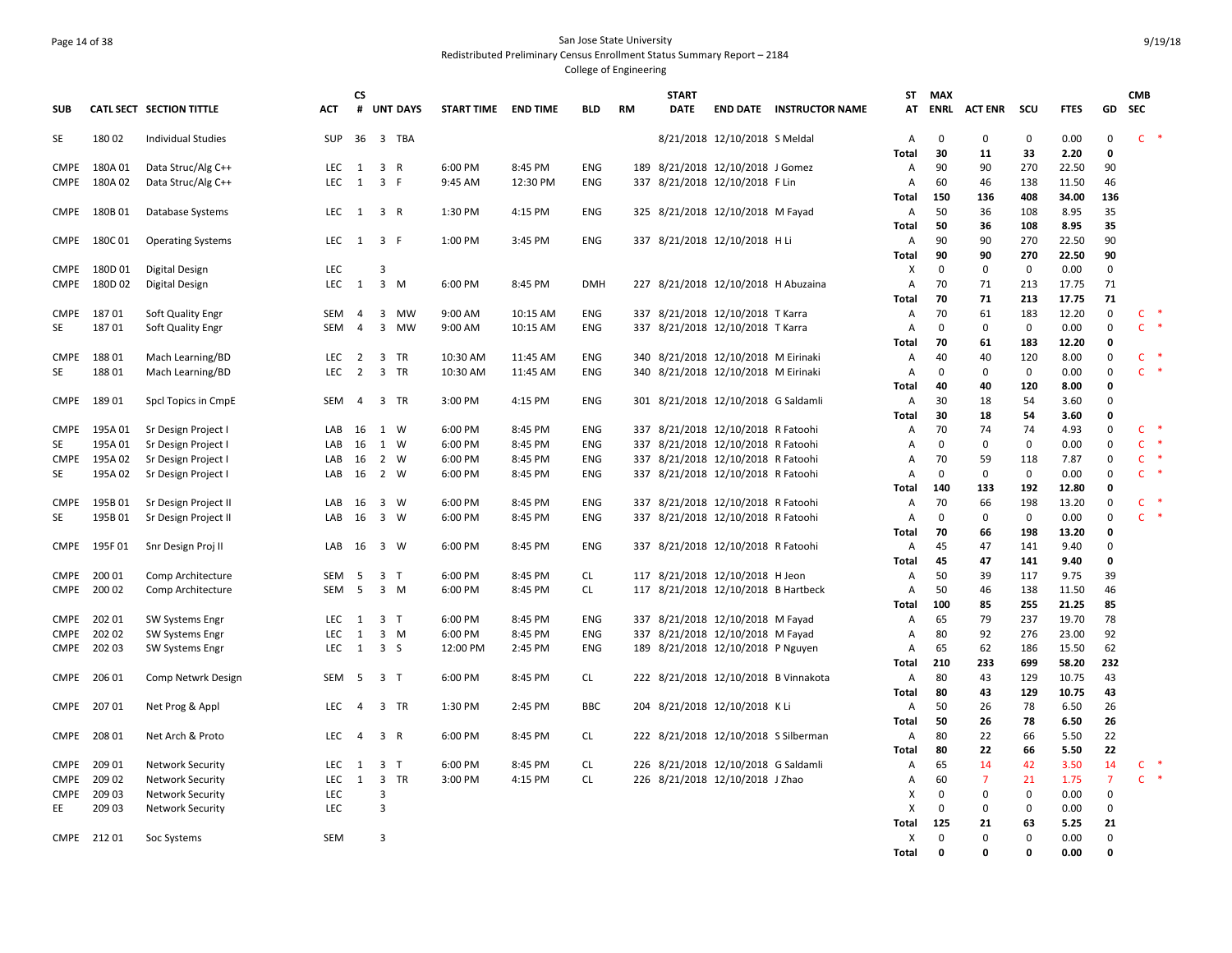#### Page 15 of 38 San Jose State University Redistributed Preliminary Census Enrollment Status Summary Report – 2184 College of Engineering

**SUB CATL SECT SECTION TITTLE ACT CS # UNT DAYS START TIME END TIME BLD RM START DATE END DATE INSTRUCTOR NAME STATMAX ENRL ACT ENR SCU FTES GD CMB SEC**CMPE 220 01 System Software SEM 5 3 W 6:00 PM 8:45 PM CL 226 8/21/2018 12/10/2018 K Liu A 50 75 225 18.75 75 CMPE 220 02 System Software SEM 3 X 0 0 0 0.00 0 **Total 50 75 225 18.75 75** CMPE 226 01 Database Design LEC 1 3 MW 1:30 PM 2:45 PM ENG 303 8/21/2018 12/10/2018 K Li A 40 40 120 10.00 40 **Total 40 40 120 10.00 40** CMPE 240 01 Adv Comp Design SEM 5 3 M 3:00 PM 5:45 PM BBC 203 8/21/2018 12/10/2018 A Bindal A 40 20 60 5.00 20 CMPE 240 02 Adv Comp Design SEM 5 3 MW 3:00 PM 4:15 PM ENG 337 8/21/2018 12/10/2018 H Li A 60 43 129 10.75 43 **Total 100 63 189 15.75 63** CMPE 244 01 Embedded Software LEC 4 3 T 6:00 PM 8:45 PM ENG 325 8/21/2018 12/10/2018 P Kang A 45 42 126 10.45 41 **Total 45 42 126 10.45 41** CMPE 245 01 Embed Wireless Architec LEC 4 3 MW 1:30 PM 2:45 PM SH 434 8/21/2018 12/10/2018 H Li A 45 20 60 5.00 20 **Total 45 20 60 5.00 20** CMPE 255 01 Data Mining LEC 1 3 R 6:00 PM 8:45 PM ENG 325 8/21/2018 12/10/2018 D Anastasiu A 40 45 135 11.25 45 CMPE 255 02 Data Mining LEC 1 3 MW 3:00 PM 4:15 PM DMH 161 8/21/2018 12/10/2018 G Guzun A 45 42 126 10.50 42 **Total 85 87 261 21.75 87** CMPE 256 01 LargeScaleAnalyt LEC 1 3 TR 9:00 AM 10:15 AM ENG 340 8/21/2018 12/10/2018 M Eirinaki A 40 40 120 10.00 40 CMPE 25602 LargeScaleAnalyt LEC 1 3 T 6:00 PM 8:45 PM BBC 201 8/21/2018 12/10/2018 S Chang A 50 45 135 11.25 45 **Total 90 85 255 21.25 85** CMPE 257 01 Machine Learning LEC 1 3 T 6:00 PM 8:45 PM DMH 227 8/21/2018 12/10/2018 W Wu A 70 73 219 18.25 73 CMPE 257 02 Machine Learning LEC 3 X 0 0 0 0.00 0 CMPE 257 03 Machine Learning LEC 1 3 TR 3:00 PM 4:15 PM BBC 222 8/21/2018 12/10/2018 W Wu A 50 50 150 12.50 50 **Total 120 123 369 30.75 123** CMPE 258 01 Deep Learning LEC 1 3 W 6:00 PM 8:45 PM CL 324 8/21/2018 12/10/2018 Z Gao A 45 17 51 4.25 17 **Total 45 17 51 4.25 17** CMPE 264 01 Adv Dig/Cmp System SEM 3 X 0 0 0 0.00 0 CMPE 264 02 Adv Dig/Cmp System SEM 4 3 T 6:00 PM 8:45 PM ENG 327 8/21/2018 12/10/2018 D Hung A 30 17 51 3.85 9 **Total 30 17 51 3.85 9** CMPE 265 01 Hi Speed Dig Des LEC 3 X 0 0 0 0.00 0 **Total 0 0 0 0.00 0** CMPE 266 01 Big Data Eng/Analyt LEC 1 3 R 6:00 PM 8:45 PM ENG 337 8/21/2018 12/10/2018 W Yu A 60 46 138 11.50 46 **Total 60 46 138 11.50 46** CMPE 272 01 Ent SW Platforms LEC 1 3 W 6:00 PM 8:45 PM ENG 189 8/21/2018 12/10/2018 R Ranjan A 110 118 354 29.50 118 CMPE 272 02 Ent SW Platforms LEC 1 3 S 9:15 AM 12:00 PM ENG 337 8/21/2018 12/10/2018 R Sinn A 90 87 261 21.75 87 **Total 200 205 615 51.25 205** CMPE 273 01 Ent Dist Systems LEC 1 3 T 3:00 PM 5:45 PM BBC 204 8/21/2018 12/10/2018 S Shim A 90 83 249 20.75 83 CMPE 273 02 Ent Dist Systems LEC 1 3 R 6:00 PM 8:45 PM CL 117 8/21/2018 12/10/2018 S Aung A 70 64 192 16.00 64 **Total 160 147 441 36.75 147** CMPE 274 01 Bus Intel Tech LEC 4 3 T 6:00 PM 8:45 PM CL 324 8/21/2018 12/10/2018 W Yu A 40 39 117 9.75 39 **Total 40 39 117 9.75 39** CMPE 275 01 Enterprise App Dev 
LEC 1 3 W 6:00 PM 8:45 PM CL 117 8/21/2018 12/10/2018 C Zhang A 60 54 162 13.50 54 CMPE 27502 Enterprise App Dev 
LEC 1 3 M 6:00 PM 8:45 PM CL 222 8/21/2018 12/10/2018 J Gash A 60 16 48 4.00 16 **Total 120 70 210 17.50 70** CMPE 277 01 Smartphone App Dev LEC 1 3 R 6:00 PM 8:45 PM CL 310 8/21/2018 12/10/2018 H Li A 60 32 96 8.00 32 **Total 60 32 96 8.00 32** CMPE 279 01 SW Security Technologies SEM 4 3 W 6:00 PM 8:45 PM DMH 227 8/21/2018 12/10/2018 M Larkin A 60 25 75 6.25 25 **Total 60 25 75 6.25 25** CMPE 280 01 Web UI Design LEC 1 3 R 6:30 PM 9:15 PM ENG 339 8/21/2018 12/10/2018 C Vuppalapati A 50 30 90 7.50 30 CMPE 280 02 Web UI Design LEC 1 3 TR 10:30 AM 11:45 AM ENG 325 8/21/2018 12/10/2018 R Mak A 50 52 156 13.00 52 **Total 100 82 246 20.50 82** CMPE 281 01 Cloud Technologies LEC 1 3 S 9:00 AM 11:45 AM ENG 189 8/21/2018 12/10/2018 P Nguyen A 90 44 132 11.00 44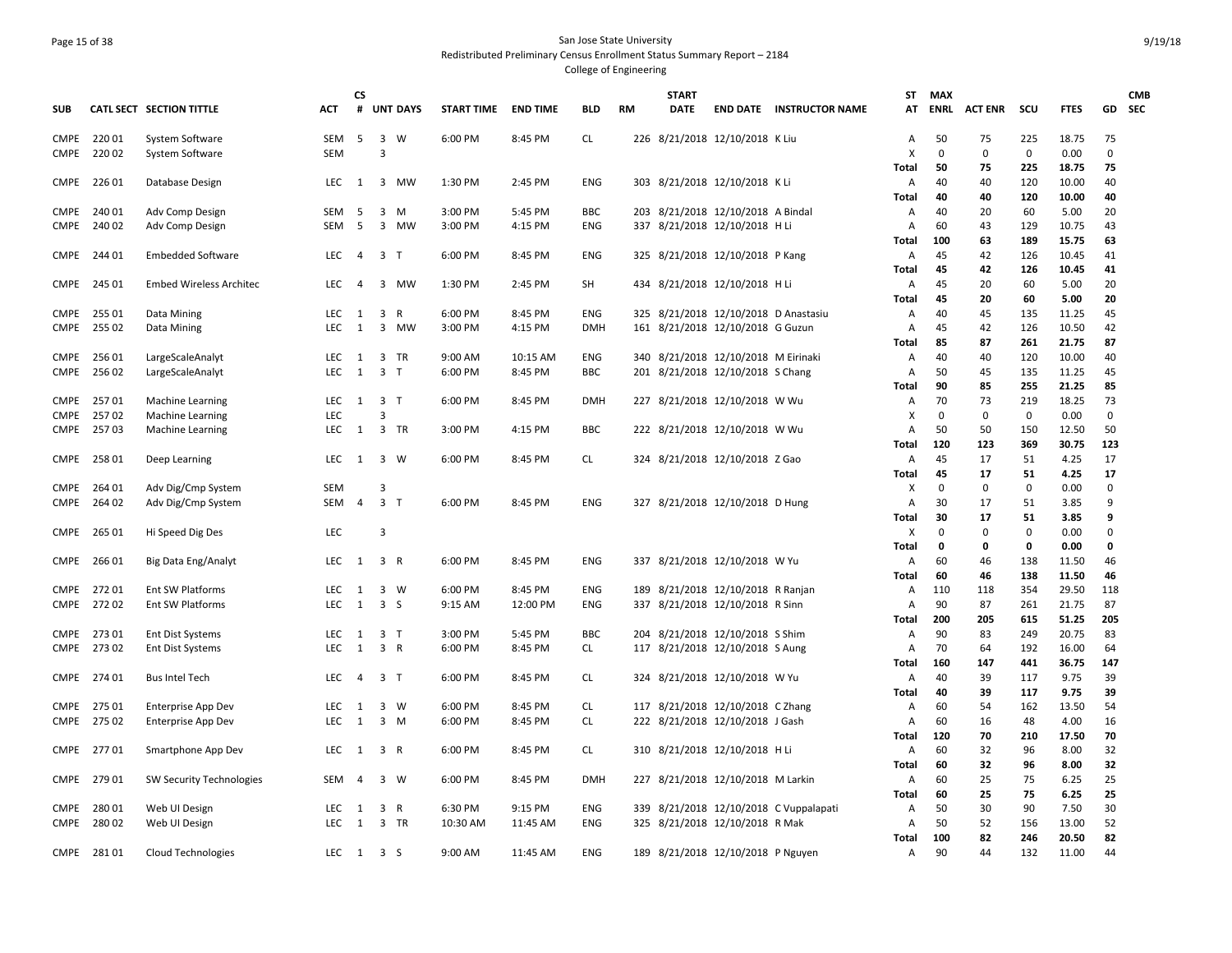## Page 16 of 38 San Jose State University Redistributed Preliminary Census Enrollment Status Summary Report – 2184

|             |             |                           |            | <b>CS</b>      |                |                 |                   |                 |            |           | <b>START</b> |                                      |                                       |            | ST MAX    |                |                            |               |                  | <b>CMB</b> |
|-------------|-------------|---------------------------|------------|----------------|----------------|-----------------|-------------------|-----------------|------------|-----------|--------------|--------------------------------------|---------------------------------------|------------|-----------|----------------|----------------------------|---------------|------------------|------------|
| <b>SUB</b>  |             | CATL SECT SECTION TITTLE  | ACT        | #              |                | <b>UNT DAYS</b> | <b>START TIME</b> | <b>END TIME</b> | BLD        | <b>RM</b> | DATE         |                                      | <b>END DATE INSTRUCTOR NAME</b>       |            | AT ENRL   | <b>ACT ENR</b> | scu                        | <b>FTES</b>   |                  | GD SEC     |
| CMPE        | 28102       | Cloud Technologies        | LEC        | 1 3 T          |                |                 | 6:00 PM           | 8:45 PM         | <b>BBC</b> |           |              | 4 8/21/2018 12/10/2018 Z Gao         |                                       | Α          | 90        | 61             | 183                        | 15.25         | 61               |            |
|             |             |                           |            |                |                |                 |                   |                 |            |           |              |                                      |                                       | Total      | 180       | 105            | 315                        | 26.25         | 105              |            |
| CMPE        | 28301       | Virtualization Tec        | LEC        | 1              |                | $3 \, M$        | 6:00 PM           | 8:45 PM         | <b>CL</b>  |           |              | 225 8/21/2018 12/10/2018 M Larkin    |                                       | Α          | 48        | 36             | 108                        | 9.00          | 36               |            |
| CMPE        | 28302       | <b>Virtualization Tec</b> | LEC        |                | 3              |                 |                   |                 |            |           |              |                                      |                                       | Х          | 0         | 0              | $\mathbf 0$                | 0.00          | $\mathbf 0$      |            |
|             |             |                           |            |                |                |                 |                   |                 |            |           |              |                                      |                                       | Total      | 48        | 36             | 108                        | 9.00          | 36               |            |
|             | CMPE 284 01 | Storage & Nwk Virt        | <b>LEC</b> |                | $\overline{3}$ |                 |                   |                 |            |           |              |                                      |                                       | Χ          | 0         | $\Omega$       | $\mathbf 0$                | 0.00          | $\Omega$         |            |
|             |             |                           |            |                |                |                 |                   |                 |            |           |              |                                      |                                       | Total      | 0         | 0              | $\mathbf 0$                | 0.00          | 0                |            |
|             | CMPE 285 01 | Sw Engr Processes         | <b>LEC</b> | <sup>1</sup>   |                | $3 \, M$        | 6:00 PM           | 8:45 PM         | <b>BBC</b> |           |              | 324 8/21/2018 12/10/2018 R Sinn      |                                       | Α          | 60        | 60             | 180                        | 15.00         | 60               |            |
|             |             |                           |            |                |                |                 |                   |                 |            |           |              |                                      |                                       | Total      | 60        | 60             | 180                        | 15.00         | 60               |            |
| CMPE        | 28701       | SW Qlty Assur             | LEC        | 1              | 3 R            |                 | 6:00 PM           | 8:45 PM         | DMH        |           |              | 227 8/21/2018 12/10/2018 Z Gao       |                                       | Α          | 70        | 30             | 90                         | 7.50          | 30               |            |
|             |             |                           |            |                |                |                 |                   |                 |            |           |              |                                      |                                       | Total      | 70        | 30             | 90                         | 7.50          | 30               |            |
| <b>CMPE</b> | 294 01      | <b>CMPE Seminar</b>       | SEM        | 4              |                | $3 \, M$        | 6:00 PM           | 8:45 PM         | ENG        |           |              | 492 8/21/2018 12/10/2018 Y Gao       |                                       | А          | 25        | 25             | 75                         | 6.25          | 25               |            |
| CMPE        | 294 02      | <b>CMPE Seminar</b>       | SEM        | 4              | 3 R            |                 | 12:00 PM          | 2:45 PM         | ENG        |           |              | 492 8/21/2018 12/10/2018 I Robertson |                                       | А          | 25        | 34             | 102                        | 8.50          | 34               |            |
| CMPE        | 294 03      | <b>CMPE Seminar</b>       | <b>SEM</b> | 4              |                | 3 W             | 6:00 PM           | 8:45 PM         | <b>ENG</b> |           |              |                                      | 492 8/21/2018 12/10/2018 T Chatterjee | A          | 25        | 25             | 75                         | 6.25          | 25               |            |
| CMPE        | 294 04      | <b>CMPE Seminar</b>       | SEM        | 4              | 3 <sub>T</sub> |                 | 6:30 PM           | 9:15 PM         | ENG        |           |              | 492 8/21/2018 12/10/2018 R Bruce     |                                       | A          | 25        | 25             | 75                         | 6.25          | 25               |            |
| <b>CMPE</b> | 294 05      | <b>CMPE Seminar</b>       | <b>SEM</b> | $\overline{4}$ | 3 R            |                 | 6:00 PM           | 8:45 PM         | <b>ENG</b> |           |              | 492 8/21/2018 12/10/2018             |                                       | А          | 25        | 0              | $\mathbf 0$                | 0.00          | 0                |            |
| <b>CMPE</b> | 294 06      | <b>CMPE Seminar</b>       | SEM        | 4              |                | $3 \, M$        | 12:30 PM          | 3:15 PM         | ENG        |           |              | 492 8/21/2018 12/10/2018 I Robertson |                                       | Α          | 25        | 28             | 84                         | 7.00          | 28               |            |
| CMPE        | 294 07      | <b>CMPE Seminar</b>       | SEM        | 4              | 3 <sub>T</sub> |                 | 12:30 PM          | 3:15 PM         | <b>ENG</b> |           |              | 492 8/21/2018 12/10/2018 A Megwalu   |                                       | Α          | 25        | 25             | 75                         | 6.25          | 25               |            |
| CMPE        | 294 08      | <b>CMPE Seminar</b>       | SEM        | 4              |                | 3 W             | 6:00 PM           | 8:45 PM         | ENG        |           |              | 489 8/21/2018 12/10/2018 D Caires    |                                       | Α          | 25        | 26             | 78                         | 6.50          | 26               |            |
|             |             |                           |            |                |                |                 |                   |                 |            |           |              |                                      |                                       | Total      | 200       | 188            | 564                        | 47.00         | 188              |            |
| CMPE        | 295A01      | Master Project I          | LAB        | 16             |                | 3 TBA           |                   |                 | ENG        |           |              | 206 8/21/2018 12/10/2018             |                                       | А          | 30        | 36             | 108                        | 9.00          | 36               |            |
| <b>CMPE</b> | 295A 02     | Master Project I          | LAB        | 16             | 3              | TBA             |                   |                 | ENG        |           |              | 206 8/21/2018 12/10/2018             |                                       | Α          | 30        | 16             | 48                         | 4.00          | 16               |            |
| <b>CMPE</b> | 295A03      | Master Project I          | LAB        | 16             |                | 3 TBA           |                   |                 | ENG        |           |              | 206 8/21/2018 12/10/2018             |                                       | Α          | 30        | 24             | 72                         | 6.00          | 24               |            |
| <b>CMPE</b> | 295A 04     | Master Project I          | LAB        | 16             | $\overline{3}$ | TBA             |                   |                 | <b>ENG</b> |           |              | 276 8/21/2018 12/10/2018             |                                       | А          | 30        | 8              | 24                         | 2.00          | 8                |            |
| <b>CMPE</b> | 295A05      | Master Project I          | LAB        | 16             | $\overline{3}$ | TBA             |                   |                 | ENG        |           |              | 276 8/21/2018 12/10/2018             |                                       | Α          | 30        | 28             | 84                         | 7.00          | 28               |            |
| <b>CMPE</b> | 295A 06     | Master Project I          | LAB        | 16             | $\overline{3}$ | TBA             |                   |                 | ENG        |           |              | 276 8/21/2018 12/10/2018             |                                       | Α          | 30        | 34             | 102                        | 8.50          | 34               |            |
| <b>CMPE</b> | 295A07      | Master Project I          | LAB        | 16             | 3              | TBA             |                   |                 | ENG        |           |              | 405 8/21/2018 12/10/2018             |                                       | А          | 30        | 20             | 60                         | 5.00          | 20               |            |
| CMPE        | 295A08      | Master Project I          | LAB        | 16             |                | 3 TBA           |                   |                 | ENG        |           |              | 405 8/21/2018 12/10/2018             |                                       | А          | 30        | 20             | 60                         | 5.00          | 20               |            |
| <b>CMPE</b> | 295A09      | Master Project I          | LAB        | 16             | $\overline{3}$ | TBA             |                   |                 | ENG        |           |              | 405 8/21/2018 12/10/2018             |                                       | А          | 30        | 31             | 93                         | 7.75          | 31               |            |
| CMPE        | 295A 10     | Master Project I          | LAB        | 16             | $\overline{3}$ | TBA             |                   |                 | ENG        |           |              | 487 8/21/2018 12/10/2018             |                                       | А          | 30        | 0              | $\mathbf 0$<br>$\mathbf 0$ | 0.00          | 0<br>$\mathbf 0$ |            |
| <b>CMPE</b> | 295A 11     | Master Project I          | LAB        | 16             |                | 3 TBA           |                   |                 | ENG        |           |              | 487 8/21/2018 12/10/2018             |                                       | А          | 30        | 0              |                            | 0.00          |                  |            |
| CMPE        | 295A 12     | Master Project I          | LAB        | 16             |                | 3 TBA           |                   |                 | ENG        |           |              | 487 8/21/2018 12/10/2018             |                                       | А          | 30<br>360 | 0<br>217       | $\mathbf 0$<br>651         | 0.00<br>54.25 | 0<br>217         |            |
| <b>CMPE</b> | 295B01      | Master Project II         | LAB        | 16             | 3              | TBA             |                   |                 | ENG        |           |              | 489 8/21/2018 12/10/2018             |                                       | Total<br>А | 30        | 30             | 90                         | 7.50          | 30               |            |
| <b>CMPE</b> | 295B02      | Master Project II         | LAB        | 16             | 3              | TBA             |                   |                 | ENG        |           |              | 286 8/21/2018 12/10/2018             |                                       | Α          | 30        | 28             | 84                         | 7.00          | 28               |            |
| <b>CMPE</b> | 295B03      | Master Project II         | LAB        | 16             |                | 3 TBA           |                   |                 | ENG        |           |              | 286 8/21/2018 12/10/2018             |                                       | А          | 30        | 29             | 87                         | 7.25          | 29               |            |
| <b>CMPE</b> | 295B04      | Master Project II         | LAB        | 16             | 3              | TBA             |                   |                 | ENG        |           |              | 268 8/21/2018 12/10/2018             |                                       | А          | 30        | 25             | 75                         | 6.25          | 25               |            |
| CMPE        | 295B 05     | Master Project II         | LAB        | 16             | $\overline{3}$ | TBA             |                   |                 | ENG        |           |              | 268 8/21/2018 12/10/2018             |                                       | А          | 30        | 24             | 72                         | 6.00          | 24               |            |
| <b>CMPE</b> | 295B06      | Master Project II         | LAB        | 16             | $\overline{3}$ | TBA             |                   |                 | ENG        |           |              | 206 8/21/2018 12/10/2018             |                                       | А          | 30        | 24             | 72                         | 6.00          | 24               |            |
| <b>CMPE</b> | 295B07      | Master Project II         | LAB        | 16             | $\overline{3}$ | TBA             |                   |                 | <b>ENG</b> |           |              | 492 8/21/2018 12/10/2018             |                                       | Α          | 30        | 25             | 75                         | 6.25          | 25               |            |
| <b>CMPE</b> | 295B08      | Master Project II         | LAB        | 16             |                | 3 TBA           |                   |                 | ENG        |           |              | 492 8/21/2018 12/10/2018             |                                       | А          | 30        | $\overline{2}$ | 6                          | 0.50          | $\overline{2}$   |            |
| <b>CMPE</b> | 295B09      | Master Project II         | LAB        | 16             | 3              | TBA             |                   |                 | ENG        |           |              | 405 8/21/2018 12/10/2018             |                                       | А          | 30        | 0              | $\mathbf 0$                | 0.00          | 0                |            |
| <b>CMPE</b> | 295B 10     | Master Project II         | LAB        | 16             | $\overline{3}$ | TBA             |                   |                 | ENG        |           |              | 286 8/21/2018 12/10/2018             |                                       | А          | 30        | 12             | 36                         | 3.00          | 12               |            |
| CMPE        | 295B 11     | Master Project II         | LAB        | 16             | 3              | TBA             |                   |                 | ENG        |           |              | 286 8/21/2018 12/10/2018             |                                       | А          | 30        | 1              | 3                          | 0.25          | 1                |            |
| CMPE        | 295B 12     | Master Project II         | LAB        | 16             |                | 3 TBA           |                   |                 | <b>ENG</b> |           |              | 276 8/21/2018 12/10/2018             |                                       | A          | 30        | 3              | 9                          | 0.75          | 3                |            |
|             |             |                           |            |                |                |                 |                   |                 |            |           |              |                                      |                                       | Total      | 360       | 203            | 609                        | 50.75         | 203              |            |
| CMPE        | 29701       | <b>Special Topics</b>     | <b>SEM</b> | $\overline{2}$ |                | $3 \, M$        | 6:00 PM           | 8:45 PM         | <b>ENG</b> |           |              | 325 8/21/2018 12/10/2018 A Rayes     |                                       | A          | 49        | 41             | 123                        | 10.25         | 41               |            |
|             | CMPE 297 02 | <b>Special Topics</b>     | SEM        | $\overline{2}$ | 3 <sub>1</sub> |                 | 3:00 PM           | 5:45 PM         | <b>BBC</b> |           |              | 126 8/21/2018 12/10/2018 Y Park      |                                       | Α          | 30        | $\overline{7}$ | 21                         | 1.75          | $\overline{7}$   |            |
|             |             |                           |            |                |                |                 |                   |                 |            |           |              |                                      |                                       | Total      | 79        | 48             | 144                        | 12.00         | 48               |            |
|             | CMPE 298 01 | Special Problems          | SUP 25     |                |                | 1 TBA           |                   |                 |            |           |              | 8/21/2018 12/10/2018 D Harkey        |                                       | A          | 20        | 8              | 8                          | 0.67          | 8                |            |
|             |             |                           |            |                |                |                 |                   |                 |            |           |              |                                      |                                       |            |           |                |                            |               |                  |            |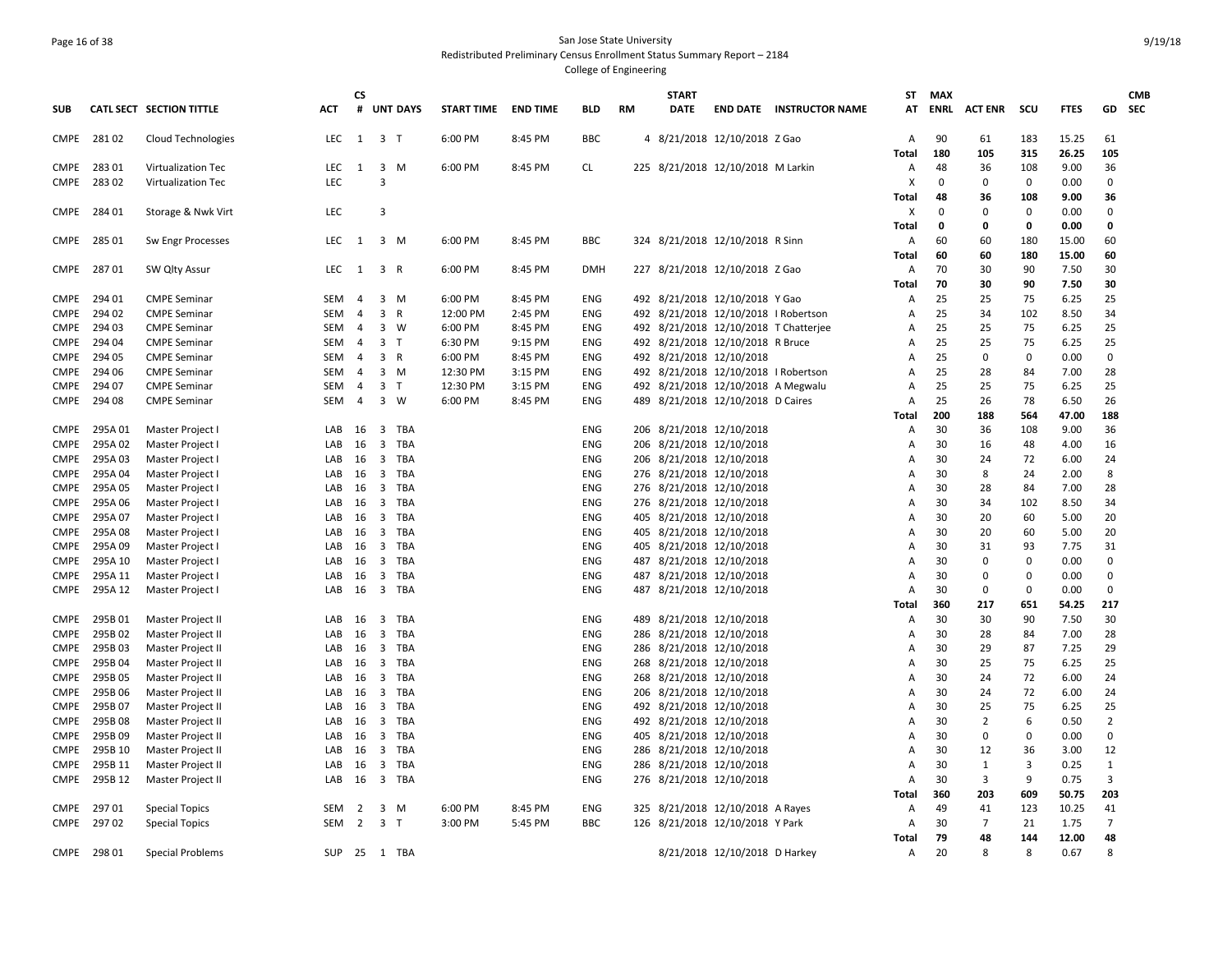# Page 17 of 38 San Jose State University Redistributed Preliminary Census Enrollment Status Summary Report – 2184

| <b>SUB</b>  |         | CATL SECT SECTION TITTLE | ACT        | <b>CS</b><br># | <b>UNT DAYS</b> |            | <b>START TIME</b> | <b>END TIME</b> | <b>BLD</b> | <b>RM</b> | <b>START</b><br><b>DATE</b> | <b>END DATE</b>               | <b>INSTRUCTOR NAME</b>            | SΤ<br>AT | <b>MAX</b><br><b>ENRL</b> | <b>ACT ENR</b> | scu         | <b>FTES</b>  | GD  | <b>CMB</b><br><b>SEC</b> |
|-------------|---------|--------------------------|------------|----------------|-----------------|------------|-------------------|-----------------|------------|-----------|-----------------------------|-------------------------------|-----------------------------------|----------|---------------------------|----------------|-------------|--------------|-----|--------------------------|
|             |         |                          |            |                |                 |            |                   |                 |            |           |                             |                               |                                   | Total    | 20                        | 8              | 8           | 0.67         | 8   |                          |
| <b>CMPE</b> | 298131  | CMPE/SE Internship       | <b>SUP</b> | 48             | TBA<br>3        |            |                   |                 |            |           |                             | 8/21/2018 12/10/2018 B Eswar  |                                   | Α        | 25                        | 25             | 75          | 6.25         | 25  |                          |
| <b>CMPE</b> | 298132  | CMPE/SE Internship       | <b>SUP</b> | 48             | TBA<br>3        |            |                   |                 |            |           |                             | 8/21/2018 12/10/2018 B Eswar  |                                   | A        | 25                        | 24             | 72          | 6.00         | 24  |                          |
| <b>CMPE</b> | 298133  | CMPE/SE Internship       | <b>SUP</b> | 48             | TBA<br>3        |            |                   |                 |            |           |                             | 8/21/2018 12/10/2018 B Eswar  |                                   | A        | 25                        | 25             | 75          | 6.25         | 25  |                          |
| <b>CMPE</b> | 298134  | CMPE/SE Internship       | <b>SUP</b> | 48             | 3               | <b>TBA</b> |                   |                 |            |           |                             | 8/21/2018 12/10/2018 B Eswar  |                                   | A        | 25                        | 25             | 75          | 6.25         | 25  |                          |
| <b>CMPE</b> | 298135  | CMPE/SE Internship       | <b>SUP</b> | 48             | TBA<br>3        |            |                   |                 |            |           |                             | 8/21/2018 12/10/2018 B Eswar  |                                   | A        | 25                        | 25             | 75          | 6.25         | 25  |                          |
| <b>CMPE</b> | 298136  | CMPE/SE Internship       | <b>SUP</b> | 48             | 3               | TBA        |                   |                 |            |           |                             | 8/21/2018 12/10/2018 B Eswar  |                                   | A        | 25                        | 25             | 75          | 6.25         | 25  |                          |
| <b>CMPE</b> | 298137  | CMPE/SE Internship       | <b>SUP</b> | 48             | TBA<br>3        |            |                   |                 |            |           |                             | 8/21/2018 12/10/2018 B Eswar  |                                   | A        | 25                        | 24             | 72          | 6.00         | 24  |                          |
| <b>CMPE</b> | 298138  | CMPE/SE Internship       | <b>SUP</b> | 48             | TBA<br>3        |            |                   |                 |            |           |                             | 8/21/2018 12/10/2018 B Eswar  |                                   | A        | 25                        |                | 3           | 0.25         |     |                          |
| <b>CMPE</b> | 298139  | CMPE/SE Internship       | <b>SUP</b> | 48             | TBA<br>3        |            |                   |                 |            |           |                             | 8/21/2018 12/10/2018 B Eswar  |                                   | A        | 25                        | 0              | 0           | 0.00         |     |                          |
| <b>CMPE</b> | 298140  | CMPE/SE Internship       | <b>SUP</b> | 48             | 3               | TBA        |                   |                 |            |           |                             | 8/21/2018 12/10/2018 B Eswar  |                                   | A        | 25                        | 0              | 0           | 0.00         |     |                          |
| <b>CMPE</b> | 298141  | CMPE/SE Internship       | <b>SUP</b> | 48             | TBA<br>3        |            |                   |                 |            |           |                             | 8/21/2018 12/10/2018 B Eswar  |                                   | A        | 25                        | 0              | 0           | 0.00         | 0   |                          |
| CMPE        | 298142  | CMPE/SE Internship       | <b>SUP</b> | 48             | TBA<br>3        |            |                   |                 |            |           |                             | 8/21/2018 12/10/2018 B Eswar  |                                   | A        | 25                        | 0              | $\mathbf 0$ | 0.00         | 0   |                          |
|             |         |                          |            |                |                 |            |                   |                 |            |           |                             |                               |                                   | Total    | 300                       | 174            | 522         | 43.50        | 174 |                          |
| <b>CMPE</b> | 299A 01 | Master Thesis I          | <b>SUP</b> | 25             | 3 TBA           |            |                   |                 |            |           |                             | 8/21/2018 12/10/2018 D Harkey |                                   | A        | 15                        | 3              | 9           | 0.75         | 3   |                          |
|             |         |                          |            |                |                 |            |                   |                 |            |           |                             |                               |                                   | Total    | 15                        |                | 9           | 0.75         |     |                          |
| <b>CMPE</b> | 299B01  | Master Thesis II         | <b>SUP</b> | 25             | 3               | <b>TBA</b> |                   |                 |            |           |                             | 8/21/2018 12/10/2018 D Harkey |                                   | A        | 10                        |                | 12          | 1.00         |     |                          |
|             |         |                          |            |                |                 |            |                   |                 |            |           |                             |                               |                                   | Total    | 10                        |                | 12          | 1.00         | 4   |                          |
|             |         |                          |            |                |                 |            |                   |                 |            |           |                             |                               | <b>Computer Engineering Total</b> |          | 7617                      | 6111           | 15683       | 1197.97 3055 |     |                          |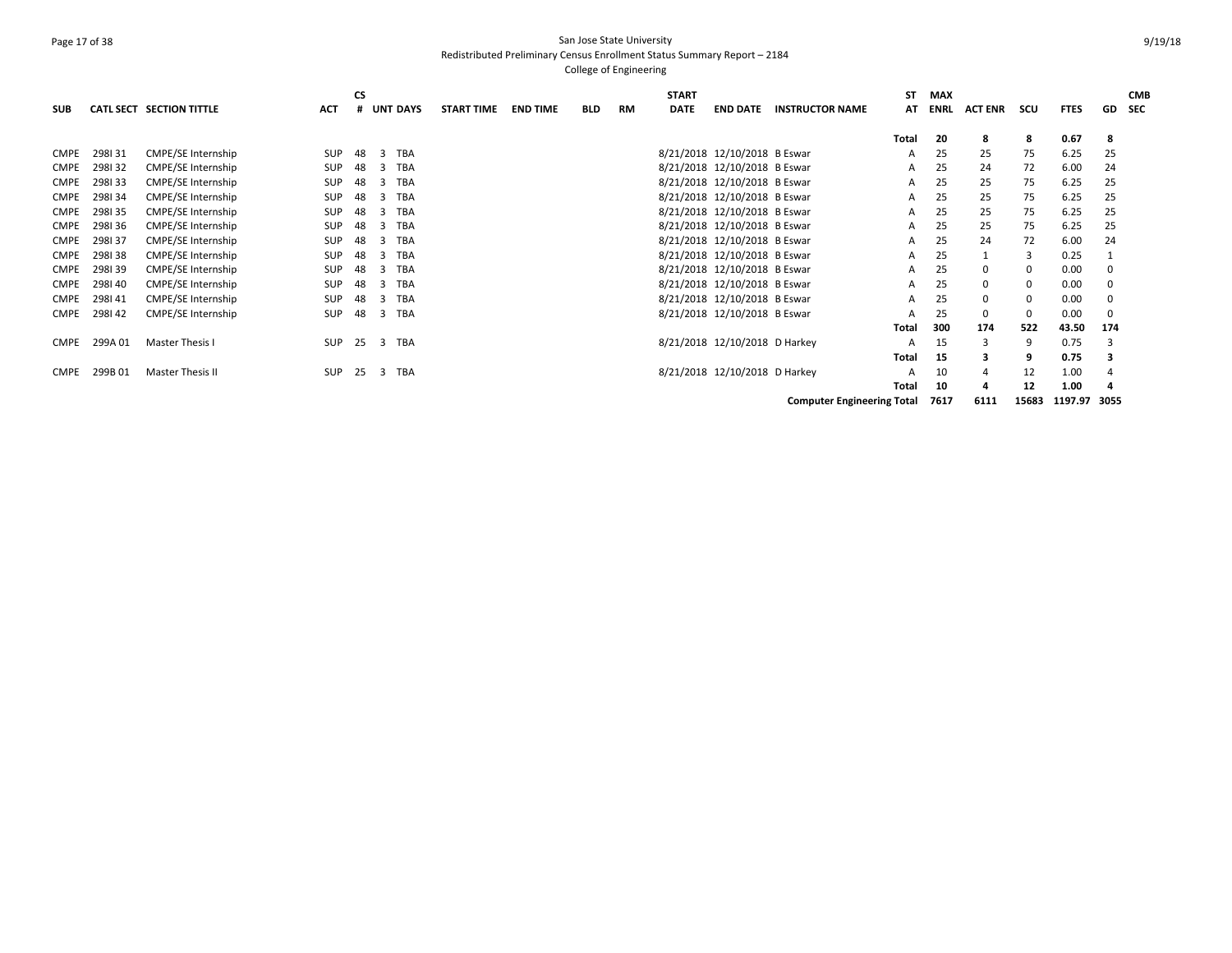# Page 18 of 38 San Jose State University Redistributed Preliminary Census Enrollment Status Summary Report – 2184

|            |                               |                               |            | CS             |                         |            |                   |          |            |           | <b>START</b> |                                      |                                       |              | ST MAX      |                    |                |             |                          | <b>CMB</b> |
|------------|-------------------------------|-------------------------------|------------|----------------|-------------------------|------------|-------------------|----------|------------|-----------|--------------|--------------------------------------|---------------------------------------|--------------|-------------|--------------------|----------------|-------------|--------------------------|------------|
| <b>SUB</b> |                               | CATL SECT SECTION TITTLE      | <b>ACT</b> |                |                         | # UNT DAYS | <b>START TIME</b> | END TIME | <b>BLD</b> | <b>RM</b> | <b>DATE</b>  |                                      | <b>END DATE INSTRUCTOR NAME</b>       |              |             | AT ENRL ACTENR SCU |                | <b>FTES</b> |                          | GD SEC     |
|            | <b>Electrical Engineering</b> |                               |            |                |                         |            |                   |          |            |           |              |                                      |                                       |              |             |                    |                |             |                          |            |
| EE         | 30 01                         | Intr PRGM MC EE               | LEC        | $\overline{1}$ | $\overline{\mathbf{3}}$ |            |                   |          |            |           |              | 8/21/2018 12/10/2018                 |                                       | X            | 0           | 0                  | $\mathbf 0$    | 0.00        | $\mathbf 0$              |            |
| EE         | 30 02                         | Intr PRGM MC EE               | LAB        | 16             | $\overline{0}$          |            |                   |          |            |           |              | 8/21/2018 12/10/2018                 |                                       | X            | 0           | $\Omega$           | $\mathbf 0$    | 0.00        | $\mathbf 0$              |            |
| EE         | 30 03                         | Intr PRGM MC EE               | LAB        | - 16           | 0                       |            |                   |          |            |           |              | 8/21/2018 12/10/2018                 |                                       | x            | 0           | 0                  | 0              | 0.00        | 0                        |            |
| EE         | 30 04                         | Intr PRGM MC EE               | LEC        | 1              |                         | 3 TR       | 12:00 PM          | 12:50 PM | ENG        |           |              | 345 8/21/2018 12/10/2018 B Harsh     |                                       | А            | 60          | 30                 | 60             | 6.00        | $\Omega$                 |            |
| EE         | 30 05                         | Intr PRGM MC EE               | LAB        | 16             | 0 <sub>T</sub>          |            | 6:00 PM           | 8:45 PM  | ENG        |           |              | 307 8/21/2018 12/10/2018 B Harsh     |                                       | Α            | 30          | 18                 | 18             | 0.00        | $\Omega$                 |            |
| EE         | 30 06                         | Intr PRGM MC EE               | LAB        | 16 0 R         |                         |            | 6:00 PM           | 8:45 PM  | ENG        |           |              | 307 8/21/2018 12/10/2018 B Harsh     |                                       | А            | 30          | 12                 | 12             | 0.00        | $\mathbf 0$              |            |
|            |                               |                               |            |                |                         |            |                   |          |            |           |              |                                      |                                       | <b>Total</b> | 120         | 60                 | 90             | 6.00        | 0                        |            |
| EE         | 9701                          | Intro EE Lab                  | LAB        | 17             | 1 R                     |            | 6:00 PM           | 8:45 PM  | ENG        |           |              | 249 8/21/2018 12/10/2018 K Ghadiri   |                                       | А            | 20          | 18                 | 18             | 1.20        | $\Omega$                 |            |
| EE         | 9702                          | Intro EE Lab                  | LAB        | 17             | $1$ T                   |            | 9:00 AM           | 11:45 AM | ENG        |           |              | 249 8/21/2018 12/10/2018 K Ghadiri   |                                       | А            | 20          | 17                 | 17             | 1.13        | $\Omega$                 |            |
| EE         | 9703                          | Intro EE Lab                  | LAB        | 17 1 T         |                         |            | 1:30 PM           | 4:15 PM  | ENG        |           |              | 249 8/21/2018 12/10/2018 K Ghadiri   |                                       | А            | 20          | 22                 | 22             | 1.47        | $\Omega$                 |            |
| EE         | 9704                          | Intro EE Lab                  | LAB        | 17 1 R         |                         |            | 1:30 PM           | 4:15 PM  | ENG        |           |              | 249 8/21/2018 12/10/2018 K Ghadiri   |                                       | А            | 20          | 21                 | 21             | 1.40        | $\Omega$                 |            |
| EE         | 97 05                         | Intro EE Lab                  | LAB        | 17 1 F         |                         |            | 9:00 AM           | 11:45 AM | ENG        |           |              | 249 8/21/2018 12/10/2018 K Ghadiri   |                                       | А            | 20          | 23                 | 23             | 1.53        | $\Omega$                 |            |
| EE         | 97 06                         | Intro EE Lab                  | LAB        | 17 1 R         |                         |            | 9:00 AM           | 11:45 AM | ENG        |           |              | 249 8/21/2018 12/10/2018 K Ghadiri   |                                       | А            | 20          | 16                 | 16             | 1.07        | $\Omega$                 |            |
| EE         | 9707                          | Intro EE Lab                  | LAB        |                | $\mathbf{1}$            |            |                   |          |            |           |              |                                      |                                       | X            | $\mathbf 0$ | $\mathbf 0$        | $\mathsf 0$    | 0.00        | $\Omega$                 |            |
|            |                               |                               |            |                |                         |            |                   |          |            |           |              |                                      |                                       | <b>Total</b> | 120         | 117                | 117            | 7.80        | $\mathbf 0$              |            |
| EE         | 98 01                         | Intro Ckt Analysis            | SEM 4      |                |                         | 3 MW       | 1:30 PM           | 2:45 PM  | ENG        |           |              | 341 8/21/2018 12/10/2018 M Zand      |                                       | А            | 60          | 60                 | 180            | 12.05       | $\mathbf{1}$             |            |
| EE         | 98 02                         | Intro Ckt Analysis            | <b>SEM</b> | $\overline{4}$ |                         | 3 MW       | 10:30 AM          | 11:45 AM | <b>BBC</b> |           |              |                                      | 4 8/21/2018 12/10/2018 E Bellegarda   | А            | 60          | 54                 | 162            | 10.80       | $\mathbf 0$              |            |
| EE         | 98 03                         | Intro Ckt Analysis            | <b>SEM</b> | $\overline{4}$ |                         | 3 TR       | 1:30 PM           | 2:45 PM  | ENG        |           |              | 345 8/21/2018 12/10/2018 B Mantha    |                                       | Α            | 60          | 49                 | 147            | 10.05       | 5                        |            |
| EE         | 98 04                         | Intro Ckt Analysis            | SEM 4      |                |                         | 3 TR       | 6:00 PM           | 7:15 PM  | <b>DMH</b> |           |              | 234 8/21/2018 12/10/2018 K Lau       |                                       | А            | 59          | 56                 | 168            | 11.25       | $\mathbf{1}$             |            |
|            |                               |                               |            |                |                         |            |                   |          |            |           |              |                                      |                                       | Total        | 239         | 219                | 657            | 44.15       | $\overline{\phantom{a}}$ |            |
| EE         | 98H01                         | Honors Intro Circuit Analysis | <b>LEC</b> | $\overline{4}$ |                         | 3 TR       | 10:30 AM          | 11:45 AM | ENG        |           |              | 301 8/21/2018 12/10/2018 P Hsu       |                                       | Α            | 35          | 8                  | 24             | 1.60        | $\mathbf 0$              |            |
|            |                               |                               |            |                |                         |            |                   |          |            |           |              |                                      |                                       | <b>Total</b> | 35          | 8                  | 24             | 1.60        | $\mathbf 0$              |            |
| EE         | 10101                         | Cir/Conc & Prob So            | ACT 13     |                | 1 R                     |            | 12:00 PM          | 1:50 PM  | <b>SH</b>  |           |              | 312 8/21/2018 12/10/2018 D Parent    |                                       | Α            | 30          | 23                 | 23             | 1.53        | $\Omega$                 |            |
|            |                               |                               |            |                |                         |            |                   |          |            |           |              |                                      |                                       | <b>Total</b> | 30          | 23                 | 23             | 1.53        | $\mathbf 0$              |            |
|            | 102 01                        |                               | <b>SEM</b> | $\overline{4}$ |                         | 3 MW       |                   |          |            |           |              |                                      |                                       |              | 90          | 72                 | 216            | 14.40       | $\Omega$                 |            |
| EE         |                               | Prob/Stat in EE               |            |                |                         |            | 10:30 AM          | 11:45 AM | ENG        |           |              | 341 8/21/2018 12/10/2018 J Zhao      |                                       | А            |             | 72                 |                |             | 0                        |            |
|            |                               |                               |            |                |                         |            |                   |          |            |           |              |                                      |                                       | <b>Total</b> | 90          |                    | 216            | 14.40       |                          |            |
| EE         | 11001                         | <b>Circuits and Systems</b>   | SEM        | $\overline{4}$ |                         | 3 MW       | 3:00 PM           | 4:15 PM  | ENG        |           |              | 345 8/21/2018 12/10/2018 D Parent    |                                       | А            | 80          | 88                 | 264            | 17.85       | 5<br>5                   |            |
|            |                               |                               |            |                |                         |            |                   |          |            |           |              |                                      |                                       | <b>Total</b> | 80          | 88                 | 264            | 17.85       | $\Omega$                 |            |
| EE         | 110L 01                       | C and D Sys Lab               | LAB        | 16 1 F         |                         |            | 9:00 AM           | 11:45 AM | ENG        |           |              | 290 8/21/2018 12/10/2018 K Huynh     |                                       | Α            | 20          | 20                 | 20             | 1.33        |                          |            |
| EE         | 110L02                        | C and D Sys Lab               | LAB        | 16             | 1 F                     |            | 9:00 AM           | 11:45 AM | ENG        |           |              | 258 8/21/2018 12/10/2018 S Kadiyam   |                                       | А            | 20          | 19                 | 19             | 1.27        | $\Omega$                 |            |
| EE         | 110L03                        | C and D Sys Lab               | LAB        | 16             | 1 F                     |            | 1:30 PM           | 4:15 PM  | ENG        |           |              | 290 8/21/2018 12/10/2018 H Banjara   |                                       | А            | 20          | 19                 | 19             | 1.27        | $\Omega$                 |            |
| EE         | 110L04                        | C and D Sys Lab               | LAB        |                | $\mathbf{1}$            |            |                   |          |            |           |              |                                      |                                       | X            | $\mathbf 0$ | 0                  | $\mathsf 0$    | 0.00        | $\mathbf 0$              |            |
| EE         | 110L05                        | C and D Sys Lab               | LAB        | 16 1 F         |                         |            | 1:30 PM           | 4:15 PM  | <b>ENG</b> |           |              | 258 8/21/2018 12/10/2018 S Kulkarni  |                                       | Α            | 20          | $\overline{7}$     | $\overline{7}$ | 0.47        | $\Omega$                 |            |
|            |                               |                               |            |                |                         |            |                   |          |            |           |              |                                      |                                       | Total        | 80          | 65                 | 65             | 4.33        | $\mathbf 0$              |            |
| EE         | 11201                         | <b>Signal Processing</b>      | SEM        | 4              |                         | 3 MW       | 4:30 PM           | 5:45 PM  | ENG        |           |              | 329 8/21/2018 12/10/2018 P Santacruz |                                       | Α            | 45          | 46                 | 138            | 9.35        | $\overline{3}$           |            |
| EE         | 11202                         | <b>Signal Processing</b>      | <b>SEM</b> | $\overline{4}$ |                         | 3 MW       | 4:30 PM           | 5:45 PM  | <b>ENG</b> |           |              | 403 8/21/2018 12/10/2018 J Ponniah   |                                       | Α            | 40          | 23                 | 69             | 4.75        | 3                        |            |
|            |                               |                               |            |                |                         |            |                   |          |            |           |              |                                      |                                       | Total        | 85          | 69                 | 207            | 14.10       | 6                        |            |
| EE         | 11801                         | Dig Lgc Crt Dsgn              | <b>SEM</b> | $\overline{4}$ |                         | 4 MW       | 10:30 AM          | 11:45 AM | <b>ENG</b> |           |              | 345 8/21/2018 12/10/2018 C Choo      |                                       | А            | 80          | 83                 | 249            | 22.40       | 4                        |            |
| EE         | 11802                         | Dig Lgc Crt Dsgn              | LAB        | -16            | 0 R                     |            | 9:00 AM           | 11:45 AM | ENG        |           |              | 305 8/21/2018 12/10/2018 M Kothale   |                                       | Α            | 20          | 22                 | 22             | 0.00        | $\mathbf{1}$             |            |
| EE         | 11803                         | Dig Lgc Crt Dsgn              | LAB        | 16             | 0 R                     |            | 6:00 PM           | 8:45 PM  | ENG        |           |              | 305 8/21/2018 12/10/2018 P Patel     |                                       | А            | 20          | 22                 | 22             | 0.00        | 1                        |            |
| EE         | 11804                         | Dig Lgc Crt Dsgn              | LAB        |                | $\mathbf 0$             |            |                   |          |            |           |              |                                      |                                       | x            | $\mathbf 0$ | 0                  | $\mathbf 0$    | 0.00        | $\mathbf 0$              |            |
| EE         | 11805                         | Dig Lgc Crt Dsgn              | LAB        | 16             | 0 <sub>T</sub>          |            | 1:30 PM           | 4:15 PM  | ENG        |           |              | 305 8/21/2018 12/10/2018 R Pawar     |                                       | А            | 20          | 19                 | 19             | 0.00        | $\Omega$                 |            |
| EE         | 11806                         | Dig Lgc Crt Dsgn              | LAB        | 16             | 0 R                     |            | 1:30 PM           | 4:15 PM  | <b>ENG</b> |           |              | 305 8/21/2018 12/10/2018 D Raval     |                                       | А            | 20          | 20                 | 20             | 0.00        | $\overline{2}$           |            |
|            |                               |                               |            |                |                         |            |                   |          |            |           |              |                                      |                                       | Total        | 160         | 166                | 332            | 22.40       | 8                        |            |
| EE         | 12001                         | Microp Sys Design             | SEM        | $\overline{4}$ |                         | 4 MW       | 1:30 PM           | 2:45 PM  | ENG        |           |              | 345 8/21/2018 12/10/2018 J Kim       |                                       | Α            | 80          | 52                 | 156            | 13.87       | 0                        |            |
| EE         | 12002                         | Microp Sys Design             | LAB        | 16             | 0 <sub>T</sub>          |            | 1:30 PM           | 4:15 PM  | ENG        |           |              |                                      | 307 8/21/2018 12/10/2018 T Chadzynski | Α            | 20          | 19                 | 19             | 0.00        | 0                        |            |
| EE         | 12003                         | Microp Sys Design             | LAB        | 16             | 0 R                     |            | 1:30 PM           | 4:15 PM  | ENG        |           |              | 307 8/21/2018 12/10/2018 B Pandit    |                                       | А            | 20          | 19                 | 19             | 0.00        | $\Omega$                 |            |
| EE         | 12004                         | Microp Sys Design             | LAB        | 16             | 0 W                     |            | 6:00 PM           | 8:45 PM  | <b>ENG</b> |           |              | 307 8/21/2018 12/10/2018 A Chen      |                                       | Α            | 20          | 14                 | 14             | 0.00        | $\Omega$                 |            |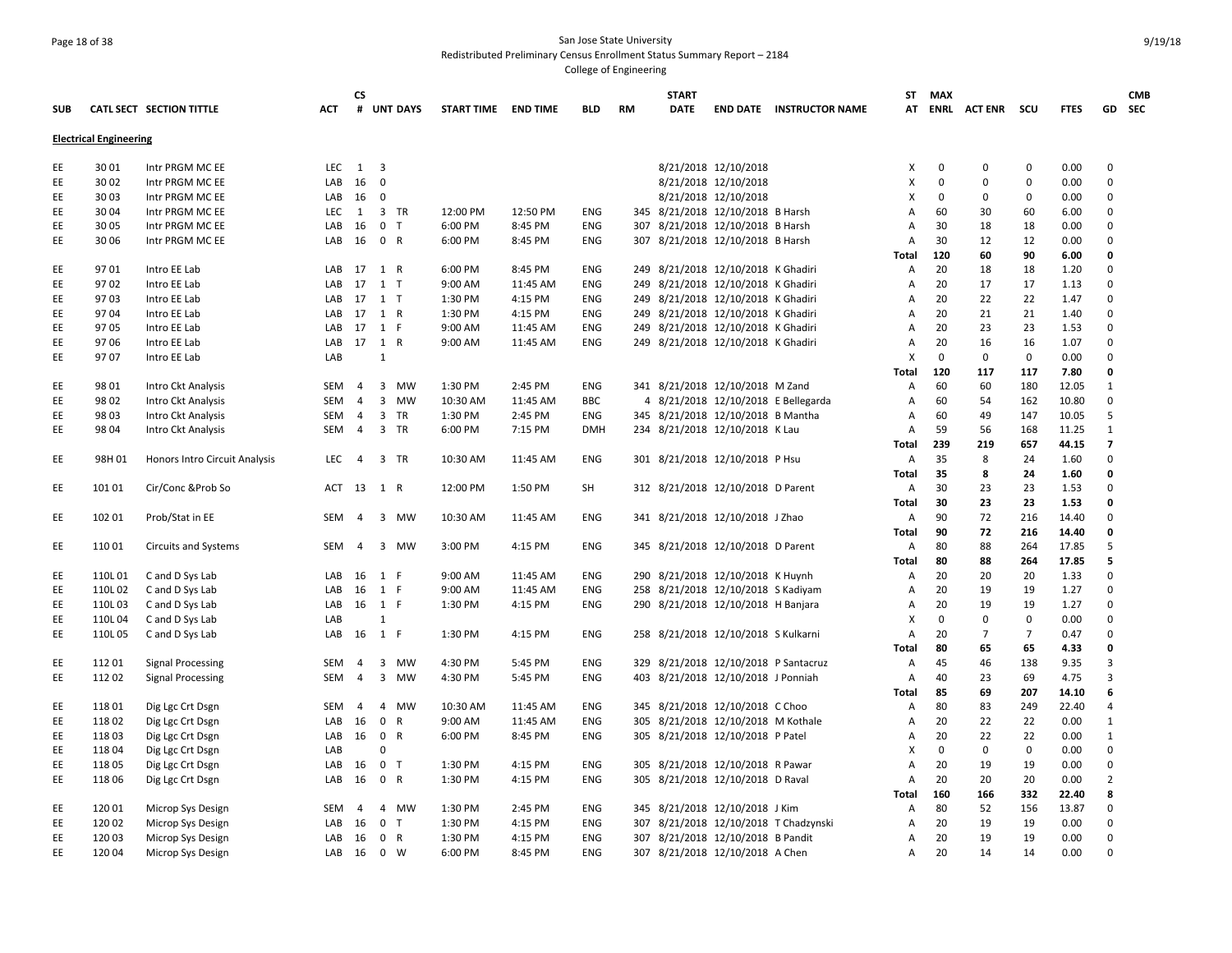### Page 19 of 38 San Jose State University Redistributed Preliminary Census Enrollment Status Summary Report – 2184 College of Engineering

|            |         |                           |            | СS             |                         |    |                     |          |            |           | <b>START</b> |                                      |                                                | ST.            | MAX         |                |             |             |                         | <b>CMB</b> |
|------------|---------|---------------------------|------------|----------------|-------------------------|----|---------------------|----------|------------|-----------|--------------|--------------------------------------|------------------------------------------------|----------------|-------------|----------------|-------------|-------------|-------------------------|------------|
| <b>SUB</b> |         | CATL SECT SECTION TITTLE  | ACT        | #              | <b>UNT DAYS</b>         |    | START TIME END TIME |          | BLD        | <b>RM</b> | <b>DATE</b>  |                                      | <b>END DATE INSTRUCTOR NAME</b>                | AT             | ENRL        | <b>ACT ENR</b> | scu         | <b>FTES</b> |                         | GD SEC     |
| EE         | 12005   | Microp Sys Design         | LAB        |                | $\mathbf 0$             |    |                     |          |            |           |              |                                      |                                                | X              | $\mathbf 0$ | $\mathbf 0$    | $\mathbf 0$ | 0.00        | $\Omega$                |            |
|            |         |                           |            |                |                         |    |                     |          |            |           |              |                                      |                                                | <b>Total</b>   | 140         | 104            | 208         | 13.87       | $\mathbf 0$             |            |
| EE         | 12201   | Electr Design I           | SEM        | $\overline{4}$ | 4 TR                    |    | 9:00 AM             | 10:15 AM | <b>ENG</b> |           |              |                                      | 345 8/21/2018 12/10/2018 S Hamedi-Hagh         | A              | 80          | 61             | 183         | 16.60       | 5                       |            |
| EE         | 12202   | Electr Design I           | LAB        |                | 0                       |    |                     |          |            |           |              |                                      |                                                | X              | $\mathbf 0$ | 0              | 0           | 0.00        | $\Omega$                |            |
| EE         | 12203   | Electr Design I           | LAB        | 16             | 0 <sub>T</sub>          |    | 1:30 PM             | 4:15 PM  | <b>ENG</b> |           |              | 290 8/21/2018 12/10/2018 C Dao       |                                                | А              | 20          | 22             | 22          | 0.00        | $\mathbf 0$             |            |
| EE.        | 12204   | Electr Design I           | LAB        | 16             | 0 <sub>T</sub>          |    | 10:30 AM            | 1:15 PM  | ENG        |           |              | 290 8/21/2018 12/10/2018 Y Lin       |                                                | A              | 20          | 20             | 20          | 0.00        | 5                       |            |
| EE         | 122 05  | Electr Design I           | LAB        | 16             | 0 R                     |    | 1:30 PM             | 4:15 PM  | <b>ENG</b> |           |              | 290 8/21/2018 12/10/2018 L Bangalore |                                                | Α              | 20          | 19             | 19          | 0.00        | $\mathbf 0$             |            |
|            |         |                           |            |                |                         |    |                     |          |            |           |              |                                      |                                                | Total          | 140         | 122            | 244         | 16.60       | 10                      |            |
| EE         | 124 01  | Electr Design II          | SEM        | 4              | 4 MW                    |    | 9:00 AM             | 10:15 AM | <b>ENG</b> |           |              | 345 8/21/2018 12/10/2018 H Wong      |                                                | Α              | 70          | 68             | 204         | 18.27       | 2                       |            |
| EE         | 124 02  | Electr Design II          | LAB        | 16             | 0 <sub>T</sub>          |    | 1:30 PM             | 4:15 PM  | <b>ENG</b> |           |              |                                      | 258 8/21/2018 12/10/2018 . Ajay Mysore Nataraj | Α              | 20          | 18             | 18          | 0.00        | $\mathbf 0$             |            |
| EE         | 124 03  | Electr Design II          | LAB        | 16             | 0 R                     |    | 1:30 PM             | 4:15 PM  | ENG        |           |              |                                      | 258 8/21/2018 12/10/2018 . Rakshith Anandkumar | A              | 20          | 17             | 17          | 0.00        | $\Omega$                |            |
| EE         | 124 04  | Electr Design II          | LAB        | 16             | 0 R                     |    | 10:30 AM            | 1:15 PM  | ENG        |           |              | 258 8/21/2018 12/10/2018 V Tam       |                                                | Α              | 20          | 21             | 21          | 0.00        | 1                       |            |
| EE         | 124 05  | Electr Design II          | LAB        | 16             | 0 <sub>T</sub>          |    | 10:30 AM            | 1:15 PM  | <b>ENG</b> |           |              | 258 8/21/2018 12/10/2018 E Anchlia   |                                                | A              | 20          | 12             | 12          | 0.00        | 1                       |            |
|            |         |                           |            |                |                         |    |                     |          |            |           |              |                                      |                                                | Total          | 150         | 136            | 272         | 18.27       | 4                       |            |
| EE         | 12701   | Elec Biomed Appl          | LEC.       | $\overline{2}$ | 3 F                     |    | 6:30 PM             | 9:15 PM  | ENG        |           |              | 345 8/21/2018 12/10/2018 N Nguyen    |                                                | Α              | 40          | 35             | 105         | 7.20        | $\overline{a}$          |            |
|            |         |                           |            |                |                         |    |                     |          |            |           |              |                                      |                                                | Total          | 40          | 35             | 105         | 7.20        | 4                       |            |
| EE         | 12801   | <b>Phys Electronics</b>   | SEM        | $\overline{4}$ | 3 TR                    |    | 10:30 AM            | 11:45 AM | <b>ENG</b> |           |              | 345 8/21/2018 12/10/2018 L He        |                                                | Α              | 80          | 58             | 174         | 11.60       | $\mathbf 0$             |            |
|            |         |                           |            |                |                         |    |                     |          |            |           |              |                                      |                                                | Total          | 80          | 58             | 174         | 11.60       | 0                       |            |
|            |         |                           |            |                |                         |    |                     |          |            |           |              |                                      |                                                |                | $\mathsf 0$ |                | $\mathbf 0$ | 0.00        | $\mathbf 0$             |            |
| EE         | 13201   | Theo Auto Controls        | SEM        | 4              | $\overline{\mathbf{3}}$ |    |                     |          |            |           |              | 8/21/2018 12/10/2018                 |                                                | х              |             | 0              |             |             |                         |            |
| EE         | 132 02  | Theo Auto Controls        | <b>SEM</b> | $\overline{4}$ | 3 MW                    |    | 3:00 PM             | 4:15 PM  | <b>CL</b>  |           |              |                                      | 222 8/21/2018 12/10/2018 A Bhattacharya        | Α              | 65          | 54             | 162         | 10.80       | $\mathbf 0$             |            |
|            |         |                           |            |                |                         |    |                     |          |            |           |              |                                      |                                                | Total          | 65          | 54             | 162         | 10.80       | $\mathbf 0$             |            |
| EE         | 134 01  | <b>Power Systems</b>      | <b>LEC</b> |                | 3                       |    |                     |          |            |           |              |                                      |                                                | X              | $\mathbf 0$ | $\Omega$       | $\mathbf 0$ | 0.00        | $\Omega$                |            |
| EE         | 134 02  | <b>Power Systems</b>      | <b>LEC</b> | $\overline{2}$ | $\overline{3}$          |    |                     |          |            |           |              | 8/21/2018 12/10/2018                 |                                                | X              | 0           | 0              | 0           | 0.00        | $\mathbf 0$             |            |
| EE         | 134 03  | <b>Power Systems</b>      | <b>LEC</b> | $\overline{2}$ | 3 TR                    |    | 7:30 PM             | 8:45 PM  | <b>CL</b>  |           |              |                                      | 224 8/21/2018 12/10/2018 F Karchemskiy         | Α              | 50          | 25             | 75          | 5.00        | $\Omega$                |            |
|            |         |                           |            |                |                         |    |                     |          |            |           |              |                                      |                                                | Total          | 50          | 25             | 75          | 5.00        | 0                       |            |
| EE         | 136 01  | <b>Power Electronics</b>  | SEM        | $\overline{4}$ | 3 TR                    |    | 4:30 PM             | 5:45 PM  | <b>ENG</b> |           |              | 303 8/21/2018 12/10/2018 M Badawy    |                                                | Α              | 35          | 38             | 114         | 7.75        | 3                       |            |
|            |         |                           |            |                |                         |    |                     |          |            |           |              |                                      |                                                | Total          | 35          | 38             | 114         | 7.75        | 3                       |            |
| EE         | 13801   | Embd Cntrl Sys Des        | SEM        | 5              | 3 TR                    |    | 6:00 PM             | 7:15 PM  | <b>CL</b>  |           |              | 234 8/21/2018 12/10/2018 C Pham      |                                                | A              | 35          | 28             | 84          | 5.75        | $\overline{3}$          |            |
|            |         |                           |            |                |                         |    |                     |          |            |           |              |                                      |                                                | Total          | 35          | 28             | 84          | 5.75        | $\overline{\mathbf{3}}$ |            |
| EE         | 140 01  | Prin of E & M Flds        | <b>SEM</b> | $\overline{4}$ | 3 TR                    |    | 9:00 AM             | 10:15 AM | <b>ENG</b> |           |              | 331 8/21/2018 12/10/2018 R Kwok      |                                                | Α              | 80          | 86             | 258         | 17.35       | 3                       |            |
|            |         |                           |            |                |                         |    |                     |          |            |           |              |                                      |                                                | Total          | 80          | 86             | 258         | 17.35       | 3                       |            |
| EE         | 153 01  | Intro Dig Sig Proc        | SEM        | - 5            | 3 TR                    |    | 3:00 PM             | 4:15 PM  | <b>ENG</b> |           |              | 401 8/21/2018 12/10/2018 J Kim       |                                                | Α              | 40          | 21             | 63          | 4.20        | $\mathbf 0$             |            |
|            |         |                           |            |                |                         |    |                     |          |            |           |              |                                      |                                                | Total          | 40          | 21             | 63          | 4.20        | $\mathbf 0$             |            |
| EE         | 16001   | Princ Comm Systems        | LEC.       | 2              | 3 TR                    |    | 4:30 PM             | 5:20 PM  | <b>ENG</b> |           |              |                                      | 345 8/21/2018 12/10/2018 R Morelos-Zaragoza    | Α              | 35          | 27             | 54          | 5.40        | $\Omega$                |            |
| EE         | 160 02  | <b>Princ Comm Systems</b> | LAB        | 16             | $0$ M                   |    | 6:00 PM             | 8:45 PM  | <b>ENG</b> |           |              | 238 8/21/2018 12/10/2018 P Yadav     |                                                | Α              | 18          | 13             | 13          | 0.00        | $\mathbf 0$             |            |
|            |         |                           |            |                |                         |    |                     |          | <b>ENG</b> |           |              |                                      |                                                | $\overline{A}$ | 18          | 14             | 14          | 0.00        | $\Omega$                |            |
| EE         | 160 03  | Princ Comm Systems        | LAB        | 16             | 0 W                     |    | 3:00 PM             | 5:45 PM  |            |           |              | 238 8/21/2018 12/10/2018 B Kagganagi |                                                |                |             |                |             |             |                         |            |
|            |         |                           |            |                |                         |    |                     |          |            |           |              |                                      |                                                | Total          | 71          | 54             | 81          | 5.40        | 0                       |            |
| EE.        | 17201   | Intro MicrowavesEngr      | SEM        | $\overline{4}$ | 3 MW                    |    | 6:00 PM             | 7:15 PM  | <b>DMH</b> |           |              | 160 8/21/2018 12/10/2018 R Kwok      |                                                | Α              | 35          | 35             | 105         | 7.05        | 1                       |            |
|            |         |                           |            |                |                         |    |                     |          |            |           |              |                                      |                                                | Total          | 35          | 35             | 105         | 7.05        | 1                       |            |
| EE         | 174 01  | INT ALG PR EBD SYS        | <b>SEM</b> | $\overline{4}$ | 3                       | MW | 7:30 PM             | 8:45 PM  | <b>DMH</b> |           |              | 160 8/21/2018 12/10/2018 T Nguyen    |                                                | Α              | 35          | 24             | 72          | 4.80        | $\mathbf 0$             |            |
|            |         |                           |            |                |                         |    |                     |          |            |           |              |                                      |                                                | Total          | 35          | 24             | 72          | 4.80        | $\mathbf{0}$            |            |
| EE         | 17801   | Dig Design w FPGAS        | SEM        | 4              | $\overline{3}$          |    |                     |          |            |           |              | 8/21/2018 12/10/2018                 |                                                | X              | $\mathsf 0$ | $\mathbf 0$    | $\mathsf 0$ | 0.00        | 0                       |            |
| EE         | 17802   | Dig Design w FPGAS        | SEM        | $\overline{4}$ | 3 MW                    |    | 4:30 PM             | 5:45 PM  | <b>ENG</b> |           |              | 345 8/21/2018 12/10/2018 T Nguyen    |                                                | Α              | 55          | 40             | 120         | 8.05        | 1                       |            |
|            |         |                           |            |                |                         |    |                     |          |            |           |              |                                      |                                                | Total          | 55          | 40             | 120         | 8.05        | 1                       |            |
| EE.        | 18001   | <b>Indiv Studies</b>      | <b>SUP</b> | 36             | 3 TBA                   |    |                     |          |            |           |              | 8/21/2018 12/10/2018 TLe             |                                                | Α              | 10          | $\overline{2}$ | 6           | 0.40        | $\Omega$                |            |
|            |         |                           |            |                |                         |    |                     |          |            |           |              |                                      |                                                | Total          | 10          | $\overline{2}$ | 6           | 0.40        | $\mathbf{0}$            |            |
| EE         | 18101   | Fund-Internetwork         | <b>LEC</b> | $\overline{2}$ | 3 MW                    |    | 10:30 AM            | 11:45 AM | BBC        |           |              | 326 8/21/2018 12/10/2018 N Mir       |                                                | Α              | 60          | 48             | 144         | 9.60        | $\mathbf 0$             |            |
|            |         |                           |            |                |                         |    |                     |          |            |           |              |                                      |                                                | Total          | 60          | 48             | 144         | 9.60        | 0                       |            |
| EE         | 198A01  | EE Sr Dsgn Proj I         | LAB        | 16             | 1 F                     |    | 10:00 AM            | 12:45 PM | <b>ENG</b> |           |              | 244 8/21/2018 12/10/2018 P Hsu       |                                                | A              | 15          | 15             | 15          | 1.00        | $\mathbf 0$             |            |
| <b>EE</b>  | 198A 02 | EE Sr Dsgn Proj I         | LAB 16     |                | 1 F                     |    | 10:00 AM            | 12:45 PM | <b>ENG</b> |           |              | 386 8/21/2018 12/10/2018 P Hsu       |                                                | A              | 15          | 14             | 14          | 0.93        | $\Omega$                |            |
|            |         |                           |            |                |                         |    |                     |          |            |           |              |                                      |                                                |                |             |                |             |             |                         |            |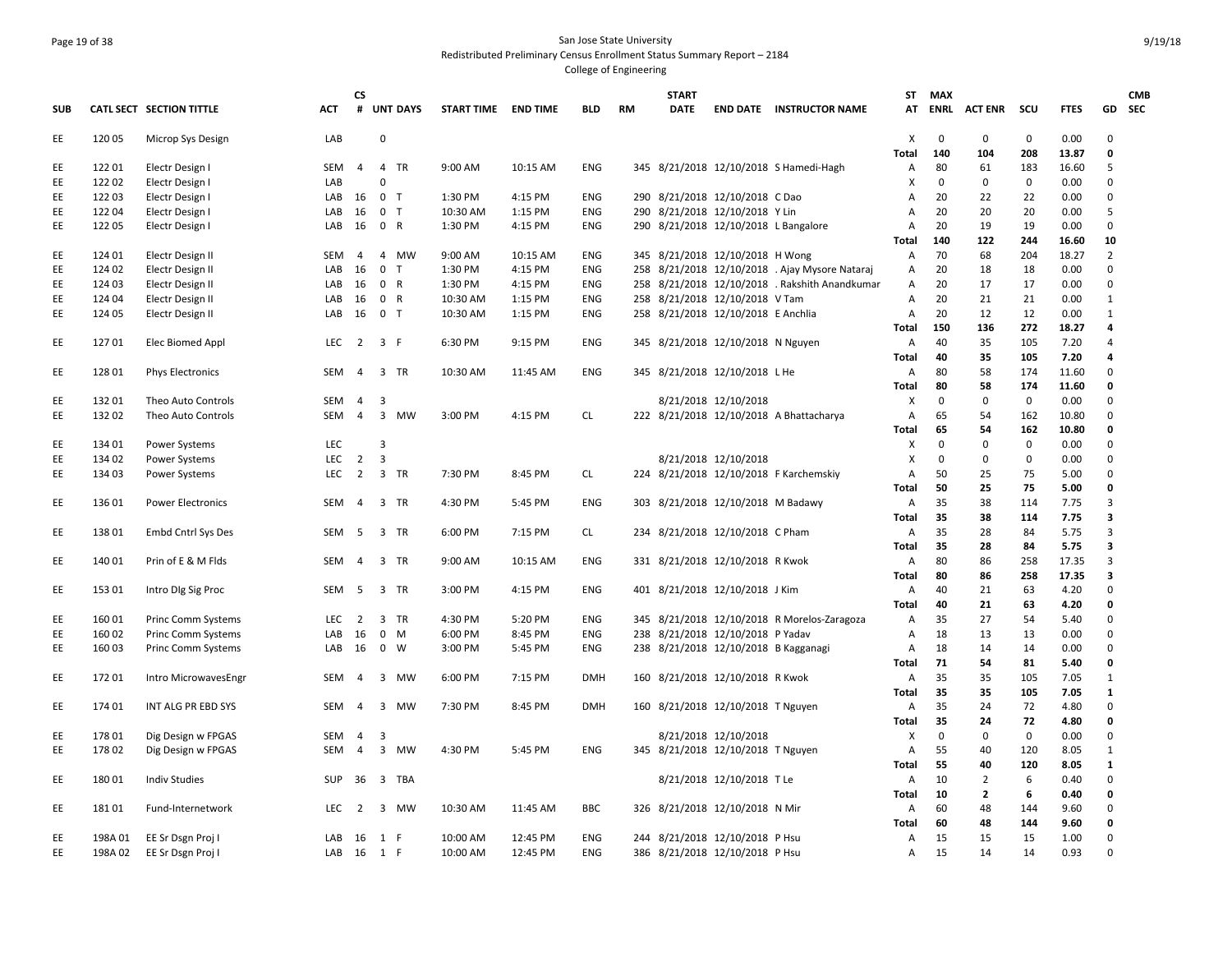#### Page 20 of 38 San Jose State University Redistributed Preliminary Census Enrollment Status Summary Report – 2184 College of Engineering

**SUB CATL SECT SECTION TITTLE ACT CS # UNT DAYS START TIME END TIME BLD RM START DATE END DATE INSTRUCTOR NAME STMAX ATENRL ACT ENR SCU FTES GD CMB SEC**EE 198A 03 EE Sr Dsgn Proj I LAB 16 1 F 10:00 AM 12:45 PM ENG 387 8/21/2018 12/10/2018 P Hsu A 15 16 16 1.07 0 EE 198A 04 EE Sr Dsgn Proj I LAB 16 1 F 10:00 AM 12:45 PM ENG 389 8/21/2018 12/10/2018 P Hsu A 15 11 11 0.73 0 **Total 60 56 56 3.73 0** EE 198B 01 EE Sr Dsgn Proj II LAB 16 3 S 9:00 AM 6:00 PM ENG 244 8/21/2018 12/10/2018 P Hsu A 15 16 48 3.20 0 EE 198B 02 EE Sr Dsgn Proj II LAB 16 3 S 9:00 AM 6:00 PM ENG 376 8/21/2018 12/10/2018 P Hsu A 15 15 45 3.00 0 EE 198B 03 EE Sr Dsgn Proj II LAB 16 3 S 9:00 AM 6:00 PM ENG 376 8/21/2018 12/10/2018 P Hsu A 15 15 45 3.00 0 EE 198B 04 EE Sr Dsgn Proj II LAB 16 3 S 9:00 AM 6:00 PM ENG 386 8/21/2018 12/10/2018 P Hsu A 15 15 45 3.00 0 EE 198B 05 EE Sr Dsgn Proj II LAB 16 3 S 9:00 AM 6:00 PM ENG 387 8/21/2018 12/10/2018 P Hsu A 15 15 45 3.00 0 EE 198B 06 EE Sr Dsgn Proj II LAB 16 3 S 9:00 AM 6:00 PM ENG 389 8/21/2018 12/10/2018 P Hsu A 15 16 48 3.20 0 **Total 90 92 276 18.40 0** EE 209 01 Network Security LEC 1 3 T 6:00 PM 8:45 PM CL 226 8/21/2018 12/10/2018 G Saldamli A 0 16 48 3.95 15 C \* EE 20902 Network Security LEC 1 3 TR 3:00 PM 4:15 PM CL 226 8/21/2018 12/10/2018 J Zhao A 0 35 105 8.75 35 C \* **Total 0 51 153 12.70 50** EE 210 01 Linear Systems SEM 5 3 TR 7:30 PM 8:45 PM ENG 345 8/21/2018 12/10/2018 J Kamali A 80 60 180 15.00 60 **Total 80 60 180 15.00 60** EE 221 01 Prin of Semi Dev I SEM 5 3 TR 3:00 PM 4:15 PM ENG 345 8/21/2018 12/10/2018 L He A 50 51 153 12.70 50 EE 221 02 Prin of Semi Dev I SEM 5 3 TR 3:00 PM 4:15 PM DMH 234 8/21/2018 12/10/2018 B Mantha A 50 53 159 13.25 53 **Total 100 104 312 25.95 103** EE 223 01 Analog Int Ckts SEM 3 X 0 0 0 0.00 0 EE 223 02 Analog Int Ckts SEM 5 3 MW 6:00 PM 7:15 PM DMH 149B 8/21/2018 12/10/2018 S Lee A 35 30 90 7.35 27 **Total 35 30 90 7.35 27** EE 224 01 Hi Speed CMOS Ckts SEM 5 3 MW 4:30 PM 5:45 PM ENG 232 8/21/2018 12/10/2018 H Wong A 35 31 93 7.60 28 **Total 35 31 93 7.60 28** EE 230 01 RFIC II SEM 3 X 0 0 0 0.00 0 EE 230 02 RFIC II SEM 5 3 TR 4:30 PM 5:45 PM BBC 22 8/21/2018 12/10/2018 S Lee A 35 15 45 3.75 15 **Total 35 15 45 3.75 15** EE 231 01 Automat Contr Theo SEM 5 3 MW 6:00 PM 7:15 PM ENG 345 8/21/2018 12/10/2018 M Badawy A 35 29 87 7.15 27 **Total 35 29 87 7.15 27** EE 239 01 Sel Top in Sys & C SEM 3 X 0 0 0 0.00 0 **Total 0 0 0 0.00 0** EE 250 01 Prob Ran Vari & St Prc SEM 5 3 MW 3:00 PM 4:15 PM ENG 331 8/21/2018 12/10/2018 E Bellegarda A 80 80 240 20.00 80 **Total 80 80 240 20.00 80** EE 251 01 Digital Comm Systems LEC 2 3 TR 6:00 PM 7:15 PM CL 224 8/21/2018 12/10/2018 R Morelos‐Zaragoza A 35 21 63 5.25 21 **Total 35 21 63 5.25 21** EE 258 01 Neural Networks SEM 5 3 MW 3:00 PM 4:15 PM ENG 341 8/21/2018 12/10/2018 B Sirkeci A 80 65 195 16.05 61 **Total 80 65 195 16.05 61** EE 265 01 Software‐Def. Comm LEC 2 3 MW 4:30 PM 5:45 PM BBC 22 8/21/2018 12/10/2018 R Morelos‐Zaragoza A 35 14 42 3.50 14 **Total 35 14 42 3.50 14** EE 271 01 Digital Sys Design SEM 5 3 MW 7:30 PM 8:45 PM DMH 234 8/21/2018 12/10/2018 J Kim A 55 52 156 13.00 52 **Total 55 52 156 13.00 52** EE 272 01 SOC DESIGN SEM 5 3 MW 7:30 PM 8:45 PM ENG 345 8/21/2018 12/10/2018 M Jones A 65 25 75 6.20 24 **Total 65 25 75 6.20 24** EE 275 01 Adv Comp Architect SEM 5 3 MW 6:00 PM 7:15 PM DMH 234 8/21/2018 12/10/2018 J Gomez A 55 22 66 5.50 22 **Total 55 22 66 5.50 22** EE 277A 01 Embedded SoC Des. SEM 3 X 0 0 0 0.00 0 **Total 0 0 0 0.00 0** EE 278 01 Dig Design AI/DSP SEM 5 3 F 3:00 PM 5:45 PM ENG 345 8/21/2018 12/10/2018 C Choo A 55 27 81 6.75 27 **Total 55 27 81 6.75 27** EE 279 01 Topics in Digital SEM 5 3 TR 6:00 PM 7:15 PM ENG 345 8/21/2018 12/10/2018 M Jones A 55 19 57 4.75 19 **Total 55 19 57 4.75 19**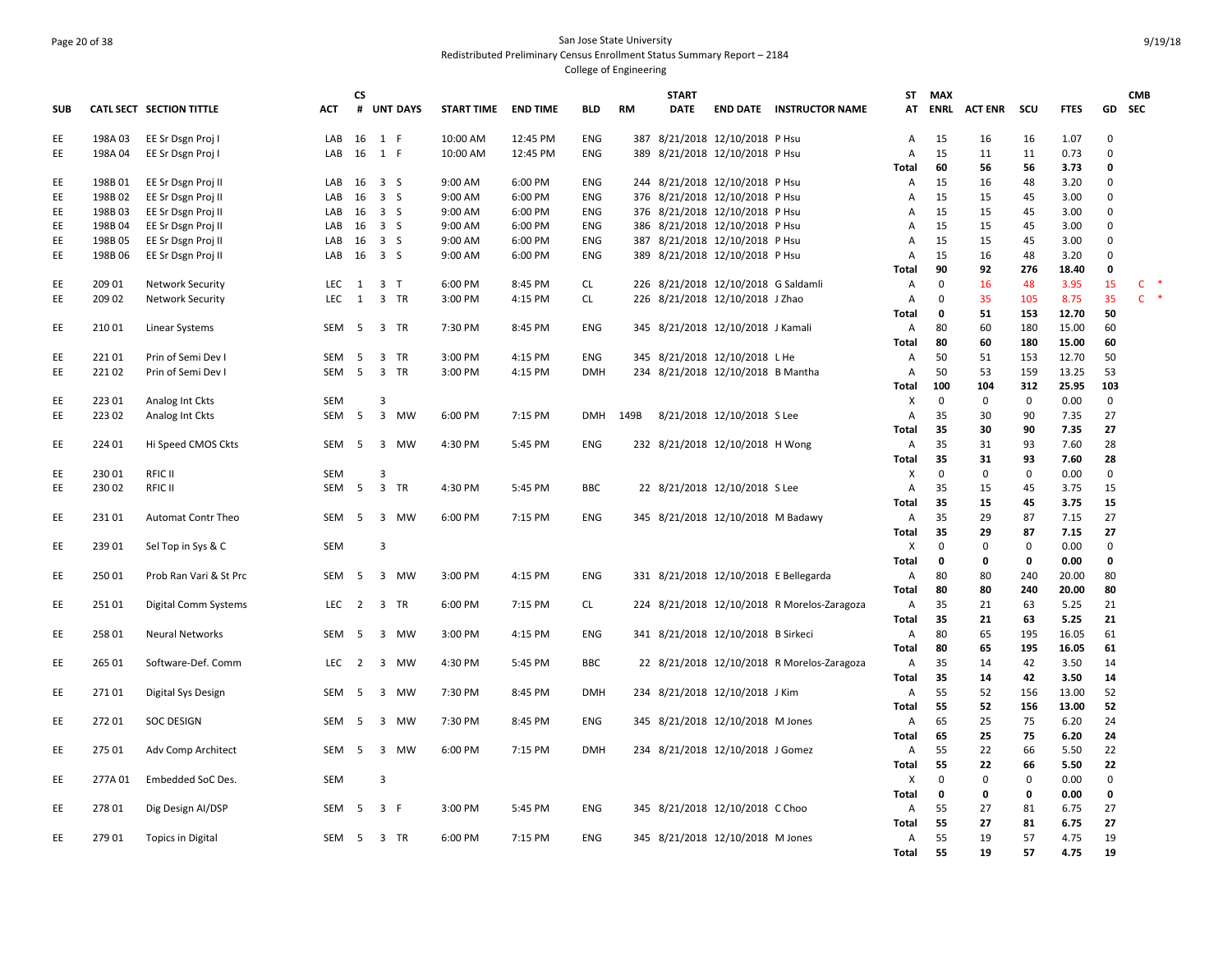#### Page 21 of 38 San Jose State University Redistributed Preliminary Census Enrollment Status Summary Report – 2184 College of Engineering

**START** 

**ST**

**MAX** 

**CS** 

**SUB CATL SECT SECTION TITTLE ACT # UNT DAYS START TIME END TIME BLD RM DATE END DATE INSTRUCTOR NAME ATENRL ACT ENR SCU FTES GD** EE 281 01 Internetworking SEM 4 3 TR 4:30 PM 5:45 PM DMH 234 8/21/2018 12/10/2018 J Ponniah A 59 44 132 11.00 44 EE 281 02 Internetworking SEM 4 3 MW 7:30 PM 8:45 PM BBC 204 8/21/2018 12/10/2018 N Ghazisaidi A 60 25 75 6.25 25 **Total 119 69 207 17.25 69** EE 284 01 Voice & Data Net SEM 5 3 MW 4:30 PM 5:45 PM BBC 204 8/21/2018 12/10/2018 N Mir A 80 65 195 16.25 65 **Total 80 65 195 16.25 65** EE 286 01 Mob/Wireless Net SEM 5 3 TR 6:00 PM 7:15 PM BBC 204 8/21/2018 12/10/2018 P Santacruz A 80 42 126 10.50 42 **Total 80 42 126 10.50 42** EE 287 01 ASIC CMOS Design SEM 5 3 TR 7:30 PM 8:45 PM DMH 234 8/21/2018 12/10/2018 M Jones A 59 13 39 3.25 13 **Total 59 13 39 3.25 13** EE 295 01 Technical Writing LEC 3 X 0 0 0 0.00 0 EE 295 02 Technical Writing LEC 3 3 TR 4:30 PM 5:45 PM CL 202 8/21/2018 12/10/2018 T Wrappe A 40 32 96 8.00 32 EE 295 03 Technical Writing LEC 3 3 TR 7:30 PM 8:45 PM CL 234 8/21/2018 12/10/2018 T Wrappe A 40 20 60 5.00 20 **Total 80 52 156 13.00 52** EE 296A 01 ESL and Phy Design SEM 3 X 0 0 0 0.00 0 **Total 0 0 0 0.00 0** EE 297A 01 MSEE Proj Proposal LAB 3 X 0 0 0 0.00 0 EE 297A 02 MSEE Proj Proposal LAB 3 X 0 0 0 0.00 0 EE 297A 03 MSEE Proj Proposal LAB 3 X 0 0 0 0.00 0 EE 297A 04 MSEE Proj Proposal LAB 3 X 0 0 0 0.00 0 EE 297A 05 MSEE Proj Proposal LAB 3 X 0 0 0 0.00 0 EE 297A 06 MSEE Proj Proposal LAB 3 X 0 0 0 0.00 0 EE 297A 07 MSEE Proj Proposal LAB 3 X 0 0 0 0.00 0 EE 297A 08 MSEE Proj Proposal LAB 3 X 0 0 0 0.00 0 EE 297A 09 MSEE Proj Proposal LAB 3 X 0 0 0 0.00 0 EE 297A 10 MSEE Proj Proposal LAB 3 X 0 0 0 0.00 0 EE 297A 11 MSEE Proj Proposal LAB 16 3 S 9:00 AM 6:00 PM ENG 238 8/21/2018 12/10/2018 B Sirkeci A 12 11 33 2.75 11 EE 297A 12 MSEE Proj Proposal LAB 16 3 S 9:00 AM 6:00 PM ENG 238 8/21/2018 12/10/2018 B Sirkeci A 12 11 33 2.75 11 EE 297A 13 MSEE Proj Proposal LAB 16 3 S 9:00 AM 6:00 PM ENG 289 8/21/2018 12/10/2018 B Sirkeci A 12 11 33 2.75 11 EE 297A 14 MSEE Proj Proposal LAB 16 3 S 9:00 AM 6:00 PM ENG 289 8/21/2018 12/10/2018 B Sirkeci A 12 11 33 2.75 11 EE 297A 15 MSEE Proj Proposal LAB 16 3 S 9:00 AM 6:00 PM ENG 291 8/21/2018 12/10/2018 B Sirkeci A 12 11 33 2.75 11 EE 297A 16 MSEE Proj Proposal LAB 16 3 S 9:00 AM 6:00 PM ENG 291 8/21/2018 12/10/2018 B Sirkeci A 12 11 33 2.75 11 EE 297A 17 MSEE Proj Proposal LAB 16 3 S 9:00 AM 6:00 PM ENG 295 8/21/2018 12/10/2018 B Sirkeci A 12 11 33 2.75 11 EE 297A 18 MSEE Proj Proposal LAB 16 3 S 9:00 AM 6:00 PM ENG 295 8/21/2018 12/10/2018 B Sirkeci A 12 11 33 2.75 11 EE 297A 19 MSEE Proj Proposal LAB 16 3 S 9:00 AM 6:00 PM ENG 317 8/21/2018 12/10/2018 B Sirkeci A 12 11 33 2.75 11 EE 297A 20 MSEE Proj Proposal LAB 16 3 S 9:00 AM 6:00 PM ENG 317 8/21/2018 12/10/2018 B Sirkeci A 12 10 30 2.50 10 **Total 120 109 327 27.25 109** EE 297B 01 MSEE Project LAB 3 X 0 0 0 0.00 0 EE 297B 02 MSEE Project LAB 3 X 0 0 0 0.00 0 EE 297B 03 MSEE Project LAB 3 X 0 0 0 0.00 0 EE 297B 04 MSEE Project LAB 3 X 0 0 0 0.00 0 EE 297B 05 MSEE Project LAB 3 X 0 0 0 0.00 0 EE 297B 06 MSEE Project LAB 16 3 S 9:00 AM 6:00 PM ENG 319 8/21/2018 12/10/2018 B Sirkeci A 12 12 36 3.00 12 EE 297B 07 MSEE Project LAB 16 3 S 9:00 AM 6:00 PM ENG 319 8/21/2018 12/10/2018 B Sirkeci A 12 11 33 2.75 11 EE 297B 08 MSEE Project LAB 16 3 S 9:00 AM 6:00 PM ENG 321 8/21/2018 12/10/2018 B Sirkeci A 12 13 39 3.25 13 EE 297B 09 MSEE Project LAB 16 3 S 9:00 AM 6:00 PM ENG 321 8/21/2018 12/10/2018 B Sirkeci A 12 12 36 3.00 12 EE 297B 10 MSEE Project LAB 16 3 S 9:00 AM 6:00 PM ENG 238 8/21/2018 12/10/2018 B Sirkeci A 12 9 27 2.25 9 **Total 60 57 171 14.25 57** EE 298 01 Spec Prob SUP 25 1 TBA 8/21/2018 12/10/2018 T Le A 5 0 0 0.00 0 **Total 5 0 0 0.00 0** EE 298I 01 EE Internship Experience SUP 48 1 TBA 8/21/2018 12/10/2018 T Le A 5 1 1 0.08 1

**CMB SEC**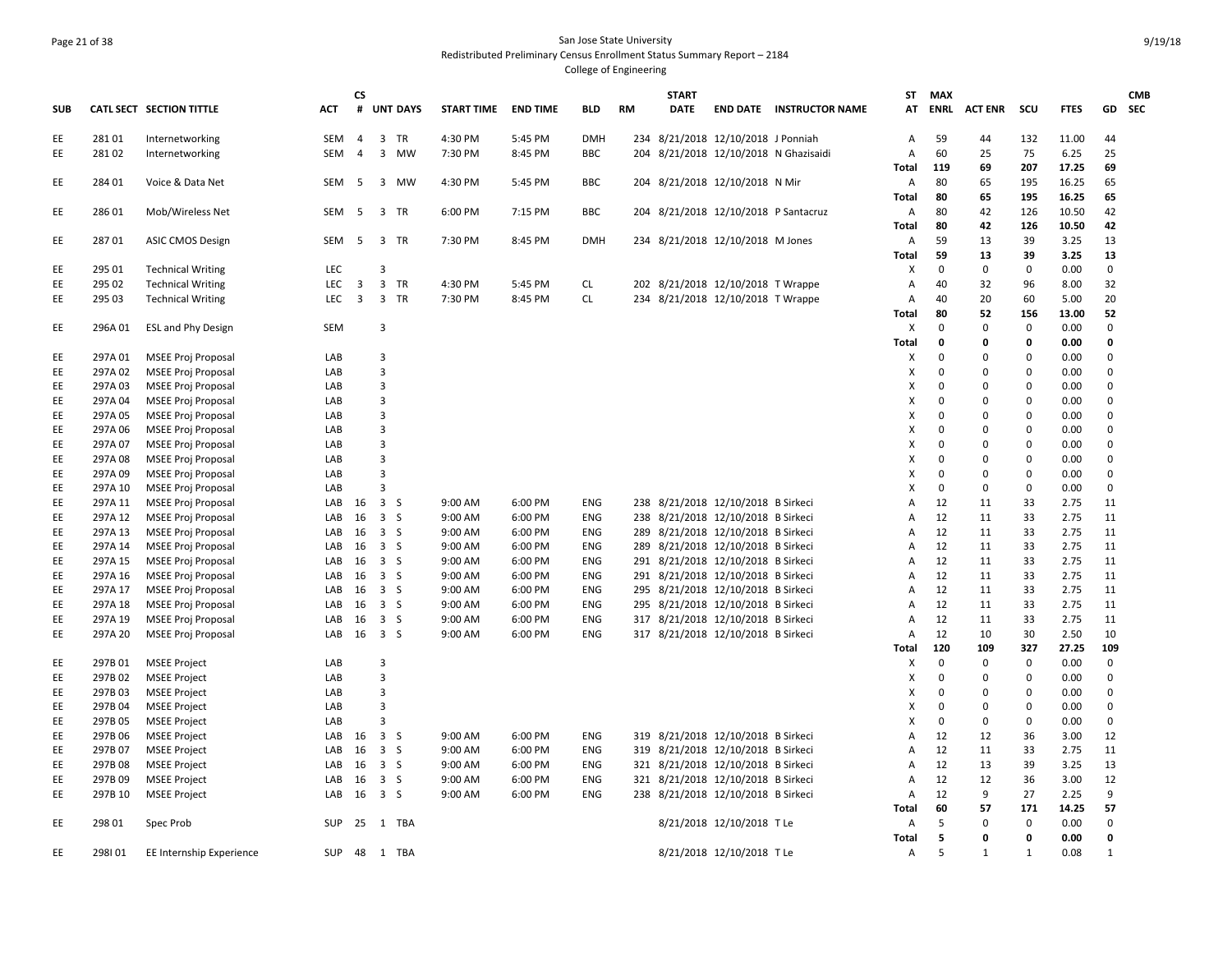### Page 22 of 38 San Jose State University Redistributed Preliminary Census Enrollment Status Summary Report – 2184 College of Engineering

| <b>SUB</b> |         | CATL SECT SECTION TITTLE    | ACT        | СS   | <b>UNT DAYS</b> | <b>START TIME</b> | <b>END TIME</b> | <b>BLD</b> | <b>RM</b> | <b>START</b><br><b>DATE</b> | <b>END DATE</b>                | <b>INSTRUCTOR NAME</b>              | SΤ<br>AT | MAX<br>ENRL | <b>ACT ENR</b> | scu      | <b>FTES</b> |                          | <b>CMB</b><br>GD SEC |
|------------|---------|-----------------------------|------------|------|-----------------|-------------------|-----------------|------------|-----------|-----------------------------|--------------------------------|-------------------------------------|----------|-------------|----------------|----------|-------------|--------------------------|----------------------|
| EE         | 298102  | EE Internship Experience    | SUP        |      | 48 2 TBA        |                   |                 |            |           |                             | 8/21/2018 12/10/2018 TLe       |                                     | A        |             |                | 6        | 0.47        | $\overline{\phantom{0}}$ |                      |
| EE         | 298103  | EE Internship Experience    | SUP 48 3   |      | TBA             |                   |                 |            |           |                             | 8/21/2018 12/10/2018 TLe       |                                     | A        | 60          | 33             | 99       | 8.25        | -33                      |                      |
|            |         |                             |            |      |                 |                   |                 |            |           |                             |                                |                                     | Total    | 70          | 37             | 106      | 8.80        | - 36                     |                      |
| EE         | 299A01  | <b>MSEE Thesis Proposal</b> | <b>SUP</b> |      |                 |                   |                 |            |           |                             |                                |                                     | X        | 0           | 0              | $\Omega$ | 0.00        | $\overline{\mathbf{0}}$  |                      |
| EE         | 299A 02 | <b>MSEE Thesis Proposal</b> | SUP        | 25   | TBA<br>3        |                   |                 |            |           |                             | 8/21/2018 12/10/2018 B Sirkeci |                                     | A        |             | 6              | 18       | 1.50        | - 6                      |                      |
|            |         |                             |            |      |                 |                   |                 |            |           |                             |                                |                                     | Total    | 5           | 6              | 18       | 1.50        | - 6                      |                      |
| EE         | 299B01  | <b>MSEE Thesis</b>          | SUP        | 25 3 | TBA             |                   |                 |            |           |                             | 8/21/2018 12/10/2018 B Sirkeci |                                     | A        |             |                |          | 0.25        |                          |                      |
|            |         |                             |            |      |                 |                   |                 |            |           |                             |                                |                                     | Total    |             |                |          | 0.25        | $\mathbf{1}$             |                      |
|            |         |                             |            |      |                 |                   |                 |            |           |                             |                                | <b>Electrical Engineering Total</b> |          | 3828        | 3041           | 7897     | 582.78 1135 |                          |                      |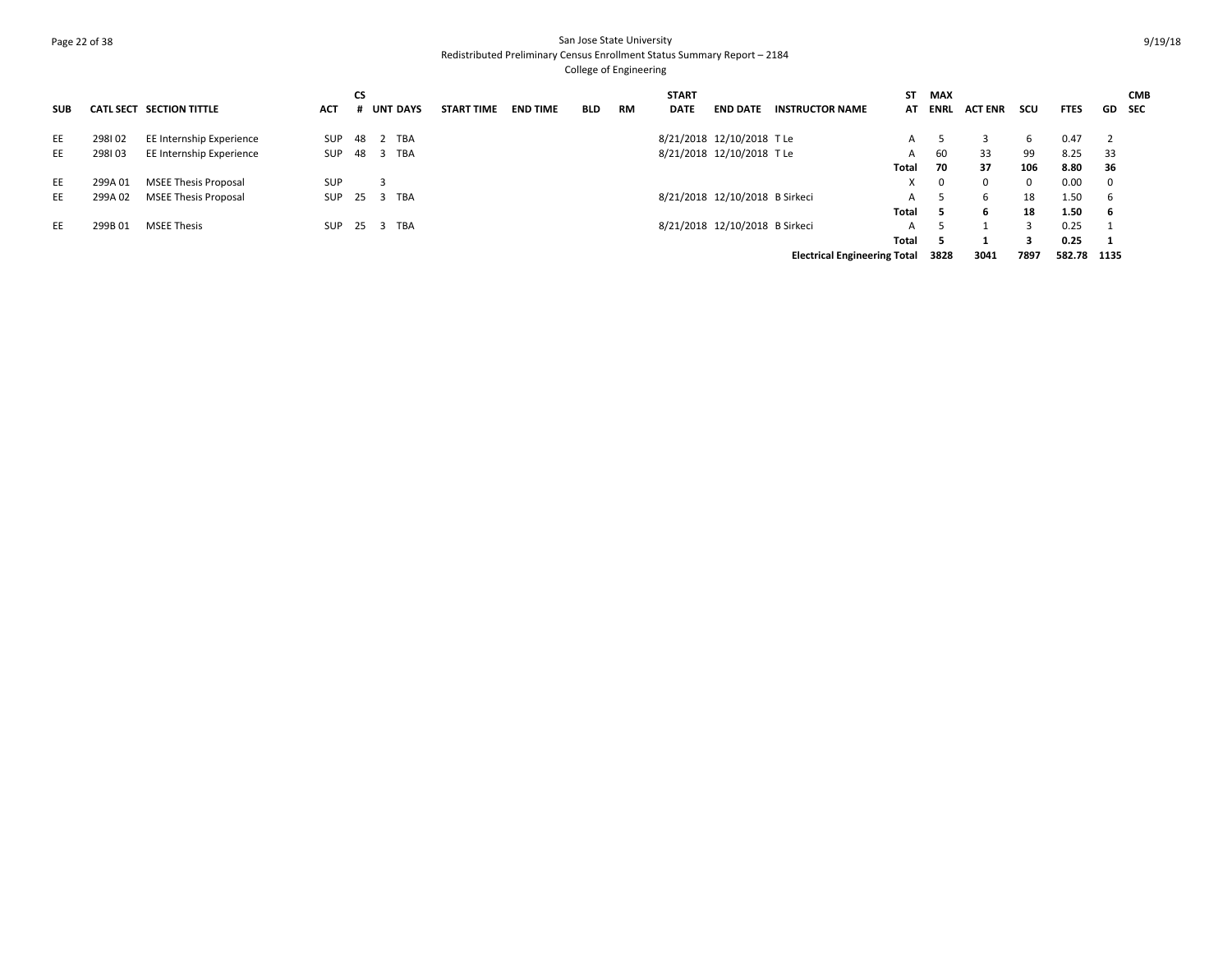## Page 23 of 38 San Jose State University Redistributed Preliminary Census Enrollment Status Summary Report – 2184

|                     |                            |                                |                  | CS             |                         |                 |                      |                    |            |           | <b>START</b> |                                                                       |                                       | ST           | MAX         |                |             |              |                      | <b>CMB</b> |
|---------------------|----------------------------|--------------------------------|------------------|----------------|-------------------------|-----------------|----------------------|--------------------|------------|-----------|--------------|-----------------------------------------------------------------------|---------------------------------------|--------------|-------------|----------------|-------------|--------------|----------------------|------------|
| <b>SUB</b>          |                            | CATL SECT SECTION TITTLE       | <b>ACT</b>       | #              |                         | <b>UNT DAYS</b> | <b>START TIME</b>    | <b>END TIME</b>    | <b>BLD</b> | <b>RM</b> | <b>DATE</b>  |                                                                       | <b>END DATE INSTRUCTOR NAME</b>       | AT           | ENRL        | <b>ACT ENR</b> | scu         | <b>FTES</b>  | GD                   | <b>SEC</b> |
|                     | <b>General Engineering</b> |                                |                  |                |                         |                 |                      |                    |            |           |              |                                                                       |                                       |              |             |                |             |              |                      |            |
| ENGR                | 8Q 01                      | <b>Engineering Success</b>     | ACT              |                | $\mathbf{1}$            |                 |                      |                    |            |           |              |                                                                       |                                       | X            | 0           | $\Omega$       | 0           | 0.00         | $\Omega$             |            |
|                     |                            |                                |                  |                |                         |                 |                      |                    |            |           |              |                                                                       |                                       | <b>Total</b> | 0           | 0              | $\mathbf 0$ | 0.00         | $\mathbf{0}$         |            |
| <b>ENGR</b>         | 10 01                      | Intro to Engr                  | SEM              | - 5            |                         | 3 MW            | 8:00 AM              | 8:50 AM            | MD         |           |              | 101 8/21/2018 12/10/2018 J Warecki                                    |                                       | А            | 250         | 258            | 516         | 51.60        | $\mathbf 0$          |            |
| <b>ENGR</b>         | 10 02                      | Intro to Engr                  | <b>SEM</b>       | - 5            | $\overline{\mathbf{3}}$ | MW              | 1:30 PM              | 2:20 PM            | <b>MD</b>  |           |              | 101 8/21/2018 12/10/2018 K Youssefi                                   |                                       | A            | 250         | 243            | 486         | 48.60        | $\Omega$             |            |
| ENGR                | 10 03                      | Intro to Engr                  | LAB              | 16             | $\mathbf 0$             | R               | $9:00$ AM            | 11:45 AM           | ENG        |           |              | 391 8/21/2018 12/10/2018 S Duorah                                     |                                       | А            | 22          | 24             | 24          | 0.00         | $\Omega$             |            |
| ENGR                | 10 04                      | Intro to Engr                  | LAB              | 16             | 0 <sub>T</sub>          |                 | 3:00 PM              | 5:45 PM            | ENG        |           |              | 391 8/21/2018 12/10/2018 A Banafa                                     |                                       | Α            | 22          | 24             | 24          | 0.00         | $\Omega$             |            |
| ENGR                | 1005                       | Intro to Engr                  | LAB              | 16             | 0 R                     |                 | 3:00 PM              | 5:45 PM            | ENG        |           |              | 391 8/21/2018 12/10/2018 S Rafati                                     |                                       | A            | 22          | 24             | 24          | 0.00         | $\Omega$<br>$\Omega$ |            |
| ENGR                | 10 06                      | Intro to Engr                  | LAB              | 16             |                         | $0 \quad W$     | 9:00 AM              | 11:45 AM           | ENG        |           |              | 391 8/21/2018 12/10/2018 A Banafa                                     |                                       | A<br>A       | 22          | 24             | 24          | 0.00         | $\Omega$             |            |
| <b>ENGR</b>         | 10 07                      | Intro to Engr                  | LAB              | 16             |                         | $0 \quad W$     | 3:00 PM              | 5:45 PM            | <b>ENG</b> |           |              |                                                                       | 391 8/21/2018 12/10/2018 S Ananthaiah |              | 22<br>22    | 23             | 23          | 0.00         | $\mathbf 0$          |            |
| <b>ENGR</b>         | 1008                       | Intro to Engr                  | LAB              | 16             | 0 F<br>0 F              |                 | 9:00 AM              | 11:45 AM           | ENG<br>ENG |           |              | 391 8/21/2018 12/10/2018 K Youssefi                                   |                                       | Α            | 22          | 24<br>23       | 24<br>23    | 0.00<br>0.00 | $\Omega$             |            |
| ENGR                | 10 09<br>10 10             | Intro to Engr                  | LAB              | 16<br>16       | 0 <sub>T</sub>          |                 | 12:30 PM<br>12:00 PM | 3:15 PM<br>2:45 PM |            |           |              | 391 8/21/2018 12/10/2018 K Youssefi                                   |                                       | Α            | 22          | 24             | 24          |              | $\Omega$             |            |
| ENGR<br><b>ENGR</b> | 10 11                      | Intro to Engr                  | LAB<br>LAB       | 16             | 0 <sub>T</sub>          |                 | 6:00 PM              | 8:45 PM            | ENG<br>ENG |           |              | 391 8/21/2018 12/10/2018 A Banafa<br>391 8/21/2018 12/10/2018 S Sepka |                                       | А<br>A       | 22          | 24             | 24          | 0.00<br>0.00 | $\Omega$             |            |
| ENGR                | 10 12                      | Intro to Engr<br>Intro to Engr | LAB              | 16             | 0 R                     |                 | 12:00 PM             | 2:45 PM            | ENG        |           |              | 391 8/21/2018 12/10/2018 S Rafati                                     |                                       | A            | 22          | 24             | 24          | 0.00         | $\Omega$             |            |
| <b>ENGR</b>         | 10 13                      | Intro to Engr                  | LAB              | 16             | 0 F                     |                 | 9:00 AM              | 11:45 AM           | ENG        | 393       |              | 8/21/2018 12/10/2018 S Sepka                                          |                                       | A            | 22          | 24             | 24          | 0.00         | $\mathbf 0$          |            |
| ENGR                | 10 14                      | Intro to Engr                  | LAB              | 16             |                         | $0 \quad W$     | 3:00 PM              | 5:45 PM            | ENG        |           |              | 393 8/21/2018 12/10/2018 A Banafa                                     |                                       | Α            | 22          | 24             | 24          | 0.00         | $\Omega$             |            |
| <b>ENGR</b>         | 10 15                      | Intro to Engr                  | LAB              | 16             | 0 F                     |                 | 12:30 PM             | 3:15 PM            | ENG        |           |              | 393 8/21/2018 12/10/2018 J Valencia                                   |                                       | A            | 22          | 24             | 24          | 0.00         | $\Omega$             |            |
| ENGR                | 10 16                      | Intro to Engr                  | LAB              | 16             | 0 <sub>T</sub>          |                 | 9:00 AM              | 11:45 AM           | ENG        |           |              | 391 8/21/2018 12/10/2018 S Duorah                                     |                                       | Α            | 22          | 25             | 25          | 0.00         | $\Omega$             |            |
| ENGR                | 10 17                      | Intro to Engr                  | LAB              | 16             | 0 <sub>T</sub>          |                 | 3:00 PM              | 5:45 PM            | ENG        |           |              | 393 8/21/2018 12/10/2018 C Foster                                     |                                       | A            | 22          | 24             | 24          | 0.00         | $\Omega$             |            |
| ENGR                | 10 18                      | Intro to Engr                  | LAB              | 16             | 0 R                     |                 | 6:00 PM              | 8:45 PM            | <b>ENG</b> | 393       |              | 8/21/2018 12/10/2018 J Valencia                                       |                                       | A            | 22          | 24             | 24          | 0.00         | $\Omega$             |            |
| ENGR                | 10 19                      | Intro to Engr                  | LAB              | 16             | 0 R                     |                 | 12:00 PM             | 2:45 PM            | ENG        |           |              |                                                                       | 393 8/21/2018 12/10/2018 S Ananthaiah | Α            | 22          | 24             | 24          | 0.00         | $\Omega$             |            |
| <b>ENGR</b>         | 10 20                      | Intro to Engr                  | LAB              | 16             |                         | $0 \quad W$     | 9:00 AM              | 11:45 AM           | ENG        |           |              | 393 8/21/2018 12/10/2018 C Foster                                     |                                       | Α            | 22          | 24             | 24          | 0.00         | $\mathbf 0$          |            |
| ENGR                | 10 21                      | Intro to Engr                  | LAB              | 16             | 0 R                     |                 | 3:00 PM              | 5:45 PM            | ENG        |           |              | 393 8/21/2018 12/10/2018 J Warecki                                    |                                       | Α            | 22          | 23             | 23          | 0.00         | $\Omega$             |            |
| <b>ENGR</b>         | 10 22                      | Intro to Engr                  | LAB              | 16             | 0 <sub>T</sub>          |                 | 12:00 PM             | 2:45 PM            | ENG        |           |              | 393 8/21/2018 12/10/2018 J Warecki                                    |                                       | Α            | 22          | 24             | 24          | 0.00         | $\Omega$             |            |
| <b>ENGR</b>         | 10 23                      | Intro to Engr                  | LAB              | 16             |                         | $0 \quad W$     | 6:00 PM              | 8:45 PM            | ENG        | 393       |              | 8/21/2018 12/10/2018 J Valencia                                       |                                       | A            | 22          | 23             | 23          | 0.00         | $\Omega$             |            |
|                     |                            |                                |                  |                |                         |                 |                      |                    |            |           |              |                                                                       |                                       | Total        | 962         | 1002           | 1503        | 100.20       | 0                    |            |
| <b>ENGR</b>         | 25 01                      | Digital World                  | <b>LEC</b>       | $\overline{2}$ | 3 F                     |                 | 1:00 PM              | 3:45 PM            | ENG        |           |              | 232 8/21/2018 12/10/2018 B Wei                                        |                                       | Α            | 30          | 29             | 87          | 5.80         | 0                    | C          |
| CS                  | 25 01                      | Digital World                  | <b>LEC</b>       | 2              | 3 F                     |                 | 1:00 PM              | 3:45 PM            | ENG        |           |              | 232 8/21/2018 12/10/2018 B Wei                                        |                                       | Α            | $\mathbf 0$ | 0              | 0           | 0.00         | 0                    | $C$ *      |
|                     |                            |                                |                  |                |                         |                 |                      |                    |            |           |              |                                                                       |                                       | <b>Total</b> | 30          | 29             | 87          | 5.80         | $\Omega$             |            |
| ENGR                | 60SL 01                    | <b>EPICS</b>                   | LAB              |                | 1                       |                 |                      |                    |            |           |              |                                                                       |                                       | X            | $\mathbf 0$ | $\Omega$       | $\mathbf 0$ | 0.00         | $\Omega$             |            |
|                     |                            |                                |                  |                |                         |                 |                      |                    |            |           |              |                                                                       |                                       | <b>Total</b> | 0           | 0              | $\mathbf 0$ | 0.00         | $\mathbf{0}$         |            |
| <b>ENGR</b>         | 100W 01                    | <b>Engr Reports</b>            | <b>SEM</b>       | 5              |                         | 3 MW            | 7:30 AM              | 8:20 AM            | <b>ENG</b> |           |              | 392 8/21/2018 12/10/2018 B Hsia                                       |                                       | A            | 22          | 18             | 36          | 3.60         | $\Omega$             |            |
| ENGR                | 100W 02                    | <b>Engr Reports</b>            | LAB              | 16             | $\mathbf 0$             | MW              | 8:20 AM              | 9:20 AM            | ENG        |           |              | 392 8/21/2018 12/10/2018                                              |                                       | Α            | 22          | 18             | 18          | 0.00         | $\Omega$             |            |
| <b>ENGR</b>         | 100W 03                    | <b>Engr Reports</b>            | SEM              | 5              |                         | 3 MW            | 7:30 AM              | 8:20 AM            | ENG        |           |              | 394 8/21/2018 12/10/2018 Q Hancock                                    |                                       | Α            | 22          | 23             | 46          | 4.60         | $\Omega$             |            |
| ENGR                | 100W 04                    | <b>Engr Reports</b>            | LAB              | 16             | $\mathbf 0$             | W               | 12:00 PM             | 1:15 PM            | ENG        | 189       |              | 8/21/2018 12/10/2018                                                  |                                       | А            | 22          | 23             | 23          | 0.00         | $\Omega$             |            |
| <b>ENGR</b>         | 100W 05                    | <b>Engr Reports</b>            | SEM              | 5              |                         | 3 MW            | 9:30 AM              | 10:20 AM           | ENG        |           |              | 394 8/21/2018 12/10/2018 Q Hancock                                    |                                       | Α            | 22          | 23             | 46          | 4.60         | $\mathbf 0$          |            |
| <b>ENGR</b>         | 100W 06                    | <b>Engr Reports</b>            | LAB              | 16             | $\mathbf 0$             | W               | 12:00 PM             | 1:15 PM            | <b>ENG</b> | 189       |              | 8/21/2018 12/10/2018                                                  |                                       | A            | 22          | 23             | 23          | 0.00         | $\Omega$             |            |
| ENGR                | 100W 07                    | <b>Engr Reports</b>            | SEM              | 5              |                         | 3 MW            | 9:30 AM              | 10:20 AM           | ENG        |           |              | 392 8/21/2018 12/10/2018 B Hsia                                       |                                       | А            | 22          | 19             | 38          | 3.80         | $\Omega$             |            |
| <b>ENGR</b>         | 100W 08                    | <b>Engr Reports</b>            | LAB              | 16             |                         | $0 \quad W$     | 12:00 PM             | 1:15 PM            | <b>ENG</b> |           |              | 189 8/21/2018 12/10/2018                                              |                                       | A            | 22          | 19             | 19          | 0.00         | $\Omega$             |            |
| ENGR                | 100W 09                    | <b>Engr Reports</b>            | SEM              | - 5            | 3                       | MW              | 9:30 AM              | 10:20 AM           | ENG        | 388       |              | 8/21/2018 12/10/2018 C Cordero                                        |                                       | А            | 22          | 24             | 48          | 4.80         | $\Omega$             |            |
| <b>ENGR</b>         | 100W 10                    | <b>Engr Reports</b>            | LAB              | 16             | $\mathbf 0$             | W               | 12:00 PM             | 1:15 PM            | ENG        | 189       |              | 8/21/2018 12/10/2018                                                  |                                       | Α            | 22          | 24             | 24          | 0.00         | $\Omega$             |            |
| ENGR                | 100W 11                    | <b>Engr Reports</b>            | SEM              | - 5            |                         | 3 MW            | 1:30 PM              | 2:20 PM            | ENG        |           |              | 392 8/21/2018 12/10/2018 V Sansome                                    |                                       | А            | 22          | 24             | 48          | 4.80         | $\Omega$             |            |
| <b>ENGR</b>         | 100W 12                    | <b>Engr Reports</b>            | LAB              | 16             | $\mathbf 0$             | W               | 12:00 PM             | 1:15 PM            | ENG        | 189       |              | 8/21/2018 12/10/2018                                                  |                                       | Α            | 22          | 24             | 24          | 0.00         | 0                    |            |
| <b>ENGR</b>         | 100W 13                    | <b>Engr Reports</b>            | SEM              | -5             |                         | 3 MW            | 1:30 PM              | 2:20 PM            | ENG        |           |              | 394 8/21/2018 12/10/2018 J Melvin                                     |                                       | A            | 22          | 22             | 44          | 4.40         | $\Omega$             |            |
| <b>ENGR</b>         | 100W 14                    | <b>Engr Reports</b>            | LAB              | 16             | $\mathbf 0$             | W               | 12:00 PM             | 1:15 PM            | ENG        | 189       |              | 8/21/2018 12/10/2018                                                  |                                       | A            | 22          | 22             | 22          | 0.00         | $\mathbf 0$          |            |
| <b>ENGR</b>         | 100W 15                    | <b>Engr Reports</b>            | SEM              | 5              |                         | 3 MW            | 1:30 PM              | 2:20 PM            | <b>ENG</b> |           |              | 388 8/21/2018 12/10/2018 Y Gao                                        |                                       | A            | 22          | 23             | 46          | 4.60         | $\Omega$             |            |
| ENGR                |                            | 100W 16 Engr Reports           | LAB              | 16             | 0                       | W               | 12:00 PM             | 1:15 PM            | ENG        | 189       |              | 8/21/2018 12/10/2018                                                  |                                       | А            | 22          | 23             | 23          | 0.00         | $\Omega$             |            |
| ENGR                |                            | 100W 17 Engr Reports           | SEM <sub>5</sub> |                |                         | 3 MW            | 3:30 PM              | 4:20 PM            | ENG        |           |              | 392 8/21/2018 12/10/2018 V Sansome                                    |                                       | А            | 22          | 23             | 46          | 4.60         | $\Omega$             |            |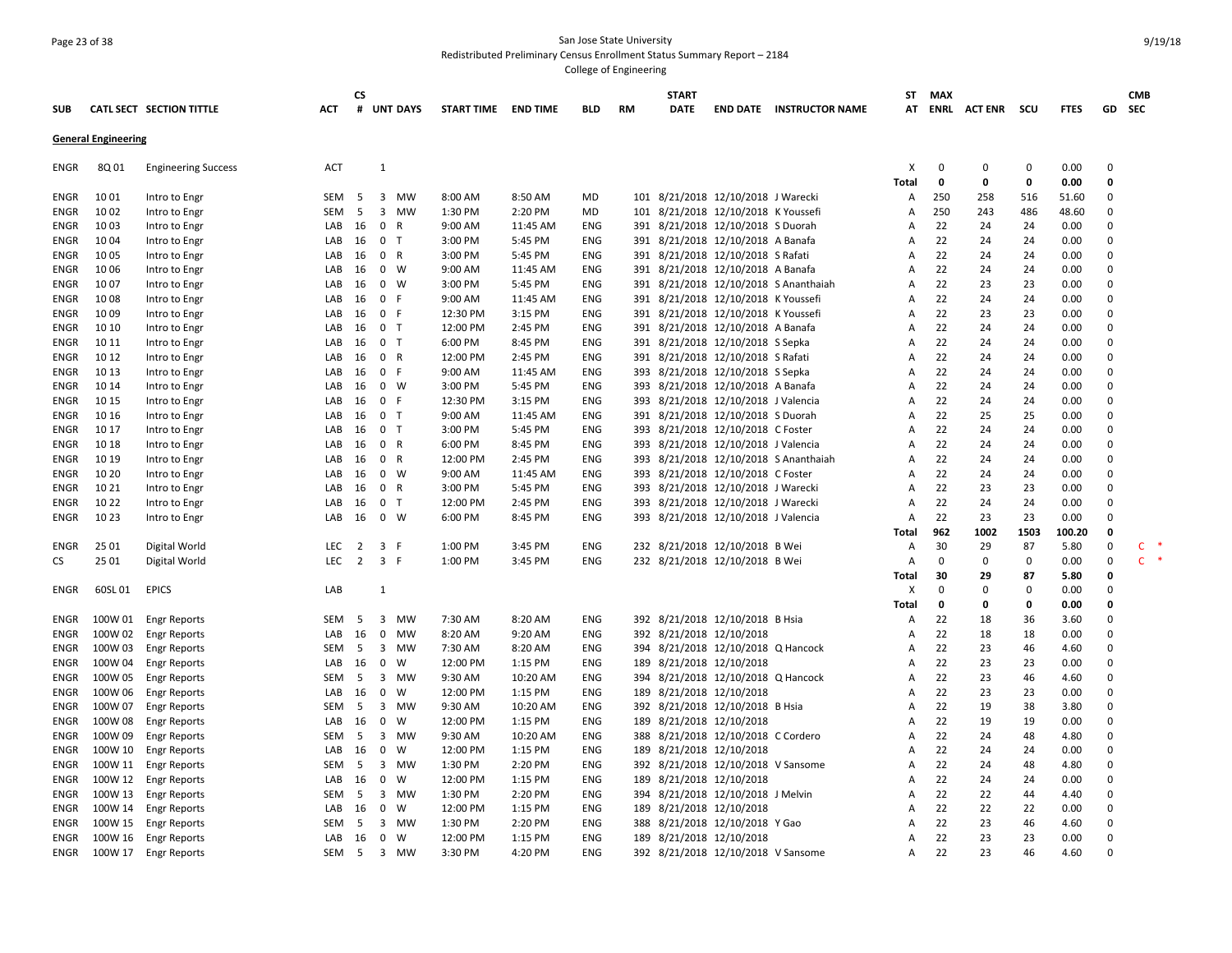# Page 24 of 38 San Jose State University Redistributed Preliminary Census Enrollment Status Summary Report – 2184

|             |          |                          |            | <b>CS</b>      |                |                 |                   |                 |            |     | <b>START</b> |                                      |                                          | <b>ST</b> | <b>MAX</b>  |                |                |             |                | <b>CMB</b> |
|-------------|----------|--------------------------|------------|----------------|----------------|-----------------|-------------------|-----------------|------------|-----|--------------|--------------------------------------|------------------------------------------|-----------|-------------|----------------|----------------|-------------|----------------|------------|
| <b>SUB</b>  |          | CATL SECT SECTION TITTLE | ACT        | #              |                | <b>UNT DAYS</b> | <b>START TIME</b> | <b>END TIME</b> | BLD        | RM  | <b>DATE</b>  |                                      | <b>END DATE INSTRUCTOR NAME</b>          | AT        | ENRL        | <b>ACT ENR</b> | scu            | <b>FTES</b> |                | GD SEC     |
| ENGR        | 100W 18  | <b>Engr Reports</b>      | LAB        | 16             | 0 W            |                 | 12:00 PM          | 1:15 PM         | <b>ENG</b> |     |              | 189 8/21/2018 12/10/2018             |                                          | A         | 22          | 23             | 23             | 0.00        | $\Omega$       |            |
| ENGR        | 100W 19  | <b>Engr Reports</b>      | <b>SEM</b> | 5              | 3              | MW              | 3:30 PM           | 4:20 PM         | <b>ENG</b> | 394 |              | 8/21/2018 12/10/2018 J Melvin        |                                          | А         | 22          | 22             | 44             | 4.40        | $\Omega$       |            |
| ENGR        | 100W 20  | <b>Engr Reports</b>      | LAB        | 16             | $\mathbf 0$    | W               | 12:00 PM          | 1:15 PM         | ENG        |     |              | 189 8/21/2018 12/10/2018             |                                          | Α         | 22          | 22             | 22             | 0.00        | $\Omega$       |            |
| ENGR        | 100W 21  | <b>Engr Reports</b>      | <b>SEM</b> | 5              |                | 3 MW            | 3:30 PM           | 4:20 PM         | <b>ENG</b> |     |              | 388 8/21/2018 12/10/2018 A Medina    |                                          | A         | 22          | 22             | 44             | 4.40        | $\Omega$       |            |
| ENGR        | 100W 22  | <b>Engr Reports</b>      | LAB        | 16             | $\mathbf 0$    | W               | 12:00 PM          | 1:15 PM         | <b>ENG</b> |     |              | 189 8/21/2018 12/10/2018             |                                          | Α         | 22          | 22             | 22             | 0.00        | $\mathbf 0$    |            |
| ENGR        | 100W 23  | <b>Engr Reports</b>      | <b>SEM</b> | -5             |                | 3 MW            | 6:00 PM           | 6:50 PM         | <b>ENG</b> |     |              | 394 8/21/2018 12/10/2018 J Melvin    |                                          | A         | 22          | 25             | 50             | 5.00        | $\Omega$       |            |
| ENGR        | 100W 24  | <b>Engr Reports</b>      | LAB        | 16             | 0              | MW              | 6:50 PM           | 8:20 PM         | ENG        |     |              | 394 8/21/2018 12/10/2018 J Melvin    |                                          | А         | 22          | 25             | 25             | 0.00        | $\Omega$       |            |
| ENGR        | 100W 25  | <b>Engr Reports</b>      | <b>SEM</b> | 5              | 3              | MW              | 6:00 PM           | 6:50 PM         | ENG        |     |              | 392 8/21/2018 12/10/2018 V Sansome   |                                          | A         | 22          | 22             | 44             | 4.40        | $\Omega$       |            |
| ENGR        | 100W 26  | <b>Engr Reports</b>      | LAB        | 16             |                | 0 MW            | 6:50 PM           | 8:20 PM         | <b>ENG</b> |     |              | 392 8/21/2018 12/10/2018 V Sansome   |                                          | A         | 22          | 22             | 22             | 0.00        | $\Omega$       |            |
| ENGR        | 100W 27  | <b>Engr Reports</b>      | SEM        | 5              | $\overline{3}$ | TR              | 8:00 AM           | 8:50 AM         | <b>ENG</b> |     |              | 392 8/21/2018 12/10/2018 S Tran      |                                          | А         | 22          | 22             | 44             | 4.40        | $\Omega$       |            |
| ENGR        | 100W 28  | <b>Engr Reports</b>      | LAB        | 16             |                | 0 TR            | 8:50 AM           | 10:20 AM        | ENG        |     |              | 392 8/21/2018 12/10/2018 S Tran      |                                          | A         | 22          | 22             | 22             | 0.00        | $\Omega$       |            |
| <b>ENGR</b> | 100W 29  | <b>Engr Reports</b>      | SEM        | 5              | 3              | TR              | 8:00 AM           | 8:50 AM         | <b>ENG</b> |     |              | 394 8/21/2018 12/10/2018 Y Gao       |                                          | A         | 22          | 25             | 50             | 5.00        | $\Omega$       |            |
| ENGR        | 100W 30  | <b>Engr Reports</b>      | LAB        | 16             | $\mathbf 0$    | TR              | 8:50 AM           | 10:20 AM        | ENG        |     |              | 394 8/21/2018 12/10/2018 Y Gao       |                                          | A         | 22          | 25             | 25             | 0.00        | $\Omega$       |            |
| ENGR        | 100W 31  | <b>Engr Reports</b>      | <b>SEM</b> | 5              |                | 3 TR            | 11:00 AM          | 11:50 AM        | <b>ENG</b> |     |              | 394 8/21/2018 12/10/2018 S Tran      |                                          | A         | 22          | 22             | 44             | 4.40        | $\Omega$       |            |
| ENGR        | 100W 32  | <b>Engr Reports</b>      | LAB        | 16             |                | 0 TR            | 11:50 AM          | 1:20 PM         | <b>ENG</b> |     |              | 394 8/21/2018 12/10/2018 S Tran      |                                          | А         | 22          | 22             | 22             | 0.00        | $\Omega$       |            |
| ENGR        | 100W 35  | <b>Engr Reports</b>      | <b>SEM</b> | - 5            | 3 R            |                 | 11:00 AM          | 12:50 PM        |            |     |              |                                      | 8/21/2018 12/10/2018 B Murphy-Wesley     | A         | 22          | 27             | 54             | 5.40        | $\Omega$       |            |
| ENGR        | 100W 36  | <b>Engr Reports</b>      | LAB        | 16             | 0 <sub>T</sub> |                 | 11:00 AM          | 1:50 PM         | <b>ENG</b> |     |              |                                      | 392 8/21/2018 12/10/2018 B Murphy-Wesley | А         | 22          | 27             | 27             | 0.00        | $\Omega$       |            |
| ENGR        | 100W 39  | <b>Engr Reports</b>      | <b>SEM</b> | - 5            | 3 R            |                 | 2:00 PM           | 3:50 PM         |            |     |              | 8/21/2018 12/10/2018 J Leih          |                                          | Α         | 22          | 22             | 44             | 4.40        | $\Omega$       |            |
| ENGR        | 100W 40  | <b>Engr Reports</b>      | LAB        | 16             | 0 <sub>T</sub> |                 | 2:00 PM           | 4:50 PM         | ENG        |     |              | 392 8/21/2018 12/10/2018 J Leih      |                                          | А         | 22          | 22             | 22             | 0.00        | $\Omega$       |            |
| ENGR        | 100W 41  | <b>Engr Reports</b>      | <b>SEM</b> | 5              |                | 3 TR            | 5:00 PM           | 5:50 PM         | <b>ENG</b> |     |              | 392 8/21/2018 12/10/2018 A Medina    |                                          | А         | 22          | 24             | 48             | 4.80        | $\Omega$       |            |
| ENGR        | 100W 42  | <b>Engr Reports</b>      | LAB        | 16             |                | 0 TR            | 5:50 PM           | 7:20 PM         | ENG        |     |              | 392 8/21/2018 12/10/2018 A Medina    |                                          | A         | 22          | 24             | 24             | 0.00        | $\Omega$       |            |
| ENGR        | 100W 43  | <b>Engr Reports</b>      | <b>SEM</b> | 5              | 3              | <b>TR</b>       | 6:00 PM           | 6:50 PM         | <b>ENG</b> |     |              |                                      | 394 8/21/2018 12/10/2018 S Evans-Wemusa  | A         | 22          | 24             | 48             | 4.80        | $\Omega$       |            |
| ENGR        | 100W 44  | <b>Engr Reports</b>      | LAB        | 16             |                | 0 TR            | 6:50 PM           | 8:20 PM         | <b>ENG</b> |     |              |                                      | 394 8/21/2018 12/10/2018 S Evans-Wemusa  | Α         | 22          | 24             | 24             | 0.00        | $\Omega$       |            |
| ENGR        | 100W 45  | <b>Engr Reports</b>      | SEM        | 5              | 3 F            |                 | 9:30 AM           | 11:10 AM        | <b>ENG</b> |     |              | 394 8/21/2018 12/10/2018 J Leih      |                                          | А         | 22          | 22             | 44             | 4.40        | $\Omega$       |            |
| ENGR        | 100W 46  | <b>Engr Reports</b>      | LAB        | 16             | 0 F            |                 | 1:00 PM           | 2:40 PM         | <b>ENG</b> |     |              | 394 8/21/2018 12/10/2018             |                                          | А         | 22          | 22             | 22             | 0.00        | $\Omega$       |            |
| <b>ENGR</b> | 100W 47  | <b>Engr Reports</b>      | SEM        | 5              | 3 F            |                 | 9:30 AM           | 11:10 AM        | ENG        |     |              |                                      | 392 8/21/2018 12/10/2018 B Murphy-Wesley | А         | 22          | 25             | 50             | 5.00        | $\Omega$       |            |
| ENGR        | 100W 48  | <b>Engr Reports</b>      | LAB        | 16             | 0 F            |                 | 1:00 PM           | 2:40 PM         | ENG        |     |              | 392 8/21/2018 12/10/2018             |                                          | A         | 22          | 25             | 25             | 0.00        | $\Omega$       |            |
| ENGR        | 100W 49  | <b>Engr Reports</b>      | SEM        | 5              | 3 F            |                 | 9:30 AM           | 11:10 AM        | ENG        |     |              | 388 8/21/2018 12/10/2018 A Petrosyan |                                          | Α         | 22          | 25             | 50             | 5.00        | $\Omega$       |            |
| ENGR        | 100W 50  | <b>Engr Reports</b>      | LAB        | 16             | 0 F            |                 | 1:00 PM           | 2:40 PM         | <b>ENG</b> |     |              | 388 8/21/2018 12/10/2018             |                                          | А         | 22          | 25             | 25             | 0.00        | $\Omega$       |            |
| ENGR        | 100W 51  | <b>Engr Reports</b>      | <b>SEM</b> | 5              | 3 <sub>7</sub> |                 | 10:00 AM          | 11:50 AM        |            |     |              | 8/21/2018 12/10/2018 C Peters        |                                          | А         | 22          | 24             | 48             | 4.80        | $\mathbf 0$    |            |
| ENGR        | 100W 52  | <b>Engr Reports</b>      | LAB        | 16             | 0 R            |                 | 11:00 AM          | 1:50 PM         | ENG        |     |              | 392 8/21/2018 12/10/2018 C Peters    |                                          | А         | 22          | 24             | 24             | 0.00        | $\Omega$       |            |
| ENGR        | 100W 53  | <b>Engr Reports</b>      | <b>SEM</b> | 5              | 3 <sub>7</sub> |                 | 2:00 PM           | 3:50 PM         |            |     |              | 8/21/2018 12/10/2018 S Knapp         |                                          | А         | 22          | 22             | 44             | 4.40        | $\Omega$       |            |
| ENGR        | 100W 54  | <b>Engr Reports</b>      | LAB        | 16             | 0 R            |                 | 2:00 PM           | 4:50 PM         | <b>ENG</b> |     |              | 392 8/21/2018 12/10/2018 S Knapp     |                                          | А         | 22          | 22             | 22             | 0.00        | $\Omega$       |            |
| ENGR        | 100W 55  | <b>Engr Reports</b>      | <b>SEM</b> |                | $\overline{3}$ |                 |                   |                 |            |     |              |                                      |                                          | X         | $\mathbf 0$ | 0              | $\mathbf 0$    | 0.00        | $\Omega$       |            |
| ENGR        | 100W 56  | <b>Engr Reports</b>      | LAB        |                | $\Omega$       |                 |                   |                 |            |     |              |                                      |                                          | X         | $\mathbf 0$ | 0              | $\mathbf 0$    | 0.00        | $\mathbf 0$    |            |
| ENGR        | 100W 57  | <b>Engr Reports</b>      | SEM        | - 5            |                | 3 TR            | 9:00 AM           | 9:50 AM         | ENG        |     |              | 388 8/21/2018 12/10/2018 J Leih      |                                          | A         | 22          | 25             | 50             | 5.00        | $\Omega$       |            |
| ENGR        | 100W 58  | <b>Engr Reports</b>      | LAB        | 16             | 0              | TR              | 9:50 AM           | 11:20 AM        | ENG        |     |              | 388 8/21/2018 12/10/2018 J Leih      |                                          | А         | 22          | 25             | 25             | 0.00        | $\Omega$       |            |
|             |          |                          |            |                |                |                 |                   |                 |            |     |              |                                      |                                          | Total     | 1144        | 1198           | 1797           | 119.80      | $\mathbf{0}$   |            |
| ENGR        | 12001    | Prog for Soc Sci         | <b>LEC</b> | 2              |                | 3 TR            | 12:00 PM          | 1:15 PM         | <b>ENG</b> |     |              | 339 8/21/2018 12/10/2018 V Carr      |                                          | Α         | 40          | 40             | 120            | 8.40        | 8              |            |
| ENGR        | 120 02   | Prog for Soc Sci         | LEC        |                | $\overline{3}$ |                 |                   |                 |            |     |              |                                      |                                          | X         | $\mathbf 0$ | $\mathbf 0$    | $\mathbf 0$    | 0.00        | $\mathbf 0$    |            |
|             |          |                          |            |                |                |                 |                   |                 |            |     |              |                                      |                                          | Total     | 40          | 40             | 120            | 8.40        | 8              |            |
| ENGR        | 121 01   | Algo. for Soc Sci        | LEC        | $\overline{2}$ |                | 3 TR            | 3:00 PM           | 4:15 PM         | DMH        |     |              | 359 8/21/2018 12/10/2018 F Marbouti  |                                          | Α         | 30          | 11             | 33             | 2.30        | $\overline{2}$ |            |
|             |          |                          |            |                |                |                 |                   |                 |            |     |              |                                      |                                          | Total     | 30          | 11             | 33             | 2.30        | $\mathbf{2}$   |            |
| ENGR        | 12201    | R for Soc Sci            | <b>LEC</b> | $\overline{2}$ |                | 3 TR            | 12:00 PM          | 1:15 PM         | ENG        |     |              | 340 8/21/2018 12/10/2018 M Jones     |                                          | А         | 40          | 39             | 117            | 8.45        | 13             |            |
|             |          |                          |            |                |                |                 |                   |                 |            |     |              |                                      |                                          | Total     | 40          | 39             | 117            | 8.45        | 13             |            |
| ENGR        | 160SL 01 | <b>EPICS UD</b>          | LAB        | 15             | 1 W            |                 | 6:00 PM           | 8:45 PM         | <b>ENG</b> |     |              | 329 8/21/2018 12/10/2018 K Perry     |                                          | A         | 10          | 9              | 9              | 0.60        | $\Omega$       |            |
| ENGR        | 160SL 02 | <b>EPICS UD</b>          | LAB        | 15             | 1 W            |                 | 6:00 PM           | 8:45 PM         | <b>ENG</b> |     |              | 329 8/21/2018 12/10/2018 J Thompson  |                                          | А         | 20          | 4              | $\overline{4}$ | 0.27        | $\mathbf 0$    |            |
|             |          |                          |            |                |                |                 |                   |                 |            |     |              |                                      |                                          | Total     | 30          | 13             | 13             | 0.87        | 0              |            |
| ENGR        | 18001    | <b>Indiv Studies</b>     | <b>SUP</b> | 36             |                | 3 TBA           |                   |                 |            |     |              | 8/21/2018 12/10/2018 P Hsu           |                                          | А         | 36          | 0              | $\mathbf 0$    | 0.00        | $\Omega$       |            |
| ENGR        | 18002    | <b>Indiv Studies</b>     | SUP 36     |                |                | 2 TBA           |                   |                 |            |     |              | 8/21/2018 12/10/2018 P Hsu           |                                          | Α         | 20          | $\Omega$       | $\Omega$       | 0.00        | $\Omega$       |            |
|             |          |                          |            |                |                |                 |                   |                 |            |     |              |                                      |                                          |           |             |                |                |             |                |            |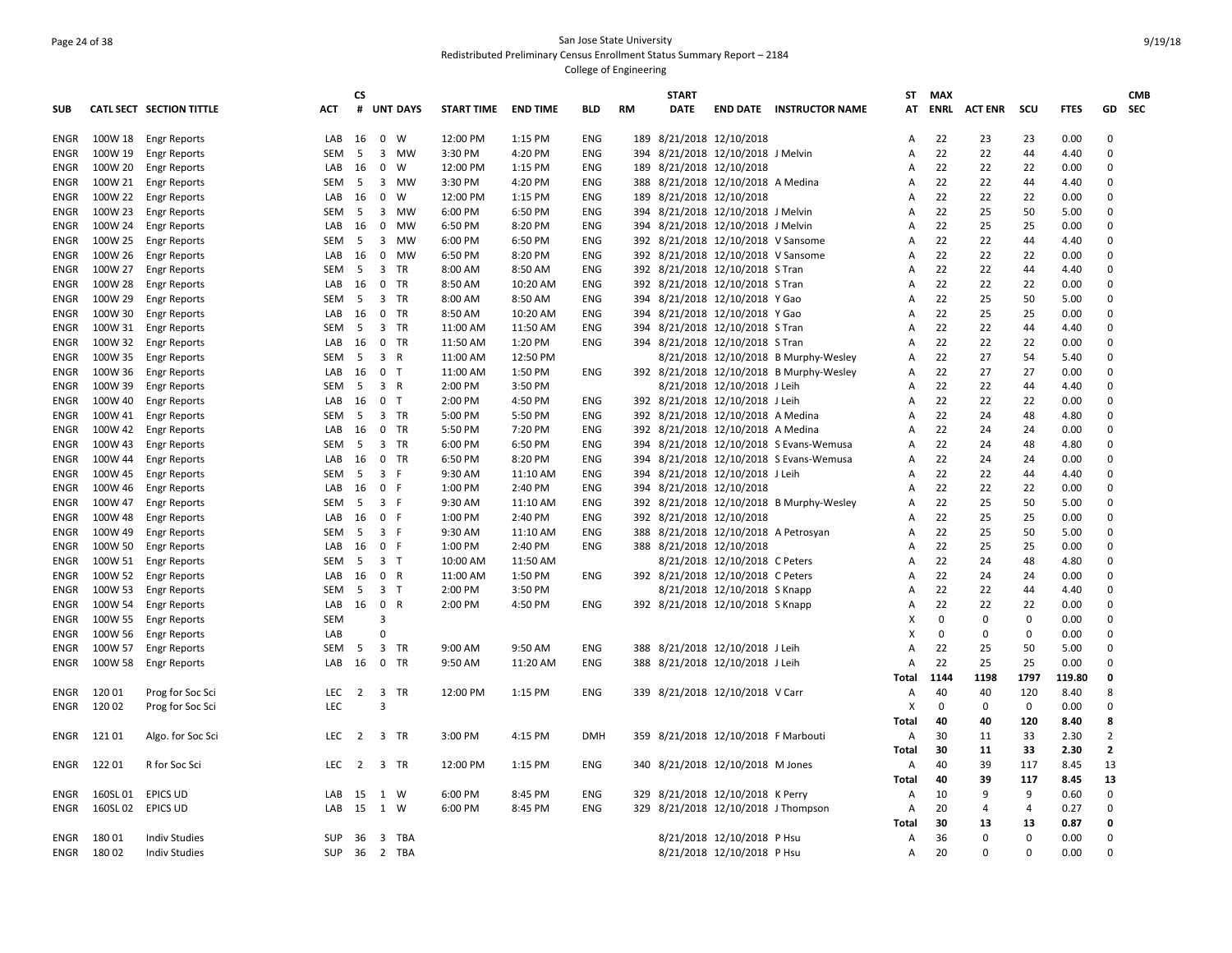# Page 25 of 38 San Jose State University Redistributed Preliminary Census Enrollment Status Summary Report – 2184

| <b>SUB</b>  |         | CATL SECT SECTION TITTLE         | ACT        | <b>CS</b><br># | <b>UNT DAYS</b>                | <b>START TIME</b> | <b>END TIME</b> | <b>BLD</b> | <b>RM</b> | <b>START</b><br><b>DATE</b> | <b>END DATE</b>                     | <b>INSTRUCTOR NAME</b>              | <b>ST</b><br>AT | <b>MAX</b><br><b>ENRL</b> | <b>ACT ENR</b> | scu         | <b>FTES</b> | GD.         | <b>CMB</b><br><b>SEC</b> |
|-------------|---------|----------------------------------|------------|----------------|--------------------------------|-------------------|-----------------|------------|-----------|-----------------------------|-------------------------------------|-------------------------------------|-----------------|---------------------------|----------------|-------------|-------------|-------------|--------------------------|
| ENGR        | 18003   | <b>Indiv Studies</b>             | <b>SUP</b> | 36             | 1 F                            | 1:00 PM           | 3:00 PM         |            |           |                             | 8/21/2018 12/10/2018 P Hsu          |                                     | A               | 35                        | 0              | 0           | 0.00        | 0           |                          |
| ENGR        | 18004   | <b>Indiv Studies</b>             | SUP        | 36             | 1 F                            | 1:00 PM           | 3:00 PM         |            |           |                             | 8/21/2018 12/10/2018 P Hsu          |                                     | А               | 10                        | 0              | 0           | 0.00        | 0           |                          |
| ENGR        | 18005   | <b>Indiv Studies</b>             | <b>SUP</b> | 36             | 1 F                            | 1:00 PM           | 3:00 PM         |            |           |                             | 8/21/2018 12/10/2018 P Hsu          |                                     | А               | 10                        | 0              | $\mathbf 0$ | 0.00        | $\Omega$    |                          |
| ENGR        | 18006   | <b>Indiv Studies</b>             | <b>SUP</b> | 36             | 1 F                            | 1:00 PM           | 3:00 PM         |            |           |                             | 8/21/2018 12/10/2018 P Hsu          |                                     | А               | 35                        | 0              | $\mathbf 0$ | 0.00        | $\Omega$    |                          |
|             |         |                                  |            |                |                                |                   |                 |            |           |                             |                                     |                                     | Total           | 146                       | 0              | $\mathbf 0$ | 0.00        | 0           |                          |
| ENGR        | 195A01  | Glob/Soc Iss Engr                | LEC        | 1              | 1 F                            | 10:30 AM          | 11:45 AM        | ENG        |           |                             | 189 8/21/2018 12/10/2018 M Thiele   |                                     | A               | 150                       | 145            | 145         | 9.67        | 0           |                          |
| ENGR        | 195A02  | Glob/Soc Iss Engr                | LEC        | 1              | 1 F                            | 12:00 PM          | 1:15 PM         | ENG        |           |                             | 189 8/21/2018 12/10/2018 L Zou      |                                     | A               | 150                       | 145            | 145         | 9.67        | 0           |                          |
| ENGR        | 195A03  | Glob/Soc Iss Engr                | LEC        | 1              | 1 F                            | 1:30 PM           | 2:45 PM         | <b>ENG</b> |           |                             | 189 8/21/2018 12/10/2018 L Zou      |                                     | A               | 150                       | 156            | 156         | 10.40       | $\Omega$    |                          |
| ENGR        | 195B01  | Glob/Soc Iss Engr                | LEC        | 1              | 1 F                            | 1:00 PM           | 2:15 PM         | <b>WSQ</b> |           |                             | 109 8/21/2018 12/10/2018 K Yrigoyen |                                     | A               | 150                       | 141            | 141         | 9.40        | $\Omega$    |                          |
|             |         |                                  |            |                |                                |                   |                 |            |           |                             |                                     |                                     | Total           | 600                       | 587            | 587         | 39.13       | 0           |                          |
| ENGR        | 195C 01 | Inter Sr Proj I                  | SEM        | - 5            | 3 W                            | 6:00 PM           | 8:45 PM         | <b>ENG</b> |           |                             |                                     | 329 8/21/2018 12/10/2018 J Thompson | A               | 15                        | 11             | 33          | 2.20        | $\Omega$    |                          |
| ENGR        | 195C02  | Inter Sr Proj I                  | SEM        | - 5            | $3 \quad W$                    | 6:00 PM           | 8:45 PM         | <b>ENG</b> |           |                             | 329 8/21/2018 12/10/2018 K Perry    |                                     | A               | 15                        | 11             | 33          | 2.20        | 0           |                          |
|             |         |                                  |            |                |                                |                   |                 |            |           |                             |                                     |                                     | Total           | 30                        | 22             | 66          | 4.40        | 0           |                          |
| ENGR        | 200W 02 | <b>Engr Grad Reports</b>         | LEC.       | 2              | 3 M                            | 7:00 PM           | 9:45 PM         | ENG        |           |                             | 388 8/21/2018 12/10/2018 M Highby   |                                     | A               | 22                        | 15             | 45          | 3.75        | 15          |                          |
| ENGR        | 200W 03 | <b>Engr Grad Reports</b>         | LEC        | 2              | 3 <sub>1</sub>                 | 7:00 PM           | 9:45 PM         | ENG        |           |                             | 388 8/21/2018 12/10/2018 J Melvin   |                                     | A               | 22                        | 14             | 42          | 3.50        | 14          |                          |
|             |         |                                  |            |                |                                |                   |                 |            |           |                             |                                     |                                     | Total           | 44                        | 29             | 87          | 7.25        | 29          |                          |
| <b>ENGR</b> | 20101   | <b>Engr Analysis</b>             | SEM        | - 5            | 3 M                            | 6:00 PM           | 8:45 PM         | <b>ENG</b> |           |                             | 395 8/21/2018 12/10/2018 M Khosravi |                                     | A               | 25                        | 15             | 45          | 3.75        | 15          |                          |
|             |         |                                  |            |                |                                |                   |                 |            |           |                             |                                     |                                     | Total           | 25                        | 15             | 45          | 3.75        | 15          |                          |
| ENGR        | 202 01  | <b>Systems Engr</b>              | LEC.       | 1              | $\overline{3}$<br>- W          | 6:00 PM           | 8:45 PM         | <b>ENG</b> |           |                             |                                     | 395 8/21/2018 12/10/2018 M Hambaba  | A               | 25                        | 17             | 51          | 4.25        | 17          |                          |
|             |         |                                  |            |                |                                |                   |                 |            |           |                             |                                     |                                     | Total           | 25                        | 17             | 51          | 4.25        | 17          |                          |
| ENGR        | 28101   | Master's Project                 | LAB        | 16             | 1 F                            | 6:00 PM           | 8:45 PM         | <b>ENG</b> |           |                             |                                     | 388 8/21/2018 12/10/2018 M Hambaba  | A               | 20                        | 3              | 3           | 0.25        | 3           |                          |
| ENGR        | 298 01  | <b>Master's Project</b>          | LAB        | 16             | 2<br>TBA                       |                   |                 |            |           |                             | 8/21/2018 12/10/2018                |                                     | A               | 30                        | 2              | 4           | 0.33        | 2           |                          |
|             |         |                                  |            |                |                                |                   |                 |            |           |                             |                                     |                                     | Total           | 50                        | 5              | 7           | 0.58        | 5           |                          |
| ENGR        | 298101  | <b>MSE Internship Experience</b> | <b>SUP</b> | 48             | 3<br><b>TBA</b>                |                   |                 |            |           |                             | 8/21/2018 12/10/2018                |                                     | А               | 24                        | 0              | 0           | 0.00        | $\mathbf 0$ |                          |
| ENGR        | 298102  | <b>MSE Internship Experience</b> | <b>SUP</b> | 48             | $\overline{2}$<br>TBA          |                   |                 |            |           |                             | 8/21/2018 12/10/2018                |                                     | А               | 20                        | 0              | 0           | 0.00        | $\Omega$    |                          |
| ENGR        | 298103  | <b>MSE Internship Experience</b> | <b>SUP</b> | 48             | <b>TBA</b><br>1                |                   |                 |            |           |                             | 8/21/2018 12/10/2018                |                                     | A               | 20                        | $\Omega$       | 0           | 0.00        | $\Omega$    |                          |
|             |         |                                  |            |                |                                |                   |                 |            |           |                             |                                     |                                     | Total           | 64                        | 0              | 0           | 0.00        | 0           |                          |
| ENGR        | 299 01  | <b>Masters Thesis</b>            | <b>SUP</b> | 25             | <b>TBA</b><br>1                |                   |                 |            |           |                             | 8/21/2018 12/10/2018                |                                     | A               | 30                        | $\Omega$       | 0           | 0.00        | $\Omega$    |                          |
| ENGR        | 299 02  | <b>Masters Thesis</b>            | <b>SUP</b> | 25             | 2<br>TBA                       |                   |                 |            |           |                             | 8/21/2018 12/10/2018                |                                     | А               | 25                        | $\Omega$       | 0           | 0.00        | $\Omega$    |                          |
| ENGR        | 299 03  | <b>Masters Thesis</b>            | <b>SUP</b> | 25             | $\overline{\mathbf{3}}$<br>TBA |                   |                 |            |           |                             | 8/21/2018 12/10/2018                |                                     | A               | 25                        | $\Omega$       | 0           | 0.00        | $\Omega$    |                          |
|             |         |                                  |            |                |                                |                   |                 |            |           |                             |                                     |                                     | Total           | 80                        | 0              | 0           | 0.00        | 0           |                          |
| ENGR        | 1081W03 | Basic Writ Wrkshp                | LAB        | 16             | TBA<br>1                       |                   |                 |            |           |                             | 8/21/2018 12/10/2018                |                                     | A               | 25                        | 0              | 0           | 0.00        | $\mathbf 0$ |                          |
|             |         |                                  |            |                |                                |                   |                 |            |           |                             |                                     |                                     | Total           | 25                        | $\mathbf 0$    | $\mathbf 0$ | 0.00        | $\mathbf 0$ |                          |
|             |         |                                  |            |                |                                |                   |                 |            |           |                             |                                     | <b>General Engineering Total</b>    |                 | 3365                      | 3007           | 4513        | 305.18      | 89          |                          |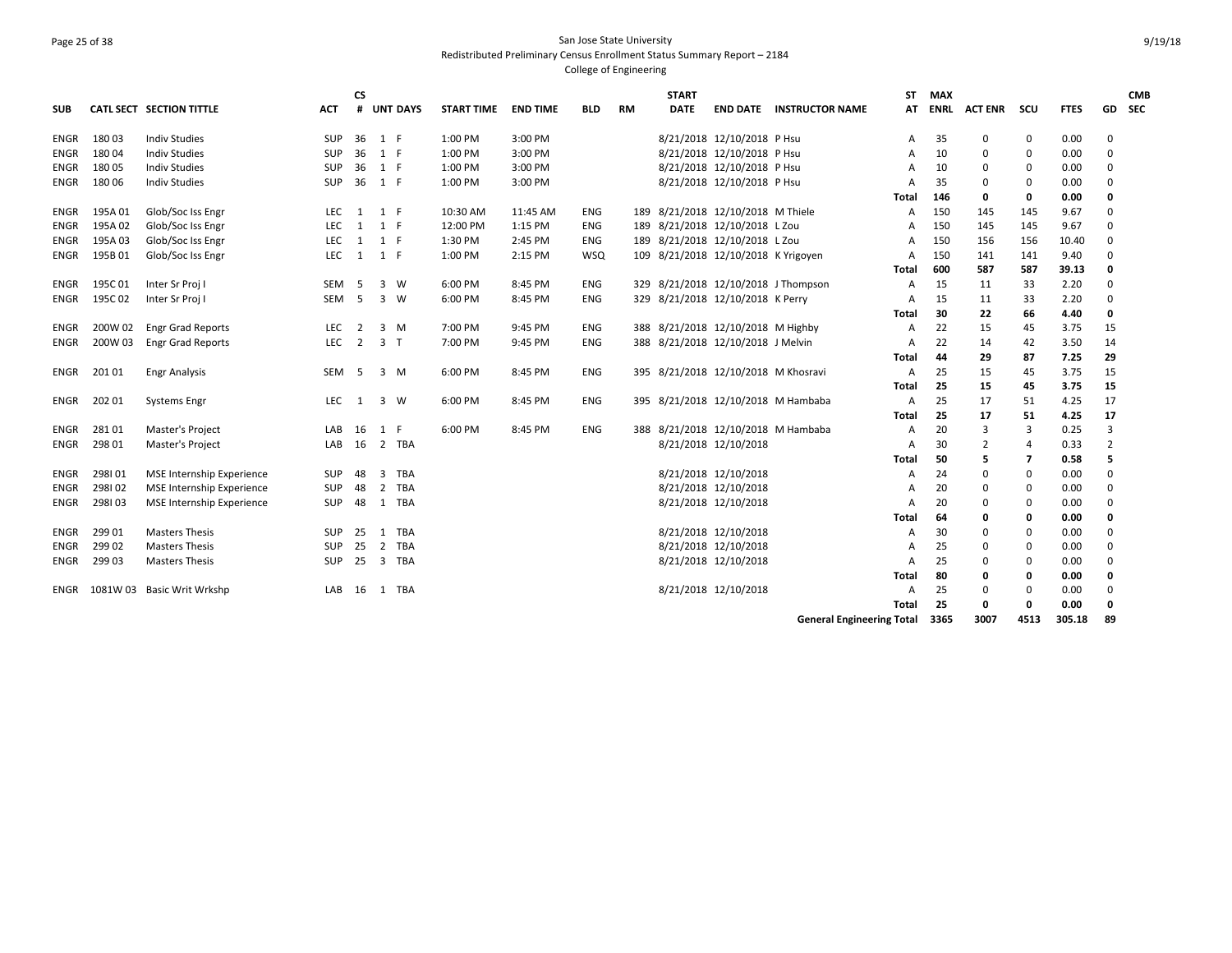### Page 26 of 38 San Jose State University Redistributed Preliminary Census Enrollment Status Summary Report – 2184

| <b>SUB</b> |        | CATL SECT SECTION TITTLE                    | <b>ACT</b> | <b>CS</b>      |                | # UNT DAYS | <b>START TIME END TIME</b> |          | <b>BLD</b> | <b>RM</b> | <b>START</b><br><b>DATE</b> |                                       | <b>END DATE INSTRUCTOR NAME</b>           | ST.               | MAX         | AT ENRL ACTENR SCU |             | <b>FTES</b>    |               | <b>CMB</b><br>GD SEC |
|------------|--------|---------------------------------------------|------------|----------------|----------------|------------|----------------------------|----------|------------|-----------|-----------------------------|---------------------------------------|-------------------------------------------|-------------------|-------------|--------------------|-------------|----------------|---------------|----------------------|
|            |        |                                             |            |                |                |            |                            |          |            |           |                             |                                       |                                           |                   |             |                    |             |                |               |                      |
|            |        | <b>Industrial &amp; Systems Engineering</b> |            |                |                |            |                            |          |            |           |                             |                                       |                                           |                   |             |                    |             |                |               |                      |
| ISE        | 102 01 | Engr Econ Systems                           | SEM        | 4              | 3 TR           |            | 1:30 PM                    | 2:45 PM  | ENG        |           |                             |                                       | 189 8/21/2018 12/10/2018 D Nathan-Roberts | A                 | 100         | 96                 | 288         | 19.20          | 0             |                      |
|            |        |                                             |            |                |                |            |                            |          |            |           |                             |                                       |                                           | Total             | 100         | 96                 | 288         | 19.20          | $\mathbf 0$   |                      |
| ISE        | 114 01 | Safety Engr                                 | SEM        | -4             | 3 T            |            | 6:00 PM                    | 8:45 PM  | ENG        |           |                             | 341 8/21/2018 12/10/2018 C Foster     |                                           | А                 | 65          | 55                 | 165         | 11.15          | 3             |                      |
|            |        |                                             |            |                |                |            |                            |          |            |           |                             |                                       |                                           | <b>Total</b>      | 65          | 55                 | 165         | 11.15          | 3             |                      |
| <b>ISE</b> | 13001  | <b>Engr Statistics</b>                      | LEC.       | $\overline{4}$ | 3 TR           |            | 9:00 AM                    | 10:15 AM | <b>ENG</b> |           |                             | 189 8/21/2018 12/10/2018 S Amin       |                                           | А                 | 200         | 141                | 423         | 28.45          | 5             |                      |
| ISE        | 135 01 | Design of Expmts                            | <b>SEM</b> | $\overline{4}$ | 3 TR           |            | 3:00 PM                    | 4:15 PM  | ENG        |           |                             | 341 8/21/2018 12/10/2018 S Erdogan    |                                           | <b>Total</b><br>А | 200<br>80   | 141<br>66          | 423<br>198  | 28.45<br>13.25 | 5<br>1        |                      |
|            |        |                                             |            |                |                |            |                            |          |            |           |                             |                                       |                                           | <b>Total</b>      | 80          | 66                 | 198         | 13.25          | $\mathbf{1}$  |                      |
| ISE        | 140 01 | Oper Plan & Control                         | SEM        | $\overline{4}$ | 3 TR           |            | 4:30 PM                    | 5:45 PM  | ENG        |           |                             | 189 8/21/2018 12/10/2018 A Kumar      |                                           | Α                 | 180         | 161                | 483         | 37.45          | 105           |                      |
|            |        |                                             |            |                |                |            |                            |          |            |           |                             |                                       |                                           | Total             | 180         | 161                | 483         | 37.45          | 105           |                      |
| <b>ISE</b> | 142 01 | Svc Sys Engrg & Mgmt                        | <b>SEM</b> | $\overline{4}$ | $3 \, M$       |            | 6:00 PM                    | 8:45 PM  | ENG        |           |                             | 331 8/21/2018 12/10/2018 P Tam        |                                           | Α                 | 90          | 51                 | 153         | 10.20          | $\mathbf 0$   |                      |
|            |        |                                             |            |                |                |            |                            |          |            |           |                             |                                       |                                           | Total             | 90          | 51                 | 153         | 10.20          | 0             |                      |
| <b>ISE</b> | 15101  | Intro Engr Mgmt                             | SEM        | $\overline{2}$ | 3 W            |            | 4:30 PM                    | 7:15 PM  | CL         |           |                             | 222 8/21/2018 12/10/2018 J Flahaux    |                                           | Α                 | 80          | 74                 | 222         | 14.85          | 1             |                      |
|            |        |                                             |            |                |                |            |                            |          |            |           |                             |                                       |                                           | Total             | 80          | 74                 | 222         | 14.85          | 1             |                      |
| <b>ISE</b> | 16101  | Med Err Sfty Engr                           | <b>LEC</b> | $\overline{2}$ | $3 \quad W$    |            | 6:00 PM                    | 8:45 PM  | ENG        |           |                             | 327 8/21/2018 12/10/2018 C Brown      |                                           | Α                 | 20          | $\overline{4}$     | 12          | 0.80           | $\mathbf 0$   |                      |
| <b>ISE</b> | 164 01 | Comp & Hum Interact                         | SEM        | 4              | $3 \, M$       |            | 6:00 PM                    | 8:45 PM  | ENG        |           |                             | 341 8/21/2018 12/10/2018 A Moallem    |                                           | <b>Total</b><br>Α | 20<br>90    | 4<br>84            | 12<br>252   | 0.80<br>16.80  | 0<br>$\Omega$ |                      |
|            |        |                                             |            |                |                |            |                            |          |            |           |                             |                                       |                                           | Total             | 90          | 84                 | 252         | 16.80          | 0             |                      |
| <b>ISE</b> | 16701  | <b>Sys Simulation</b>                       | SEM        | $\overline{4}$ | $3 \, M$       |            | 10:00 AM                   | 11:45 AM | ENG        |           |                             | 189 8/21/2018 12/10/2018 K Mabrouk    |                                           | Α                 | 120         | 108                | 216         | 23.50          | 38            |                      |
| ISE        | 16702  | <b>Sys Simulation</b>                       | LAB        | 16             | $0 \quad M$    |            | 12:00 PM                   | 2:45 PM  | <b>ENG</b> |           |                             | 333 8/21/2018 12/10/2018 K Mabrouk    |                                           | Α                 | 40          | 40                 | 40          | 0.00           | 3             |                      |
| <b>ISE</b> | 16703  | <b>Sys Simulation</b>                       | LAB        | 16             | 0 M            |            | 3:00 PM                    | 5:45 PM  | ENG        |           |                             | 333 8/21/2018 12/10/2018 K Mabrouk    |                                           | А                 | 40          | 40                 | 40          | 0.00           | 22            |                      |
| ISE        | 16704  | <b>Sys Simulation</b>                       | <b>SEM</b> |                | 3              |            |                            |          |            |           |                             |                                       |                                           | X                 | $\mathbf 0$ | 0                  | $\mathbf 0$ | 0.00           | 0             |                      |
| <b>ISE</b> | 16705  | <b>Sys Simulation</b>                       | LAB        | 16             | 0 R            |            | 6:00 PM                    | 8:45 PM  | ENG        |           |                             | 333 8/21/2018 12/10/2018 D Steele     |                                           | А                 | 40          | 28                 | 28          | 0.00           | 13            |                      |
|            |        |                                             |            |                |                |            |                            |          |            |           |                             |                                       |                                           | Total             | 240         | 216                | 324         | 23.50          | 76            |                      |
| ISE        | 18001  | <b>Individ Studies</b>                      | <b>SUP</b> | 36             |                | 1 TBA      |                            |          |            |           |                             | 8/21/2018 12/10/2018 Y Dessouky       |                                           | А                 | 35          | 0                  | $\mathsf 0$ | 0.00           | 0             |                      |
| <b>ISE</b> | 18002  | <b>Individ Studies</b>                      | <b>SUP</b> | 36             |                | 2 TBA      |                            |          |            |           |                             | 8/21/2018 12/10/2018 Y Dessouky       |                                           | Α                 | 35          | 0                  | $\mathbf 0$ | 0.00           | $\mathbf 0$   |                      |
| <b>ISE</b> | 18003  | Individ Studies                             | <b>SUP</b> | 36             |                | 3 TBA      |                            |          |            |           |                             | 8/21/2018 12/10/2018 Y Dessouky       |                                           | А<br>Total        | 35<br>105   | $\Omega$<br>0      | 0<br>0      | 0.00<br>0.00   | $\Omega$<br>0 |                      |
| ISE        | 194 01 | Analytics Workshop                          | LAB        | 16 1 W         |                |            | 10:30 AM                   | 1:15 PM  | ENG        |           |                             | 488 8/21/2018 12/10/2018 H Liu        |                                           | Α                 | 50          | 38                 | 38          | 2.53           | $\mathbf 0$   |                      |
|            |        |                                             |            |                |                |            |                            |          |            |           |                             |                                       |                                           | <b>Total</b>      | 50          | 38                 | 38          | 2.53           | 0             |                      |
| ISE        | 195A01 | Sr ISE Design I                             | LAB        | 16             | 1 F            |            | 9:30 AM                    | 12:15 PM | ENG        |           |                             | 488 8/21/2018 12/10/2018 B Saeed      |                                           | А                 | 50          | 42                 | 42          | 2.80           | $\mathbf 0$   |                      |
|            |        |                                             |            |                |                |            |                            |          |            |           |                             |                                       |                                           | <b>Total</b>      | 50          | 42                 | 42          | 2.80           | $\mathbf 0$   |                      |
| ISE        | 195B01 | Sr ISE Design II                            | LAB        | 16             | 3 F            |            | 1:30 PM                    | 4:15 PM  | <b>ENG</b> |           |                             | 488 8/21/2018 12/10/2018 B Saeed      |                                           | Α                 | 40          | 19                 | 57          | 3.80           | $\Omega$      |                      |
|            |        |                                             |            |                |                |            |                            |          |            |           |                             |                                       |                                           | Total             | 40          | 19                 | 57          | 3.80           | 0             |                      |
| <b>ISE</b> | 20101  | <b>Engr Stat</b>                            | <b>SEM</b> | $\overline{4}$ | $3 \quad W$    |            | 3:00 PM                    | 5:45 PM  | <b>BBC</b> |           |                             | 202 8/21/2018 12/10/2018 S Amin       |                                           | А                 | 60          | 72                 | 216         | 18.00          | 72            |                      |
|            |        |                                             |            |                |                |            |                            |          |            |           |                             |                                       |                                           | Total             | 60          | 72                 | 216         | 18.00          | 72            |                      |
| <b>ISE</b> | 203 01 | Agile Sys Engr                              | LEC        | $\overline{2}$ | $3 \, M$       |            | 3:00 PM                    | 5:45 PM  |            |           |                             | 8/21/2018 12/10/2018 J Barjis         |                                           | Α<br><b>Total</b> | 40<br>40    | 10<br>10           | 30<br>30    | 2.50<br>2.50   | 10<br>10      |                      |
| <b>ISE</b> | 21001  | Hum Factors Des                             | <b>SEM</b> |                | $\overline{3}$ |            |                            |          |            |           |                             |                                       |                                           | x                 | 0           | 0                  | $\mathbf 0$ | 0.00           | $\mathbf 0$   |                      |
| <b>ISE</b> | 210 02 | Hum Factors Des                             | <b>SEM</b> | 5              | 3 <sub>1</sub> |            | 6:00 PM                    | 8:45 PM  | <b>DMH</b> |           |                             |                                       | 160 8/21/2018 12/10/2018 D Nathan-Roberts | Α                 | 45          | 36                 | 108         | 9.00           | 36            |                      |
|            |        |                                             |            |                |                |            |                            |          |            |           |                             |                                       |                                           | <b>Total</b>      | 45          | 36                 | 108         | 9.00           | 36            |                      |
| ISE        | 21101  | Exptl Des for HF                            | <b>LEC</b> | 5 3 R          |                |            | 6:00 PM                    | 8:45 PM  | ENG        |           |                             | 343 8/21/2018 12/10/2018 S Amin       |                                           | Α                 | 60          | 33                 | 99          | 8.25           | 33            |                      |
|            |        |                                             |            |                |                |            |                            |          |            |           |                             |                                       |                                           | Total             | 60          | 33                 | 99          | 8.25           | 33            |                      |
| <b>ISE</b> | 21201  | Hum Factors Exp                             | SEM        | 5              | 3 <sub>1</sub> |            | 6:00 PM                    | 8:45 PM  | ENG        |           |                             | 339 8/21/2018 12/10/2018 A Kumar      |                                           | Α                 | 50          | 35                 | 105         | 8.75           | 35            |                      |
|            |        |                                             |            |                |                |            |                            |          |            |           |                             |                                       |                                           | Total             | 50          | 35                 | 105         | 8.75           | 35            |                      |
| ISE        | 22001  | Int. Design II                              | LEC.       | 2              | 3 M            |            | 6:00 PM                    | 8:45 PM  | ENG        |           |                             |                                       | 488 8/21/2018 12/10/2018 D Rosenberg      | А                 | 40          | 18                 | 54          | 4.50           | 18            |                      |
|            |        |                                             |            |                |                |            |                            |          |            |           |                             |                                       |                                           | Total             | 40          | 18                 | 54          | 4.50           | 18            |                      |
| ISE        | 22201  | Adv Sys Engr                                | SEM 5      |                | 3 R            |            | 6:00 PM                    | 8:45 PM  | <b>ENG</b> |           |                             | 488 8/21/2018 12/10/2018 R Srinivasan |                                           | Α                 | 60          | 59                 | 177         | 14.75          | 59            |                      |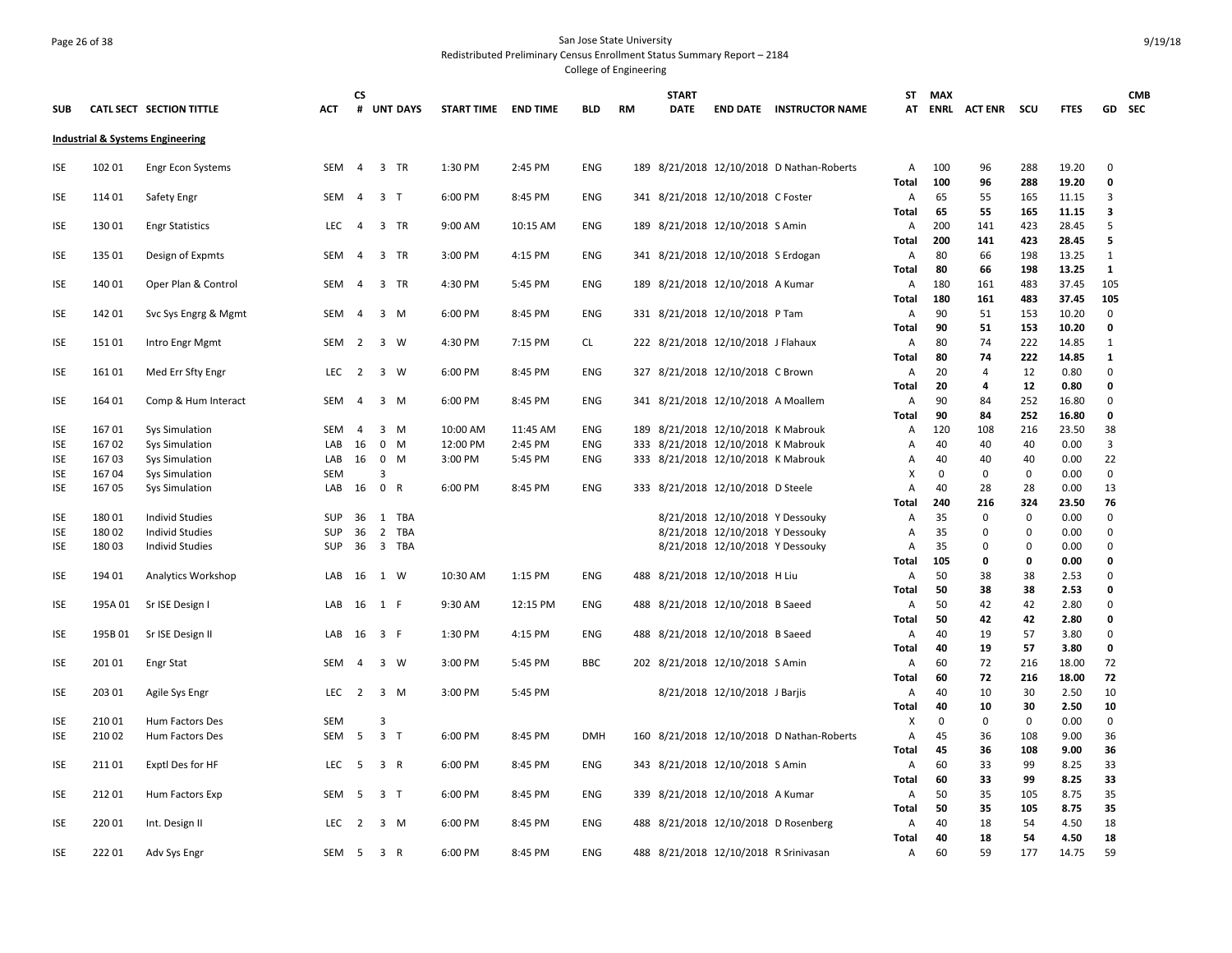### Page 27 of 38 San Jose State University Redistributed Preliminary Census Enrollment Status Summary Report – 2184

College of Engineering

| <b>SUB</b>  |        | CATL SECT SECTION TITTLE  | ACT              | <b>CS</b><br># | <b>UNT DAYS</b>       | <b>START TIME</b> | END TIME | <b>BLD</b> | <b>RM</b> | <b>START</b><br><b>DATE</b> |                                    | <b>END DATE INSTRUCTOR NAME</b>       | ST<br>AT                           | <b>MAX</b><br>ENRL | <b>ACT ENR</b> | scu      | <b>FTES</b>   | GD                | <b>CMB</b><br><b>SEC</b> |     |
|-------------|--------|---------------------------|------------------|----------------|-----------------------|-------------------|----------|------------|-----------|-----------------------------|------------------------------------|---------------------------------------|------------------------------------|--------------------|----------------|----------|---------------|-------------------|--------------------------|-----|
| <b>ISE</b>  | 223 01 | Dec Modl Sus Dev          | LEC              |                | $\overline{3}$        |                   |          |            |           |                             |                                    |                                       | Total<br>$\boldsymbol{\mathsf{X}}$ | 60<br>$\mathbf 0$  | 59<br>$\Omega$ | 177<br>0 | 14.75<br>0.00 | 59<br>$\mathbf 0$ |                          |     |
|             |        |                           |                  |                |                       |                   |          |            |           |                             |                                    |                                       | Total                              | 0                  | 0              | 0        | 0.00          | 0                 |                          |     |
| <b>ISE</b>  | 23001  | Adv Oper Resrch           | SEM <sub>5</sub> |                | 3 W                   | 3:00 PM           | 5:45 PM  | ENG        |           |                             | 488 8/21/2018 12/10/2018 S Erdogan |                                       | A                                  | 60                 | 56             | 168      | 14.00         | 56                |                          |     |
|             |        |                           |                  |                |                       |                   |          |            |           |                             |                                    |                                       | Total                              | 60                 | 56             | 168      | 14.00         | 56                |                          |     |
| <b>ISE</b>  | 235 01 | Qual Assur & Relia        | SEM 5            |                | 3 W                   | 6:00 PM           | 8:45 PM  | ENG        |           |                             | 341 8/21/2018 12/10/2018 B Saeed   |                                       | A                                  | 60                 | 54             | 162      | 13.50         | 54                |                          |     |
|             |        |                           |                  |                |                       |                   |          |            |           |                             |                                    |                                       | Total                              | 60                 | 54             | 162      | 13.50         | 54                |                          |     |
| <b>ISE</b>  | 245 01 | Adv Sply Chain Engr       | LEC              | 4              | $3 \, M$              | 6:00 PM           | 8:45 PM  | CL.        |           |                             | 310 8/21/2018 12/10/2018 H Liu     |                                       | A                                  | 60                 | 37             | 111      | 9.25          | 37                |                          |     |
|             |        |                           |                  |                |                       |                   |          |            |           |                             |                                    |                                       | Total                              | 60                 | 37             | 111      | 9.25          | 37                |                          |     |
| <b>ISE</b>  | 25101  | Mang Lean Imprvmnt Prgms  | SEM 4            |                | 3 <sub>T</sub>        | 6:00 PM           | 8:45 PM  | ENG        |           |                             | 189 8/21/2018 12/10/2018 D Steele  |                                       | A                                  | 150                | 119            | 357      | 29.75         | 119               |                          |     |
|             |        |                           |                  |                |                       |                   |          |            |           |                             |                                    |                                       | Total                              | 150                | 119            | 357      | 29.75         | 119               |                          |     |
| <b>ISE</b>  | 26101  | <b>Med Errors Reduct</b>  | LEC              | 2              | 3 W                   | 6:00 PM           | 8:45 PM  | ENG        | 488       |                             | 8/21/2018 12/10/2018 C Brown       |                                       | A                                  | 40                 | 11             | 33       | 2.75          | 11                |                          |     |
|             |        |                           |                  |                |                       |                   |          |            |           |                             |                                    |                                       | Total                              | 40                 | 11             | 33       | 2.75          | 11                |                          |     |
| <b>ISE</b>  | 290 01 | HF/Ergo Prof Sem          | SEM <sub>5</sub> |                | 2 R                   | 3:00 PM           | 4:40 PM  | ENG        | 488       |                             | 8/21/2018 12/10/2018 A Andre       |                                       | A                                  | 45                 | 34             | 68       | 5.67          | 34                |                          |     |
|             |        |                           |                  |                |                       |                   |          |            |           |                             |                                    |                                       | Total                              | 45                 | 34             | 68       | 5.67          | 34                |                          |     |
| <b>ISE</b>  | 29701  | Sp Topics IE              | SEM 5            |                | 1 TBA                 |                   |          |            |           |                             | 8/21/2018 12/10/2018               |                                       | $\overline{A}$<br>Total            | 35<br>35           | 0<br>0         | 0<br>0   | 0.00<br>0.00  | 0<br>0            |                          |     |
| <b>ISE</b>  | 298 01 | Spec Prob                 | <b>SUP</b>       | -25            | 1 TBA                 |                   |          |            |           |                             | 8/21/2018 12/10/2018 L Freund      |                                       | A                                  | 80                 | 41             | 41       | 3.42          | 41                |                          |     |
| <b>ISE</b>  | 298 02 | Spec Prob                 | <b>SUP</b>       | -25            | 2 TBA                 |                   |          |            |           |                             | 8/21/2018 12/10/2018 L Freund      |                                       | $\overline{A}$                     | 35                 | 14             | 28       | 2.33          | 14                |                          |     |
| <b>ISE</b>  | 298 03 | Spec Prob                 | <b>SUP</b>       | -25            | 3 TBA                 |                   |          |            |           |                             |                                    | 8/21/2018 12/10/2018 D Rosenberg      | $\overline{A}$                     | 35                 | 31             | 93       | 7.75          | 31                |                          |     |
| <b>ISE</b>  | 298 04 | Spec Prob                 | <b>SUP</b>       | 25             | 4 TBA                 |                   |          |            |           |                             | 8/21/2018 12/10/2018 L Freund      |                                       | $\overline{A}$                     | 35                 | 1              | 4        | 0.33          | 1                 |                          |     |
|             |        |                           |                  |                |                       |                   |          |            |           |                             |                                    |                                       | Total                              | 185                | 87             | 166      | 13.83         | 87                |                          |     |
| <b>ISE</b>  | 299 01 | <b>Masters Thesis</b>     | SUP              | 25             | 1 TBA                 |                   |          |            |           |                             | 8/21/2018 12/10/2018               |                                       | $\overline{A}$                     | 35                 | 0              | 0        | 0.00          | $\Omega$          |                          |     |
| <b>ISE</b>  | 299 02 | <b>Masters Thesis</b>     | <b>SUP</b>       | 25             | 2 TBA                 |                   |          |            |           |                             | 8/21/2018 12/10/2018               |                                       | $\overline{A}$                     | 35                 | 0              | 0        | 0.00          | $\Omega$          |                          |     |
| <b>ISE</b>  | 299 03 | <b>Masters Thesis</b>     | <b>SUP</b>       | 25             | $\overline{3}$<br>TBA |                   |          |            |           |                             |                                    | 8/21/2018 12/10/2018 D Nathan-Roberts | $\overline{A}$                     | 35                 | 1              | 3        | 0.25          | 1                 |                          |     |
| <b>ISE</b>  | 299 04 | <b>Masters Thesis</b>     | <b>SUP</b>       | 25             | 4 TBA                 |                   |          |            |           |                             | 8/21/2018 12/10/2018               |                                       | $\overline{A}$                     | 35                 | 0              | 0        | 0.00          | 0                 |                          |     |
|             |        |                           |                  |                |                       |                   |          |            |           |                             |                                    |                                       | <b>Total</b>                       | 140                | 1              | 3        | 0.25          | 1                 |                          |     |
| <b>ISE</b>  | 162 01 | <b>Engr Stat Analysis</b> | LEC              | $\mathbf{1}$   | 2 <sub>T</sub>        | 4:30 PM           | 5:20 PM  | ENG        |           |                             | 331 8/21/2018 12/10/2018 H Tsao    |                                       | A                                  | $\Omega$           | 75             | 75       | 10.00         | $\mathbf{0}$      | $\mathsf{C}$             | *   |
|             |        |                           |                  |                |                       |                   |          |            |           |                             |                                    |                                       | Total                              | 0                  | 75             | 75       | 10.00         | 0                 |                          |     |
| <b>ISE</b>  | 21701  | Hum Cmptr Int             | SEM 4            |                | 3 R                   | 6:00 PM           | 8:45 PM  | ENG        |           |                             | 341 8/21/2018 12/10/2018 A Moallem |                                       | A                                  | 80                 | 44             | 132      | 11.00         | 44                | $\mathsf{C}$             |     |
| <b>CMPE</b> | 21701  | Hum Cmptr Int             | SEM 4            |                | 3 R                   | 6:00 PM           | 8:45 PM  | ENG        |           |                             | 341 8/21/2018 12/10/2018 A Moallem |                                       | A                                  | $\mathbf 0$        | 0              | 0        | 0.00          | 0                 | $\mathsf{C}$             | - 4 |
| <b>ISE</b>  | 21702  | Hum Cmptr Int             | SEM              | 4              | 3 F                   | 1:00 PM           | 3:45 PM  | ENG        |           |                             | 343 8/21/2018 12/10/2018 A Moallem |                                       | A                                  | 40                 | 36             | 108      | 9.00          | 36                | $C$ *                    |     |
| CMPE        | 21702  | Hum Cmptr Int             | SEM              | -4             | 3 F                   | 1:00 PM           | 3:45 PM  | ENG        |           |                             | 343 8/21/2018 12/10/2018 A Moallem |                                       | A                                  | $\mathbf 0$        | 0              | 0        | 0.00          | $\mathbf 0$       | $C$ *                    |     |
|             |        |                           |                  |                |                       |                   |          |            |           |                             |                                    |                                       | Total                              | 120                | 80             | 240      | 20.00         | 80                |                          |     |

**Industrial & Systems Engineering Total 2640 1864 4829 369.53 933**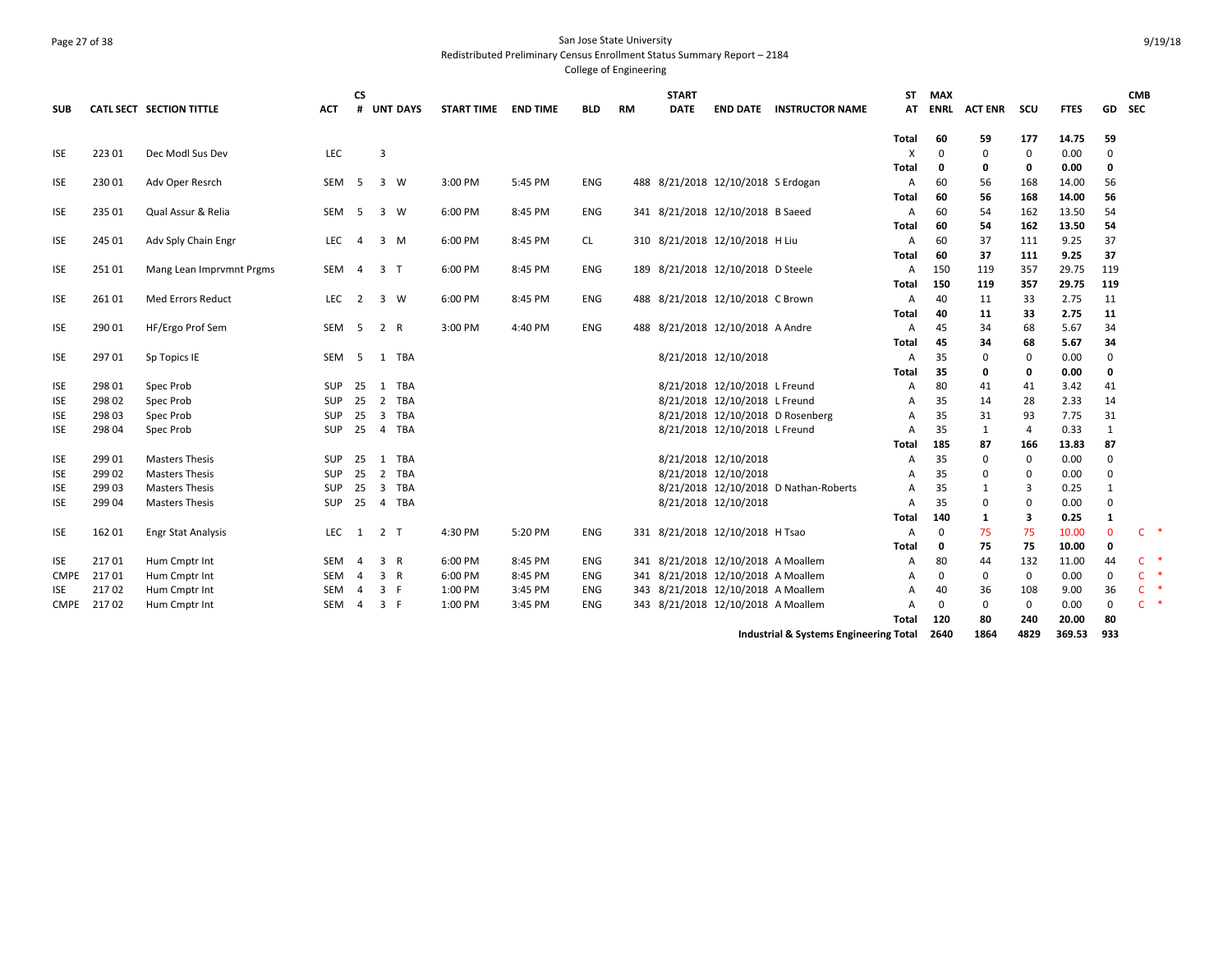#### Page 28 of 38 San Jose State University Redistributed Preliminary Census Enrollment Status Summary Report – 2184 College of Engineering

**SUB CATL SECT SECTION TITTLE ACT CS # UNT DAYS START TIME END TIME BLD RM START DATE END DATE INSTRUCTOR NAME STMAX ATENRL ACT ENR SCU FTES GD CMB SECMaterials Engineering** MATE 25 01 Intro to Materials LEC 1 3 MW 4:30 PM 5:45 PM ENG 331 8/21/2018 12/10/2018 M Oye A 70 60 180 12.10 2 MATE 25 02 Intro to Materials LEC 1 3 TR 9:00 AM 10:15 AM CL 222 8/21/2018 12/10/2018 T Pan A 70 51 153 10.50 6 MATE 25 03 Intro to Materials LEC 1 3 MW 9:00 AM 10:15 AM BBC 224 8/21/2018 12/10/2018 O Keles A 60 44 132 8.90 2 MATE 25 04 Intro to Materials LEC 1 3 TR 4:30 PM 5:45 PM CL 222 8/21/2018 12/10/2018 A Golpayegani A 70 45 135 9.15 3 **Total 270 200 600 40.65 13** MATE 11501 Struc/Prop Solids . LEC 2 3 TR 9:00 AM 10:15 AM ENG 488 8/21/2018 12/10/2018 O Keles A 40 42 126 8.85 9 **Total 40 42 126 8.85 9** MATE 14301 Prin Scng Micrscpy **LAB 16 1 M 1:30 PM 4:15 PM ENG 105 8/21/2018 12/10/2018 C Peters** A 15 12 12 0.83 2 MATE 14302 Prin Scng Micrscpy **LAB 16 1 T** 1:30 PM 4:15 PM ENG 105 8/21/2018 12/10/2018 C Peters A 15 7 7 0.47 0 **Total 30 19 19 1.30 2** MATE 144 01 XRD Lab LAB 16 1 W 10:30 AM 1:15 PM ENG 105 8/21/2018 12/10/2018 C Peters A 15 10 10 0.67 0 **Total 15 10 10 0.67 0** MATE 145 01 Princ Scnng Probes LAB 1 X 0 0 0 0.00 0 **Total 0 0 0 0.00 0** MATE 15301 EO&M Props Solids . LEC 2 3 MW 9:00 AM 9:50 AM ENG 341 8/21/2018 12/10/2018 A Chin . A 64 59 118 11.80 0 MATE 15302 EO&MProps Solids 6 10 LAB 16 0 M 10:30 AM 1:15 PM ENG 105 8/21/2018 12/10/2018 C England A 16 5 5 0.00 0 MATE 153 03 EO&M Props Solids LAB 16 0 M 6:00 PM 8:45 PM ENG 105 8/21/2018 12/10/2018 M Oye A 16 12 12 0.00 0 MATE 153 04 EO&M Props Solids 60 CD AB 16 0 T 10:30 AM 1:15 PM ENG 105 8/21/2018 12/10/2018 B Serrano A 16 16 16 0.00 0 MATE 153 05 EO&M Props Solids LAB 16 0 W 6:00 PM 8:45 PM ENG 105 8/21/2018 12/10/2018 E Green A 16 14 14 0.00 0 MATE 153 06 EO&M Props Solids LAB 0 X 0 0 0 0.00 0 MATE 153 07 EO&M Props Solids LAB 0 X 0 0 0 0.00 0 MATE 153 08 EO&M Props Solids LAB 16 0 F 9:00 AM 11:45 AM ENG 105 8/21/2018 12/10/2018 S Duorah A 16 14 14 0.00 0 MATE 15309 EO&M Props Solids COM CAB 16 0 F 12:00 PM 2:45 PM ENG 105 8/21/2018 12/10/2018 D Oh COM A 16 7 7 0.00 0 MATE 153 10 EO&M Props Solids LAB 0 X 0 0 0 0.00 0 MATE 153 11 EO&M Props Solids LEC 2 3 TR 4:30 PM 5:20 PM BBC 226 8/21/2018 12/10/2018 T Pan A 64 22 44 4.40 0 MATE 15312 EO&M Props Solids 60.00 LAB 16 0 R 3:00 PM 5:45 PM ENG 105 8/21/2018 12/10/2018 B Serrano A 16 13 13 0.00 0 MATE 153 13 EO&M Props Solids LAB 16 0 R 6:00 PM 8:45 PM ENG 105 8/21/2018 12/10/2018 A 16 0 0 0.00 0 **Total 256 162 243 16.20 0** MATE 16501 Photovoltaic Lab COM COM 16 1 T 6:00 PM 8:45 PM ENG 333 8/21/2018 12/10/2018 E Lucow A 16 10 10 0.68 1 C EE 165 01 Photovoltaic Lab LAB 16 1 T 6:00 PM 8:45 PM ENG 333 8/21/2018 12/10/2018 E Lucow A 0 0 0 0.00 0 C \* MATE 16502 Photovoltaic Lab LAB 16 1 R 6:00 PM 8:45 PM ENG 388 8/21/2018 12/10/2018 E Green A 16 12 12 0.82 1 C EE 165 02 Photovoltaic Lab LAB 16 1 R 6:00 PM 8:45 PM ENG 388 8/21/2018 12/10/2018 E Green A 0 0 0 0.00 0 C \* **Total 32 22 22 1.50 2** MATE 17501 Biomaterials **LEC 2 3 TR 10:30 AM 11:20 AM CL 222 8/21/2018 12/10/2018** M Leineweber A 80 0 0 0.00 0 C MATE 175 02 Biomaterials LAB 16 0 F 10:30 AM 1:15 PM ENG 233 8/21/2018 12/10/2018 M Leineweber A 20 19 19 0.00 8 C \* BME 175 02 Biomaterials LAB 16 0 F 10:30 AM 1:15 PM ENG 233 8/21/2018 12/10/2018 M Leineweber A 0 0 0 0.00 0 C \* MATE 175 03 Biomaterials LAB 16 0 F 3:00 PM 5:45 PM ENG 233 8/21/2018 12/10/2018 M Leineweber A 20 25 25 0.00 1 C \* BME 175 03 Biomaterials LAB 16 0 F 3:00 PM 5:45 PM ENG 233 8/21/2018 12/10/2018 M Leineweber A 0 0 0 0.00 0 C \* MATE 175 04 Biomaterials LAB 16 0 M 9:00 AM 11:45 AM ENG 233 8/21/2018 12/10/2018 M Leineweber A 20 26 26 0.00 2 C \* BME 175 04 Biomaterials LAB 16 0 M 9:00 AM 11:45 AM ENG 233 8/21/2018 12/10/2018 M Leineweber A 0 0 0 0.00 0 C \* MATE 175 05 Biomaterials LAB 16 0 F 6:00 PM 8:50 PM ENG 233 8/21/2018 12/10/2018 M Leineweber A 20 18 18 0.00 2 C \* BME 175 05 Biomaterials LAB 16 0 F 6:00 PM 8:50 PM ENG 233 8/21/2018 12/10/2018 M Leineweber A 0 0 0 0.00 0 C \* **Total 160 88 88 0.00 13** MATE 180 01 Ind Studies SUP 36 1 TBA 8/21/2018 12/10/2018 W Chung A 15 3 3 0.20 0 MATE 180 02 Ind Studies SUP 36 2 TBA 8/21/2018 12/10/2018 W Chung A 15 0 0 0.00 0 MATE 180 03 Ind Studies SUP 36 3 TBA 8/21/2018 12/10/2018 W Chung A 15 1 3 0.20 0 **Total 45 4 6 0.40 0** MATE 18501 Ceramics 6 6.25 SEM 5 3 MW 9:00 AM 10:15 AM ENG 401 8/21/2018 12/10/2018 D Chafey 6 A 40 25 75 5.25 5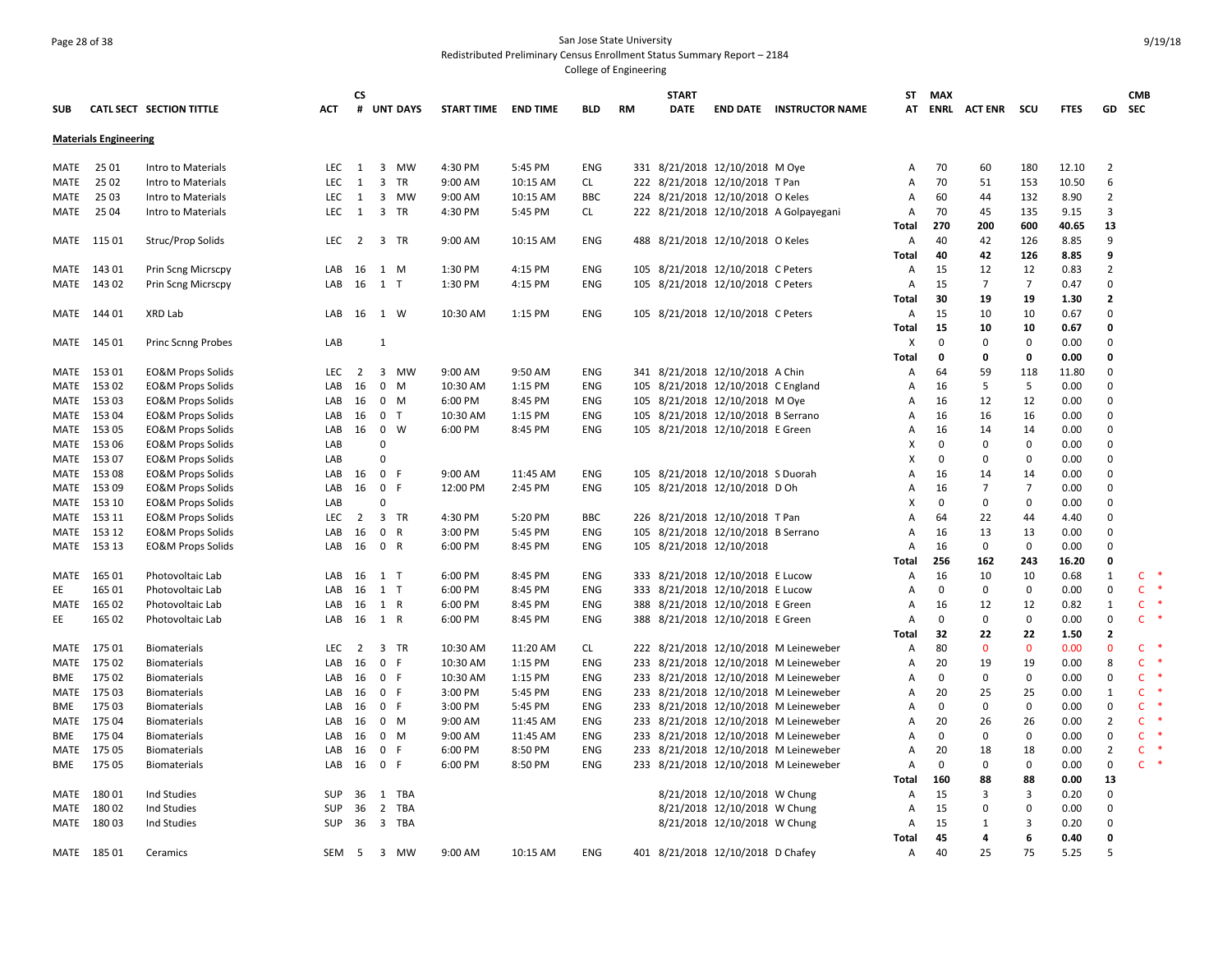## Page 29 of 38 San Jose State University Redistributed Preliminary Census Enrollment Status Summary Report – 2184

College of Engineering

| <b>SUB</b>  |        | <b>CATL SECT SECTION TITTLE</b> | <b>ACT</b> | <b>CS</b>      | # UNT DAYS     | <b>START TIME</b> | <b>END TIME</b> | <b>BLD</b> | RM  | <b>START</b><br><b>DATE</b> | <b>END DATE</b>                    | <b>INSTRUCTOR NAME</b>                 | SΤ<br>АΤ | <b>MAX</b><br><b>ENRL</b> | <b>ACT ENR</b> | scu | <b>FTES</b> | GD             | <b>CMB</b><br><b>SEC</b> |
|-------------|--------|---------------------------------|------------|----------------|----------------|-------------------|-----------------|------------|-----|-----------------------------|------------------------------------|----------------------------------------|----------|---------------------------|----------------|-----|-------------|----------------|--------------------------|
|             |        |                                 |            |                |                |                   |                 |            |     |                             |                                    |                                        | Total    | 40                        | 25             | 75  | 5.25        | -5             |                          |
| MATE        | 195 01 | <b>Mech Bhyr Matls</b>          | <b>SEM</b> | 4              | MW<br>3        | 12:00 PM          | 12:50 PM        | <b>ENG</b> |     |                             |                                    | 327 8/21/2018 12/10/2018 A Golpayegani | A        | 30                        | 21             | 42  | 4.40        |                |                          |
| <b>MATE</b> | 195 02 | <b>Mech Bhyr Matls</b>          | LAB        | 16             | 0 <sub>0</sub> | 6:00 PM           | 8:45 PM         | ENG        |     |                             | 105 8/21/2018 12/10/2018           |                                        | A        | 15                        | 0              | 0   | 0.00        | 0              |                          |
| MATE        | 195 03 | <b>Mech Bhyr Matls</b>          | LAB        | 16             | $0 \quad W$    | 1:30 PM           | 4:15 PM         | ENG        |     |                             | 105 8/21/2018 12/10/2018 T Pan     |                                        | A        | 15                        | 21             | 21  | 0.00        |                |                          |
|             |        |                                 |            |                |                |                   |                 |            |     |                             |                                    |                                        | Total    | 60                        | 42             | 63  | 4.40        | 8              |                          |
| MATE        | 198A01 | Sr Design Proj                  | LEC        | 2              | 2 F            | 9:00 AM           | 9:50 AM         | ENG        |     |                             | 340 8/21/2018 12/10/2018 W Chung   |                                        | A        | 25                        | 17             | 17  | 2.27        | $\Omega$       |                          |
| MATE        | 198A02 | Sr Design Proj                  | LAB        | 16             | 0 F            | 10:00 AM          | 12:45 PM        | ENG        |     |                             | 340 8/21/2018 12/10/2018 W Chung   |                                        | A        | 25                        | 17             | 17  | 0.00        |                |                          |
|             |        |                                 |            |                |                |                   |                 |            |     |                             |                                    |                                        | Total    | 50                        | 34             | 34  | 2.27        | 0              |                          |
| MATE        | 22001  | Pr in Apps ElecChem             | SEM 4      |                | 3 R            | 6:00 PM           | 8:45 PM         | ENG        | 401 |                             | 8/21/2018 12/10/2018 D Oh          |                                        | A        | 40                        | 15             | 45  | 3.75        | 15             |                          |
|             |        |                                 |            |                |                |                   |                 |            |     |                             |                                    |                                        | Total    | 40                        | 15             | 45  | 3.75        | 15             |                          |
| MATE        | 23201  | Plasma Procsg Matls             | SEM        | 5 <sub>5</sub> | 3 <sub>1</sub> | 6:00 PM           | 8:50 PM         | ENG        |     |                             | 232 8/21/2018 12/10/2018 M Oye     |                                        | A        | 40                        | 27             | 81  | 6.25        | 17             |                          |
|             |        |                                 |            |                |                |                   |                 |            |     |                             |                                    |                                        | Total    | 40                        | 27             | 81  | 6.25        | -17            |                          |
| MATE        | 24101  | <b>Advncd Mthds Matl Char</b>   | SEM        | 5              | 3 M            | 6:00 PM           | 8:50 PM         | ENG        |     |                             | 403 8/21/2018 12/10/2018 C England |                                        | A        | 40                        | 20             | 60  | 5.00        | 20             |                          |
|             |        |                                 |            |                |                |                   |                 |            |     |                             |                                    |                                        | Total    | 40                        | 20             | 60  | 5.00        | 20             |                          |
| MATE        | 28101  | Thesis Prep Sem                 | LAB        | 16             | 1 F            | 3:00 PM           | 5:45 PM         | ENG        |     |                             | 333 8/21/2018 12/10/2018 C England |                                        | A        | 24                        | 16             | 16  | 1.33        | 16             | C                        |
| <b>CHE</b>  | 28101  | Thesis Prep Sem                 | LAB        | 16             | 1 F            | 3:00 PM           | 5:45 PM         | ENG        | 333 |                             | 8/21/2018 12/10/2018 C England     |                                        | A        | 0                         | 0              | 0   | 0.00        | 0              | $\mathsf{C}$             |
|             |        |                                 |            |                |                |                   |                 |            |     |                             |                                    |                                        | Total    | 24                        | 16             | 16  | 1.33        | 16             |                          |
| MATE        | 29801  | <b>MS Res Project</b>           | <b>SUP</b> | 25             | 1 TBA          |                   |                 | <b>ENG</b> | 329 |                             | 8/21/2018 12/10/2018 S Diaz        |                                        | A        | 20                        | 0              | 0   | 0.00        | 0              |                          |
| <b>MATE</b> | 298 02 | <b>MS Res Project</b>           | <b>SUP</b> | 25             | 2<br>TBA       |                   |                 | ENG        | 329 |                             | 8/21/2018 12/10/2018 S Diaz        |                                        | A        | 20                        | $\overline{2}$ |     | 0.33        | $\overline{2}$ |                          |
| MATE        | 298 03 | <b>MS Res Project</b>           | SUP        | 25             | 2 F            | 3:00 PM           | 5:45 PM         | ENG        |     |                             | 329 8/21/2018 12/10/2018 S Diaz    |                                        | A        | 40                        | -5             | 10  | 0.83        | 5              |                          |
|             |        |                                 |            |                |                |                   |                 |            |     |                             |                                    |                                        | Total    | 80                        | 7              | 14  | 1.17        |                |                          |
| <b>MATE</b> | 29901  | Master's Thesis                 | <b>SUP</b> | 25             | TBA<br>3       |                   |                 | ENG        | 329 |                             | 8/21/2018 12/10/2018 S Diaz        |                                        | A        | 20                        | 0              | 0   | 0.00        | $\mathbf 0$    |                          |
| <b>MATE</b> | 29902  | Master's Thesis                 | <b>SUP</b> | 25             | 3<br>-F        | 3:00 PM           | 5:45 PM         | ENG        | 329 |                             | 8/21/2018 12/10/2018 S Diaz        |                                        |          | 20                        | 0              | 0   | 0.00        | $\Omega$       |                          |
|             |        |                                 |            |                |                |                   |                 |            |     |                             |                                    |                                        | Total    | 40                        | $\Omega$       | 0   | 0.00        | O              |                          |

**Materials Engineering Total 1262 733 1502 98.98 127**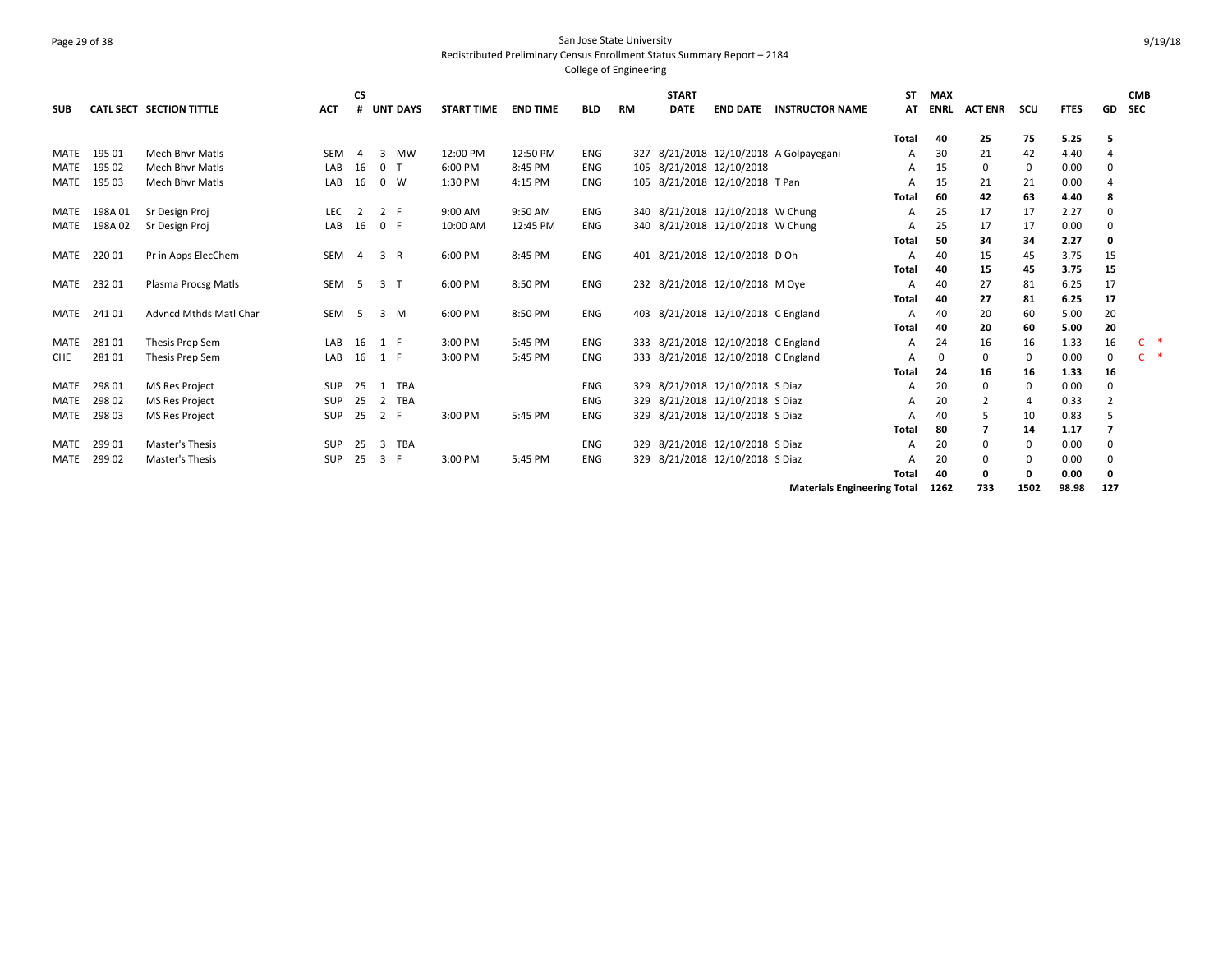# Page 30 of 38 San Jose State University Redistributed Preliminary Census Enrollment Status Summary Report – 2184

|            |                               |                           |                  | <b>CS</b>      |                |                     |          |            |     | <b>START</b> |                                     |                                                  | <b>ST</b>                 | MAX         |                     |             |             |                                     | <b>CMB</b>                       |
|------------|-------------------------------|---------------------------|------------------|----------------|----------------|---------------------|----------|------------|-----|--------------|-------------------------------------|--------------------------------------------------|---------------------------|-------------|---------------------|-------------|-------------|-------------------------------------|----------------------------------|
| <b>SUB</b> |                               | CATL SECT SECTION TITTLE  | ACT              |                | # UNT DAYS     | START TIME END TIME |          | BLD        | RM  | DATE         |                                     | <b>END DATE INSTRUCTOR NAME</b>                  | AT                        |             | <b>ENRL ACT ENR</b> | scu         | <b>FTES</b> | GD                                  | <b>SEC</b>                       |
|            | <b>Mechanical Engineering</b> |                           |                  |                |                |                     |          |            |     |              |                                     |                                                  |                           |             |                     |             |             |                                     |                                  |
| ME         | 20 01                         | Design & Graphics         | SEM 5            |                | $2 \, M$       | 9:00 AM             | 9:50 AM  | <b>ENG</b> |     |              | 189 8/21/2018 12/10/2018 K Youssefi |                                                  | Α                         | 120         | 115                 | 115         | 15.37       | 1                                   |                                  |
| ME         | 20 02                         | Design & Graphics         | LAB              | 16             | $0$ M          | 10:00 AM            | 12:45 PM | ENG        |     |              | 213 8/21/2018 12/10/2018 K Youssefi |                                                  | $\overline{A}$            | 25          | 26                  | 26          | 0.00        | $\mathbf 0$                         |                                  |
| ME         | 20 03                         | Design & Graphics         | LAB 16           |                | $0$ M          | 1:30 PM             | 4:15 PM  | ENG        |     |              | 213 8/21/2018 12/10/2018 K Youssefi |                                                  | Α                         | 25          | 25                  | 25          | 0.00        | $\Omega$                            |                                  |
| ME         | 20 04                         | Design & Graphics         | LAB              | 16             | 0 <sub>T</sub> | 9:00 AM             | 11:45 AM | ENG        |     |              | 213 8/21/2018 12/10/2018 K Youssefi |                                                  | Α                         | 25          | 23                  | 23          | 0.00        | $\Omega$                            |                                  |
|            | 20 05                         |                           |                  |                | $0 \quad W$    |                     |          | ENG        |     |              | 213 8/21/2018 12/10/2018 K Youssefi |                                                  | А                         | 25          | 24                  | 24          | 0.00        | $\mathbf{1}$                        |                                  |
| ME         |                               | Design & Graphics         | LAB              | 16             |                | 9:00 AM             | 11:45 AM |            |     |              |                                     |                                                  |                           |             |                     | 17          |             | $\Omega$                            |                                  |
| ME         | 20 06                         | Design & Graphics         | LAB 16           |                | 0 R            | 9:00 AM             | 11:45 AM | <b>ENG</b> |     |              | 213 8/21/2018 12/10/2018 K Youssefi |                                                  | А                         | 25          | 17                  |             | 0.00        |                                     |                                  |
|            |                               |                           |                  |                |                |                     |          |            |     |              |                                     |                                                  | Total                     | 245         | 230                 | 230         | 15.37       | $\overline{\mathbf{2}}$<br>$\Omega$ |                                  |
| ME         | 30 01                         | <b>Comp Applications</b>  | SEM              | -5             | 2 W            | 12:00 PM            | 12:50 PM | ENG        |     |              |                                     | 331 8/21/2018 12/10/2018 B Burlingame            | A                         | 90          | 83                  | 83          | 11.07       |                                     |                                  |
| ME         | 30 02                         | <b>Comp Applications</b>  | LAB              | 16             | 0 <sub>T</sub> | 1:30 PM             | 4:15 PM  | ENG        |     |              |                                     | 407 8/21/2018 12/10/2018 B Burlingame            | $\overline{A}$            | 25          | 25                  | 25          | 0.00        | $\Omega$                            |                                  |
| ME         | 30 03                         | <b>Comp Applications</b>  | LAB              | 16             | 0 R            | 9:00 AM             | 11:45 AM | ENG        |     |              |                                     | 407 8/21/2018 12/10/2018 B Burlingame            | Α                         | 25          | 25                  | 25          | 0.00        | $\mathbf 0$                         |                                  |
| ME         | 30 04                         | <b>Comp Applications</b>  | LAB              | 16             | 0 F            | 9:00 AM             | 11:45 AM | ENG        |     |              |                                     | 407 8/21/2018 12/10/2018 B Burlingame            | $\overline{A}$            | 25          | 21                  | 21          | 0.00        | $\Omega$                            |                                  |
| ME         | 30 05                         | Comp Applications         | LAB              | 16             | 0 F            | 1:30 PM             | 4:15 PM  | <b>ENG</b> |     |              |                                     | 407 8/21/2018 12/10/2018 B Burlingame            | $\overline{A}$            | 25          | 12                  | 12          | 0.00        | $\Omega$                            |                                  |
|            |                               |                           |                  |                |                |                     |          |            |     |              |                                     |                                                  | Total                     | 190         | 166                 | 166         | 11.07       | $\mathbf{0}$                        |                                  |
| ME         | 10101                         | Dynamics                  | SEM              | 4              | 3 TR           | 1:30 PM             | 2:45 PM  | ENG        |     |              | 327 8/21/2018 12/10/2018 R Agarwal  |                                                  | $\overline{A}$            | 25          | 20                  | 60          | 4.00        | $\Omega$                            |                                  |
| ME         | 101 02                        | Dynamics                  | SEM              | $\overline{4}$ | 3 TR           | 3:00 PM             | 4:15 PM  | ENG        | 327 |              | 8/21/2018 12/10/2018 R Agarwal      |                                                  | Α                         | 25          | 27                  | 81          | 5.45        | $\mathbf{1}$                        |                                  |
| ME         | 10103                         | Dynamics                  | SEM              | $\overline{4}$ | 3 MW           | 1:30 PM             | 2:45 PM  | ENG        |     |              |                                     | 327 8/21/2018 12/10/2018 V Cherickal Viswanathan | $\overline{A}$            | 25          | 27                  | 81          | 5.40        | $\Omega$                            |                                  |
| ME         | 10104                         | Dynamics                  | SEM              | $\overline{4}$ | 3 MW           | 10:30 AM            | 11:45 AM | <b>ENG</b> |     |              | 303 8/21/2018 12/10/2018 B Furman   |                                                  | A                         | 25          | 26                  | 78          | 5.20        | $\Omega$                            |                                  |
| ME         | 10105                         | Dynamics                  | SEM 4            |                | 3 MW           | 3:00 PM             | 4:15 PM  | ENG        |     |              | 303 8/21/2018 12/10/2018 K Youssefi |                                                  | А                         | 25          | 28                  | 84          | 5.60        | $\Omega$                            |                                  |
| ME         | 101 06                        | Dynamics                  | SEM              | $\overline{4}$ | 3 MW           | 4:30 PM             | 5:45 PM  | ENG        |     |              | 303 8/21/2018 12/10/2018 K Youssefi |                                                  | $\overline{A}$            | 25          | 29                  | 87          | 5.95        | 3                                   |                                  |
| ME         | 101 07                        | Dynamics                  | SEM              | $\overline{4}$ | 3 TR           | 3:00 PM             | 4:15 PM  | ENG        |     |              | 303 8/21/2018 12/10/2018 R Tsou     |                                                  | А                         | 25          | 27                  | 81          | 5.40        | $\Omega$                            |                                  |
| ME         | 10108                         | Dynamics                  | SEM              |                | 3              |                     |          |            |     |              |                                     |                                                  | X                         | $\Omega$    | $\mathsf 0$         | 0           | 0.00        | $\Omega$                            |                                  |
|            |                               |                           |                  |                |                |                     |          |            |     |              |                                     |                                                  | <b>Total</b>              | 175         | 184                 | 552         | 37.00       | 4                                   |                                  |
| ME         | 106 01                        | Fund Mechatro Engr        | SEM              | 4              | 3 TR           | 4:30 PM             | 5:20 PM  | <b>WSQ</b> | 109 |              | 8/21/2018 12/10/2018 B Furman       |                                                  | $\overline{A}$            | 90          | 93                  | 186         | 18.85       | 5                                   | $\mathsf{C}$<br>$\ast$<br>$\ast$ |
| EE         | 106 01                        | Fund Mechatro Engr        | SEM              | 4              | 3 TR           | 4:30 PM             | 5:20 PM  | WSQ        |     |              | 109 8/21/2018 12/10/2018 B Furman   |                                                  | $\overline{A}$            | $\mathbf 0$ | $\mathsf 0$         | $\mathbf 0$ | 0.00        | $\mathbf 0$                         | $\mathsf{C}$                     |
| ME         | 106 02                        | Fund Mechatro Engr        | LAB              | 16             | 0 <sub>T</sub> | 1:30 PM             | 4:15 PM  | ENG        |     |              | 125 8/21/2018 12/10/2018 B Furman   |                                                  | А                         | 20          | 19                  | 19          | 0.00        | $\mathbf 0$                         | $\mathsf{C}$                     |
| EE         | 106 02                        | Fund Mechatro Engr        | LAB              | - 16           | 0 <sub>T</sub> | 1:30 PM             | 4:15 PM  | ENG        |     |              | 125 8/21/2018 12/10/2018 B Furman   |                                                  | $\overline{A}$            | $\mathbf 0$ | 0                   | $\mathbf 0$ | 0.00        | $\mathbf 0$                         | $\mathsf{C}$                     |
| ME         | 106 03                        | Fund Mechatro Engr        | LAB              | 16             | $0 \quad W$    | 6:00 PM             | 8:45 PM  | ENG        |     |              | 125 8/21/2018 12/10/2018 B Furman   |                                                  | $\overline{A}$            | 20          | 18                  | 18          | 0.00        | $\Omega$                            | $\mathsf{C}$                     |
| EE         | 10603                         | Fund Mechatro Engr        | LAB              | 16             | $0 \quad W$    | 6:00 PM             | 8:45 PM  | ENG        |     |              | 125 8/21/2018 12/10/2018 B Furman   |                                                  | $\overline{A}$            | $\Omega$    | 0                   | 0           | 0.00        | $\Omega$                            | $\mathsf{C}$<br>$\ast$           |
| ME         | 106 04                        | Fund Mechatro Engr        | LAB              | 16             | 0 R            | 1:30 PM             | 4:15 PM  | ENG        |     |              | 125 8/21/2018 12/10/2018 B Furman   |                                                  | $\overline{A}$            | 20          | 19                  | 19          | 0.00        | $\Omega$                            | $\mathsf{C}$                     |
| EE         | 106 04                        | Fund Mechatro Engr        | LAB              | 16             | 0 R            | 1:30 PM             | 4:15 PM  | ENG        |     |              | 125 8/21/2018 12/10/2018 B Furman   |                                                  | $\overline{A}$            | $\Omega$    | 0                   | 0           | 0.00        | $\mathbf 0$                         | $\mathsf{C}$                     |
| ME         | 106 05                        | Fund Mechatro Engr        | LAB              | 16             | 0 F            | 2:30 PM             | 5:15 PM  | ENG        |     |              | 125 8/21/2018 12/10/2018 B Furman   |                                                  | $\overline{A}$            | 20          | 12                  | 12          | 0.00        | $\overline{2}$                      | $\mathsf{C}^-$                   |
| EE         | 106 05                        | Fund Mechatro Engr        | LAB              | 16             | 0 F            | 2:30 PM             | 5:15 PM  | ENG        |     |              | 125 8/21/2018 12/10/2018 B Furman   |                                                  | $\overline{A}$            | $\Omega$    | $\mathbf 0$         | $\mathbf 0$ | 0.00        | $\Omega$                            | $\mathsf{C}$                     |
| ME         | 106 06                        | <b>Fund Mechatro Engr</b> | LAB              | 16             | 0 F            | 9:00 AM             | 11:45 AM | ENG        |     |              | 125 8/21/2018 12/10/2018 B Furman   |                                                  | $\overline{A}$            | 20          | 14                  | 14          | 0.00        | $\overline{2}$                      | $\mathsf{C}$                     |
| EE         | 106 06                        | Fund Mechatro Engr        | LAB              | 16             | 0 F            | 9:00 AM             | 11:45 AM | ENG        |     |              | 125 8/21/2018 12/10/2018 B Furman   |                                                  | $\overline{A}$            | $\Omega$    | $\mathbf 0$         | $\mathbf 0$ | 0.00        | $\Omega$                            | $\mathsf{C}$<br>$\ast$           |
| ME         | 10607                         | Fund Mechatro Engr        | LAB              | 16             | $0$ M          | 6:00 PM             | 8:45 PM  | ENG        |     |              | 125 8/21/2018 12/10/2018 B Furman   |                                                  | А                         | 15          | 11                  | 11          | 0.00        | 1                                   | $\mathsf{C}$                     |
| EE         | 106 07                        | Fund Mechatro Engr        | LAB              | 16             | 0 M            | 6:00 PM             | 8:45 PM  | <b>ENG</b> |     |              | 125 8/21/2018 12/10/2018 B Furman   |                                                  | $\overline{A}$            | $\Omega$    | 0                   | $\mathbf 0$ | 0.00        | $\mathbf 0$                         | $C$ *                            |
|            |                               |                           |                  |                |                |                     |          |            |     |              |                                     |                                                  | Total                     | 205         | 186                 | 279         | 18.85       | 10                                  |                                  |
| ME         | 11001                         | Mfg Processes             | LEC              | 4              | 3<br>MW        | 7:30 PM             | 8:45 PM  | <b>CL</b>  |     |              | 303 8/21/2018 12/10/2018 E Cydzik   |                                                  | A                         | 50          | 41                  | 123         | 8.30        | $\overline{2}$                      | $\mathsf{C}$                     |
| <b>ISE</b> | 11001                         | Mfg Processes             | LEC.             | 4              | 3<br><b>MW</b> | 7:30 PM             | 8:45 PM  | <b>CL</b>  |     |              | 303 8/21/2018 12/10/2018 E Cydzik   |                                                  | Α                         | $\Omega$    | $\mathbf 0$         | $\mathbf 0$ | 0.00        | $\mathbf 0$                         | $\mathsf{C}$<br>$\ast$           |
| ME         | 11002                         | Mfg Processes             | <b>LEC</b>       |                | 3              |                     |          |            |     |              |                                     |                                                  | X                         | $\Omega$    | $\mathsf 0$         | 0           | 0.00        | $\mathbf 0$                         |                                  |
| ISE        | 11002                         | Mfg Processes             | <b>LEC</b>       |                | 3              |                     |          |            |     |              |                                     |                                                  | $\boldsymbol{\mathsf{X}}$ | $\Omega$    | $\mathbf 0$         | 0           | 0.00        | 0                                   |                                  |
| ME         | 11003                         | Mfg Processes             | LEC              | $\overline{4}$ | 3 TR           | 10:30 AM            | 11:45 AM | ENG        |     |              | 341 8/21/2018 12/10/2018 S Lee      |                                                  | $\overline{A}$            | 35          | 40                  | 120         | 8.00        | $\mathbf 0$                         | $\mathsf{C}$                     |
| ISE        | 11003                         | Mfg Processes             | LEC              | $\overline{4}$ | 3 TR           | 10:30 AM            | 11:45 AM | ENG        | 341 |              | 8/21/2018 12/10/2018 S Lee          |                                                  | Α                         | $\Omega$    | 0                   | $\mathbf 0$ | 0.00        | $\Omega$                            | $\mathsf{C}$                     |
| ME         | 11004                         | Mfg Processes             | LEC              | 4              | 3 TR           | 9:00 AM             | 10:15 AM | <b>CCB</b> |     |              | 102 8/21/2018 12/10/2018 C Foster   |                                                  | $\overline{A}$            | 35          | 25                  | 75          | 5.05        | 1                                   | $\ast$<br>$\mathsf{C}$           |
| ISE        | 11004                         | Mfg Processes             | LEC              | $\overline{4}$ | 3 TR           | 9:00 AM             | 10:15 AM | CCB        |     |              | 102 8/21/2018 12/10/2018 C Foster   |                                                  | Α                         | $\mathbf 0$ | $\mathsf 0$         | $\mathbf 0$ | 0.00        | $\mathbf 0$                         | $C$ *                            |
|            |                               |                           |                  |                |                |                     |          |            |     |              |                                     |                                                  | <b>Total</b>              | 120         | 106                 | 318         | 21.35       | 3                                   |                                  |
| ME         | 11101                         | Fluid Mech                | SEM              | 4              | 3 TR           | 1:30 PM             | 2:45 PM  | ENG        |     |              | 303 8/21/2018 12/10/2018 R Tsou     |                                                  | A                         | 40          | 40                  | 120         | 8.05        | 1                                   |                                  |
| <b>ME</b>  | 11102                         | <b>Fluid Mech</b>         | SEM <sub>4</sub> |                | 3 TR           | 4:30 PM             | 5:45 PM  | <b>ENG</b> |     |              | 341 8/21/2018 12/10/2018 P Kutler   |                                                  | $\overline{A}$            | 70          | 74                  | 222         | 14.80       | $\Omega$                            |                                  |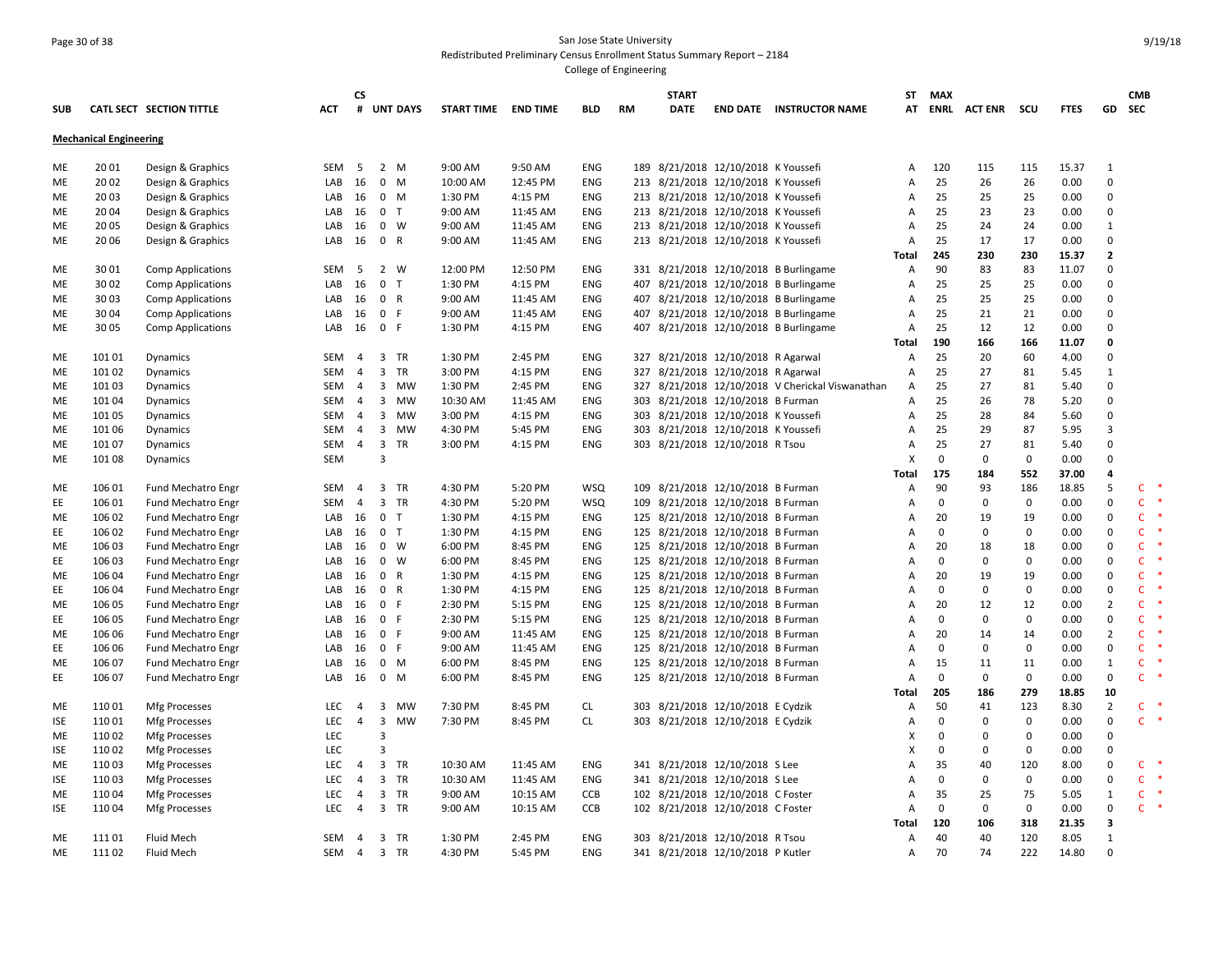#### Page 31 of 38 San Jose State University Redistributed Preliminary Census Enrollment Status Summary Report – 2184 College of Engineering

**SUB CATL SECT SECTION TITTLE ACT CS # UNT DAYS START TIME END TIME BLD RM START DATE END DATE INSTRUCTOR NAME STATMAX ENRL ACT ENR SCU FTES GD CMB SEC**ME 111 03 Fluid Mech SEM 4 3 MW 6:00 PM 7:15 PM ENG 343 8/21/2018 12/10/2018 H Kabbani A 45 59 177 11.90 2 **Total 155 173 519 34.75 3** ME 113 01 Thermodynamics SEM 4 4 TR 12:00 PM 1:40 PM ENG 329 8/21/2018 12/10/2018 D Abdollahian A 60 44 176 11.73 0 ME 113 02 Thermodynamics SEM 4 4 TR 8:00 AM 9:40 AM ENG 329 8/21/2018 12/10/2018 A Tabrizi A 40 54 216 14.40 0 ME 113 03 Thermodynamics SEM 4 4 MW 7:30 PM 9:10 PM ENG 343 8/21/2018 12/10/2018 S Zaidi A 40 44 176 11.73 0 **Total 140 142 568 37.87 0** ME 11401 Heat Transfer 6 SEM 4 3 TR 1:30 PM 2:45 PM SCI 258 8/21/2018 12/10/2018 C Han A 70 52 156 10.55 3 **Total 70 52 156 10.55 3** ME 11501 Thermal Eng Lab 16 1 AB 16 1 M 10:00 AM 12:45 PM ENG 113 8/21/2018 12/10/2018 M Tran A 15 16 16 1.07 0 ME 11502 Thermal Eng Lab 1 107 0 LAB 16 1 M 1:30 PM 4:15 PM ENG 113 8/21/2018 12/10/2018 A Datye 1 A 15 16 16 1.07 0 ME 11503 Thermal Eng Lab 1 1 LAB 16 1 T 10:30 AM 1:15 PM ENG 113 8/21/2018 12/10/2018 A Datye 1 A 15 13 13 0.87 0 ME 115 04 Thermal Eng Lab LAB 16 1 T 1:30 PM 4:15 PM ENG 113 8/21/2018 12/10/2018 S Zaidi A 15 16 16 1.07 0 ME 11505 Thermal Eng Lab 1 107 LAB 16 1 W 10:00 AM 12:45 PM ENG 113 8/21/2018 12/10/2018 J Mokri A 15 16 16 1.07 0 ME 115 06 Thermal Eng Lab LAB 16 1 W 1:30 PM 4:15 PM ENG 113 8/21/2018 12/10/2018 G Baumgartner A 15 5 5 0.33 0 **Total 90 82 82 5.47 0** ME 120 01 Experimental Meths SEM 4 2 W 9:00 AM 9:50 AM ENG 189 8/21/2018 12/10/2018 A Mysore A 120 124 124 16.53 0 ME 120 02 Experimental Meths LAB 16 0 M 10:30 AM 1:15 PM ENG 133 8/21/2018 12/10/2018 A Mysore A 15 14 14 0.00 0 ME 120 03 Experimental Meths LAB 16 0 M 1:30 PM 4:15 PM ENG 133 8/21/2018 12/10/2018 A Mysore A 15 17 17 0.00 0 ME 120 04 Experimental Meths LAB 16 0 M 6:00 PM 8:45 PM ENG 133 8/21/2018 12/10/2018 A Mysore A 15 15 15 0.00 0 ME 120 05 Experimental Meths LAB 16 0 T 9:00 AM 11:45 AM ENG 133 8/21/2018 12/10/2018 J Fogelquist A 15 16 16 0.00 0 ME 120 06 Experimental Meths LAB 16 0 T 1:30 PM 4:15 PM ENG 133 8/21/2018 12/10/2018 A Mysore A 15 16 16 0.00 0 ME 120 07 Experimental Meths LAB 16 0 R 1:30 PM 4:15 PM ENG 133 8/21/2018 12/10/2018 S Zaidi A 15 17 17 0.00 0 ME 120 08 Experimental Meths LAB 16 0 F 9:00 AM 11:45 AM ENG 133 8/21/2018 12/10/2018 S Zaidi A 15 15 15 0.00 0 ME 120 09 Experimental Meths LAB 16 0 T 6:00 PM 8:45 PM ENG 133 8/21/2018 12/10/2018 J Fogelquist A 15 14 14 0.00 0 **Total 240 248 248 16.53 0** ME 130 01 Appl Engr Analysis SEM 4 3 TR 9:00 AM 10:15 AM ENG 341 8/21/2018 12/10/2018 T Hsu A 75 59 177 11.80 0 ME 130 02 Appl Engr Analysis SEM 4 3 TR 4:30 PM 5:45 PM ENG 192 8/21/2018 12/10/2018 D Abdollahian A 30 22 66 4.40 0 **Total 105 81 243 16.20 0** ME 147 01 Dyn Sys Vibs Cntrl SEM 4 3 MW 4:30 PM 5:45 PM ENG 341 8/21/2018 12/10/2018 F Amirkulova A 65 80 240 16.10 2 ME 147 02 Dyn Sys Vibs Cntrl SEM 3 X 0 0 0 0.00 0 **Total 65 80 240 16.10 2** ME 154 01 Mech Engr Design SEM 4 4 MW 10:30 AM 12:10 PM ENG 401 8/21/2018 12/10/2018 V Cherickal Viswanathan A 35 38 152 10.13 0 ME 154 02 Mech Engr Design SEM 4 4 MW 3:00 PM 4:40 PM ENG 301 8/21/2018 12/10/2018 A Ghazanfari A 35 26 104 7.20 4 **Total 70 64 256 17.33 4** ME 15701 Mech System Design SEM 4 3 MW 10:30 AM 11:45 AM ENG 331 8/21/2018 12/10/2018 R Yee A 70 87 261 17.45 1 **Total 70 87 261 17.45 1** ME 160 01 Finite Ele Methods SEM 4 3 TR 7:30 PM 8:45 PM ENG 403 8/21/2018 12/10/2018 E Chan A 35 31 93 6.20 0 **Total 35 31 93 6.20 0** ME 16901 MEMS Fab & Design 
LAB 16 16 16 17 0 20 10 0.67 0 16 1 R 1:30 PM 4:15 PM ENG 115 8/21/2018 12/10/2018 E Green A 16 10 10 0.67 0 C EE 169 01 MEMS Fab & Design LAB 16 1 R 1:30 PM 4:15 PM ENG 115 8/21/2018 12/10/2018 E Green A 0 0 0 0.00 0 C \* MATE 16901 MEMS Fab & Design 
LAB 16 1 R 1:30 PM 4:15 PM ENG 115 8/21/2018 12/10/2018 E Green A 0 0 0.00 0 C **Total 16 10 10 0.67 0** ME 170 01 Solar Energy Eng SEM 4 3 TR 1:30 PM 2:45 PM ENG 401 8/21/2018 12/10/2018 I Tyukhov A 40 12 36 2.75 7 **Total 40 12 36 2.75 7** ME 180 01 Indiv Studies SUP 36 1 TBA 8/21/2018 12/10/2018 N Okamoto A 15 2 2 0.13 0 ME 180 02 Indiv Studies SUP 2 X 0 0 0 0.00 0 ME 180 03 Indiv Studies SUP 3 X 0 0 0 0.00 0 ME 18004 Indiv Studies 6 .0 SUP 36 1 T 4:30 PM 5:20 PM SH 348 8/21/2018 12/10/2018 D Caires 6 .0 A 30 30 30 2.02 1 ME 180 05 Indiv Studies SUP 1 X 0 0 0 0.00 0 ME 180 06 Indiv Studies SUP 36 1 TBA 8/21/2018 12/10/2018 R Agarwal A 15 1 1 0.08 1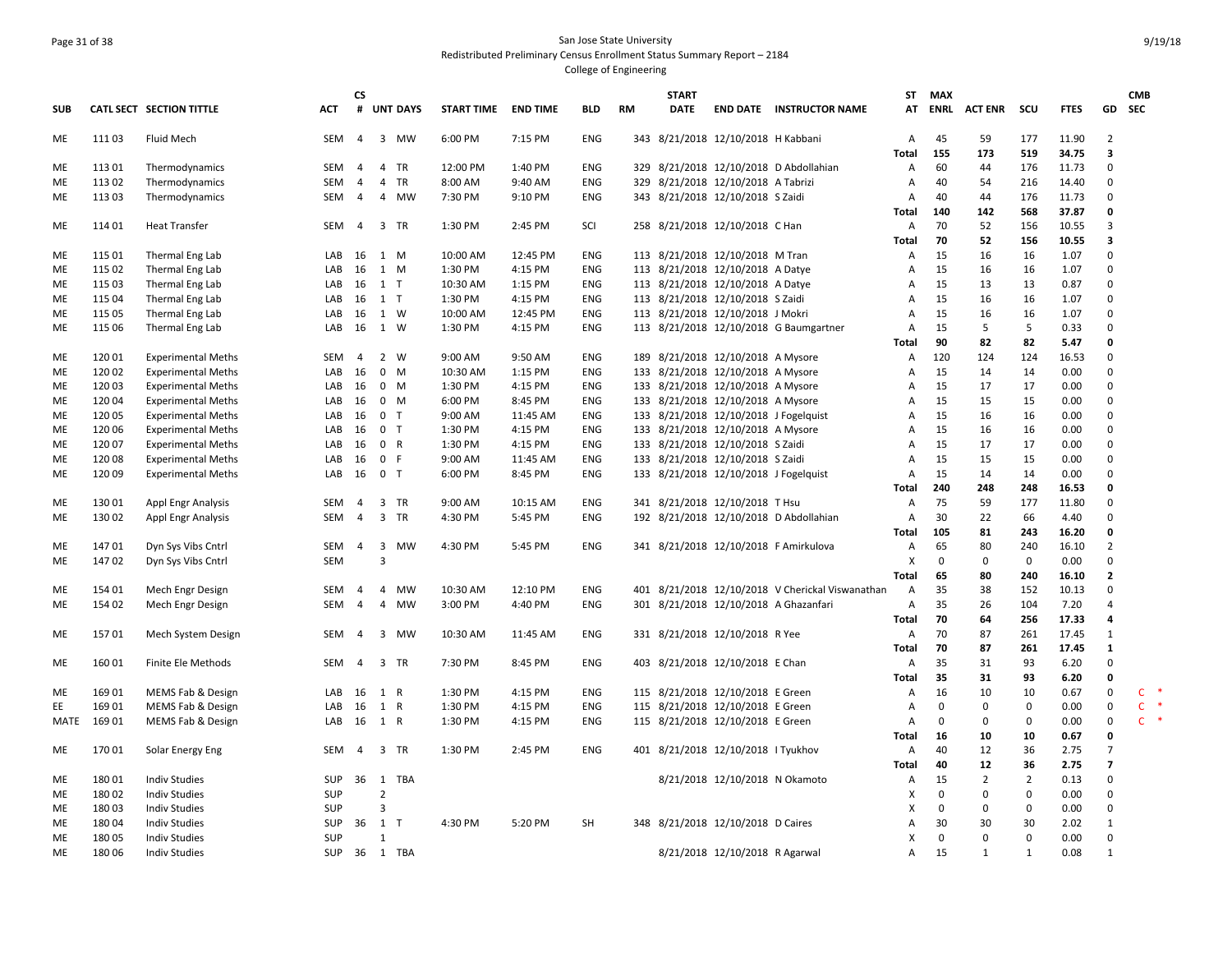### Page 32 of 38 San Jose State University Redistributed Preliminary Census Enrollment Status Summary Report – 2184 College of Engineering

|     |         |                               |                  | <b>CS</b>      |              |                |                     |          |            |    | <b>START</b> |                                    |                                        | ST           | MAX         |                |                         |             |                | <b>CMB</b> |
|-----|---------|-------------------------------|------------------|----------------|--------------|----------------|---------------------|----------|------------|----|--------------|------------------------------------|----------------------------------------|--------------|-------------|----------------|-------------------------|-------------|----------------|------------|
| SUB |         | CATL SECT SECTION TITTLE      | ACT              |                |              | # UNT DAYS     | START TIME END TIME |          | <b>BLD</b> | RM | <b>DATE</b>  |                                    | <b>END DATE INSTRUCTOR NAME</b>        |              |             | AT ENRL ACTENR | scu                     | <b>FTES</b> |                | GD SEC     |
| ME  | 18007   | <b>Indiv Studies</b>          | <b>SUP</b>       |                | $\mathbf{1}$ |                |                     |          |            |    |              |                                    |                                        | Χ            | $\mathbf 0$ | 0              | 0                       | 0.00        | 0              |            |
| ME  | 18008   | <b>Indiv Studies</b>          | <b>SUP</b>       |                | 1            |                |                     |          |            |    |              |                                    |                                        | Χ            | $\mathbf 0$ | $\Omega$       | 0                       | 0.00        | $\mathbf 0$    |            |
| ME  | 18009   | <b>Indiv Studies</b>          | <b>SUP</b>       |                | 1            |                |                     |          |            |    |              |                                    |                                        | х            | $\mathbf 0$ | $\Omega$       | $\Omega$                | 0.00        | $\Omega$       |            |
| ME  | 180 10  | <b>Indiv Studies</b>          | <b>SUP</b>       |                | 1            |                |                     |          |            |    |              |                                    |                                        | X            | $\mathbf 0$ | $\Omega$       | $\mathbf 0$             | 0.00        | $\mathbf 0$    |            |
| ME  | 180 11  | <b>Indiv Studies</b>          | <b>SUP</b>       | 36 1 M         |              |                | 5:00 PM             | 6:30 PM  | ENG        |    |              | 141 8/21/2018 12/10/2018 R Agarwal |                                        | A            | 30          | 1              | 1                       | 0.07        | $\Omega$       |            |
| ME  | 180 12  | <b>Indiv Studies</b>          | <b>SUP</b>       | 36             | 1 R          |                | 1:30 PM             | 3:00 PM  | ENG        |    |              | 141 8/21/2018 12/10/2018 R Agarwal |                                        | A            | 30          | 6              | 6                       | 0.40        | $\Omega$       |            |
| ME  | 180 13  | <b>Indiv Studies</b>          | <b>SUP</b>       | 36             | 1 T          |                | 3:00 PM             | 4:30 PM  | ENG        |    |              | 141 8/21/2018 12/10/2018 R Agarwal |                                        | Α            | 30          | 2              | $\overline{2}$          | 0.13        | $\mathbf 0$    |            |
| ME  | 180 14  | <b>Indiv Studies</b>          | <b>SUP</b>       | 36             | 1 R          |                | 11:00 AM            | 12:30 PM | ENG        |    |              | 141 8/21/2018 12/10/2018 R Agarwal |                                        | Α            | 30          | 3              | 3                       | 0.20        | $\mathbf 0$    |            |
|     |         |                               |                  |                |              |                |                     |          |            |    |              |                                    |                                        | Total        | 180         | 45             | 45                      | 3.03        | $\overline{2}$ |            |
| ME  | 18201   | Thermal System Design         | SEM              | 4              |              | 3 TR           | 12:00 PM            | 1:15 PM  | ENG        |    |              | 341 8/21/2018 12/10/2018 E Thurlow |                                        | А            | 55          | 63             | 189                     | 12.60       | $\mathbf 0$    |            |
|     |         |                               |                  |                |              |                |                     |          |            |    |              |                                    |                                        | Total        | 55          | 63             | 189                     | 12.60       | $\mathbf 0$    |            |
| ME  | 18601   | <b>Automotive Engineering</b> | SEM              | $\overline{4}$ |              | 3 W            | 6:00 PM             | 8:45 PM  | ENG        |    |              | 403 8/21/2018 12/10/2018 K Sawyer  |                                        | Α            | 35          | 29             | 87                      | 6.30        | 10             |            |
|     |         |                               |                  |                |              |                |                     |          |            |    |              |                                    |                                        | Total        | 35          | 29             | 87                      | 6.30        | 10             |            |
| ME  | 190 01  | Mecha Sys Design              | SEM              | $\overline{4}$ |              | 3 TR           | 2:00 PM             | 2:50 PM  | ENG        |    |              | 329 8/21/2018 12/10/2018 S Bashash |                                        | Α            | 60          | 58             | 116                     | 11.95       | $\overline{7}$ |            |
| ME  | 190 02  | Mecha Sys Design              | LAB              | 16             |              | 0 <sub>T</sub> | 3:00 PM             | 5:45 PM  | ENG        |    |              | 135 8/21/2018 12/10/2018 S Bashash |                                        | А            | 20          | 19             | 19                      | 0.00        | $\Omega$       |            |
| ME  | 190 03  | Mecha Sys Design              | LAB              | 16             |              | 0 R            | 3:00 PM             | 5:45 PM  | ENG        |    |              | 135 8/21/2018 12/10/2018 S Bashash |                                        | Α            | 20          | 19             | 19                      | 0.00        | $\mathbf 0$    |            |
| ME  | 190 04  | Mecha Sys Design              | LAB              | 16             |              | 0 W            | 10:00 AM            | 12:45 PM | ENG        |    |              | 135 8/21/2018 12/10/2018 S Bashash |                                        | Α            | 20          | 20             | 20                      | 0.00        | $\overline{7}$ |            |
|     |         |                               |                  |                |              |                |                     |          |            |    |              |                                    |                                        | Total        | 120         | 116            | 174                     | 11.95       | 14             |            |
| ME  | 192 01  | Robotics                      | SEM              | $\overline{4}$ |              | 3 MW           | 12:00 PM            | 12:50 PM | ENG        |    |              | 192 8/21/2018 12/10/2018 W Du      |                                        | Α            | 35          | 30             | 60                      | 6.30        | 6              |            |
| ME  | 192 02  | Robotics                      | LAB              | 16             |              | $0$ M          | 1:30 PM             | 4:15 PM  | ENG        |    |              | 192 8/21/2018 12/10/2018 H Bae     |                                        | А            | 35          | 30             | 30                      | 0.00        | 6              |            |
|     |         |                               |                  |                |              |                |                     |          |            |    |              |                                    |                                        | Total        | 70          | 60             | 90                      | 6.30        | 12             |            |
| ME  | 195A 01 | Sr Dsgn Project I             | SEM <sub>5</sub> |                |              | 3 W            | 1:30 PM             | 4:15 PM  | ENG        |    |              | 135 8/21/2018 12/10/2018 R Agarwal |                                        | Α            | 30          | 30             | 90                      | 6.00        | $\Omega$       |            |
| ME  | 195A 02 | Sr Dsgn Project I             | SEM              | 5              |              | $3 \quad W$    | 1:30 PM             | 4:15 PM  | ENG        |    |              | 111 8/21/2018 12/10/2018 R Yee     |                                        | Α            | 30          | 24             | 72                      | 4.80        | $\mathbf 0$    |            |
| ME  | 195A 03 | Sr Dsgn Project I             | SEM 5            |                | 3 W          |                | 1:30 PM             | 4:15 PM  | <b>ENG</b> |    |              | 192 8/21/2018 12/10/2018 W Du      |                                        | A            | 30          | 32             | 96                      | 6.40        | $\mathbf 0$    |            |
| ME  | 195A 04 | Sr Dsgn Project I             | SEM 5            |                |              | 3 W            | 1:30 PM             | 4:15 PM  | ENG        |    |              | 141 8/21/2018 12/10/2018 B Furman  |                                        | А            | 30          | 31             | 93                      | 6.20        | $\mathbf 0$    |            |
| ME  | 195A 05 | Sr Dsgn Project I             | SEM 5            |                | 3 W          |                | 1:30 PM             | 4:15 PM  | ENG        |    |              | 133 8/21/2018 12/10/2018 J Mokri   |                                        | A            | 45          | 63             | 189                     | 12.60       | $\mathbf 0$    |            |
|     |         |                               |                  |                |              |                |                     |          |            |    |              |                                    |                                        | Total        | 165         | 180            | 540                     | 36.00       | 0              |            |
| ME  | 21101   | Adv Heat Transfer             | SEM              | 5              |              | 3 MW           | 7:30 PM             | 8:45 PM  | CL.        |    |              | 202 8/21/2018 12/10/2018 Y Shabany |                                        | Α            | 35          | 13             | 39                      | 3.25        | 13             |            |
|     |         |                               |                  |                |              |                |                     |          |            |    |              |                                    |                                        | Total        | 35          | 13             | 39                      | 3.25        | 13             |            |
| ME  | 23001   | Ad Mech Eng Analys            | SEM              | - 5            | 3            | MW             | 6:00 PM             | 7:15 PM  | CL         |    |              | 202 8/21/2018 12/10/2018 Y Shabany |                                        | Α            | 45          | 41             | 123                     | 10.25       | 41             |            |
|     |         |                               |                  |                |              |                |                     |          |            |    |              |                                    |                                        | Total        | 45          | 41             | 123                     | 10.25       | 41             |            |
| ME  | 26001   | App Stress Analys             | SEM              | 5              |              | 3 TR           | 7:30 PM             | 8:45 PM  | CL         |    |              |                                    | 202 8/21/2018 12/10/2018 P Woytowitz   | Α            | 40          | 15             | 45                      | 3.75        | 15             |            |
|     |         |                               |                  |                |              |                |                     |          |            |    |              |                                    |                                        | Total        | 40          | 15             | 45                      | 3.75        | 15             |            |
| МE  | 26701   | <b>Eng Biomechanics</b>       | SEM 4            |                | 3 M          |                | 6:00 PM             | 8:45 PM  | <b>CL</b>  |    |              |                                    | 324 8/21/2018 12/10/2018 M Babakhanian | Α            | 45          | 36             | 108                     | 9.00        | 36             |            |
|     |         |                               |                  |                |              |                |                     |          |            |    |              |                                    |                                        | Total        | 45          | 36             | 108                     | 9.00        | 36             |            |
| ME  | 27301   | Finite El Meth Eng            | SEM 4            |                |              | 3 TR           | 6:00 PM             | 7:15 PM  | ENG        |    |              | 403 8/21/2018 12/10/2018 E Chan    |                                        | A            | 35          | 34             | 102                     | 8.50        | 34             |            |
|     |         |                               |                  |                |              |                |                     |          |            |    |              |                                    |                                        | Total        | 35          | 34             | 102                     | 8.50        | 34             |            |
| ME  | 28001   | Auto Control Engr             | SEM              | 5              |              | 3 MW           | 7:30 PM             | 8:45 PM  | <b>CL</b>  |    |              | 234 8/21/2018 12/10/2018 N Hemati  |                                        | А            | 35          | 29             | 87                      | 7.25        | 29             |            |
|     |         |                               |                  |                |              |                |                     |          |            |    |              |                                    |                                        | Total        | 35          | 29             | 87                      | 7.25        | 29             |            |
| ME  | 28301   | Mfg Proc Control              | SEM              | 4              |              | 3 TR           | 4:30 PM             | 5:45 PM  | ENG        |    |              | 401 8/21/2018 12/10/2018 S Lee     |                                        | Α            | 35          | 27             | 81                      | 6.75        | 27             |            |
|     |         |                               |                  |                |              |                |                     |          |            |    |              |                                    |                                        | <b>Total</b> | 35          | 27             | 81                      | 6.75        | 27             |            |
| ME  | 284 01  | Sensor Tech & Principles      | SEM              | $\overline{4}$ |              | 3 MW           | 4:30 PM             | 5:45 PM  | <b>ENG</b> |    |              | 401 8/21/2018 12/10/2018 W Du      |                                        | Α            | 35          | 41             | 123                     | 10.25       | 41             |            |
|     |         |                               |                  |                |              |                |                     |          |            |    |              |                                    |                                        | Total        | 35          | 41             | 123                     | 10.25       | 41             |            |
| ME  | 295A01  | ME Project I                  | SUP 25 3 TBA     |                |              |                |                     |          |            |    |              | 8/21/2018 12/10/2018 R Agarwal     |                                        | A            | 20          | 1              | $\overline{\mathbf{3}}$ | 0.25        | 1              |            |
| ME  | 295A02  | ME Project I                  | <b>SUP</b>       | 25             | 3            | TBA            |                     |          |            |    |              | 8/21/2018 12/10/2018 S Bashash     |                                        | Α            | 20          | $\overline{7}$ | 21                      | 1.75        | $\overline{7}$ |            |
| ME  | 295A03  | ME Project I                  | <b>SUP</b>       | 25             |              | 3 TBA          |                     |          |            |    |              | 8/21/2018 12/10/2018 W Du          |                                        | Α            | 20          | 5              | 15                      | 1.25        | 5              |            |
| ME  | 295A 04 | ME Project I                  | <b>SUP</b>       | 25             |              | 3 TBA          |                     |          |            |    |              | 8/21/2018 12/10/2018 B Furman      |                                        | A            | 20          | 1              | 3                       | 0.25        | $\mathbf{1}$   |            |
| ME  | 295A05  | ME Project I                  | <b>SUP</b>       | 25             | 3            | TBA            |                     |          |            |    |              | 8/21/2018 12/10/2018 C Han         |                                        | A            | 20          | $\mathbf 0$    | $\mathbf 0$             | 0.00        | $\mathbf 0$    |            |
| ME  | 295A06  | ME Project I                  | <b>SUP</b>       | 25             |              | 3 TBA          |                     |          |            |    |              | 8/21/2018 12/10/2018 T Hsu         |                                        | Α            | 20          | $\Omega$       | 0                       | 0.00        | $\mathbf 0$    |            |
| ME  | 295A07  | ME Project I                  | SUP 25 3 TBA     |                |              |                |                     |          |            |    |              | 8/21/2018 12/10/2018 S Lee         |                                        | Α            | 20          | $\Omega$       | $\Omega$                | 0.00        | $\mathbf 0$    |            |
|     |         |                               |                  |                |              |                |                     |          |            |    |              |                                    |                                        |              |             |                |                         |             |                |            |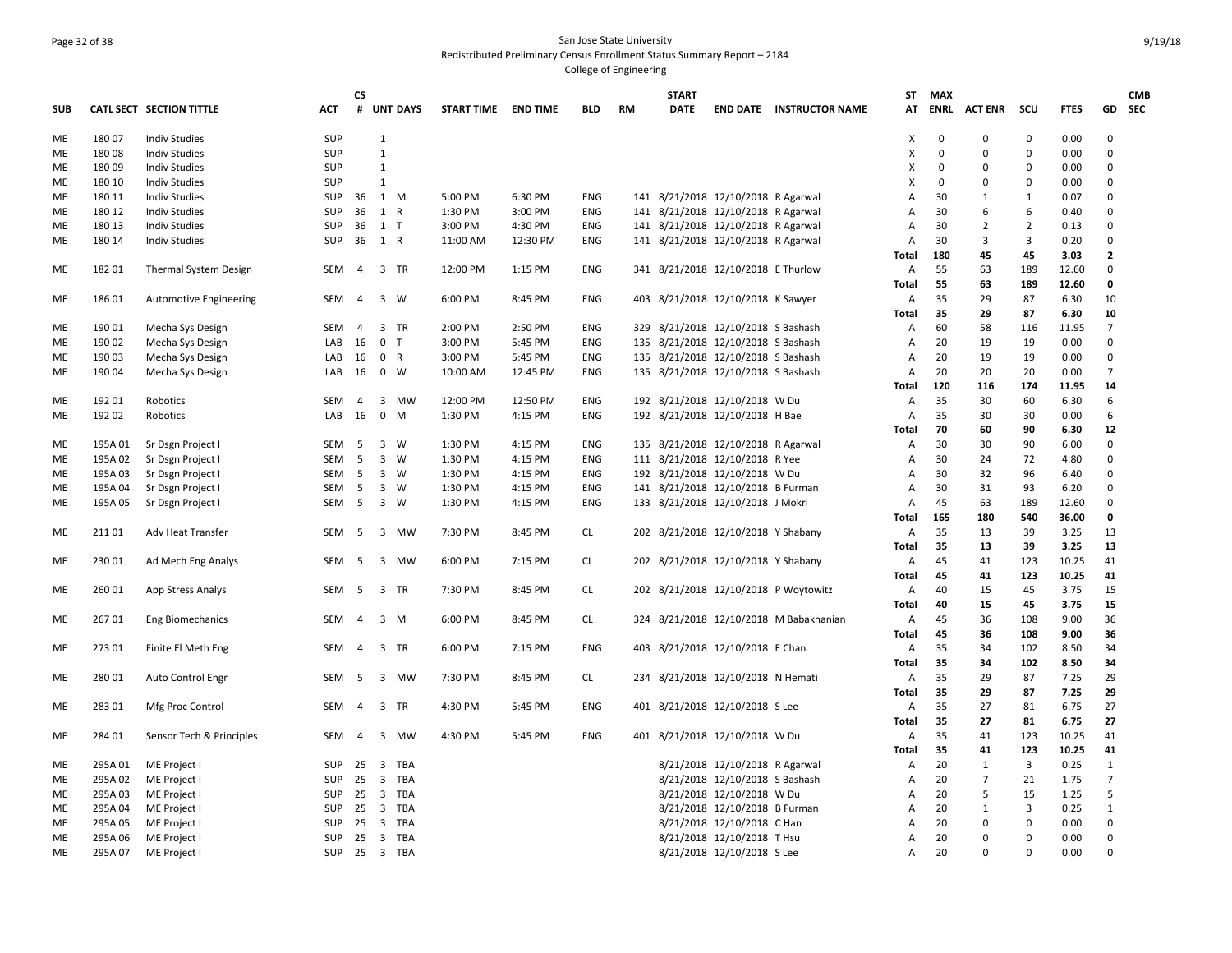# Page 33 of 38 San Jose State University Redistributed Preliminary Census Enrollment Status Summary Report – 2184

College of Engineering

| <b>SUB</b> |         | CATL SECT SECTION TITTLE  | <b>ACT</b> | <b>CS</b><br># |                | <b>UNT DAYS</b> | <b>START TIME</b> | <b>END TIME</b> | <b>BLD</b> | RM | <b>START</b><br><b>DATE</b> | <b>END DATE</b>                | <b>INSTRUCTOR NAME</b>                       | SΤ<br>AT | <b>MAX</b><br><b>ENRL</b> | <b>ACT ENR</b> | scu | <b>FTES</b> | GD             | <b>CMB</b><br><b>SEC</b> |
|------------|---------|---------------------------|------------|----------------|----------------|-----------------|-------------------|-----------------|------------|----|-----------------------------|--------------------------------|----------------------------------------------|----------|---------------------------|----------------|-----|-------------|----------------|--------------------------|
| ME         | 295A08  | ME Project I              | <b>SUP</b> | 25             | $\mathbf{3}$   | TBA             |                   |                 |            |    |                             | 8/21/2018 12/10/2018 N Okamoto |                                              | A        | 20                        | 4              | 12  | 1.00        |                |                          |
| <b>ME</b>  | 295A09  | ME Project I              | <b>SUP</b> | 25             | 3              | TBA             |                   |                 |            |    |                             |                                | 8/21/2018 12/10/2018 V Cherickal Viswanathan | A        | 20                        |                | 9   | 0.75        |                |                          |
| ME         | 295A 10 | ME Project I              | <b>SUP</b> | 25             | $\overline{3}$ | TBA             |                   |                 |            |    |                             | 8/21/2018 12/10/2018 R Yee     |                                              | A        | 20                        |                | 3   | 0.25        |                |                          |
| <b>ME</b>  | 295A 11 | ME Project I              | <b>SUP</b> | 25             | 3              | TBA             |                   |                 |            |    |                             | 8/21/2018 12/10/2018 F Barez   |                                              | A        | 10                        | 3              | 9   | 0.75        |                |                          |
|            |         |                           |            |                |                |                 |                   |                 |            |    |                             |                                |                                              | Total    | 210                       | 25             | 75  | 6.25        | 25             |                          |
| ME         | 295B01  | ME Project II             | SUP        | 25             | $\mathbf{3}$   | <b>TBA</b>      |                   |                 |            |    |                             | 8/21/2018 12/10/2018 R Agarwal |                                              | А        | 20                        | 0              | 0   | 0.00        | $\Omega$       |                          |
| ME         | 295B02  | ME Project II             | <b>SUP</b> | 25             | 3              | TBA             |                   |                 |            |    |                             | 8/21/2018 12/10/2018 S Bashash |                                              | А        | 20                        | 6              | 18  | 1.50        | 6              |                          |
| ME         | 295B03  | ME Project II             | <b>SUP</b> | 25             | 3              | TBA             |                   |                 |            |    |                             | 8/21/2018 12/10/2018 W Du      |                                              | А        | 20                        | 4              | 12  | 1.00        |                |                          |
| <b>ME</b>  | 295B04  | ME Project II             | <b>SUP</b> | 25             | 3              | TBA             |                   |                 |            |    |                             | 8/21/2018 12/10/2018 B Furman  |                                              | А        | 20                        |                | 3   | 0.25        |                |                          |
| ME         | 295B05  | ME Project II             | <b>SUP</b> | 25             | 3              | TBA             |                   |                 |            |    |                             | 8/21/2018 12/10/2018 C Han     |                                              | A        | 20                        | 1              | 3   | 0.25        |                |                          |
| <b>ME</b>  | 295B06  | ME Project II             | SUP        | 25             | 3              | <b>TBA</b>      |                   |                 |            |    |                             | 8/21/2018 12/10/2018 T Hsu     |                                              | А        | 20                        | 0              | 0   | 0.00        | $\Omega$       |                          |
| ME         | 295B07  | ME Project II             | <b>SUP</b> | 25             | $\overline{3}$ | TBA             |                   |                 |            |    |                             | 8/21/2018 12/10/2018 S Lee     |                                              | А        | 20                        | 0              | 0   | 0.00        | $\Omega$       |                          |
| ME         | 295B08  | ME Project II             | <b>SUP</b> | 25             | 3              | TBA             |                   |                 |            |    |                             | 8/21/2018 12/10/2018 N Okamoto |                                              | A        | 20                        | 3              | 9   | 0.75        |                |                          |
| ME         | 295B09  | ME Project II             | <b>SUP</b> | 25             | 3              | TBA             |                   |                 |            |    |                             |                                | 8/21/2018 12/10/2018 V Cherickal Viswanathan | A        | 20                        |                | 3   | 0.25        |                |                          |
| ME         | 295B 10 | ME Project II             | <b>SUP</b> | 25             | 3              | TBA             |                   |                 |            |    |                             | 8/21/2018 12/10/2018 R Yee     |                                              | A        | 20                        |                | 9   | 0.75        |                |                          |
| ME         | 295B 11 | ME Project II             | SUP        | 25             | 3              | TBA             |                   |                 |            |    |                             | 8/21/2018 12/10/2018 F Barez   |                                              | A        | 10                        | 2              | 6   | 0.50        | $\overline{2}$ |                          |
|            |         |                           |            |                |                |                 |                   |                 |            |    |                             |                                |                                              | Total    | 210                       | 21             | 63  | 5.25        | 21             |                          |
| ME         | 298 01  | Special Project ME        | SUP        | 25             | $\mathbf{1}$   | <b>TBA</b>      |                   |                 |            |    |                             | 8/21/2018 12/10/2018 N Okamoto |                                              | A        | 35                        | $\overline{4}$ | 4   | 0.33        |                |                          |
| ME         | 298 02  | <b>Special Project ME</b> | SUP 25     |                |                | 2 TBA           |                   |                 |            |    |                             | 8/21/2018 12/10/2018 N Okamoto |                                              | А        | 35                        | 0              | 0   | 0.00        | 0              |                          |
| ME         | 298 03  | <b>Special Project ME</b> | SUP        | 25             | 3 F            |                 | 4:30 PM           | 5:30 PM         | ENG        |    |                             | 232 8/21/2018 12/10/2018 S Lee |                                              | А        | 35                        | 12             | 36  | 3.00        | 12             |                          |
|            |         |                           |            |                |                |                 |                   |                 |            |    |                             |                                |                                              | Total    | 105                       | 16             | 40  | 3.33        | 16             |                          |
| <b>ME</b>  | 299 01  | Master's Thesis           | <b>SUP</b> | 25             | 3 F            |                 | 5:00 PM           | 7:30 PM         |            |    |                             | 8/21/2018 12/10/2018 R Agarwal |                                              | A        | 20                        | 5              | 15  | 1.25        | 5              |                          |
| ME         | 299 02  | Master's Thesis           | <b>SUP</b> | 25             | 3 F            |                 | 5:00 PM           | 7:30 PM         |            |    |                             | 8/21/2018 12/10/2018 R Agarwal |                                              | А        | 20                        | 2              | 6   | 0.50        | $\overline{2}$ |                          |
| ME         | 29903   | Master's Thesis           | <b>SUP</b> | 25             | 3 F            |                 | 5:00 PM           | 7:30 PM         |            |    |                             | 8/21/2018 12/10/2018 R Agarwal |                                              | А        | 20                        | 0              | 0   | 0.00        | $\Omega$       |                          |
|            |         |                           |            |                |                |                 |                   |                 |            |    |                             |                                |                                              | Total    | 60                        | 7              | 21  | 1.75        |                |                          |

**Mechanical Engineering Total 3546 2732 6289 437.27 382**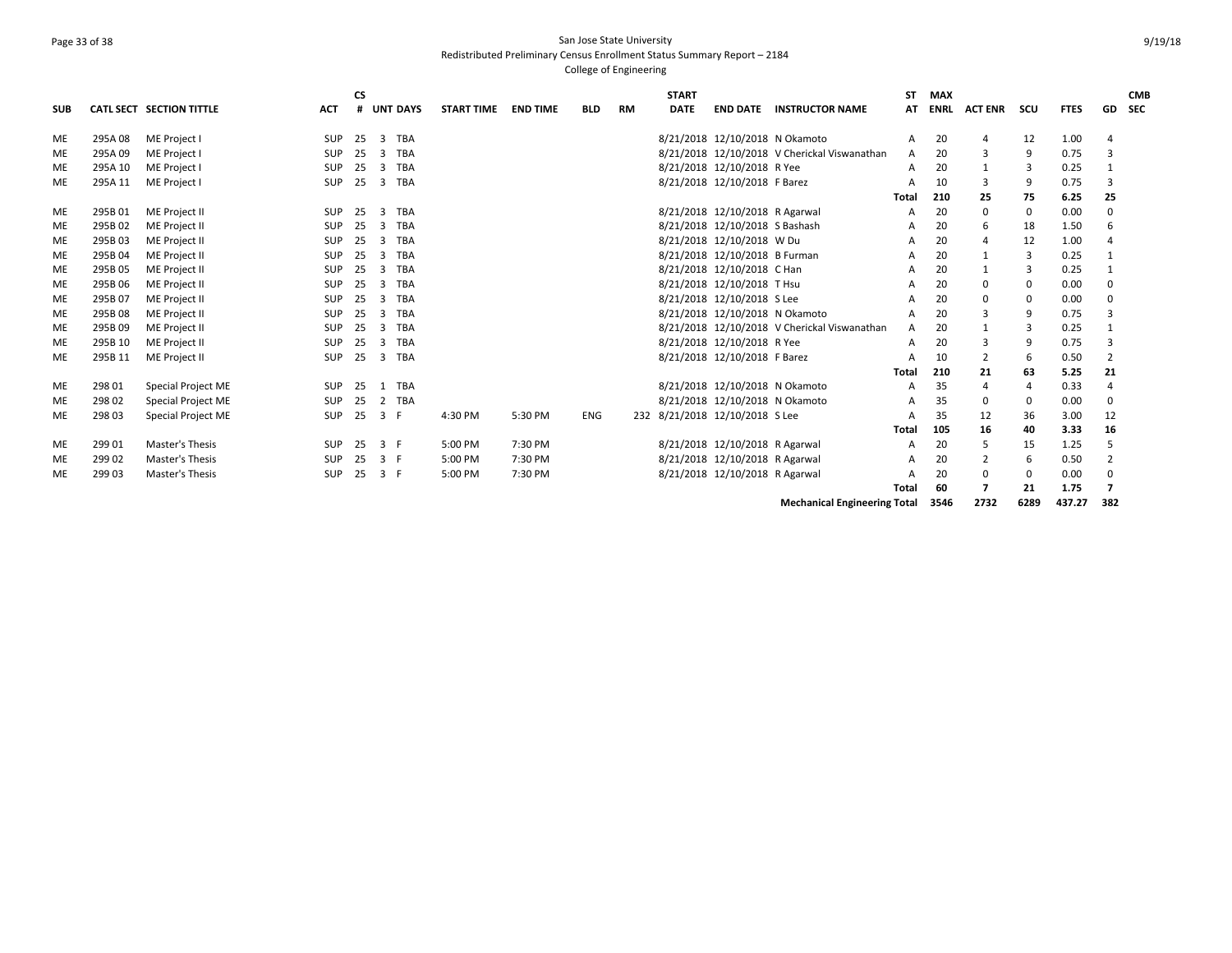### Page 34 of 38 San Jose State University Redistributed Preliminary Census Enrollment Status Summary Report – 2184

|                   |        |                          |            | <b>CS</b>      |                |              |                     |          |            |    | <b>START</b> |                                      |                                           | <b>ST</b>      | MAX          |                    |             |             |              | <b>CMB</b>     |  |
|-------------------|--------|--------------------------|------------|----------------|----------------|--------------|---------------------|----------|------------|----|--------------|--------------------------------------|-------------------------------------------|----------------|--------------|--------------------|-------------|-------------|--------------|----------------|--|
| <b>SUB</b>        |        | CATL SECT SECTION TITTLE | ACT        |                |                | # UNT DAYS   | START TIME END TIME |          | <b>BLD</b> | RM | <b>DATE</b>  |                                      | <b>END DATE INSTRUCTOR NAME</b>           | AT             |              | <b>ENRL ACTENR</b> | scu         | <b>FTES</b> | GD           | <b>SEC</b>     |  |
| <b>Technology</b> |        |                          |            |                |                |              |                     |          |            |    |              |                                      |                                           |                |              |                    |             |             |              |                |  |
| <b>TECH</b>       | 20A 01 | Comp Aid Graphics        | <b>LEC</b> | $\overline{2}$ | 2 <sub>T</sub> |              | 12:00 PM            | 12:50 PM | ENG        |    |              | 490 8/21/2018 12/10/2018 S Effati    |                                           | $\overline{A}$ | 30           | 15                 | 15          | 2.00        | 0            |                |  |
| TECH              | 20A 11 | Comp Aid Graphics        | LAB        | 16             | 0 R            |              | 12:00 PM            | 2:45 PM  | ENG        |    |              | 490 8/21/2018 12/10/2018 S Effati    |                                           | Α              | 30           | 15                 | 15          | 0.00        | 0            |                |  |
|                   |        |                          |            |                |                |              |                     |          |            |    |              |                                      |                                           | Total          | 60           | 30                 | 30          | 2.00        | $\Omega$     |                |  |
| <b>TECH</b>       | 31 01  | Qual Assur & Control     | LEC        | 1              |                | 3 MW         | 9:00 AM             | 10:15 AM | <b>ENG</b> |    |              |                                      | 405 8/21/2018 12/10/2018 F Davoudi Kakhki | A              | 40           | 24                 | 72          | 4.80        | $\Omega$     |                |  |
| <b>TECH</b>       | 31 02  | Qual Assur & Control     | LEC        | 1              |                | 3 TR         | 9:00 AM             | 10:15 AM | ENG        |    |              |                                      | 490 8/21/2018 12/10/2018 F Davoudi Kakhki | Α              | 40           | 24                 | 72          | 4.80        | 0            |                |  |
|                   |        |                          |            |                |                |              |                     |          |            |    |              |                                      |                                           | <b>Total</b>   | 80           | 48                 | 144         | 9.60        | 0            |                |  |
| TECH              | 41 11  | Mach Shop Safety         | LAB        | 16             | 1 M            |              | 12:00 PM            | 2:45 PM  | IS         |    |              | 120 8/21/2018 12/10/2018             |                                           | Α              | 24           | 26                 | 26          | 1.73        | 0            | C              |  |
| ME                | 41 11  | Mach Shop Safety         | LAB        | 16             | 1 M            |              | 12:00 PM            | 2:45 PM  | IS         |    |              | 120 8/21/2018 12/10/2018             |                                           | Α              | $\mathbf 0$  | $\mathbf 0$        | $\mathbf 0$ | 0.00        | 0            | $\mathsf{C}^-$ |  |
| <b>TECH</b>       | 41 12  | Mach Shop Safety         | LAB        | 16             |                | 1 M          | 6:00 PM             | 8:45 PM  | IS         |    |              | 120 8/21/2018 12/10/2018             |                                           | A              | 24           | 24                 | 24          | 1.62        | $\mathbf{1}$ | $\mathsf{C}$   |  |
| ME                | 41 12  | Mach Shop Safety         | LAB        | 16             | 1 M            |              | 6:00 PM             | 8:45 PM  | IS         |    |              | 120 8/21/2018 12/10/2018             |                                           | A              | $\mathbf 0$  | $\mathbf 0$        | $\mathbf 0$ | 0.00        | 0            | $\mathsf{C}$   |  |
| <b>TECH</b>       | 41 13  | Mach Shop Safety         | LAB        | 16             | $1$ T          |              | 12:00 PM            | 2:45 PM  | IS         |    |              | 120 8/21/2018 12/10/2018             |                                           | Α              | 24           | 24                 | 24          | 1.60        | $\mathbf 0$  | $\mathsf{C}$   |  |
| ME                | 41 13  | Mach Shop Safety         | LAB        | 16             | $1$ T          |              | 12:00 PM            | 2:45 PM  | IS         |    |              | 120 8/21/2018 12/10/2018             |                                           | A              | $\mathbf 0$  | $\mathsf 0$        | $\mathbf 0$ | 0.00        | 0            | $\mathsf{C}$   |  |
| <b>TECH</b>       | 41 14  | Mach Shop Safety         | LAB        | 16             | $1$ T          |              | 6:00 PM             | 8:45 PM  | IS         |    |              | 120 8/21/2018 12/10/2018             |                                           | Α              | 24           | 26                 | 26          | 1.75        | $\mathbf{1}$ | $\mathsf{C}$   |  |
| <b>ME</b>         | 41 14  | Mach Shop Safety         | LAB        |                | 16 1 T         |              | 6:00 PM             | 8:45 PM  | IS         |    |              | 120 8/21/2018 12/10/2018             |                                           | A              | $\mathbf 0$  | $\mathsf 0$        | $\mathbf 0$ | 0.00        | $\mathbf 0$  | $\mathsf{C}$   |  |
| <b>TECH</b>       | 41 15  | Mach Shop Safety         | LAB        | 16             | 1 R            |              | 12:00 PM            | 2:45 PM  | IS         |    |              | 120 8/21/2018 12/10/2018             |                                           | Α              | 24           | 20                 | 20          | 1.33        | 0            | $\mathsf{C}$   |  |
| ME                | 41 15  | Mach Shop Safety         | LAB        | 16             | 1 R            |              | 12:00 PM            | 2:45 PM  | IS         |    |              | 120 8/21/2018 12/10/2018             |                                           | Α              | 0            | 0                  | 0           | 0.00        | 0            | $\mathsf{C}$   |  |
| <b>TECH</b>       | 41 16  | Mach Shop Safety         | LAB        | 16             | 1 W            |              | 1:30 PM             | 4:15 PM  | IS         |    |              | 120 8/21/2018 12/10/2018             |                                           | Α              | 24           | 25                 | 25          | 1.67        | 0            | $\mathsf{C}$   |  |
| ME                | 41 16  | Mach Shop Safety         | LAB        |                | 16 1 W         |              | 1:30 PM             | 4:15 PM  | IS         |    |              | 120 8/21/2018 12/10/2018             |                                           | $\overline{A}$ | $\mathbf{0}$ | $\mathbf 0$        | $\mathbf 0$ | 0.00        | $\mathbf 0$  | $\mathsf{C}$   |  |
|                   |        |                          |            |                |                |              |                     |          |            |    |              |                                      |                                           | <b>Total</b>   | 144          | 145                | 145         | 9.70        | $\mathbf{2}$ |                |  |
| <b>TECH</b>       | 42 11  | Mfg Mach Shop Proj       | LAB        | 16             | 1 W            |              | 6:00 PM             | 8:45 PM  | IS         |    |              | 120 8/21/2018 12/10/2018             |                                           | Α              | 22           | 6                  | 6           | 0.40        | 0            | $\mathsf{C}$   |  |
| ME                | 42 11  | Mfg Mach Shop Proj       | LAB        | 16             |                | 1 W          | 6:00 PM             | 8:45 PM  | IS         |    |              | 120 8/21/2018 12/10/2018             |                                           | A              | 0            | 0                  | $\mathbf 0$ | 0.00        | 0            | $\mathsf{C}$   |  |
|                   |        |                          |            |                |                |              |                     |          |            |    |              |                                      |                                           | <b>Total</b>   | 22           | 6                  | 6           | 0.40        | 0            |                |  |
| <b>TECH</b>       | 46 01  | Mach Oper & Mgmt         | <b>LEC</b> | 2              |                | 3 MW         | 4:30 PM             | 5:20 PM  | IS         |    |              | 121 8/21/2018 12/10/2018 D Muntz     |                                           | $\mathsf A$    | 24           | 10                 | 20          | 2.00        | $\Omega$     |                |  |
| <b>TECH</b>       | 46 11  | Mach Oper & Mgmt         | LAB        | 16             | 0 <sub>0</sub> |              | 3:00 PM             | 5:45 PM  | IS         |    |              | 119 8/21/2018 12/10/2018             |                                           | A              | 24           | 10                 | 10          | 0.00        | 0            |                |  |
|                   |        |                          |            |                |                |              |                     |          |            |    |              |                                      |                                           | Total          | 48           | 20                 | 30          | 2.00        | 0            |                |  |
| TECH              | 60 01  | <b>Intro Electronics</b> | LEC        | 2              | 3 F            |              | 9:30 AM             | 11:15 AM | IS         |    |              | 216 8/21/2018 12/10/2018 D Yan       |                                           | Α              | 30           | 29                 | 58          | 5.80        | 0            |                |  |
| <b>TECH</b>       | 60 02  | Intro Electronics        | <b>LEC</b> | $\overline{2}$ |                | 3 MW         | 12:00 PM            | 12:50 PM | ENG        |    |              |                                      | 395 8/21/2018 12/10/2018 F Mahzabeen      | Α              | 30           | 31                 | 62          | 6.20        | $\Omega$     |                |  |
| <b>TECH</b>       | 60 03  | Intro Electronics        | <b>LEC</b> | 2              | 3 F            |              | 12:30 PM            | 2:15 PM  | IS         |    |              | 216 8/21/2018 12/10/2018 M Zand      |                                           | A              | 30           | 24                 | 48          | 4.80        | $\mathbf 0$  |                |  |
| <b>TECH</b>       | 60 11  | Intro Electronics        | LAB        | 16             | 0 F            |              | 12:00 PM            | 2:45 PM  | IS         |    |              | 117 8/21/2018 12/10/2018 D Yan       |                                           | Α              | 30           | 29                 | 29          | 0.00        | $\Omega$     |                |  |
| <b>TECH</b>       | 60 12  | Intro Electronics        | LAB        | 16             |                | $0 \quad W$  | 1:30 PM             | 4:15 PM  | IS         |    |              |                                      | 117 8/21/2018 12/10/2018 F Mahzabeen      | Α              | 30           | 31                 | 31          | 0.00        | 0            |                |  |
| <b>TECH</b>       | 60 13  | Intro Electronics        | LAB        | 16             | 0 F            |              | 3:00 PM             | 5:45 PM  | IS         |    |              | 117 8/21/2018 12/10/2018 M Zand      |                                           | Α              | 30           | 24                 | 24          | 0.00        | 0            |                |  |
|                   |        |                          |            |                |                |              |                     |          |            |    |              |                                      |                                           | <b>Total</b>   | 180          | 168                | 252         | 16.80       | 0            |                |  |
| TECH              | 62 01  | <b>Analog Circuits</b>   | LEC        | 2              |                | 3 MW         | 3:00 PM             | 3:50 PM  | ENG        |    |              | 327 8/21/2018 12/10/2018 T Brown Jr. |                                           | Α              | 30           | 10                 | 20          | 2.00        | $\mathbf 0$  |                |  |
| <b>TECH</b>       | 62 02  | <b>Analog Circuits</b>   | <b>LEC</b> | $\overline{2}$ |                | 3 TR         | 3:00 PM             | 3:50 PM  | IS         |    |              |                                      | 216 8/21/2018 12/10/2018 M Mortezaie      | $\overline{A}$ | 26           | 27                 | 54          | 5.40        | $\Omega$     |                |  |
| TECH              | 62 11  | <b>Analog Circuits</b>   | LAB        | 16             | 0 F            |              | 9:00 AM             | 11:45 AM | IS         |    |              | 117 8/21/2018 12/10/2018 J Modi      |                                           | Α              | 30           | 10                 | 10          | 0.00        | 0            |                |  |
| <b>TECH</b>       | 62 12  | <b>Analog Circuits</b>   | LAB        | 16             | 0 <sub>T</sub> |              | 12:00 PM            | 2:45 PM  | IS         |    |              | 117 8/21/2018 12/10/2018 J Modi      |                                           | Α              | 30           | 27                 | 27          | 0.00        | 0            |                |  |
|                   |        |                          |            |                |                |              |                     |          |            |    |              |                                      |                                           | Total          | 116          | 74                 | 111         | 7.40        | 0            |                |  |
| <b>TECH</b>       | 63 01  | Analog Digital Circ      | LEC        | $\overline{2}$ |                | 3 MW         | 4:30 PM             | 5:20 PM  | ENG        |    |              |                                      | 103 8/21/2018 12/10/2018 F Mahzabeen      | Α              | 40           | 25                 | 50          | 5.00        | $\mathbf 0$  |                |  |
| <b>TECH</b>       | 63 11  | Analog Digital Circ      | LAB        | 16             |                | $0 \quad W$  | 9:00 AM             | 11:45 AM | IS         |    |              | 117 8/21/2018 12/10/2018 A Trivedi   |                                           | A              | 20           | 10                 | 10          | 0.00        | $\Omega$     |                |  |
| <b>TECH</b>       | 63 12  | Analog Digital Circ      | LAB        | 16             |                | 0 M          | 12:00 PM            | 2:45 PM  | IS.        |    |              | 117 8/21/2018 12/10/2018 A Trivedi   |                                           | Α              | 20           | 15                 | 15          | 0.00        | 0            |                |  |
|                   |        |                          |            |                |                |              |                     |          |            |    |              |                                      |                                           | <b>Total</b>   | 80           | 50                 | 75          | 5.00        | 0            |                |  |
| TECH              | 65 01  | Netwrk Theory/Appl       | LEC        | 2              |                | 3 TR         | 10:30 AM            | 11:20 AM | ENG        |    |              | 103 8/21/2018 12/10/2018 O Rashel    |                                           | A              | 30           | 31                 | 62          | 6.20        | $\mathbf 0$  |                |  |
| <b>TECH</b>       | 65 02  | Netwrk Theory/Appl       | LEC        | $\overline{2}$ | $\overline{3}$ | MW           | 10:30 AM            | 11:20 AM | ENG        |    |              | 490 8/21/2018 12/10/2018 R Grotegut  |                                           | A              | 30           | 31                 | 62          | 6.20        | $\Omega$     |                |  |
| TECH              | 65 03  | Netwrk Theory/Appl       | LEC        | 2              |                | 3 MW         | 9:00 AM             | 9:50 AM  | ENG        |    |              | 490 8/21/2018 12/10/2018 R Grotegut  |                                           | Α              | 30           | 19                 | 38          | 3.80        | $\mathbf 0$  |                |  |
| <b>TECH</b>       | 65 11  | Netwrk Theory/Appl       | LAB        | 16             | $\mathbf{0}$   | $\mathsf{R}$ | 12:00 PM            | 2:45 PM  | ENG        |    |              | 103 8/21/2018 12/10/2018 O Rashel    |                                           | Α              | 30           | 31                 | 31          | 0.00        | 0            |                |  |
| <b>TECH</b>       | 65 12  | Netwrk Theory/Appl       | LAB        | 16             |                | 0 M          | 12:00 PM            | 2:45 PM  | <b>ENG</b> |    |              | 490 8/21/2018 12/10/2018 R Grotegut  |                                           | A              | 30           | 31                 | 31          | 0.00        | $\Omega$     |                |  |
| TECH              | 65 13  | Netwrk Theory/Appl       | LAB        | 16             |                | $0$ M        | 3:00 PM             | 5:45 PM  | ENG        |    |              | 490 8/21/2018 12/10/2018 R Grotegut  |                                           | A              | 30           | 19                 | 19          | 0.00        | 0            |                |  |
|                   |        |                          |            |                |                |              |                     |          |            |    |              |                                      |                                           | Total          | 180          | 162                | 243         | 16.20       | 0            |                |  |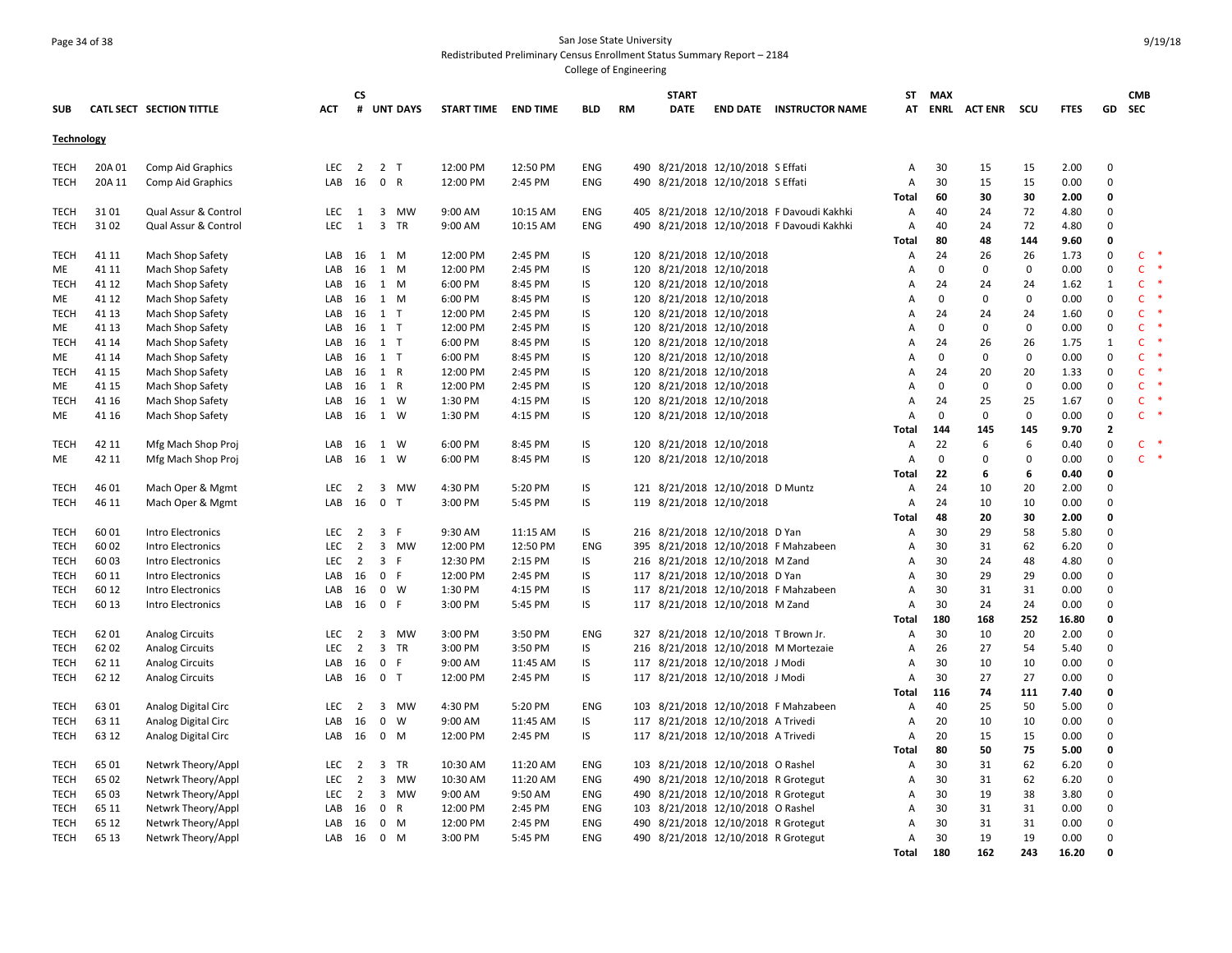#### Page 35 of 38 San Jose State University Redistributed Preliminary Census Enrollment Status Summary Report – 2184 College of Engineering

**SUB CATL SECT SECTION TITTLE ACT CS # UNT DAYS START TIME END TIME BLD RM START DATE END DATE INSTRUCTOR NAME STATMAX ENRL ACT ENR SCU FTES GD CMB SEC**TECH 66 01 Network Admin LEC 2 3 TR 4:30 PM 5:20 PM ENG 490 8/21/2018 12/10/2018 D Frezzo A 30 16 32 3.20 0 TECH 66 11 Network Admin LAB 16 0 R 6:00 PM 8:45 PM ENG 490 8/21/2018 12/10/2018 D Frezzo A 30 16 16 0.00 0 **Total 60 32 48 3.20 0** TECH 67 01 Intro to IoT LEC 2 3 TR 3:00 PM 3:50 PM ENG 490 8/21/2018 12/10/2018 D Frezzo A 30 11 22 2.20 0 TECH 67 11 Intro to IoT LAB 16 0 T 6:00 PM 8:45 PM ENG 490 8/21/2018 12/10/2018 D Frezzo A 30 11 11 0.00 0 **Total 60 22 33 2.20 0** TECH 115 01 Automation & Cntrl LEC 2 3 F 7:30 AM 9:15 AM IS 216 8/21/2018 12/10/2018 R Werkman A 60 29 58 5.80 0 TECH 115 11 Automation & Cntrl LAB 16 0 M 6:00 PM 8:45 PM IS 117 8/21/2018 12/10/2018 R Werkman A 30 18 18 0.00 0 TECH 115 12 Automation & Cntrl LAB 16 0 T 7:30 AM 10:15 AM IS 117 8/21/2018 12/10/2018 R Werkman A 30 11 11 0.00 0 **Total 120 58 87 5.80 0** TECH 140 01 Green Prod Design LEC 3 X 0 0 0 0.00 0 ME 140 01 Green Prod Design LEC 3 X 0 0 0 0.00 0 TECH 140 02 Green Prod Design 
LEC 2 3 R 3:00 PM 4:45 PM ENG 103 8/21/2018 12/10/2018 D Yan 
A 40 32 64 6.50 2 C ME 140.02 Green Prod Design Carrier LEC 2 3 R 3:00 PM 4:45 PM ENG 103 8/21/2018 12/10/2018 D Yan A 0 0 0 0.00 0 C \* TECH 140 11 Green Prod Design LAB 0 X 0 0 0 0.00 0 ME 140 11 Green Prod Design LAB 0 X 0 0 0 0.00 0 TECH 140 12 Green Prod Design LAB 0 X 0 0 0 0.00 0 ME 140 12 Green Prod Design LAB 0 X 0 0 0 0.00 0 TECH 140 13 Green Prod Design 
LAB 16 0 R 6:00 PM 8:45 PM ENG 103 8/21/2018 12/10/2018 D Yan 
A 17 19 19 0.00 2 C ME 140 13 Green Prod Design Cable 14 LAB 16 0 R 6:00 PM 8:45 PM ENG 103 8/21/2018 12/10/2018 D Yan A 0 0 0 00 0 0 0 C \* TECH 140 14 Green Prod Design LAB 16 0 R 6:00 PM 8:45 PM IS 117 8/21/2018 12/10/2018 R Chilukuri Leela A 20 13 13 0.00 0 C \* ME 140 14 Green Prod Design LAB 16 0 R 6:00 PM 8:45 PM IS 117 8/21/2018 12/10/2018 R Chilukuri Leela A 0 0 0 0.00 0 C \* **Total 77 64 96 6.50 4** TECH 145 01 Lean Manufacturing LEC 3 3 TR 7:30 PM 8:45 PM IS 216 8/21/2018 12/10/2018 K Suleman A 50 50 150 10.00 0 **Total 50 50 150 10.00 0** TECH 146 01 3D Printing & App LEC 4 3 TBA ENG 103 8/21/2018 12/10/2018 A 30 16 48 3.20 0 **Total 30 16 48 3.20 0** TECH 147 01 Green Mfg Managemt LEC 2 3 M 6:00 PM 7:45 PM ENG 103 8/21/2018 12/10/2018 S Obi A 40 25 50 5.00 0 TECH 147 11 Green Mfg Managemt LAB 16 0 W 6:00 PM 8:45 PM ENG 101 8/21/2018 12/10/2018 A 40 25 25 0.00 0 **Total 80 50 75 5.00 0** TECH 160 01 Mcropro Theory & AP LEC 2 3 W 4:30 PM 6:15 PM IS 216 8/21/2018 12/10/2018 M Zand A 60 43 86 8.60 0 TECH 160 11 Mcropro Theory & AP LAB 16 0 M 3:00 PM 5:45 PM IS 117 8/21/2018 12/10/2018 M Zand A 30 30 30 0.00 0 TECH 160 12 Mcropro Theory & AP LAB 16 0 F 9:00 AM 11:45 AM ENG 490 8/21/2018 12/10/2018 M Zand A 30 13 13 0.00 0 **Total 120 86 129 8.60 0** TECH 163 01 Telecomm Systems LEC 2 3 MW 6:00 PM 7:15 PM BBC 121 8/21/2018 12/10/2018 A Dolatshahi‐Pirooz A 24 17 51 3.45 1 TECH 163 02 Telecomm Systems LEC 2 3 TR 6:00 PM 7:15 PM IS 216 8/21/2018 12/10/2018 A Sanei A 35 36 108 7.20 0 **Total 59 53 159 10.65 1** TECH 165 01 Wireless Comm Tech LEC 2 3 MW 10:30 AM 11:20 AM ENG 395 8/21/2018 12/10/2018 F Mahzabeen A 30 40 80 8.00 0 TECH 165 02 Wireless Comm Tech LEC 2 3 TR 10:30 AM 11:20 AM IS 216 8/21/2018 12/10/2018 P Yadav A 30 18 36 3.60 0 TECH 165 11 Wireless Comm Tech 18 LAB 16 0 M 12:00 PM 2:45 PM ENG 103 8/21/2018 12/10/2018 S Kharat A 30 40 40 0.00 0 TECH 16512 Wireless Comm Tech 18 CMB 16 0 T 12:00 PM 2:45 PM ENG 103 8/21/2018 12/10/2018 S Kharat A 30 18 18 0.00 0 **Total 120 116 174 11.60 0** TECH 167 01 Control Systems LEC 2 3 M 6:00 PM 7:45 PM ENG 340 8/21/2018 12/10/2018 F Koushan A 30 25 50 5.00 0 TECH 167 02 Control Systems LEC 2 3 TR 12:00 PM 12:50 PM IS 216 8/21/2018 12/10/2018 T Brown Jr. A 30 29 58 5.80 0 TECH 167 11 Control Systems LAB 16 0 W 6:00 PM 8:45 PM IS 117 8/21/2018 12/10/2018 F Koushan A 30 25 25 0.00 0 TECH 167 12 Control Systems LAB 16 0 R 9:00 AM 11:45 AM IS 117 8/21/2018 12/10/2018 T Brown Jr. A 30 29 29 0.00 0 **Total 120 108 162 10.80 0** TECH 169 01 Applied Elec Desgn LEC 2 3 TR 1:30 PM 2:20 PM IS 216 8/21/2018 12/10/2018 T Brown Jr. A 30 19 38 3.80 0 TECH 169 11 Applied Elec Desgn LAB 16 0 T 3:00 PM 5:45 PM IS 117 8/21/2018 12/10/2018 T Brown Jr. A 30 19 19 0.00 0 **Total 60 38 57 3.80 0**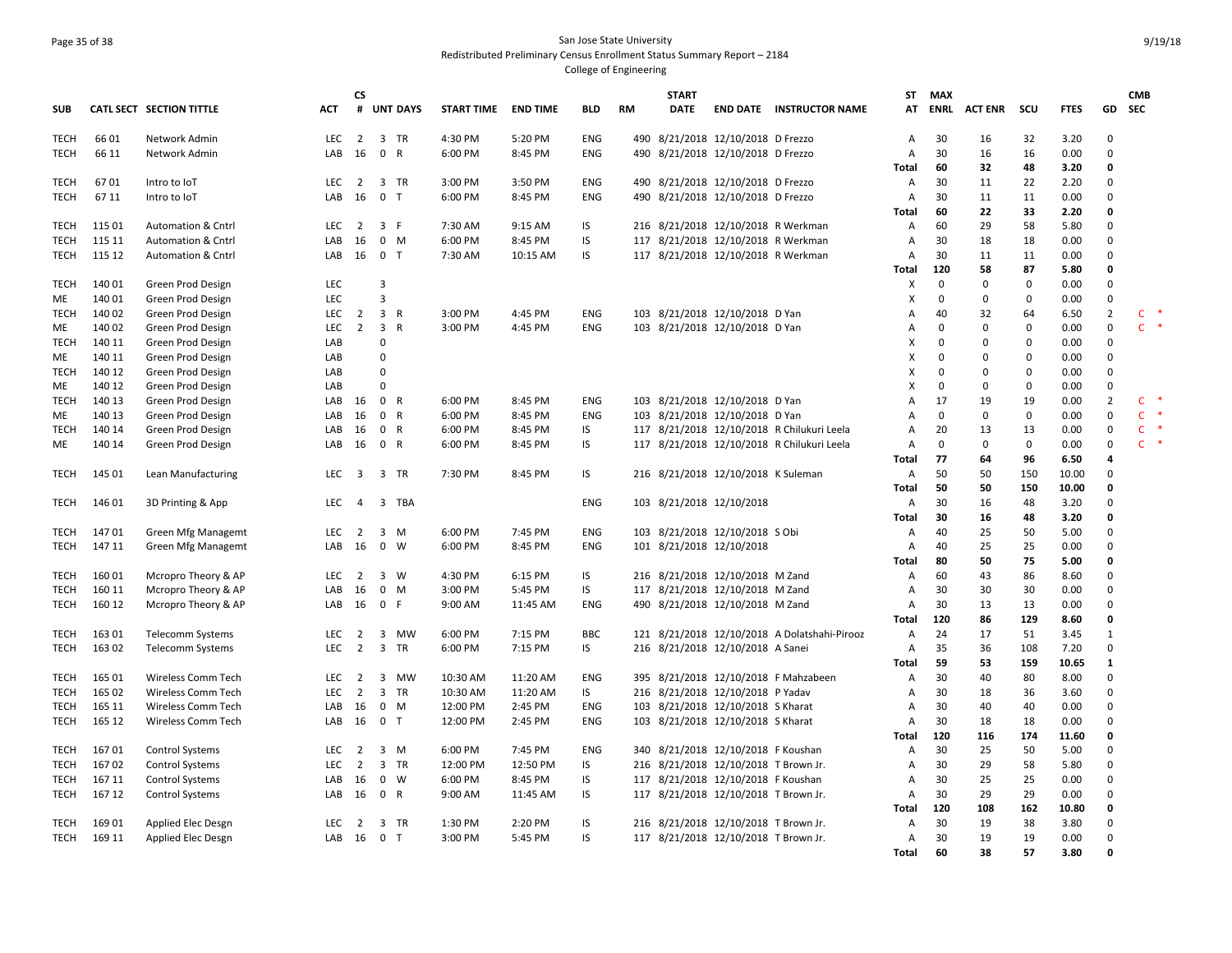# Page 36 of 38 San Jose State University Redistributed Preliminary Census Enrollment Status Summary Report – 2184

|                     |                    |                               |                 | <b>CS</b>      |                         |                 |                   |                 |            |     | <b>START</b> |                                     |                                        | ST.                       | MAX          |                         |             |              |                      | <b>CMB</b>   |  |
|---------------------|--------------------|-------------------------------|-----------------|----------------|-------------------------|-----------------|-------------------|-----------------|------------|-----|--------------|-------------------------------------|----------------------------------------|---------------------------|--------------|-------------------------|-------------|--------------|----------------------|--------------|--|
| <b>SUB</b>          |                    | CATL SECT SECTION TITTLE      | ACT             | #              |                         | <b>UNT DAYS</b> | <b>START TIME</b> | <b>END TIME</b> | BLD        | RM  | <b>DATE</b>  |                                     | <b>END DATE INSTRUCTOR NAME</b>        | AT                        | ENRL         | <b>ACT ENR</b>          | scu         | <b>FTES</b>  | GD                   | <b>SEC</b>   |  |
| <b>TECH</b>         | 17101              | Netwk Sec & Prev              | LEC $2 \quad 3$ |                |                         | MW              | 6:00 PM           | 7:15 PM         | <b>ENG</b> |     |              |                                     | 490 8/21/2018 12/10/2018 B Venkatraman | $\overline{A}$            | 30           | 18                      | 36          | 3.60         | $\Omega$             |              |  |
| TECH                | 171 11             | Netwk Sec & Prev              | LAB             | 16             | 0                       | TBA             |                   |                 |            |     |              |                                     | 8/21/2018 12/10/2018 B Venkatraman     | A                         | 30           | 18                      | 54          | 0.00         | $\mathbf 0$          |              |  |
|                     |                    |                               |                 |                |                         |                 |                   |                 |            |     |              |                                     |                                        | Total                     | 60           | 36                      | 90          | 3.60         | 0                    |              |  |
| TECH                | 17901              | <b>Cyber Security</b>         | LEC             | 2              |                         | 3 MW            | 7:30 PM           | 8:45 PM         | ENG        |     |              |                                     | 490 8/21/2018 12/10/2018 B Venkatraman | A                         | 30           | 5                       | 15          | 1.00         | 0                    |              |  |
|                     |                    |                               |                 |                |                         |                 |                   |                 |            |     |              |                                     |                                        | Total                     | 30           | 5                       | 15          | 1.00         | $\Omega$             |              |  |
| TECH                | 180A01             | Indiv St El Comtec            | SUP             |                |                         | 36 3 TBA        |                   |                 |            |     |              | 8/21/2018 12/10/2018 S Obi          |                                        | A                         | 20           | 0                       | 0           | 0.00         | 0                    |              |  |
|                     |                    |                               |                 |                |                         |                 |                   |                 |            |     |              |                                     |                                        | Total                     | 20           | $\mathbf 0$<br>$\Omega$ | 0           | 0.00         | 0<br>0               |              |  |
| <b>TECH</b>         | 180B01             | Indiv St Manufactg            | SUP             |                |                         | 36 3 TBA        |                   |                 |            |     |              | 8/21/2018 12/10/2018 S Obi          |                                        | A<br>Total                | 20<br>20     | 0                       | 0<br>0      | 0.00<br>0.00 | 0                    |              |  |
| TECH                | 180J 01            | Indiv St Tech Issu            | <b>SUP</b>      | 36             | $\overline{\mathbf{3}}$ | TBA             |                   |                 |            |     |              | 8/21/2018 12/10/2018 S Obi          |                                        | A                         | 20           | $\Omega$                | $\mathbf 0$ | 0.00         | $\Omega$             |              |  |
|                     |                    |                               |                 |                |                         |                 |                   |                 |            |     |              |                                     |                                        | Total                     | 20           | $\mathbf 0$             | 0           | 0.00         | 0                    |              |  |
| TECH                | 190A 01            | Senior Project I              | SEM             | - 5            | $\mathbf{3}$            | W               | 1:30 PM           | 4:15 PM         | ENG        | 103 |              | 8/21/2018 12/10/2018 P Ostovari     |                                        | A                         | 30           | 29                      | 87          | 5.80         | $\Omega$             |              |  |
| <b>TECH</b>         | 190A 02            | Senior Project I              | SEM             | - 5            |                         | $3 \quad W$     | 1:30 PM           | 4:15 PM         | ENG        | 490 |              | 8/21/2018 12/10/2018 D Yan          |                                        | A                         | 30           | 26                      | 78          | 5.20         | 0                    |              |  |
| TECH                | 190A 03            | Senior Project                | SEM             | - 5            |                         | $3 \quad W$     | 1:30 PM           | 4:15 PM         | ENG        |     |              | 213 8/21/2018 12/10/2018 S Obi      |                                        | A                         | 30           | 28                      | 84          | 5.60         | $\Omega$             |              |  |
| TECH                | 190A 04            | Senior Project I              | SEM             | 5              |                         | 3 W             | 1:30 PM           | 4:15 PM         | ENG        |     |              | 389 8/21/2018 12/10/2018 E Cydzik   |                                        | A                         | 30           | 30                      | 90          | 6.00         | $\Omega$             |              |  |
|                     |                    |                               |                 |                |                         |                 |                   |                 |            |     |              |                                     |                                        | Total                     | 120          | 113                     | 339         | 22.60        | O                    |              |  |
| TECH                | 195 01             | Cooperative Intern            | SUP             | 36             | $\overline{\mathbf{3}}$ | TBA             |                   |                 |            |     |              | 8/21/2018 12/10/2018 S Obi          |                                        | A                         | 22           | $\overline{2}$          | 6           | 0.40         | $\Omega$             |              |  |
|                     |                    |                               |                 |                |                         |                 |                   |                 |            |     |              |                                     |                                        | Total                     | 22           | $\overline{2}$          | 6           | 0.40         | 0                    |              |  |
| TECH                | 198 01             | Technology & Civil            | <b>LEC</b>      |                | 3                       |                 |                   |                 |            |     |              |                                     |                                        | х                         | $\mathbf{0}$ | $\Omega$                | 0           | 0.00         | $\Omega$             |              |  |
| <b>CMPE</b>         | 19801              | Technology & Civil            | LEC             |                | 3                       |                 |                   |                 |            |     |              |                                     |                                        | X                         | $\mathbf{0}$ | $\Omega$                | 0           | 0.00         | $\Omega$             |              |  |
| ME.                 | 198 01             | <b>Technology &amp; Civil</b> | <b>LEC</b>      |                | 3                       |                 |                   |                 |            |     |              |                                     |                                        | $\boldsymbol{\mathsf{X}}$ | $\Omega$     | $\Omega$                | $\Omega$    | 0.00         | $\Omega$             |              |  |
| ENGR                | 19801              | Technology & Civil            | LEC             |                | 3                       |                 |                   |                 |            |     |              |                                     |                                        | $\boldsymbol{\mathsf{x}}$ | $\mathbf 0$  | $\mathbf 0$             | 0           | 0.00         | $\mathbf 0$          |              |  |
| TECH                | 19802              | Technology & Civil            | LEC             | $\overline{2}$ |                         | $3 \quad W$     | 6:00 PM           | 8:45 PM         | ENG        |     |              | 339 8/21/2018 12/10/2018 K Harrison |                                        | A                         | 40           | 21                      | 63          | 4.20         | $\Omega$             | C            |  |
| <b>CMPE</b>         | 19802              | Technology & Civil            | LEC             | 2              |                         | $3 \quad W$     | 6:00 PM           | 8:45 PM         | ENG        |     |              | 339 8/21/2018 12/10/2018 K Harrison |                                        | A                         | $\mathbf{0}$ | $\mathbf 0$             | $\mathbf 0$ | 0.00         | $\Omega$             | $\mathsf{C}$ |  |
| ME                  | 198 02             | Technology & Civil            | LEC             | $\overline{2}$ |                         | $3 \quad W$     | 6:00 PM           | 8:45 PM         | ENG        |     |              | 339 8/21/2018 12/10/2018 K Harrison |                                        | A                         | $\mathbf{0}$ | 0                       | 0           | 0.00         | $\Omega$             | $\mathsf{C}$ |  |
| ENGR                | 198 02             | Technology & Civil            | LEC             | 2              | 3                       | W               | 6:00 PM           | 8:45 PM         | ENG        |     |              | 339 8/21/2018 12/10/2018 K Harrison |                                        | $\overline{A}$            | $\mathbf{0}$ | $\mathbf 0$             | $\mathbf 0$ | 0.00         | 0                    | $\mathsf{C}$ |  |
| <b>TECH</b>         | 198 80             | Technology & Civil            | LEC             | $\overline{2}$ | 3                       | TBA             |                   |                 |            |     |              | 8/21/2018 12/10/2018 L Zou          |                                        | A                         | 40           | 37                      | 111         | 7.40         | $\mathbf 0$          | $\mathsf{C}$ |  |
| <b>CMPE</b>         | 198 80             | Technology & Civil            | LEC             | $\overline{2}$ | 3                       | TBA             |                   |                 |            |     |              | 8/21/2018 12/10/2018 L Zou          |                                        | A                         | 0            | $\Omega$                | 0           | 0.00         | $\Omega$             | $\mathsf{C}$ |  |
| ME                  | 198 80             | Technology & Civil            | LEC             | $\overline{2}$ | $\mathbf{3}$            | TBA             |                   |                 |            |     |              | 8/21/2018 12/10/2018 L Zou          |                                        | A                         | $\mathbf{0}$ | $\Omega$                | 0           | 0.00         | $\mathbf 0$          | $\mathsf{C}$ |  |
| ENGR                | 198 80             | <b>Technology &amp; Civil</b> | LEC             | 2              | 3                       | TBA             |                   |                 |            |     |              | 8/21/2018 12/10/2018 L Zou          |                                        | A                         | $\mathbf{0}$ | $\Omega$                | $\mathbf 0$ | 0.00         | $\Omega$             | $\mathsf{C}$ |  |
| TECH                | 19881              | Technology & Civil            | <b>LEC</b>      |                | 3                       |                 |                   |                 |            |     |              |                                     |                                        | X                         | $\Omega$     | $\Omega$                | $\Omega$    | 0.00         | 0                    |              |  |
| <b>CMPE</b>         | 19881              | Technology & Civil            | LEC             |                | 3                       |                 |                   |                 |            |     |              |                                     |                                        | X                         | $\Omega$     | $\Omega$                | 0           | 0.00         | $\Omega$             |              |  |
| ME                  | 19881              | Technology & Civil            | LEC             |                | 3                       |                 |                   |                 |            |     |              |                                     |                                        | X                         | $\mathbf{0}$ | $\Omega$                | 0           | 0.00         | 0                    |              |  |
| ENGR                | 19881              | Technology & Civil            | LEC             |                | 3                       |                 |                   |                 |            |     |              |                                     |                                        | $\boldsymbol{\mathsf{x}}$ | $\mathbf 0$  | $\mathbf 0$             | 0           | 0.00         | $\Omega$             |              |  |
| TECH                | 19882              | Technology & Civil            | LEC             |                | 3                       |                 |                   |                 |            |     |              |                                     |                                        | X                         | 0            | 0                       | 0           | 0.00         | $\Omega$             |              |  |
| <b>CMPE</b>         | 19882              | Technology & Civil            | <b>LEC</b>      |                | $\overline{3}$          |                 |                   |                 |            |     |              |                                     |                                        | $\boldsymbol{\mathsf{X}}$ | $\mathbf{0}$ | $\mathbf 0$             | 0           | 0.00         | $\Omega$             |              |  |
| ME                  | 19882              | <b>Technology &amp; Civil</b> | <b>LEC</b>      |                | $\overline{3}$          |                 |                   |                 |            |     |              |                                     |                                        | $\boldsymbol{\mathsf{X}}$ | $\mathbf{0}$ | $\Omega$                | 0           | 0.00         | $\Omega$             |              |  |
| ENGR                | 19882              | Technology & Civil            | LEC             |                | 3                       |                 |                   |                 |            |     |              |                                     |                                        | X                         | 0            | 0                       | 0           | 0.00         | 0                    |              |  |
| TECH                | 19883              | Technology & Civil            | LEC             | 2              | $\mathbf{3}$            | TBA             |                   |                 |            |     |              | 8/21/2018 12/10/2018 P Backer       |                                        | A                         | 40           | 21                      | 63          | 4.20         | $\Omega$             | c            |  |
| <b>CMPE</b>         | 19883              | Technology & Civil            | LEC             | 2              | 3                       | TBA             |                   |                 |            |     |              | 8/21/2018 12/10/2018 P Backer       |                                        | A                         | $\mathbf{0}$ | 0                       | 0           | 0.00         | $\mathbf 0$          | $\mathsf{C}$ |  |
| ME                  | 19883              | Technology & Civil            | LEC             | $\overline{2}$ | 3                       | TBA             |                   |                 |            |     |              | 8/21/2018 12/10/2018 P Backer       |                                        | A                         | $\mathbf{0}$ | 0                       | 0           | 0.00         | $\Omega$             | $\mathsf{C}$ |  |
| ENGR                | 19883              | Technology & Civil            | LEC.            | $\overline{2}$ | 3                       | TBA             |                   |                 |            |     |              | 8/21/2018 12/10/2018 P Backer       |                                        | A                         | $\mathbf{0}$ | $\Omega$                | $\mathbf 0$ | 0.00         | $\Omega$<br>$\Omega$ | $\mathsf{C}$ |  |
|                     |                    |                               |                 |                |                         |                 |                   |                 |            |     |              |                                     |                                        | Total                     | 120<br>35    | 79<br>26                | 237         | 15.80        | $\Omega$             |              |  |
| TECH                | 199A 01            | <b>Special Topics CNSM</b>    | SEM<br>SEM      | -5             | $\mathbf{a}$            | 3 TR            | 9:00 AM           | 10:15 AM        | ENG        |     |              | 103 8/21/2018 12/10/2018 P Ostovari |                                        | A                         | $\mathbf 0$  | $\mathbf 0$             | 26<br>0     | 5.20         | $\Omega$             |              |  |
| <b>TECH</b><br>TECH | 199A 02<br>199A 03 | <b>Special Topics CNSM</b>    | SEM 5           |                | 3 R                     |                 | 3:00 PM           | 5:45 PM         | IS         |     |              |                                     |                                        | X<br>$\overline{A}$       | 24           | 13                      | 13          | 0.00<br>2.60 | 0                    |              |  |
|                     |                    | <b>Special Topics CNSM</b>    |                 |                |                         |                 |                   |                 |            |     |              | 133 8/21/2018 12/10/2018 F Barez    |                                        | Total                     | 59           | 39                      | 39          | 7.80         | 0                    |              |  |
| <b>TECH</b>         | 29001              | <b>Grad Prob</b>              | SUP             | - 25           |                         | 3 TBA           |                   |                 |            |     |              | 8/21/2018 12/10/2018 S Obi          |                                        | A                         | 10           | 0                       | 0           | 0.00         | 0                    |              |  |
|                     |                    |                               |                 |                |                         |                 |                   |                 |            |     |              |                                     |                                        | Total                     | 10           | 0                       | 0           | 0.00         | 0                    |              |  |
| TECH                | 298 01             | Grad Spec Study               | SUP 25 3 TBA    |                |                         |                 |                   |                 |            |     |              | 8/21/2018 12/10/2018 S Obi          |                                        | A                         | 10           | $\mathbf{1}$            | 3           | 0.25         | 1                    |              |  |
|                     |                    |                               |                 |                |                         |                 |                   |                 |            |     |              |                                     |                                        |                           |              |                         |             |              |                      |              |  |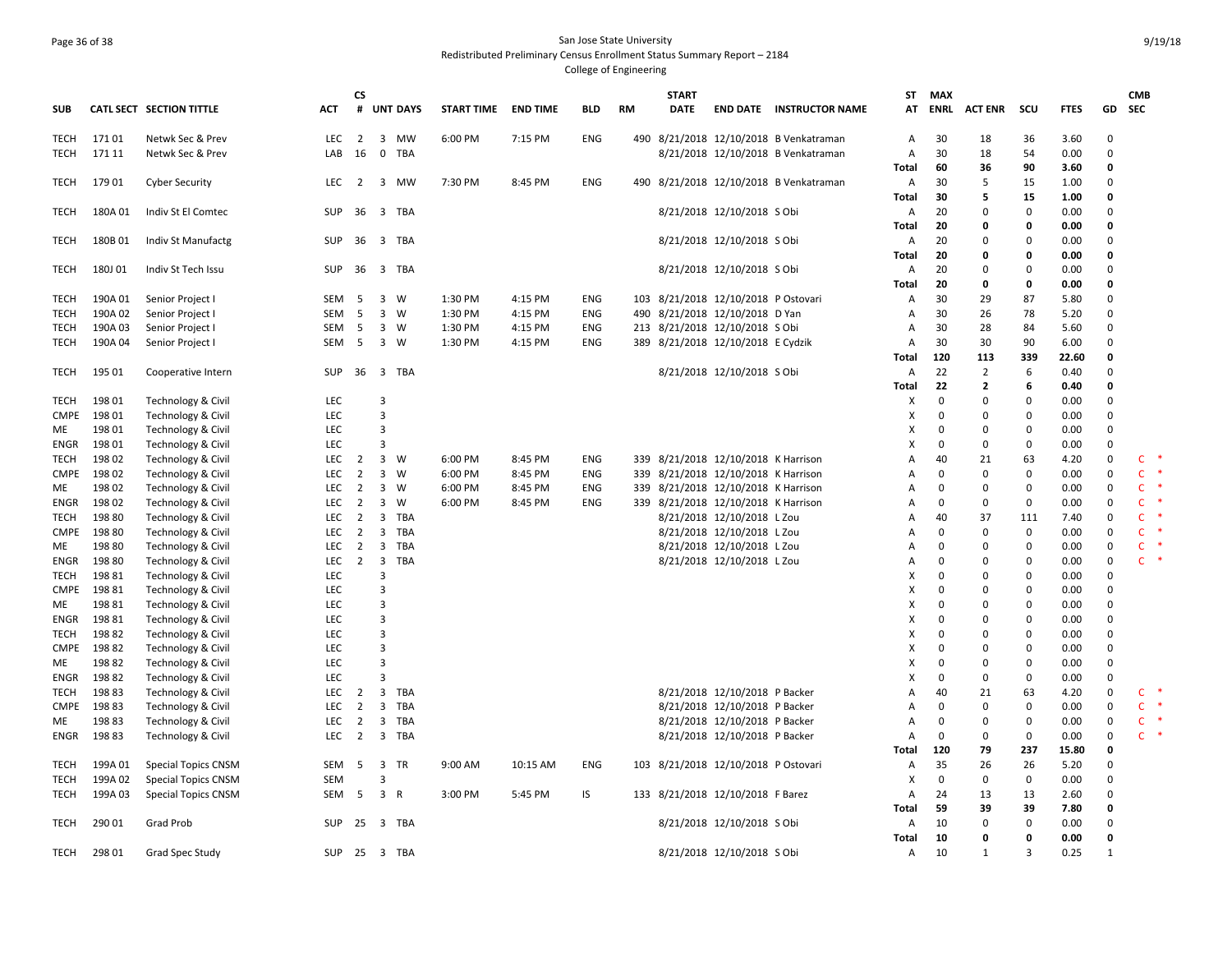### Page 37 of 38 San Jose State University Redistributed Preliminary Census Enrollment Status Summary Report – 2184

| <b>SUB</b>  |        | CATL SECT SECTION TITTLE | <b>ACT</b> | СS | # UNT DAYS   | START TIME | <b>END TIME</b> | <b>BLD</b> | RM | <b>START</b><br><b>DATE</b> | <b>END DATE</b>            | <b>INSTRUCTOR NAME</b> | ST.                     | <b>MAX</b> | AT ENRL ACTENR | scu           | <b>FTES</b>  | GD SEC                                  | <b>CMB</b> |
|-------------|--------|--------------------------|------------|----|--------------|------------|-----------------|------------|----|-----------------------------|----------------------------|------------------------|-------------------------|------------|----------------|---------------|--------------|-----------------------------------------|------------|
|             |        |                          |            |    |              |            |                 |            |    |                             |                            |                        | Total                   | 10         |                |               | 0.25         | $\blacksquare$                          |            |
| <b>TECH</b> | 299 01 | Masters Thesis           |            |    | SUP 25 3 TBA |            |                 |            |    |                             | 8/21/2018 12/10/2018 S Obi |                        | A<br>Total              | 10<br>- 10 |                | $\Omega$<br>n | 0.00<br>0.00 | $\overline{\mathbf{0}}$<br>$\mathbf{0}$ |            |
|             |        |                          |            |    |              |            |                 |            |    |                             |                            |                        | <b>Technology Total</b> | 2367       | 1671           | 2983          | 201.90 8     |                                         |            |